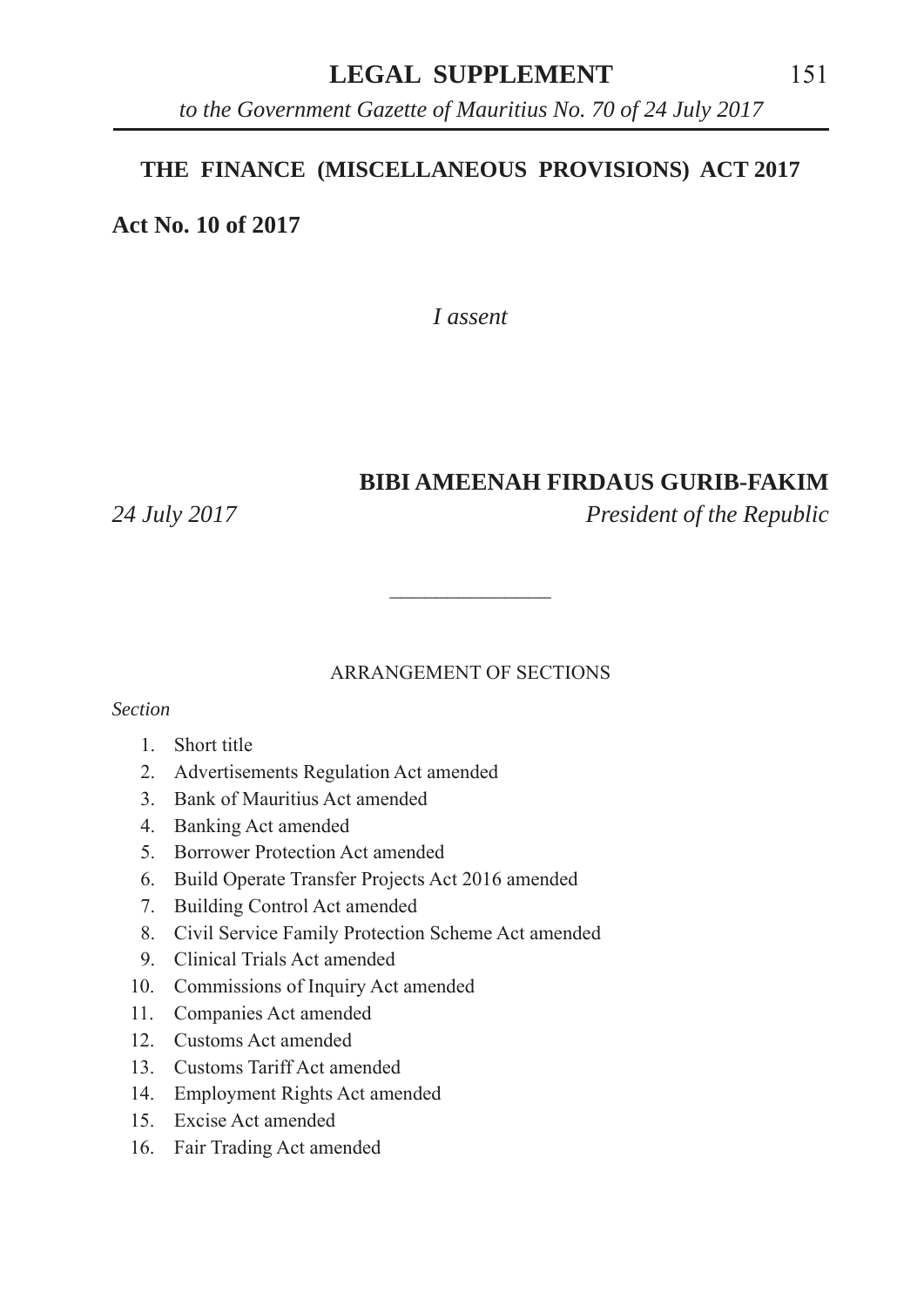- 17. Finance and Audit Act amended
- 18. Finance (Miscellaneous Provisions) Act 2016 amended
- 19. Financial Reporting Act amended
- 20. Financial Services Act amended
- 21. Fisheries and Marine Resources Act amended
- 22. Freeport Act amended
- 23. Gambling Regulatory Authority Act amended
- 24. Human Resource Development Act amended
- 25. Immigration Act amended
- 26. Income Tax Act amended
- 27. Information and Communication Technologies Act amended
- 28. Insolvency Act amended
- 29. Investment Promotion Act amended
- 30. Land (Duties and Taxes) Act amended
- 31. Local Government Act amended
- 32. Mauritius Accreditation Service Act amended
- 33. Mauritius Cane Industry Authority Act amended
- 34. Mauritius Revenue Authority Act amended
- 35. Morcellement Act amended
- 36. National Heritage Fund Act amended
- 37. National Identity Card Act amended
- 38. National Pensions Act amended
- 39. National Savings Fund Act amended
- 40. Non-Citizens (Employment Restriction) Act amended
- 41. Non-Citizens (Property Restriction) Act amended
- 42. Pensions Act amended
- 43. Public Debt Management Act amended
- 44. Public Procurement Act amended
- 45. Registrar-General Act amended
- 46. Registration Duty Act amended
- 47. Road Traffic Act amended
- 48. Sale of Immovable Property Act amended
- 49. Securities Act amended
- 50. Stamp Duty Act amended
- 51. Statistics Act amended
- 52. Statutory Bodies (Accounts and Audit) Act amended
- 53. Statutory Bodies Pension Funds Act amended
- 54. Sugar Industry Efficiency Act amended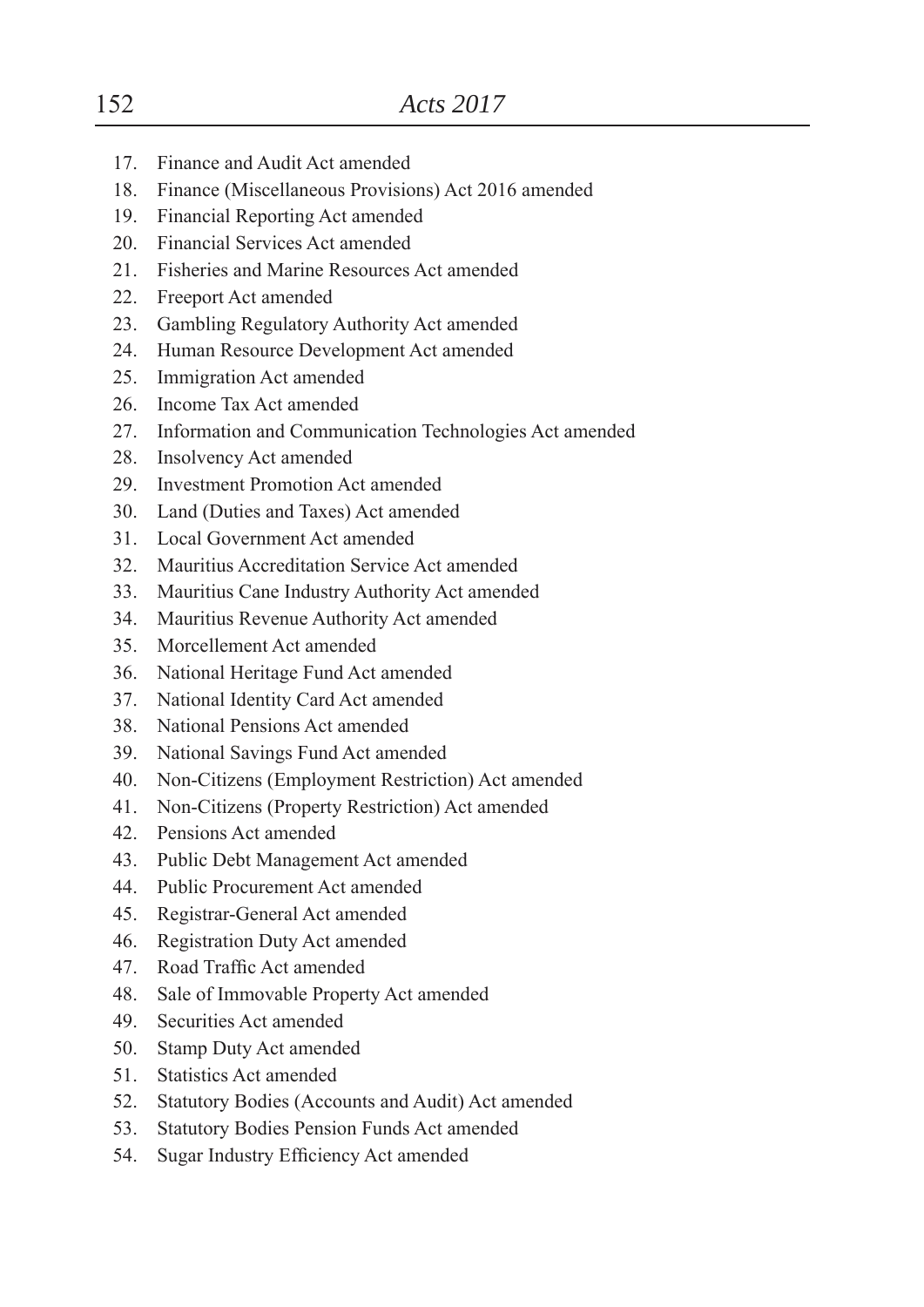- 55. Sugar Industry Efficiency (Amendment) Act 2016 amended
- 56. Sugar Insurance Fund Act amended
- 57. Value Added Tax Act amended
- 58. Validation of resolution
- 59. Repeal
- 60. Transitional provisions
- 61. Commencement FIRST SCHEDULE SECOND SCHEDULE THIRD SCHEDULE FOURTH SCHEDULE FIFTH SCHEDULE SIXTH SCHEDULE SEVENTH SCHEDULE EIGHTH SCHEDULE NINTH SCHEDULE TENTH SCHEDULE ELEVENTH SCHEDULE

# **An Act**

## **To provide for the implementation of measures announced in the Budget Speech 2017-2018 and for matters connected, consequential or incidental thereto**

ENACTED by the Parliament of Mauritius, as follows –

#### **1. Short title**

This Act may be cited as the Finance (Miscellaneous Provisions) Act 2017.

#### **2. Advertisements Regulation Act amended**

The Advertisements Regulation Act is amended –

(a) in section 2, in the definition of "fee" or "advertising structure" fee", in paragraph (b), by deleting the words "and  $7$ " and replacing them by the words ", 7 and  $7A$ ";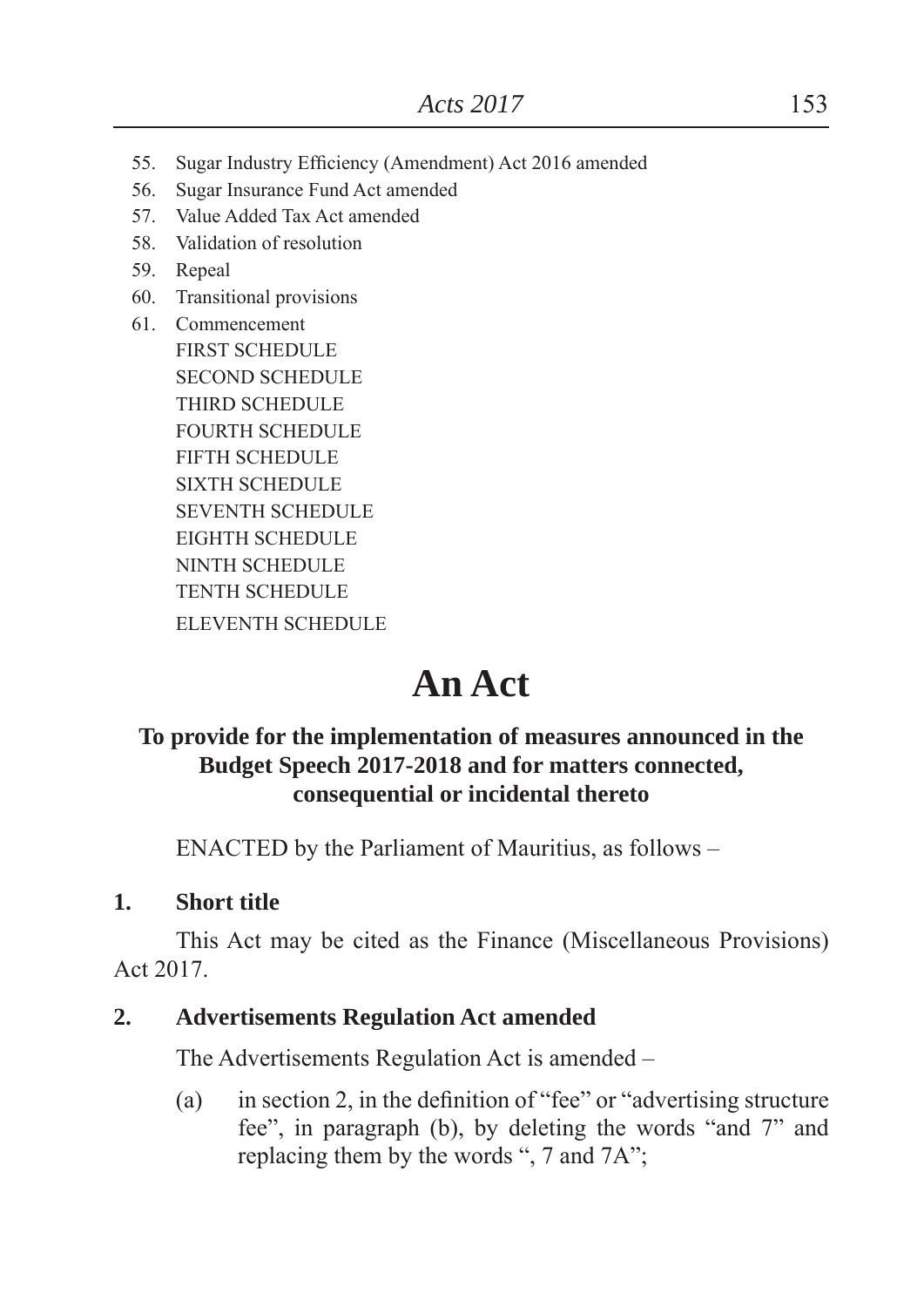(b) by inserting, after section 7, the following new section –

# **7A. Penalty in respect of non-registered advertising structure**

(1) Without prejudice to any action which the highway authority or local authority, as the case may be, may take under any enactment, where an owner has erected an advertising structure without the prior written permission of the highway authority or local authority, as the case may be, the Director-General shall, by notice in writing, require the owner to pay, not later than 28 days from the date of the notice, in respect of every financial year until the advertising structure is duly registered under section 6, a penalty equivalent to 3 times the appropriate fee specified in the Schedule.

(2) Where an owner who has been issued with a notice under subsection  $(1)$  is dissatisfied with the notice, he may, within 28 days from the date of the notice, object to the claim in the manner specified in section 38 of the Value Added Tax Act.

(3) The procedure set out in sections 38 and 39 of the Value Added Tax Act shall apply to an objection made under subsection (2).

(4) Where the owner referred to in subsection (2) is aggrieved by a determination of his objection, he may lodge written representations with the Clerk of the Assessment Review Committee in accordance with section 19 of the Mauritius Revenue Authority Act.

## **3. Bank of Mauritius Act amended**

The Bank of Mauritius Act is amended –

- (a) in section  $2 -$ 
	- $(i)$  by deleting the definition of "freely convertible currency";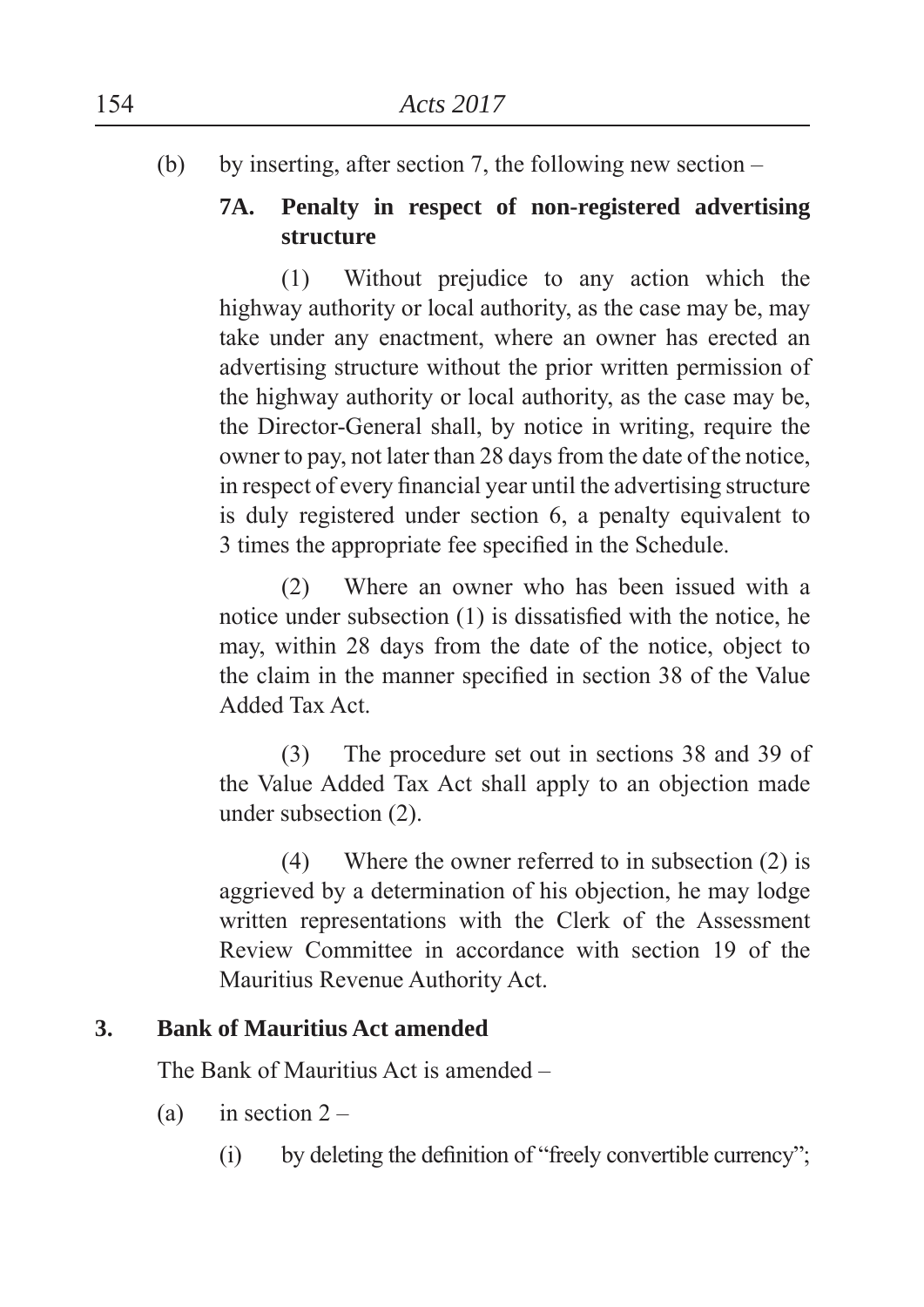(ii) by inserting, in the appropriate alphabetical order, the following new definition  $-$ 

> "convertible currency" means such currency as the Board may determine

- (b) in section  $6(1)$ 
	- (i) by repealing paragraph (e) and replacing it by the following paragraph –
		- (e) promote the development of the money market of Mauritius, including the Islamic money market through the issue of –
			- (i) such Shariah-compliant instruments as the Bank may determine: and
			- (ii) such other commercial papers as the Bank may, by rules, guidelines, instructions or directives, determine
	- (ii) in paragraphs (h) and (l), by deleting the word "freely";
- (c) in section 46(1)(d), by deleting the word "freely".

## **4. Banking Act amended**

The Banking Act is amended –

(a) by inserting, after section 14D, the following new section –

## **14E. Granting of licences to issuer of commercial papers**

(1) No person shall issue commercial papers unless the person is an eligible company which holds an issuer of commercial paper licence issued by the central bank.

(2) An eligible company which intends to issue commercial papers shall apply to the central bank for an issuer of commercial paper licence.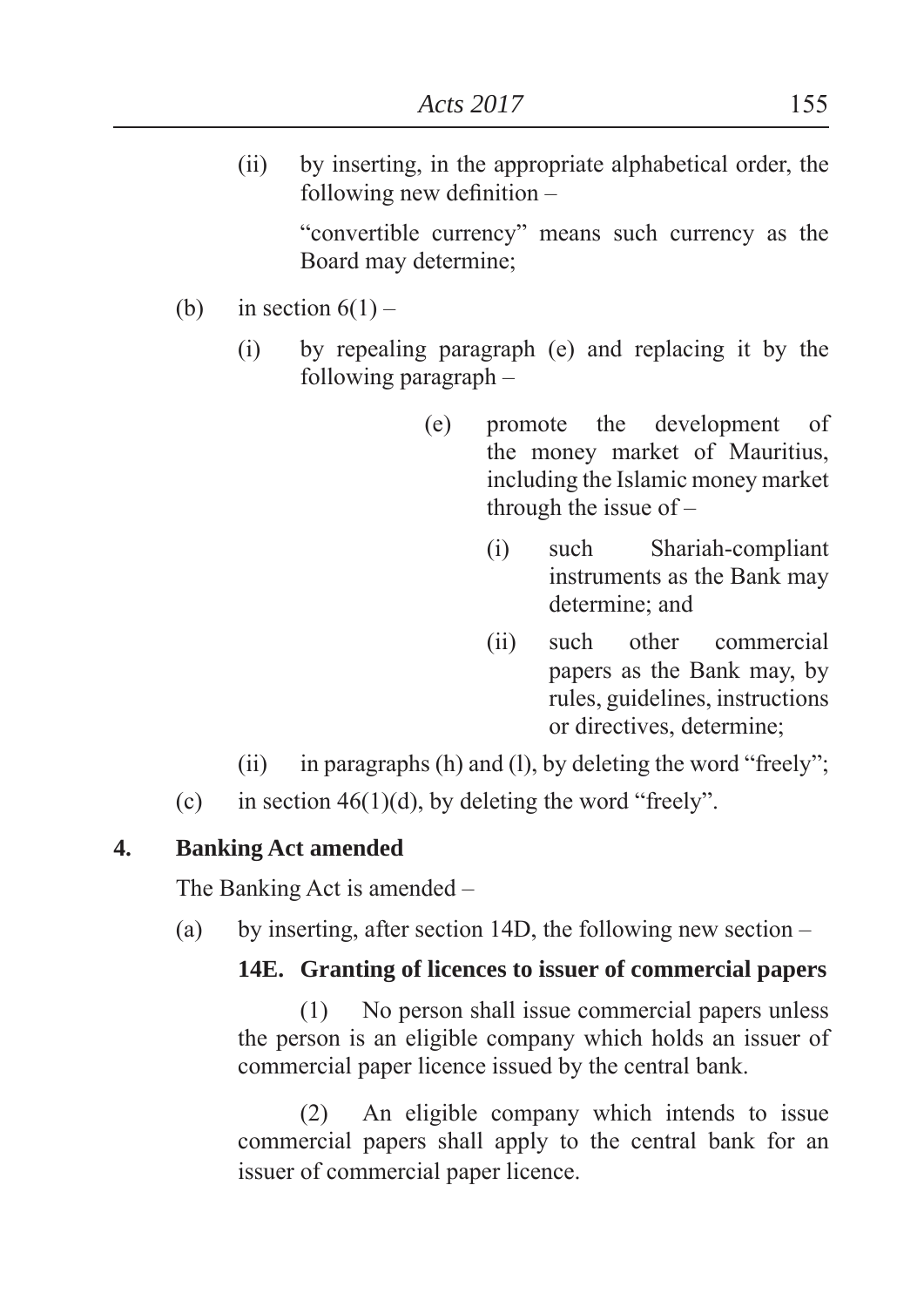(3) An application under subsection (2) shall be made in such form and manner as the central bank may determine and shall be accompanied by –

- (a) such information or document as may be required by the central bank for the purpose of determining the application and
- (b) payment of such non-refundable processing fee as may be prescribed by regulations made by the central bank, with the approval of the Minister.

(4) The central bank may request the applicant to furnish such additional information or document as it may determine to process the application.

(5) The central bank shall, within 30 days of the date of receipt of an application, or the supply of any additional information or document requested under subsection (4), determine whether to grant or refuse the application and inform the applicant within 7 days of its decision.

(6) Where the central bank determines to grant a licence under this section, it shall, on payment of such licence fee as may be prescribed by regulations made by the central bank, with the approval of the Minister, issue the licence on such terms and conditions as it may determine.

(7) An eligible company which has been licensed to issue commercial papers under this section shall comply with such prudential requirements as the central bank may, by guidelines, instructions or directives, determine.

 $(8)$  In this section –

"commercial paper" means an unsecured money market instrument in the form of a promissory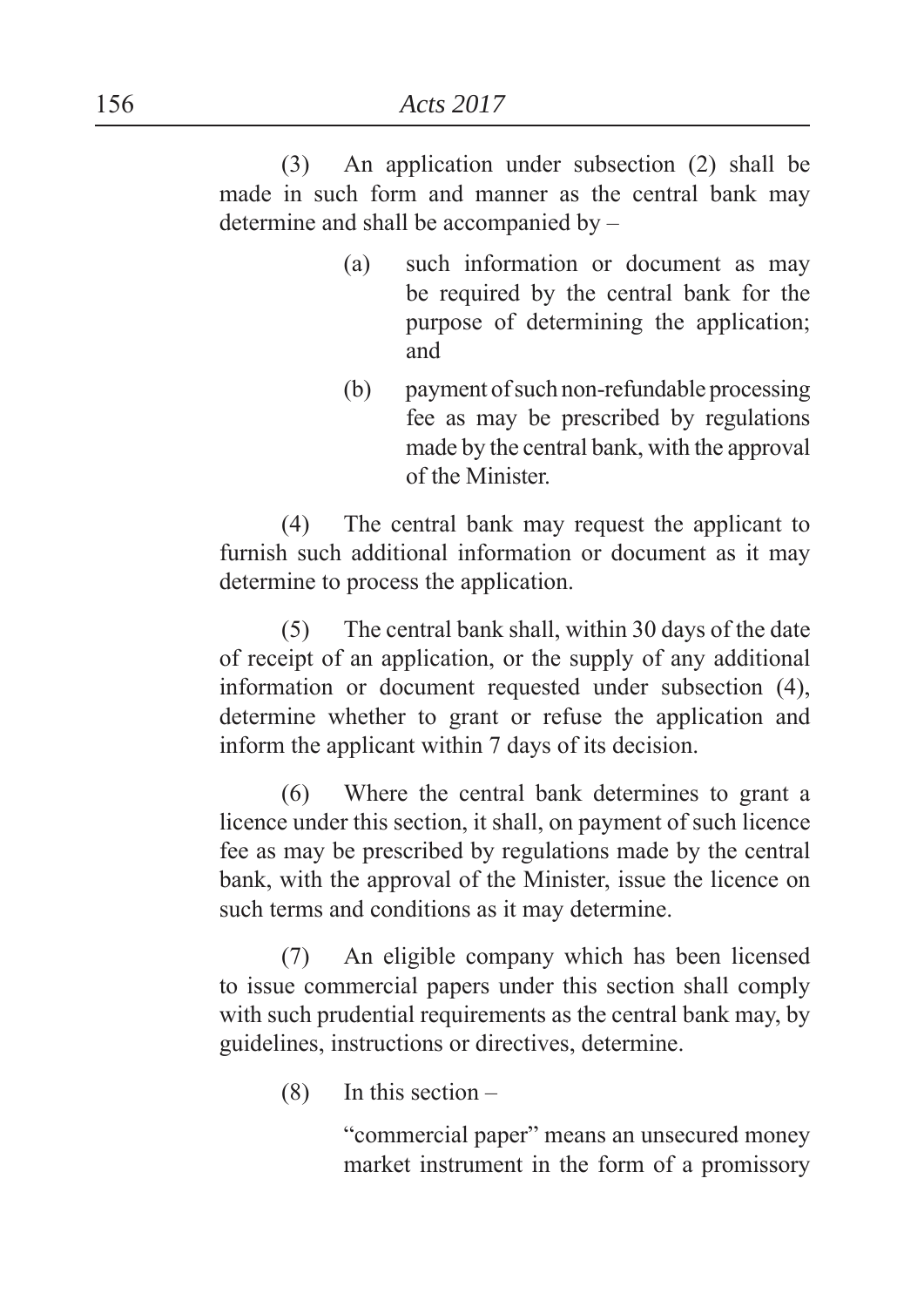note having a maturity of not more than one year, issued by an eligible company

"eligible company" means -

- (a) a company incorporated or registered under the Companies Act
- (b) having, at a point in time, not earlier than 12 months prior to the proposed issue of the commercial papers, net assets of a total value exceeding 300 million rupees, as certified by its auditors and reflected in its audited financial statements; and
- (c) having a credit rating acceptable to the central bank.
- (b) in section 20(1), by deleting the figure "200" and replacing it by the figure  $400$ <sup>"</sup>.
- (c) in section  $64 -$ 
	- $(i)$  in subsection  $(3)(1)$ , by inserting, after the words "Part VIII", the words "or Part IX";
	- (ii) in subsection  $(16)$ 
		- $(A)$  by deleting the words "section 45(4) of the Dangerous Drugs Act" and replacing them by the words "section  $11(5)(a)$  of the Commissions of Inquiry Act";
		- $(B)$  by inserting, after the figure "123", the words  $\cdot$ , 123D $\cdot$ .
- (d) by adding the following new section –

#### **102. Transitional provision**

Any bank licensed before the commencement of section 4(b) of the Finance (Miscellaneous Provisions) Act 2017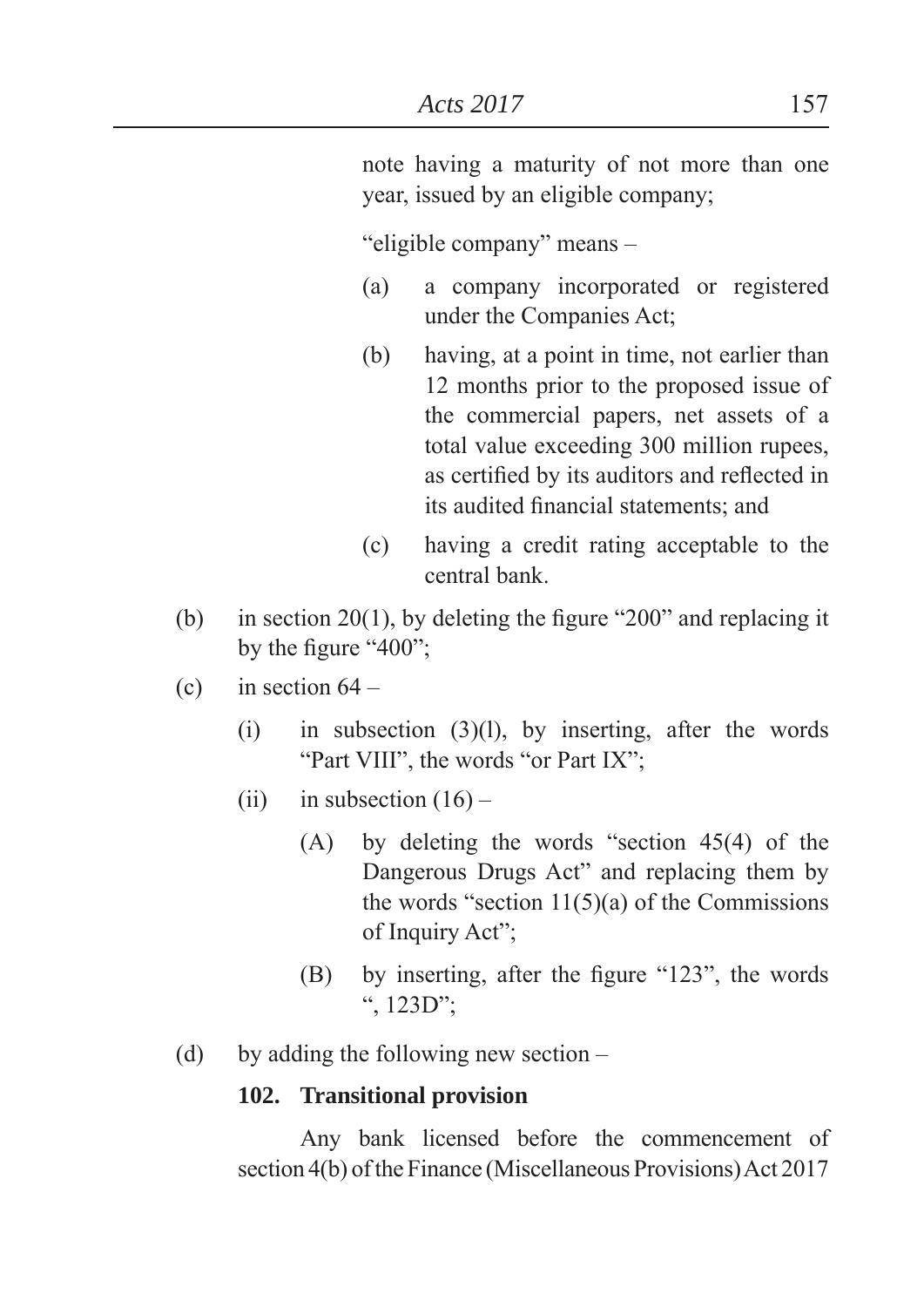shall, on the commencement of that section, raise its capital to not less than –

- (a)  $300$  million rupees by 30 June 2018; and
- (b) 400 million rupees by 30 June 2019.

#### **5. Borrower Protection Act amended**

The Borrower Protection Act is amended –

(a) in section 6, by inserting, after subsection (2), the following new subsection –

(2A) The Commissioner may cause any summons to be served by registered post and any summons so served and delivered at the place of residence or business given by the borrower or guarantor for the purpose of the loan shall be deemed to have been served personally on the person to whom it was addressed.

(b) in section 9, by adding the following new subsection –

(4) Where a lender fails to comply with the requirements of subsection (3), he shall be debarred from claiming from the guarantor any instalment in default occurring more than 2 months prior to the date of the written notification

(c) in section 10, by adding the following new subsections  $-$ 

(4) Every borrower and guarantor shall be deemed to have received any document sent and delivered to their place of residence or business by registered post by the lender.

(5) Every borrower and guarantor shall immediately inform the lender of any change in their place of residence or business.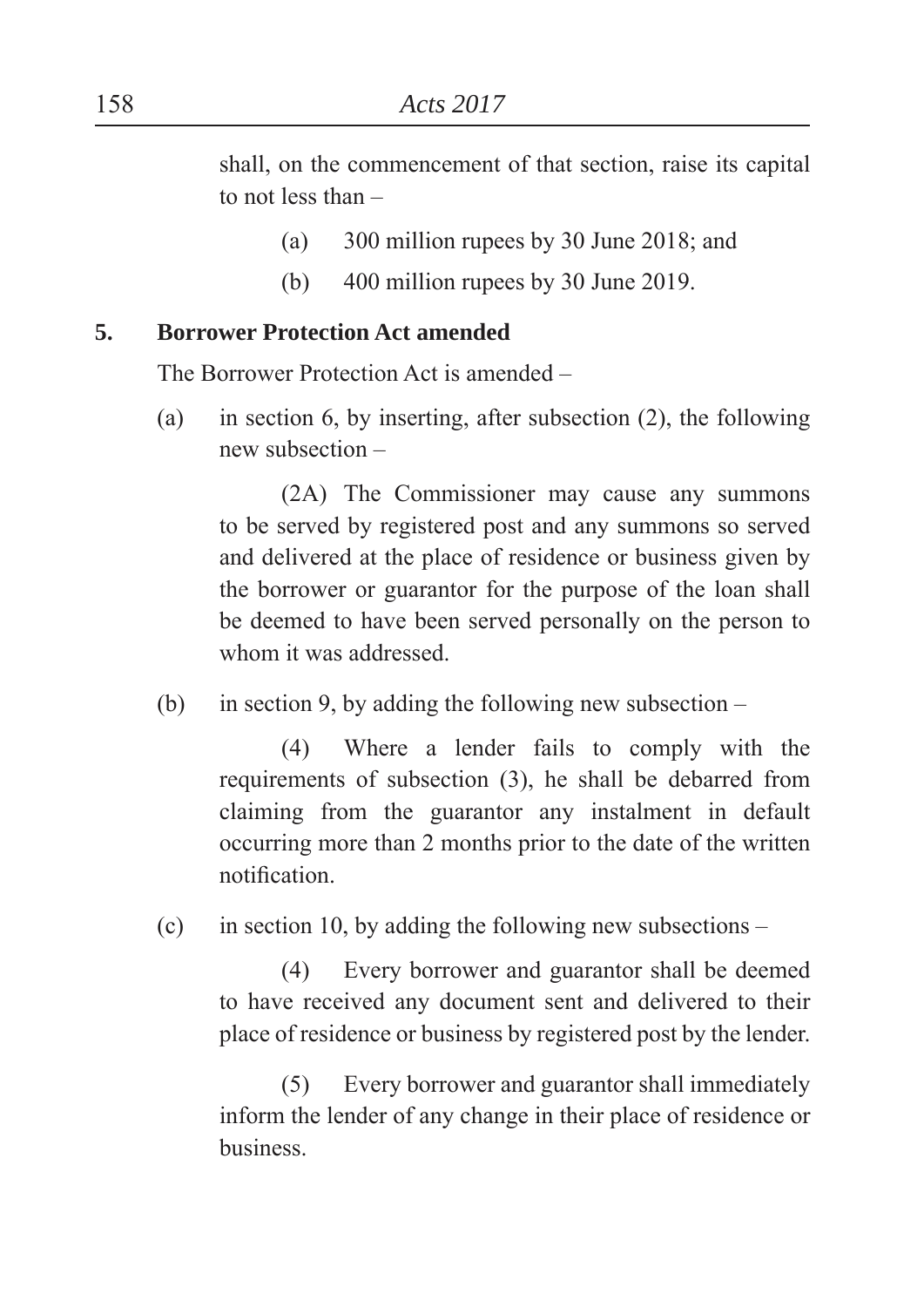- (d) in section  $20 -$ 
	- $(i)$  in subsection  $(1)$ , by deleting the words "of doing otherwise than as":
	- $(ii)$  in subsection (4), by adding the words "unless, after considering all the means provided for the avoidance of the seizure and sale of the immovable property, the Commissioner certifies, in writing, that for the reasons which he shall specify, it is not possible or reasonable to proceed with the sale of the security otherwise than under the Sale of Immovable Property Act";
	- (iii) by inserting, after subsection (4), the following new subsections –

(4A) A certificate issued by the Commissioner under subsection (4) shall be served by registered post on the borrower and the guarantor at the place of residence or business given by them.

(4B) The borrower and guarantor may, within 14 days of having been served with the certificate, apply to the Judge in Chambers to vary or revoke the Commissioner's decision.

(4C) (a) The Sale of Immovable Property Act shall, at the request of the debtor, not apply for a period of 2 years from the date of the reading of the memorandum of charges where the mortgaged immovable property is the sole residence of the debtor who is a worker who has been made redundant on economic grounds.

(b) In this subsection –

"worker" has the same meaning as in the Employment Rights Act.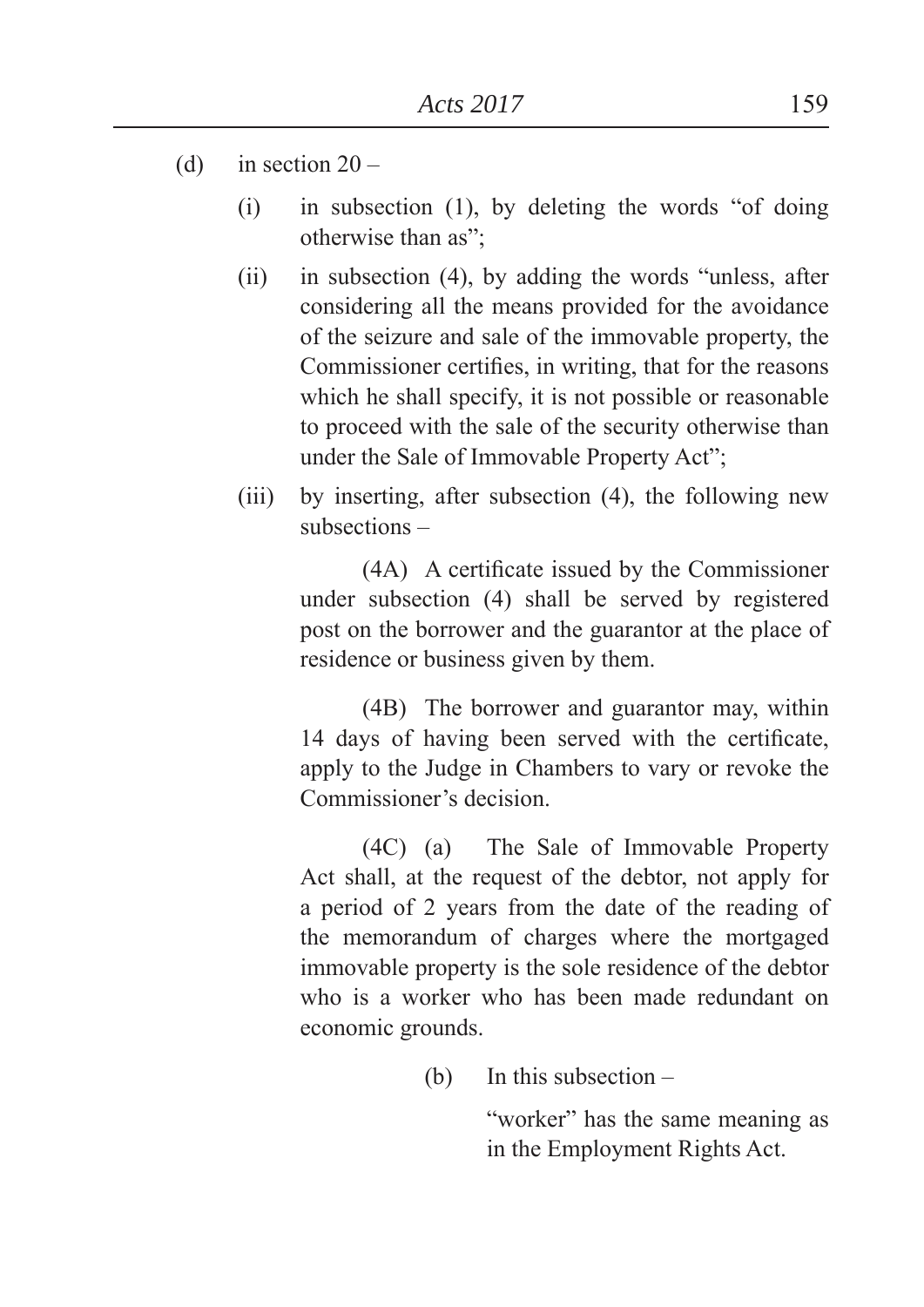$(iv)$  in subsection  $(6)$ , by deleting the word "Act" and replacing it by the word "section".

## **6. Build Operate Transfer Projects Act 2016 amended**

The Build Operate Transfer Projects Act is amended –

- (a) in section  $2 -$ 
	- (i) in the definition of "BOT project", in paragraph  $(b)$ , by inserting, after the words "based on", the words "BOO (Build, Own and Operate),";
	- $(ii)$  in the definition of "foreign State", by deleting the words "section  $3(1)(D)$ " and replacing them by the words "section 2";
- (b) in section 5, by inserting, after paragraph (c), the following new paragraph –
	- (ca) monitor value for money and budget affordability during the operational stage of a BOT project
- (c) by inserting, after section 5, the following new section –

## **5A. Powers of BOT Projects Unit**

(1) In the discharge of its functions, the BOT Projects Unit may, by notice in writing, request a contracting authority to provide, within the time limit specified in the notice, such information, records and other documents as may be required with respect to a BOT project.

(2) Where, in the discharge of its functions, the BOT Projects Unit finds that there has been a deliberate non-compliance with any provision of this Act, the Head of the BOT Projects Unit shall refer the matter to the Secretary to Cabinet and Head of the Civil Service recommending such action as he considers appropriate.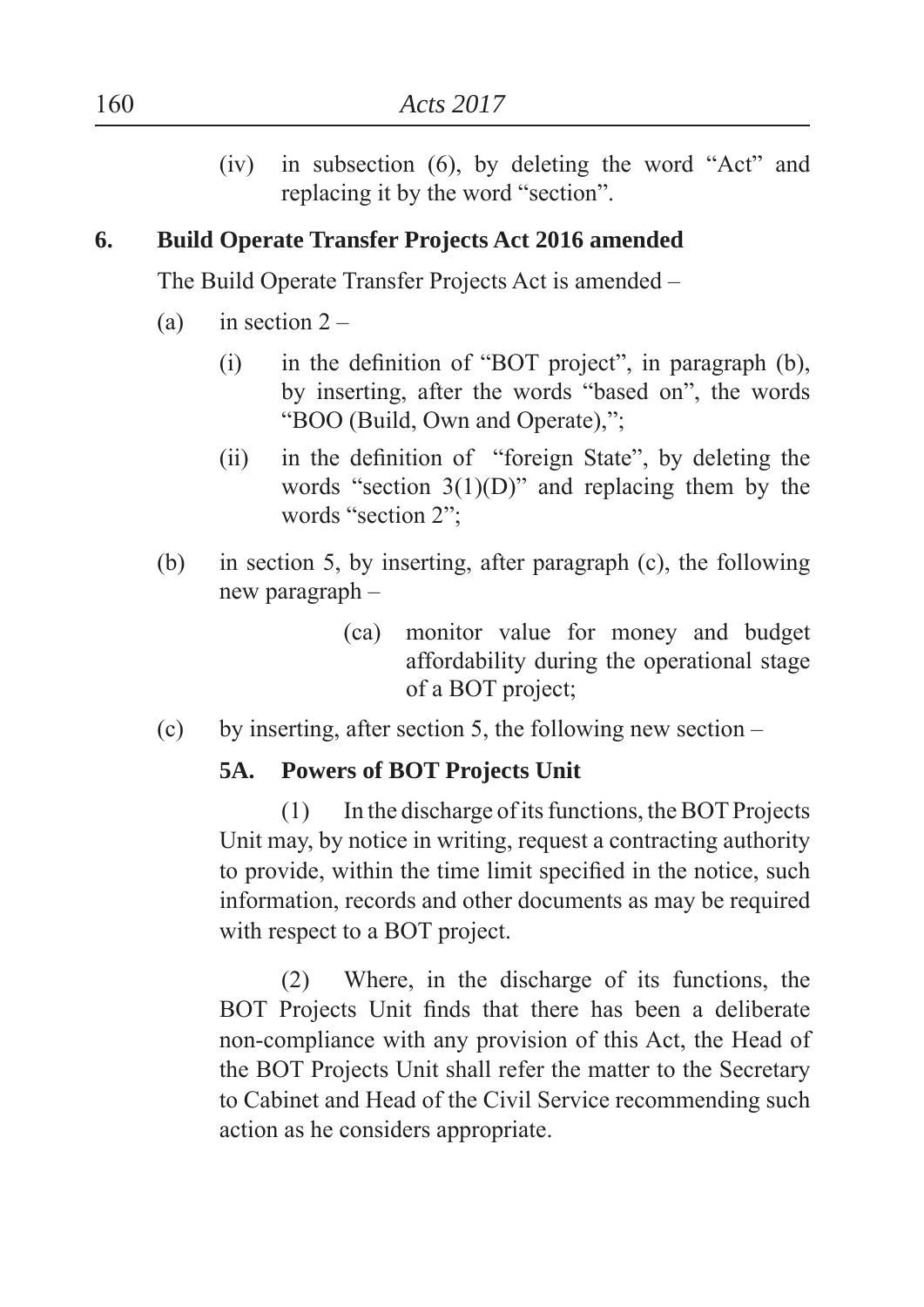(3) The Secretary to Cabinet and Head of the Civil Service may, where he considers appropriate, refer any matter referred to him under subsection (2) to the Police for enquiry.

(d) in section 9, by adding the following new subsection –

(3) A notice of invitation or document pertaining to a request for proposal may be issued under the following procurement methods –

- (a) open advertised bidding method, whereby the invitation to bid shall be published in a national newspaper with wide circulation and, in the case of international bidding, in selected international media with wide circulation
- (b) framework agreement, between a contracting authority and one or more private parties, which establishes the terms and conditions under which the private party or parties, as the case may be, will enter into one or more BOT agreements with the contracting authority in the period during which the agreement applies; or
- (c) restricted bidding procedure, whereby a contracting authority has reason to believe that the BOT agreement may be implemented by a limited number of bidders.

## **7. Building Control Act amended**

The Building Control Act is amended, in section 4 –

- (a) in subsection (1), by inserting, after paragraph (c), the following new paragraph –
	- (ca) the setting up of a greenhouse for crop production on agricultural land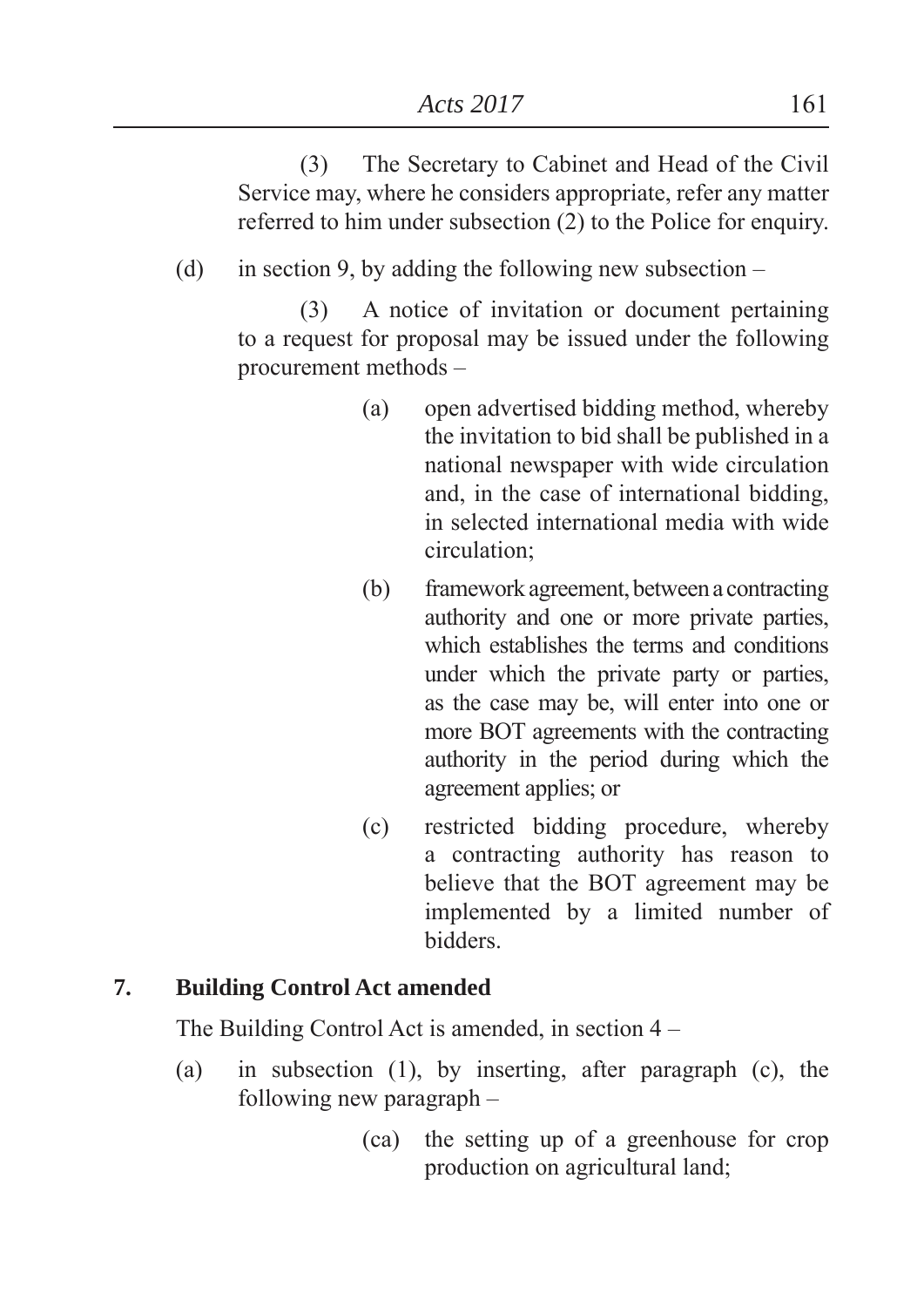- (b) by adding the following new subsection
	- $(3)$  In this section –

"agricultural land" has the same meaning as in the Local Government Act.

## **8. Civil Service Family Protection Scheme Act amended**

The Civil Service Family Protection Scheme Act is amended –

- (a) in section  $2 -$ 
	- $(i)$  by deleting the definition of "marriage" and replacing it by the following definition  $-$

"marriage" –

- (a) in relation to a contributor, other than a member of the Assembly –
	- (i) means civil marriage or religious marriage governed by articles 228-1 to 228-10 of the Code Civil Mauricien: but
	- (ii) does not include the marriage referred to in subparagraph (i) contracted after the contributor has ceased to be a public officer or an employee, as the case may be;
- (b) in relation to a member of the Assembly
	- (i) who contributes to the Scheme at the rate of 2 per cent of his pensionable emoluments –
		- (A) means civil marriage or religious marriage governed by articles 228-1 to 228-10 of the Code Civil Mauricien: but
		- (B) does not include the marriage referred to in sub subparagraph (A) contracted after the member has reached the age of 65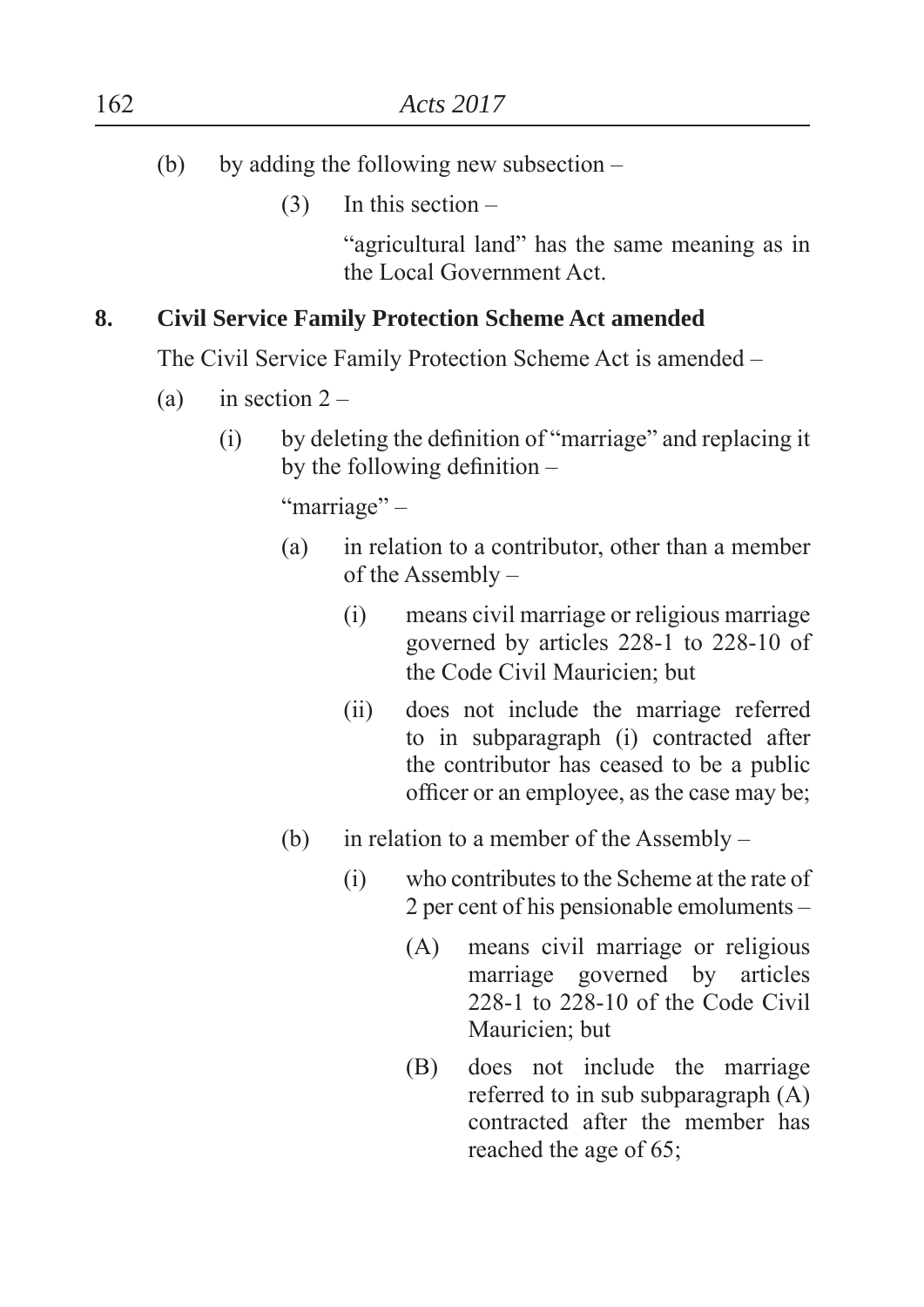- (ii) who, throughout his legislative service, opts to contribute to the Scheme at the rate of 4 per cent of his pensionable emoluments, means civil marriage or religious marriage governed by articles 228-1 to 228-10 of the Code Civil Mauricien contracted at any time;
- (ii) by inserting, in the appropriate alphabetical order, the following new definition  $-$

"Minister" means the Minister to whom responsibility for the subject of finance is assigned;

(b) by repealing section 11 and replacing it by the following section –

## **11. Accounts of Scheme and Fund**

 $(1)$  The Board shall, after the end of every financial year, submit to the Minister an annual report in respect of that financial year.

 $(2)$  The financial statements of the Board shall be audited by the Director of Audit.

(3) In this section –

"annual report" means the report referred to in section 6A(2) of the Statutory Bodies (Accounts and Audit) Act.

- (c) in section  $27 -$ 
	- (i) by repealing paragraphs (a) and (b) and replacing them by the following paragraphs –
		- (a) where the contributor leaves a child, grant to the child a pension to be known as a children's pension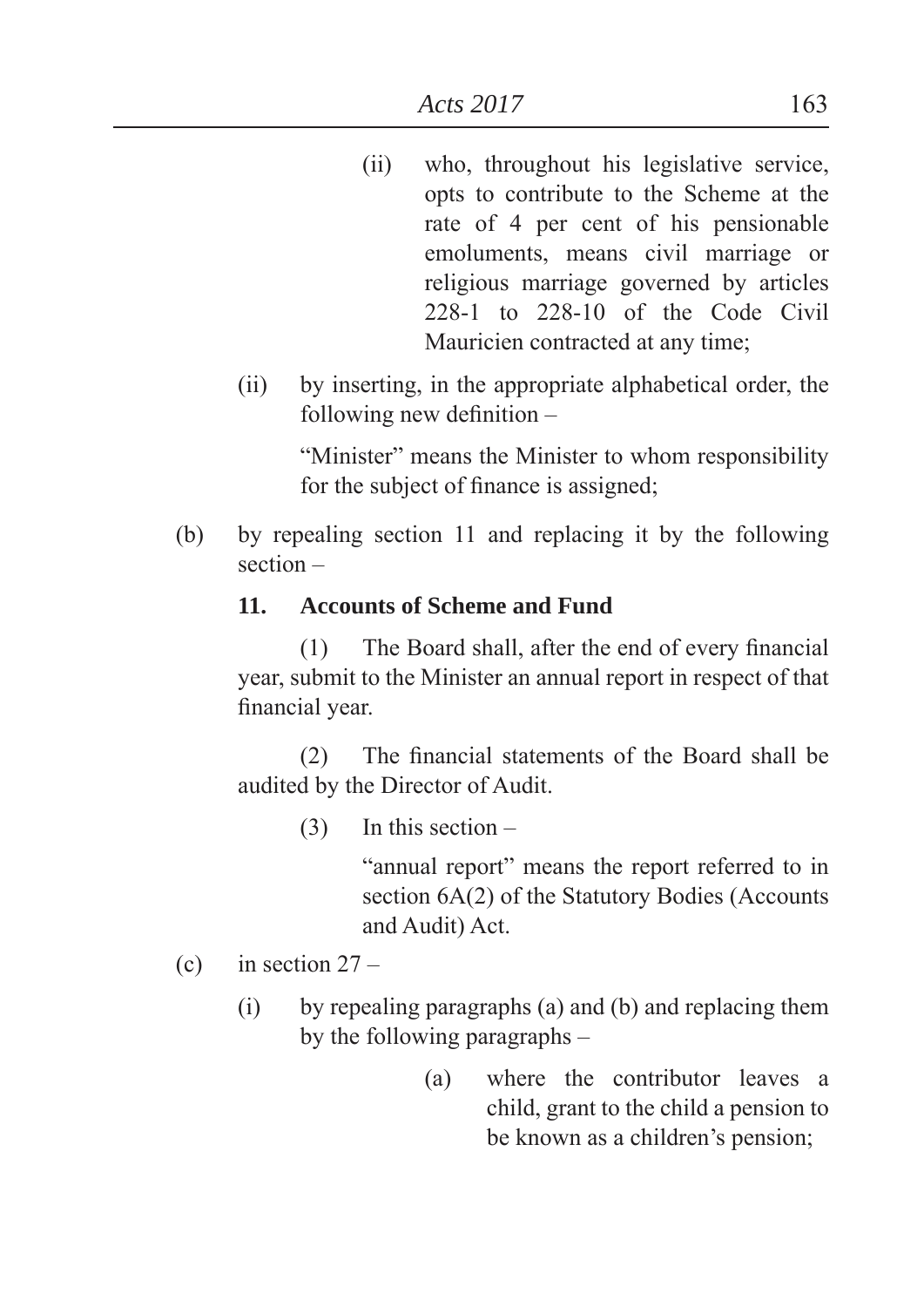(b) where the contributor leaves more than one child, grant, for their benefit, a pension to be known as a children's pension which shall be apportioned equally between each child

## (ii) by adding the following new paragraphs –

- (c) where the contributor leaves not more than one surviving spouse, grant to the surviving spouse a pension to be known as a surviving spouse's pension; and
- (d) where the contributor leaves more than one surviving spouse, grant, for their benefit, the pension referred to in paragraph (c) which shall be apportioned equally between each surviving spouse.

#### **9. Clinical Trials Act amended**

The Clinical Trials Act is amended –

- (a) in section  $2 -$ 
	- $(i)$  in the definition of
		- (A) "adverse event", by inserting, after the word "administered", the words ", or on whom a medical device is tested,":
		- $(B)$  "adverse reaction", by adding the words "or to a medical device tested on a subject":
		- (C) "Certificate of Good Manufacturing Practice  $(GMP)$ <sup>"</sup>, by deleting the words "or medicinal" product" and replacing them by the words ", medicinal product or medical device";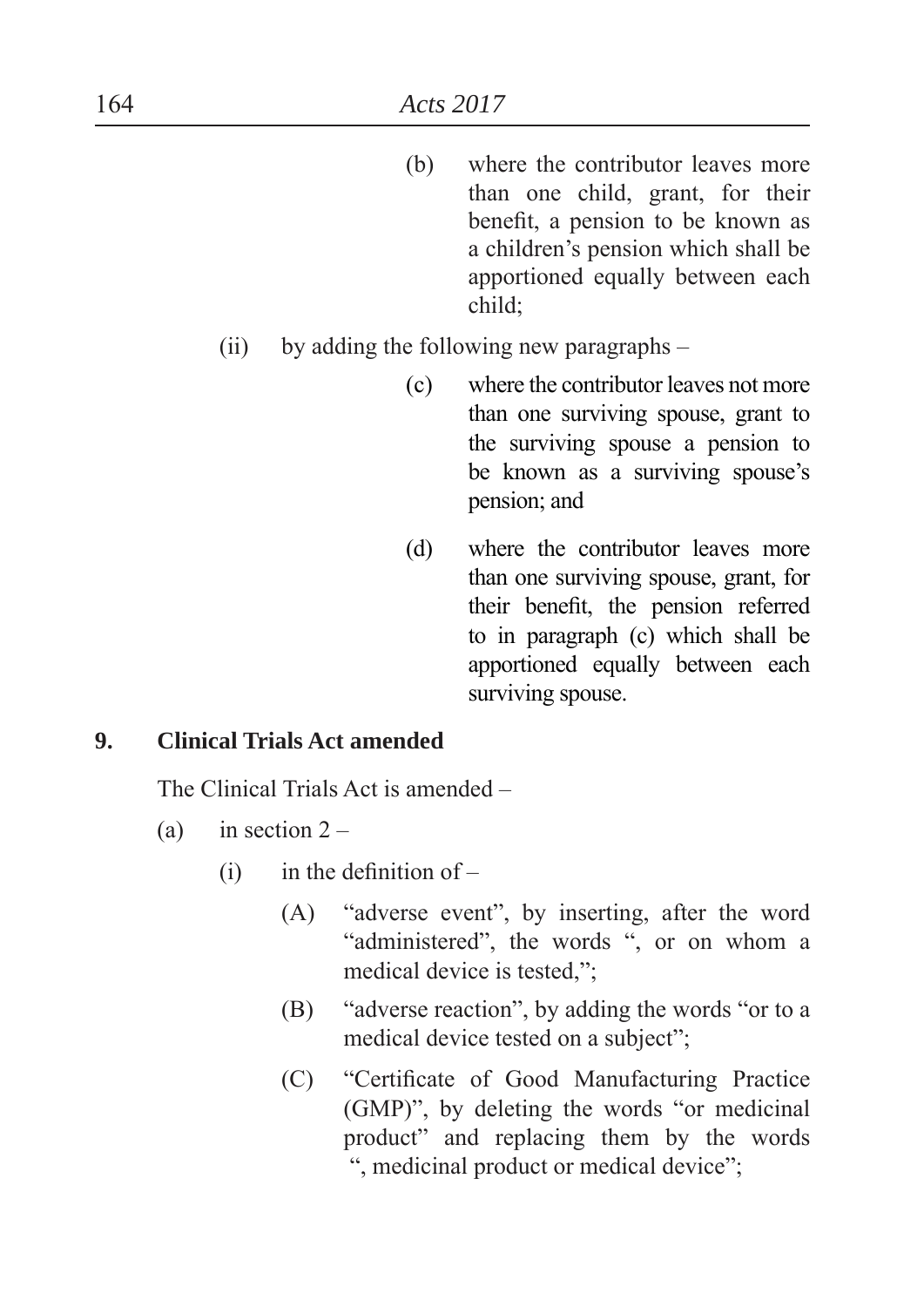- (D) "investigator's brochure", by deleting the words "which are relevant to the study of the product in a subject" and replacing them by the words "or a medical device which are relevant to the study of the product in, or the device on, a subject";
- (E) "subject", by inserting, after the word "administered", the words ", or on whom a medical device is tested,";
- (ii) by inserting, in the appropriate alphabetical order, the following new definition  $-$

"medical device" –

- (a) means an instrument, apparatus, appliance, material or other article, whether used alone or in combination with any software necessary for its proper application, which –
	- (i) is intended by the manufacturer to be used on a subject for the purpose of –
		- (A) diagnosis, prevention, monitoring, treatment or alleviation of any disease:
		- (B) diagnosis, monitoring, treatment, alleviation of, or compensation for, an injury or handicap
		- (C) investigation, replacement or modification of the anatomy or of a physiological process; or
		- (D) control of conception; and
	- (ii) does not achieve its principal intended action in or on the human body by pharmacological, immunological or metabolic means, even if it is assisted in its function by such means; and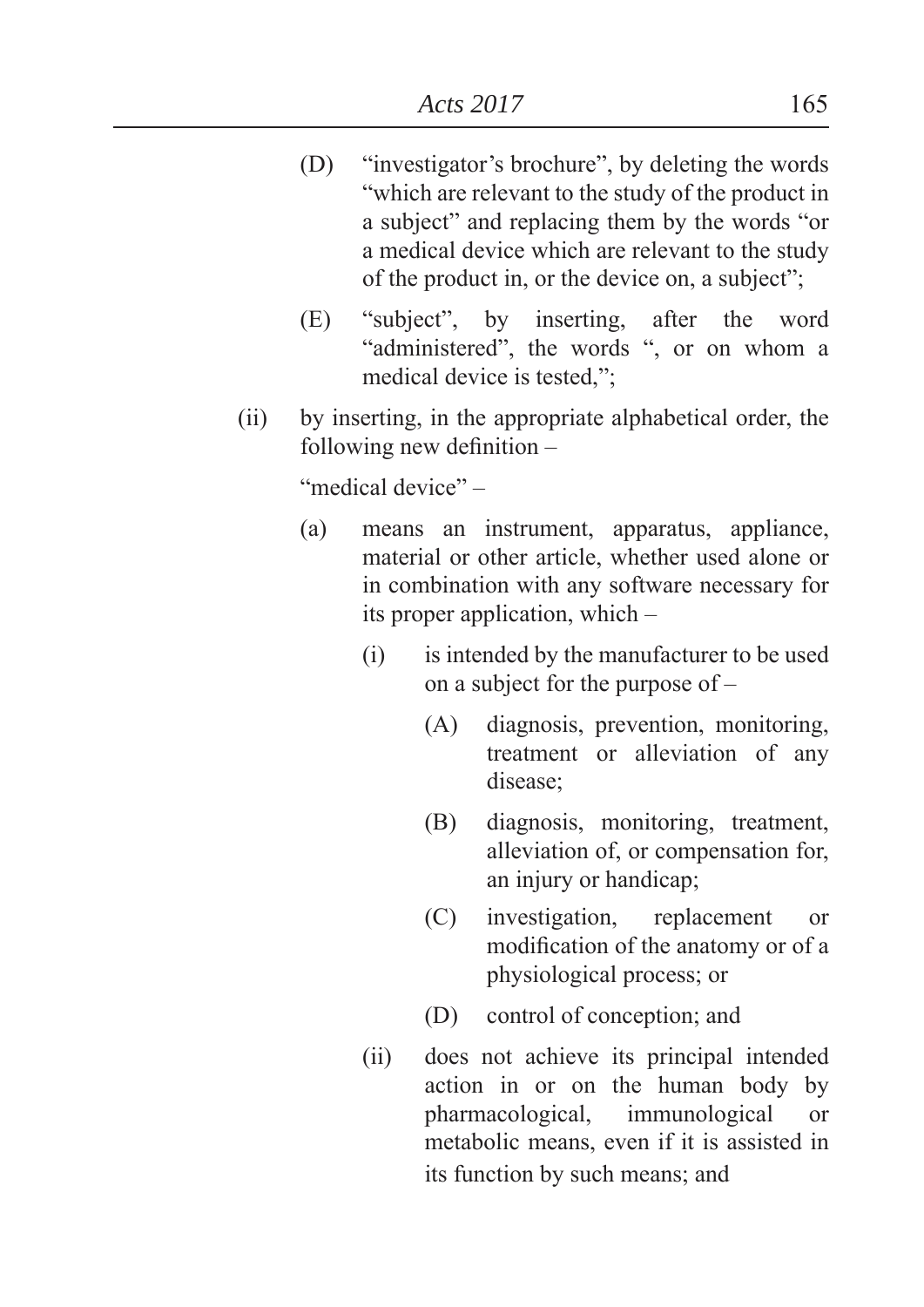- (b) includes a device intended to administer a medicinal product or which incorporates as an integral part a substance which, if used separately, would be a medicinal product and which is liable to act upon the body with action ancillary to that of the device
- (b) in section  $12 -$ 
	- (i) in subsection (2), by inserting, after paragraph (c), the following new paragraph –
		- (ca) a Certificate of Good Manufacturing Practice (GMP) in relation to every medical device from its country of origin
	- (ii) in subsection  $(3)(a)$ , by inserting, after the words "medicinal product", the words "or medical device".

#### **10. Commissions of Inquiry Act amended**

The Commissions of Inquiry Act is amended, in section 11(5), by repealing paragraph (b).

## **11. Companies Act amended**

The Companies Act is amended –

- (a) in section  $2 -$ 
	- $(i)$  in the definition of "International Accounting" Standards", in paragraph (a), by inserting, after the words "International Accounting Standards Board,", the words "the Accounting Standards issued by the Accounting and Auditing Organization for Islamic Financial Institutions,";
	- (ii) by inserting, in the appropriate alphabetical order, the following new definitions  $-$

"Islamic banks" means banks licensed as such by the Bank of Mauritius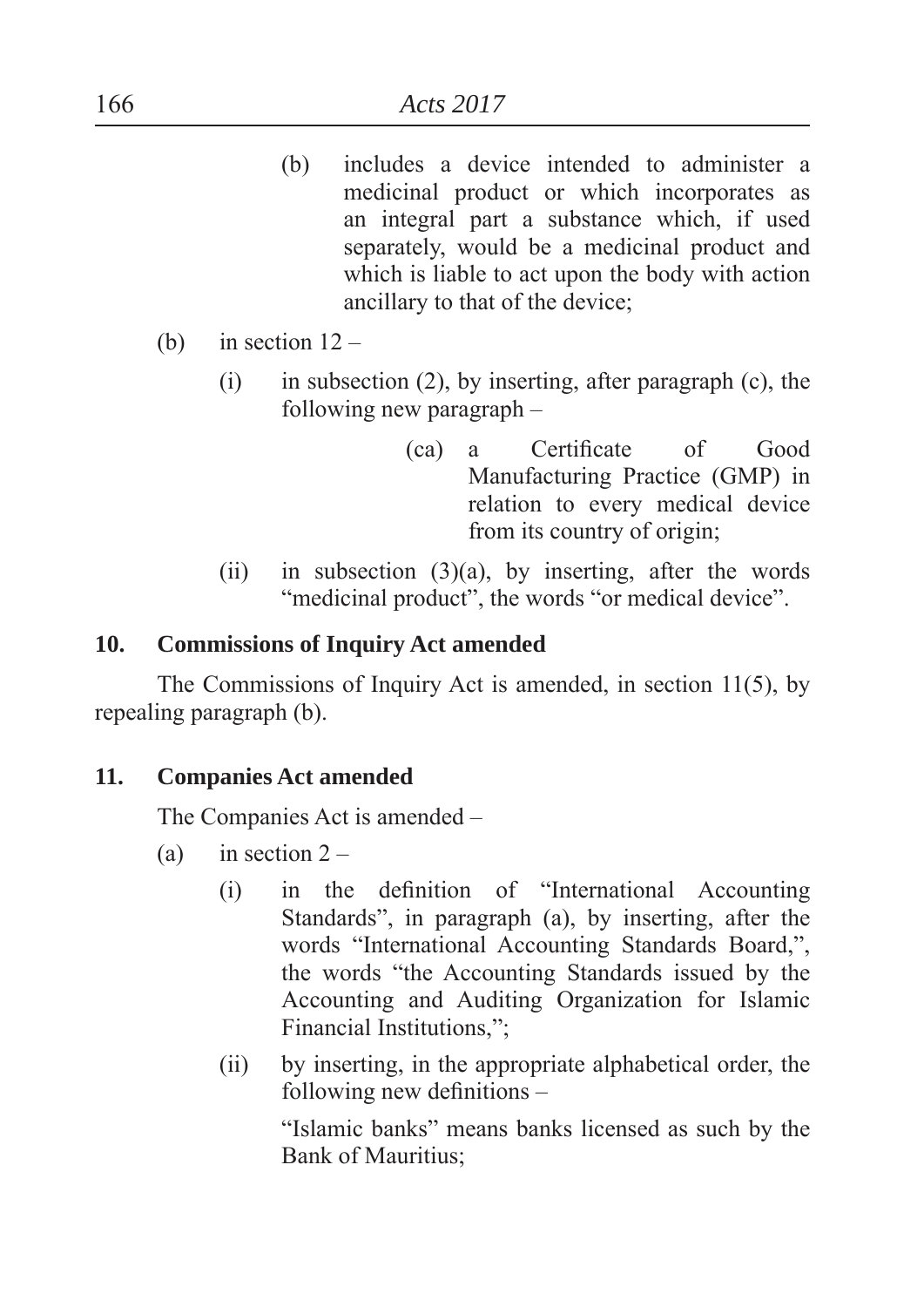"Islamic financial institutions" means financial institutions licensed as such by the Financial Services Commission;

- (b) in section 14, by adding the following new subsection
	- $(11)$  Unless
		- $(a)$  required by the beneficial owner or the ultimate beneficial owner:
		- (b) required for the purpose of an investigation, enquiry or any other matter; or
		- (c) ordered by a court or the Judge in Chambers,

 the Registrar shall not disclose to any person the information referred to in section  $91(3)(a)(ii)$ .

- (c) in section 91–
	- (i) in subsection  $(3)(a)(ii)$ , by deleting the words "the persons" and replacing them by the words "the beneficial owners or the ultimate beneficial owners":
	- (ii) by inserting, after subsection (3), the following new subsection –

(3A) The information referred to in subsection (3)(a)(ii) shall be lodged with the Registrar within 14 days from the date on which any entry or alteration is made in the share register.

- (iii) by adding the following new subsection  $-$ 
	- (8) In subsection  $3(a)(ii)$  –

"beneficial owner" or "ultimate beneficial owner" means a person who holds by himself or his nominee, a share or an interest in a share which entitles him to exercise not less than 25 per cent of the aggregate voting power exercisable at a meeting of shareholders.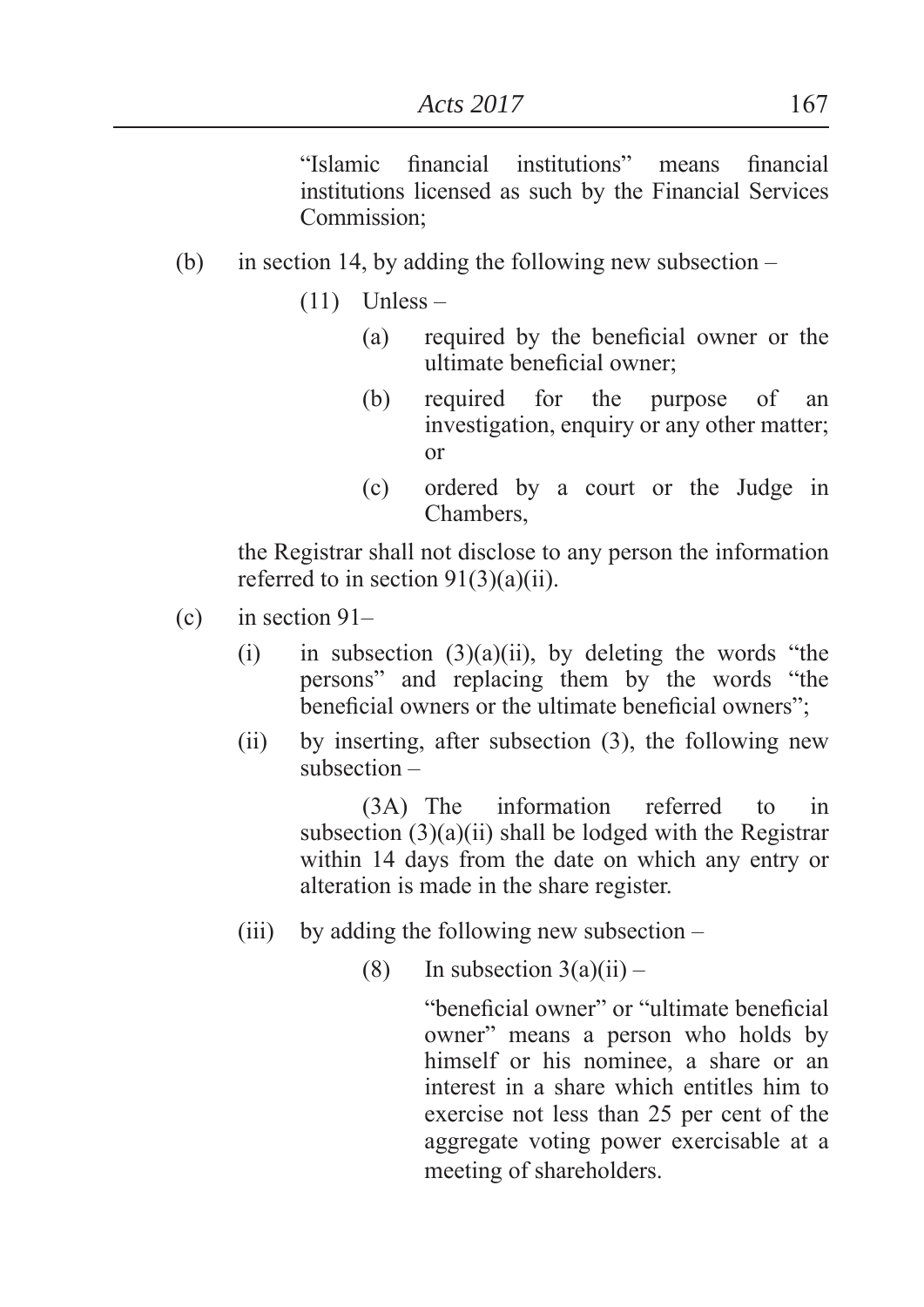(d) in section 211, by adding the following new subsection –

 $(6)$  Islamic financial institutions and Islamic banks may adopt accounting standards issued by the Accounting and Auditing Organization for Islamic Financial Institutions instead of those issued by the International Accounting Standards Board.

- (e) in section 221(1), by inserting, after paragraph (b), the following new paragraphs –
	- (ba) include a report on corporate governance referred to in the Financial Reporting Act
	- (bb) where a parent company, other than an investment entity as defined in the International Financial Reporting Standards (IFRS), has not presented a consolidated financial statement in Mauritius on grounds of an exemption under the IFRS, include a statement that the consolidated financial statements in Mauritius of the intermediate parent company or ultimate beneficial owner are in compliance with the IFRS and are available for public use

#### **12. Customs Act amended**

The Customs Act is amended –

(a) in section 2, by inserting, in the appropriate alphabetical order, the following new definitions  $-$ 

"departing citizen of Mauritius" means a citizen of Mauritius who holds –

- $(a)$  a valid passport; and
- (b) a valid ticket for travel by air or sea to a foreign airport or port

"inward processing" means the customs procedure under which goods can be imported conditionally relieved from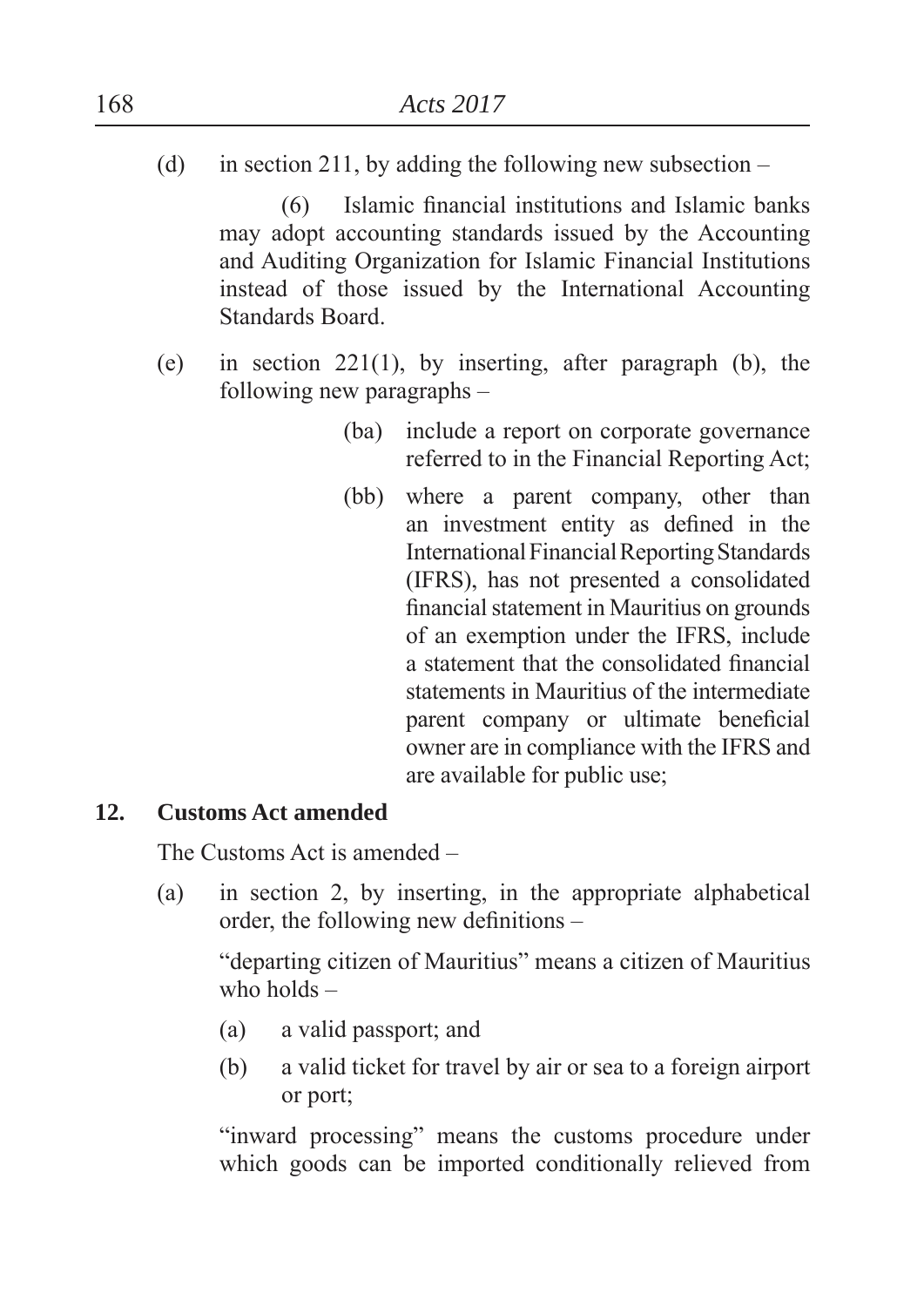payment of duty, excise duty and taxes, where such goods are intended for manufacturing, processing or repair and subsequent exportation;

"outward processing" means the customs procedure under which goods which are in free circulation in Mauritius may be temporarily exported for manufacturing, processing or repair abroad and be subsequently imported with total or partial exemption from duty, excise duty and taxes;

"risk management" –

- (a) means the systematic application of management procedures and practices which provide Customs with the necessary information to monitor movements of persons or consignments that present a risk; and
- (b) includes collection of data and information, analysis and assessment of risk, taking action in accordance with risk assessment, regular monitoring and review of processes and outcomes in accordance with international best practices
- (b) in section  $9A -$ 
	- $(i)$  in subsection  $(2)$ , by deleting the words "the declarant shall, not later than 14 days after the date of validation, apply in writing to the Director-General for cancellation of that bill of entry, stating precisely the grounds for cancellation of that bill of entry´ and replacing them by the words "the Director-General shall cancel the bill of entry";
	- (ii) by repealing subsections  $(3)$ ,  $(3A)$  and  $(4)$ ;
- (c) in section 16(2), by repealing paragraph (b) and replacing it by the following paragraph –
	- (b) Where, in respect of the entry of any goods
		- (i) a certificate, a permit or an authorisation is required under any enactment; or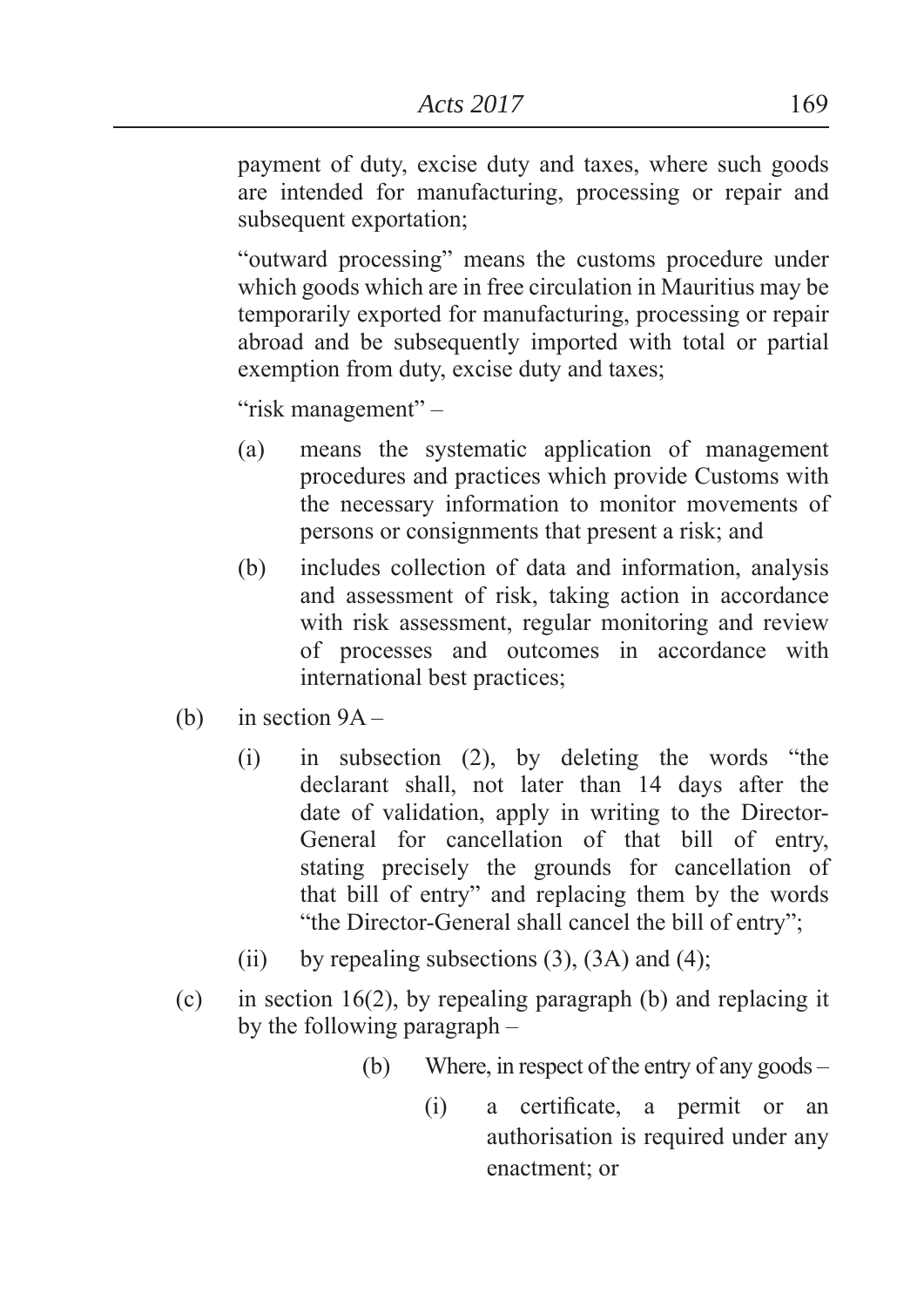(ii) a document specified in the Third Schedule is required,

that certificate, permit, authorisation or document shall, unless the Director-General directs otherwise, be scanned and sent to him.

- (d) in section 19B
	- (i) in subsection (3), by inserting, after the word "shall,", the words "subject to subsection  $(3A)$ ,";
	- (ii) by inserting, after subsection (2), the following new subsection –

(3A) Where the application is in respect of an issue which is the subject of an objection, representations before the Assessment Review Committee or an appeal before the Supreme Court or Judicial Committee of the Privy Council, the Director-General shall not give a ruling.

(e) by inserting, after section 21, the following new section  $-$ 

#### **21A. Inward processing**

 The Director-General may allow goods to be entered through inward processing under such conditions as he may determine.

- (f) in section 22, in the heading, by adding the words ³**or departing citizens of Mauritius**´
- (g) in section  $24A -$ 
	- $(i)$  in subsection  $(1)$ , by deleting the words "referred to in section  $162(1)(b)$ <sup>"</sup> and replacing them by the words "the person referred to in section  $162(6)$  who does not agree to compounding";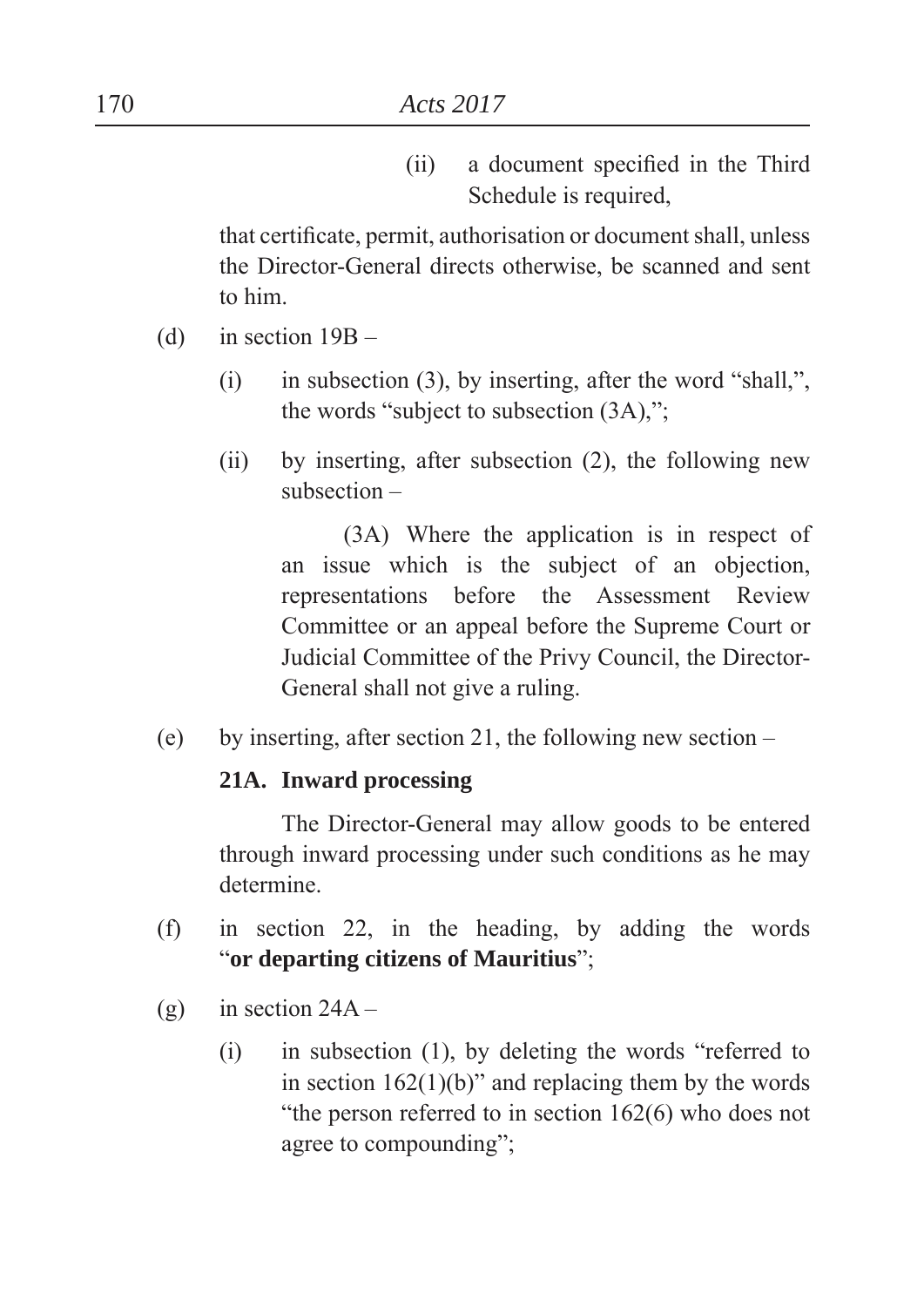(ii) by adding the following new subsection  $-$ 

(6) (a) Where, in respect of a notice issued under subsection (1), an agreement is reached before, or a decision is taken by, the Assessment Review Committee, the Director-General shall, within 5 working days of the date on which the Committee is informed of the agreement or of notification of the decision, as the case may be, issue a notice to the person specifying the amount of duty, excise duty and taxes payable.

 (b) Where a notice is issued under paragraph (a), the person shall pay the amount of duty, excise duty and taxes within 28 days from the date of the notice.

(h) by inserting, after section 25, the following new sections –

#### **25A. Risk management**

(1) The Director-General may, with a view to enforcing customs laws, use risk management for the systematic identification of risk and the implementation of necessary measures to limit exposure to risk.

(2) The Director-General shall use risk management to exercise border control.

## **25B. Clearance of goods for home consumption and post control**

(1) Subject to this section, the Director-General shall, through the Customs Management System operated by the Customs Department, clear or release goods on a validated bill of entry on a risk management basis and on accomplishment of the necessary customs formalities to allow the goods to enter for home consumption, to be exported or to be placed under another customs procedure.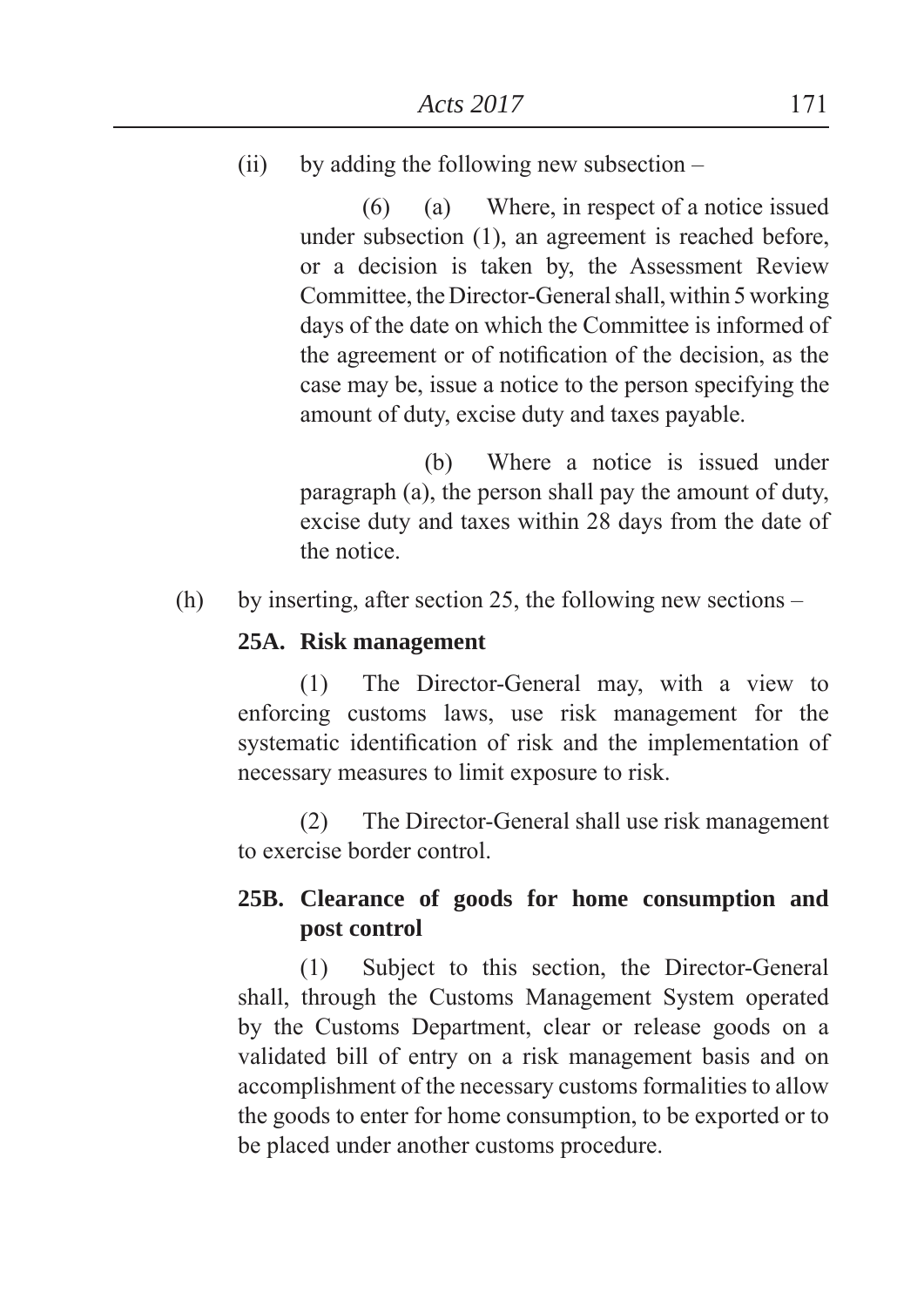(2) Where the required documents, including permits, authorisations or clearances from Government agencies have been submitted, the Director-General may clear the goods from customs control for home consumption.

(3) Where a clearance from a Government agency has not been received by the Director-General –

- (a) he may release from customs control and hand over the goods under seal to the relevant Government agency for onward clearance: or
- (b) where the goods cannot be put under seal, the goods may, on submission of the clearance from the relevant Government agency, be cleared from customs control.

(4) (a) Every Government agency shall, for the purpose of giving clearance, issue guidelines specifying the procedures to be followed and the expected time for granting such clearance.

 (b) The guidelines referred to in paragraph (a) shall be posted on the website of the relevant Government agency and a copy thereof shall be made available for consultation at the office of the Government agency.

(5) This section shall apply to the release and clearance of goods to be exported or to be placed under another customs procedure with such modifications, adaptations and exceptions as may be necessary.

(6) Notwithstanding subsections (1) to (3), any officer may, on reasonable suspicion, carry out an inspection, prior to clearance or release of the goods from customs control.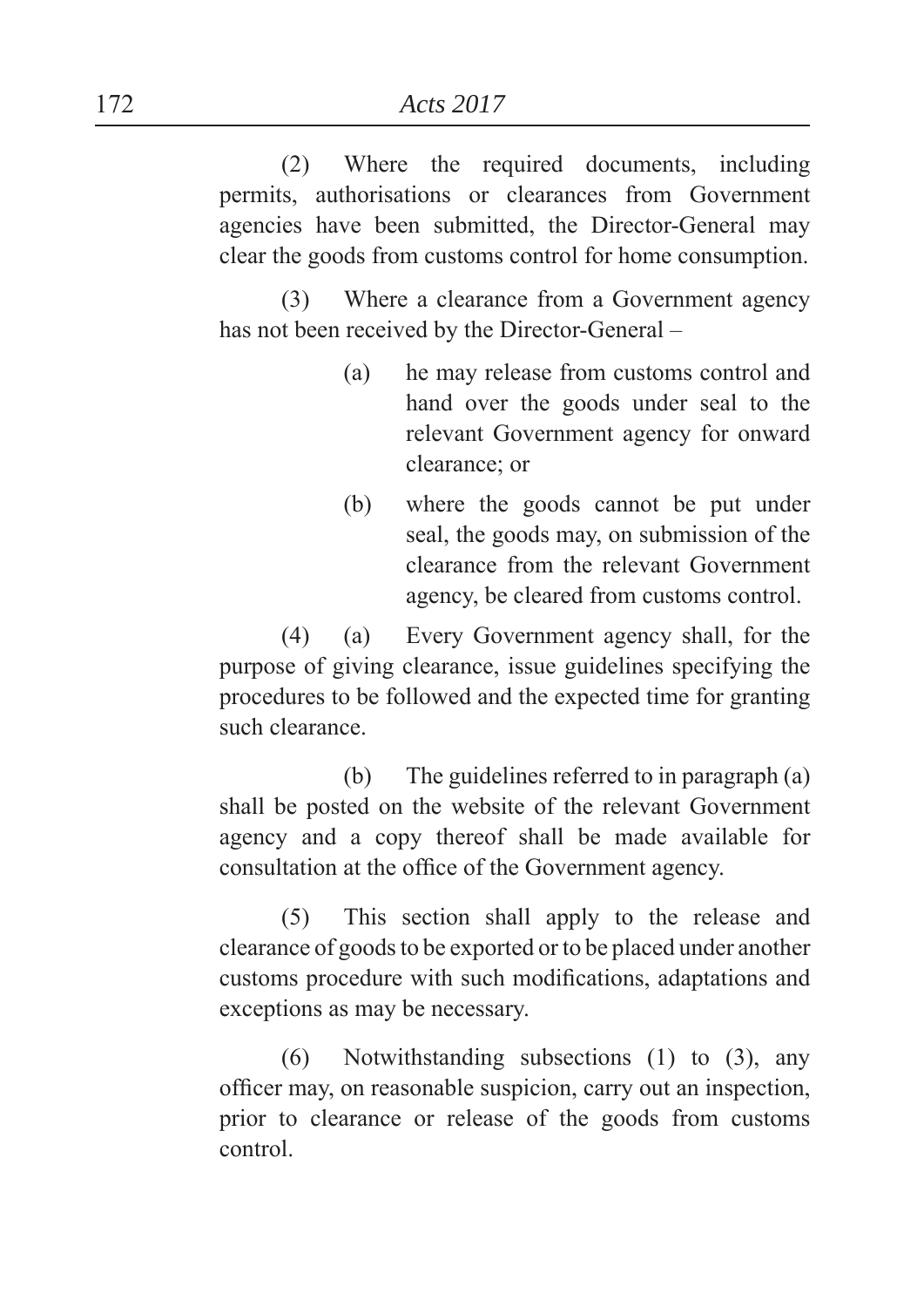(7) Where goods are cleared under this section, the Director-General may carry out post-control audit, through examination of documents or at the business premises of the importer, within 3 years from the date of validation of the bill of entry to ensure compliance with the customs laws.

(8) In this section –

³Government agency´ means any Ministry, Government department or statutory body required to give clearance in respect of goods for home consumption.

- $(i)$  in section 30
	- (i) in subsection (1), by adding the following new paragraph, the full stop at the end of paragraph (c) being deleted and replaced by the words "; or" and the word "or" at the end of paragraph (b) being deleted  $-$

(d) transit.

(ii) by adding the following new subsection –

(4) Notwithstanding subsection (1), the Director-General may, at any time, release goods imported in case of natural disasters or other emergencies, urgent or unforeseen circumstances or for national security reasons, in such manner and under such conditions as he may determine.

- (i) in section  $57 -$ 
	- $(i)$  by inserting, after the word "Director-General", the words ", electronically or in such other manner as the Director-General may determine,"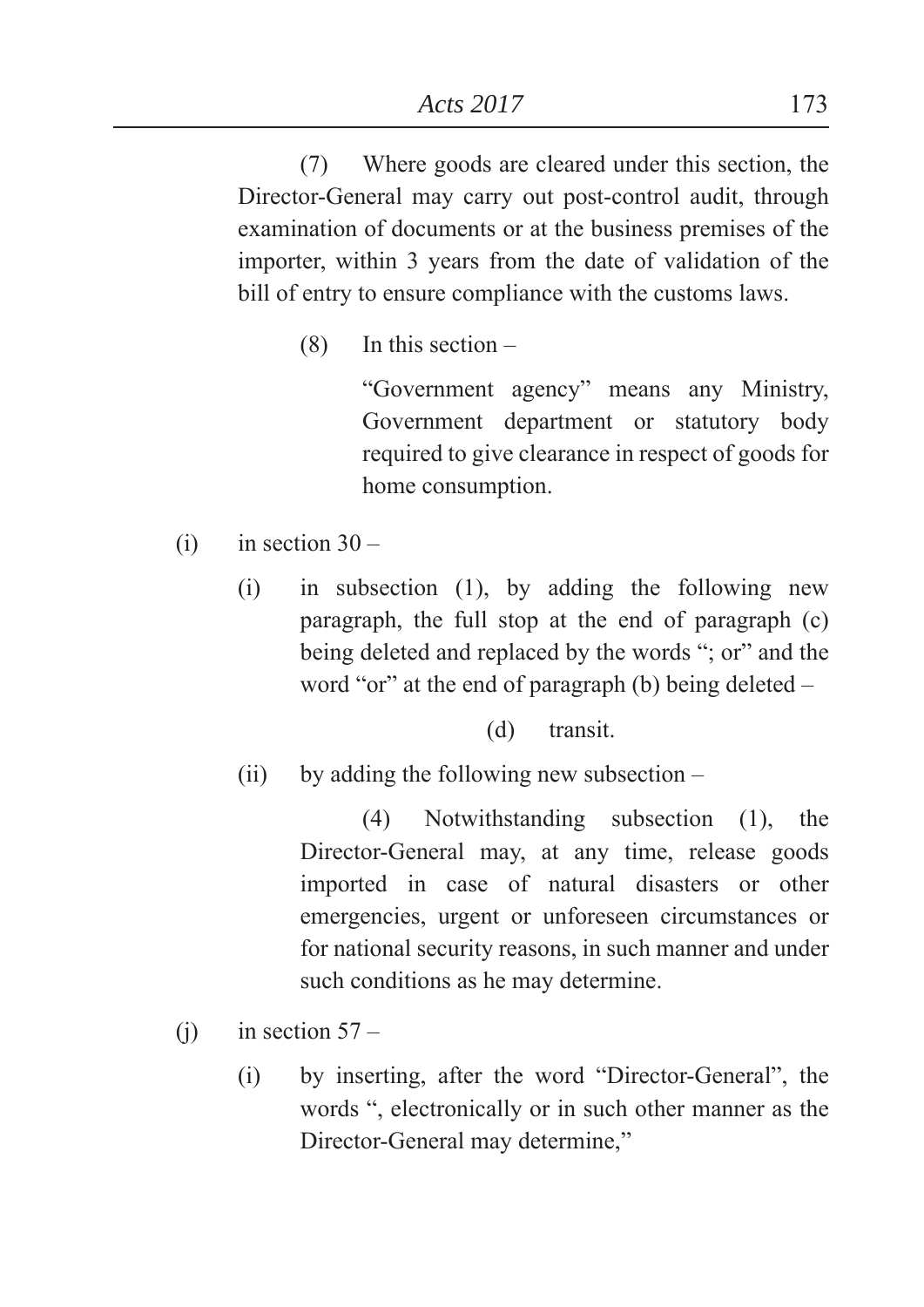- (ii) by adding the following new paragraph, the full stop at the end of paragraph (c) being deleted and replaced by a semicolon –
	- (d) removed from the place of landing.

(k) by inserting, after section 57, the following new sections –

## **57A. Accounting of goods by Mauritius Ports Authority**

 Sections 71 and 71A shall apply to the Mauritius Ports Authority, with such exceptions, modifications and adaptations as may be necessary.

## **57B. Accounting of goods by freight forwarding agent**

 (1) A freight forwarding agent shall submit to the Director-General, in respect of any unstuffed consignment at his premises, electronically or in such other manner as the Director-General may determine, a return showing the goods which have been –

- (a) manifested and unloaded
- (b) unloaded but not manifested
- $(c)$  short-shipped; and
- (d) delivered.

 (2) For the purpose of accounting of goods at the premises of a freight forwarding agent pursuant to subsection (1), sections 71 and 71A shall apply to that freight forwarding agent, with such exceptions, modifications and adaptations as may be necessary.

- (1) in section  $58 -$ 
	- (i) in subsection  $(1)$ 
		- $(A)$  by inserting, after the word "Director-General",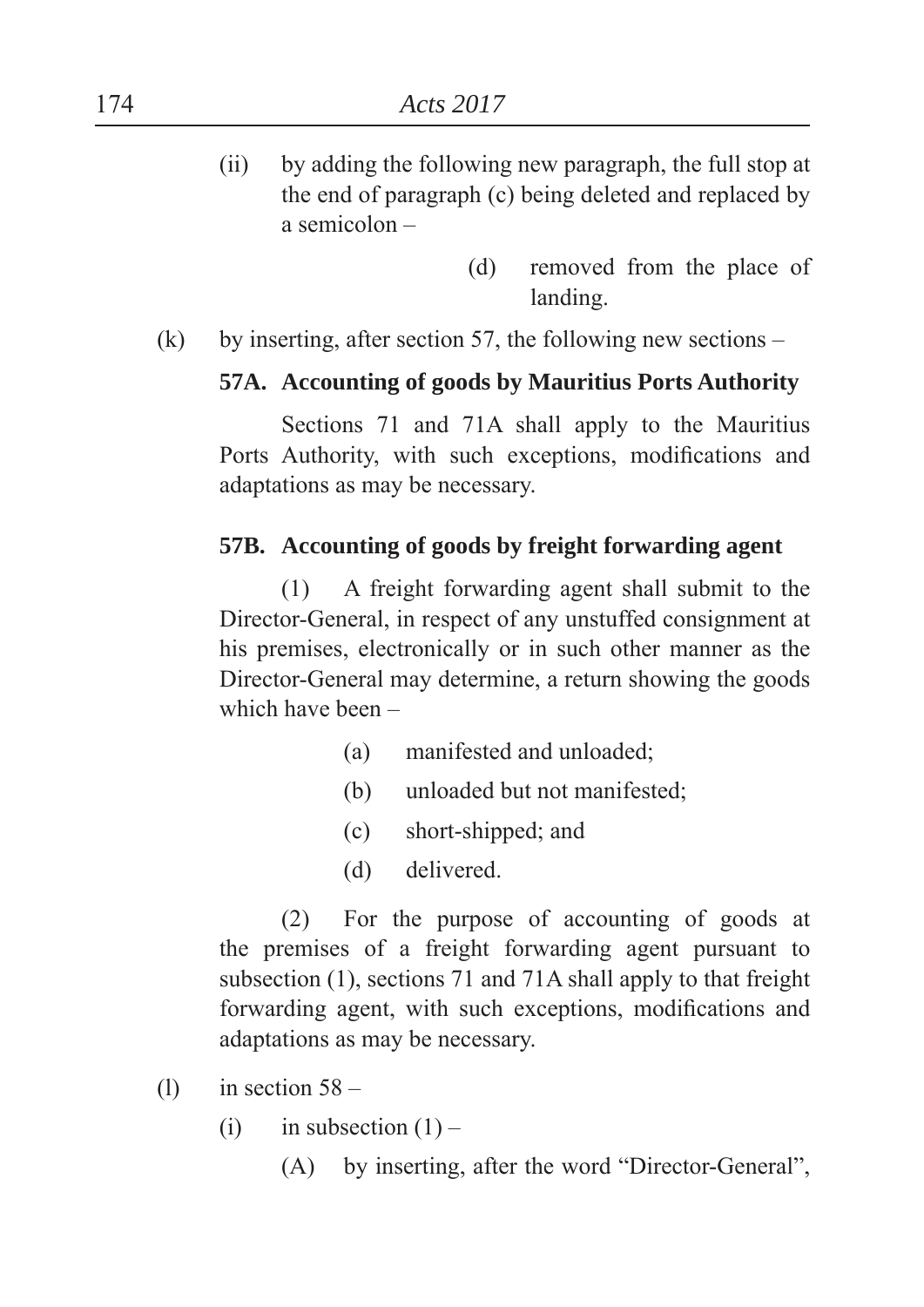the words ", electronically or in such other manner as the Director-General may determine,":

- (B) by adding the following new paragraph, the full stop at the end of paragraph (c) being deleted and replaced by the words "; or" and the word "or" at the end of paragraph (b) being deleted  $-$ 
	- (d) removed from the place of landing.
- (ii) in subsection (2), by inserting, after the word "Director-General", the words ", electronically or in such other manner as the Director-General may determine,":
- (m) in section 61, by repealing subsection (8) and replacing it by the following subsection –

(8) (a) Notwithstanding this Act, where the Director-General is of the opinion that any goods referred to in subsection (1) are of perishable nature or that it is desirable to do so, he may direct that the goods be forthwith sold by public auction or public tender, or where the goods have not been sold, be destroyed at the expense of the owner.

- (b) The Director-General may, in respect of
	- $(i)$  goods referred to in section 66; or
	- (ii) abandoned goods or any condemned goods entered under any customs procedure,

allow the goods to be exported, disposed of or destroyed at the expense of the owner.

 (c) The Director-General shall, in respect of the goods referred to in paragraph (b), issue to the owner of the goods a written notice claiming any amount incurred by the Authority in terms of rent or charges for the export, disposal or destruction of the goods.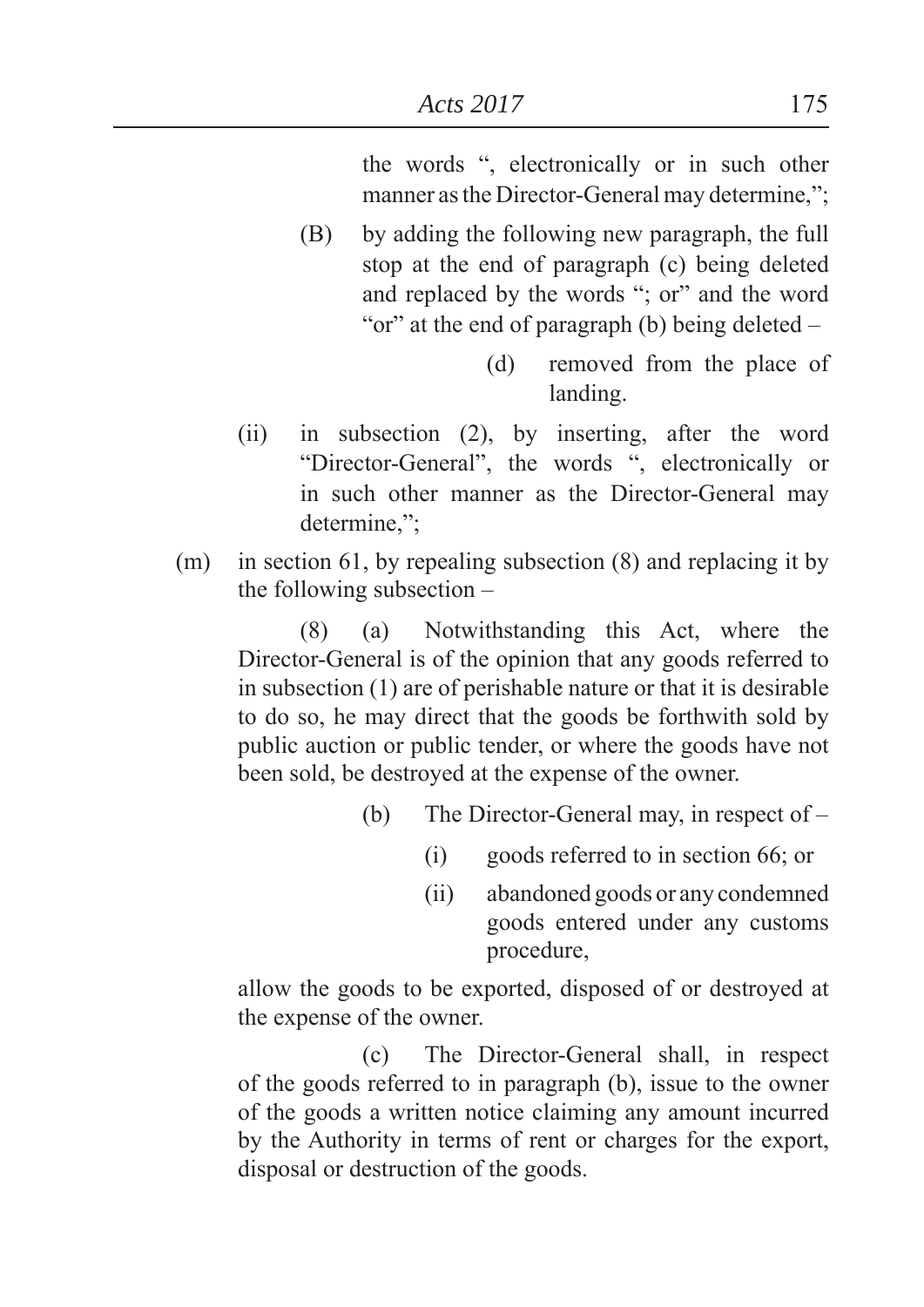$(d)$  (i) Any person who is dissatisfied with a notice under paragraph (c) may object to the notice in accordance with section 24A(3).

 (ii) The procedure set out in section 24A(3) and (4) shall apply to an objection made under subparagraph (i).

 (iii) Where the person referred to in subparagraph (i) is aggrieved by a determination of his objection, he may lodge written representations with the Clerk of the Assessment Review Committee in accordance with section 19 of the Mauritius Revenue Authority Act.

(e) Section  $14(2A)$  shall apply to the recovery of any amount incurred by the Authority in terms of rent or charges for the export, disposal or destruction of the goods referred to in paragraph (b).

- $(n)$  in section  $66A -$ 
	- (i) in subsection (1), by inserting, after the word "exported", the words "and detain any goods being sold on the local market,":
	- (ii) in subsection  $(1A)$ 
		- (A) in paragraph  $(a)$ 
			- (I) in subparagraph (i), by inserting, after the word "goods", the words "imported or being exported";
			- (II) by inserting, after subparagraph (i), the following new subparagraph –
				- (ia) detain any goods being sold on the local market
		- $(B)$  in paragraph  $(b)$ , by adding the words "imported" or being exported or release the goods being detained under subparagraph (ia)";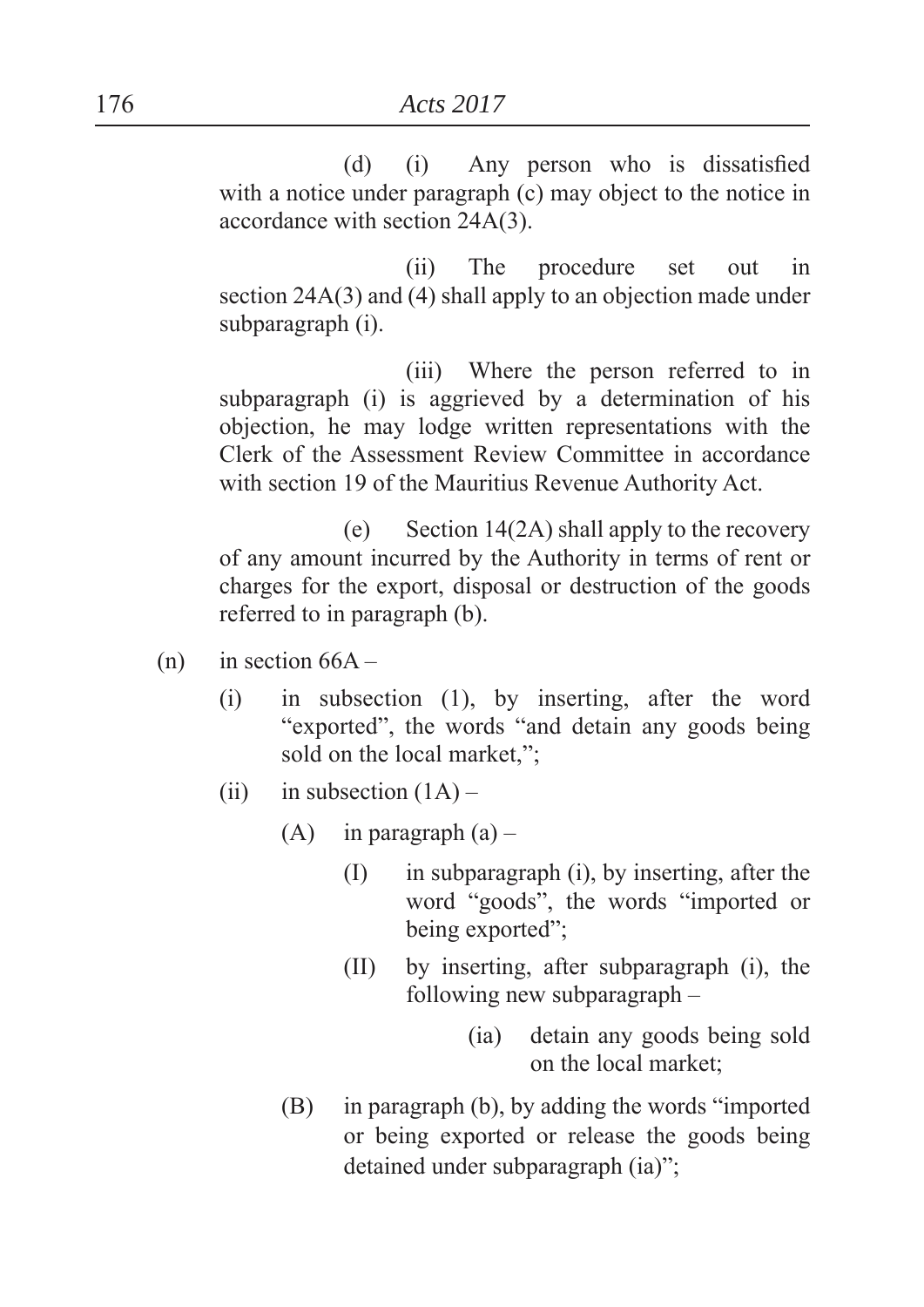- (o) in section  $66D(a)$ , by adding the words "or which have been detained as a result of being sold on the local market";
- (p) by inserting, after section 91, the following new section –

#### **91A. Outward processing**

The Director-General may allow the outward processing of goods on such conditions as he may determine.

- (q) in section  $125(3)$ , by deleting the words "within the customs area<sup>"</sup>:
- $(r)$  in section  $131A -$ 
	- $(i)$  in subsection  $(4)$ , by deleting the words "or the financing of terrorism, he shall forthwith refer the matter to the Police and, at the same time, pass on the relevant information to the FIU." and replacing them by the words ", the financing of terrorism or any other criminal offence, he shall forthwith –
		- (a) refer the matter to the Police and, at the same time, where required, pass on the relevant information to the FIU
		- (b) in the case of an outgoing passenger
			- (i) detain the amount of currency or bearer negotiable instruments in his possession; and
			- (ii) remit the amount of currency or bearer negotiable instruments detained to the Police.
	- (ii) in subsection  $(5)$ , by deleting the figures "500,000" and " $3$ " and replacing them by the figures " $1,000,000$ " and "5", respectively;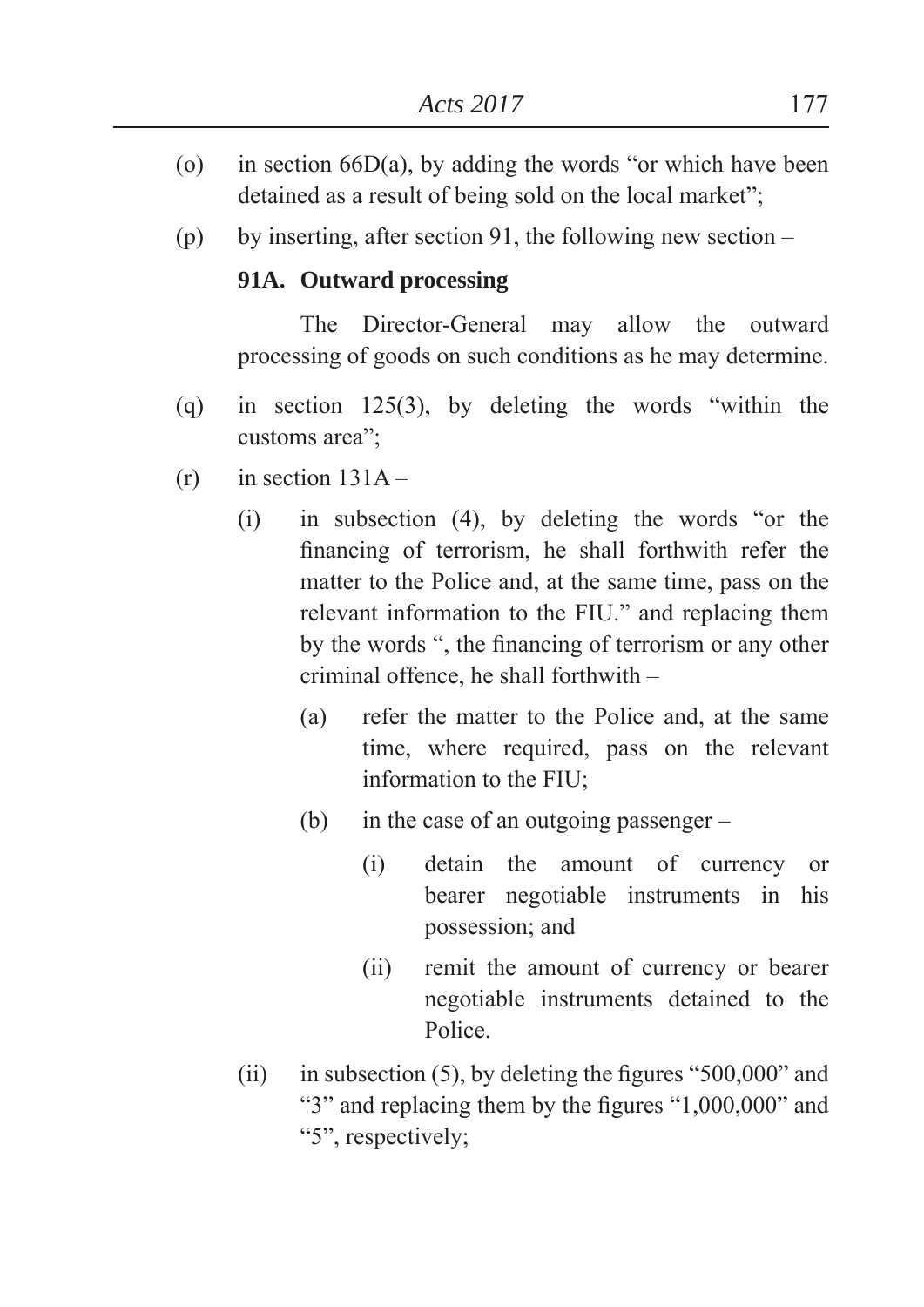(iii) in subsection  $(6)$ , by deleting the definition of "person" and replacing it by the following definition  $-$ 

> "person" means any passenger in transit in Mauritius, any incoming passenger or any outgoing passenger holding a valid embarkation card

(s) in section 132, by inserting, after subsection  $(1)$ , the following new subsection –

(1A) This section shall apply to an outgoing passenger referred to in section 131A(4).

(t) by inserting, after section 156, the following new section  $-$ 

## **156A. Selected prohibited goods**

(1) Without prejudice to section 156(1)(b), any person who imports any selected prohibited goods shall be liable to a penalty not exceeding 100,000 rupees.

(2) The Director-General shall issue to the person a written notice claiming the amount of penalty referred to in subsection  $(1)$ .

(3) The Director-General may, subject to the payment of the penalty referred to in subsection  $(1)$  –

- (a) allow the person to export the selected prohibited goods on such conditions as he may determine; and
- (b) refund to the person, upon exportation of the selected prohibited goods, any duty, excise duty and taxes paid.

 $(4)$  (a) Any person who is dissatisfied with a notice under subsection (2), may object to the notice in accordance with section 24A(3).

 (b) The procedure set out in section 24A(3) and (4) shall apply to an objection made under paragraph (a).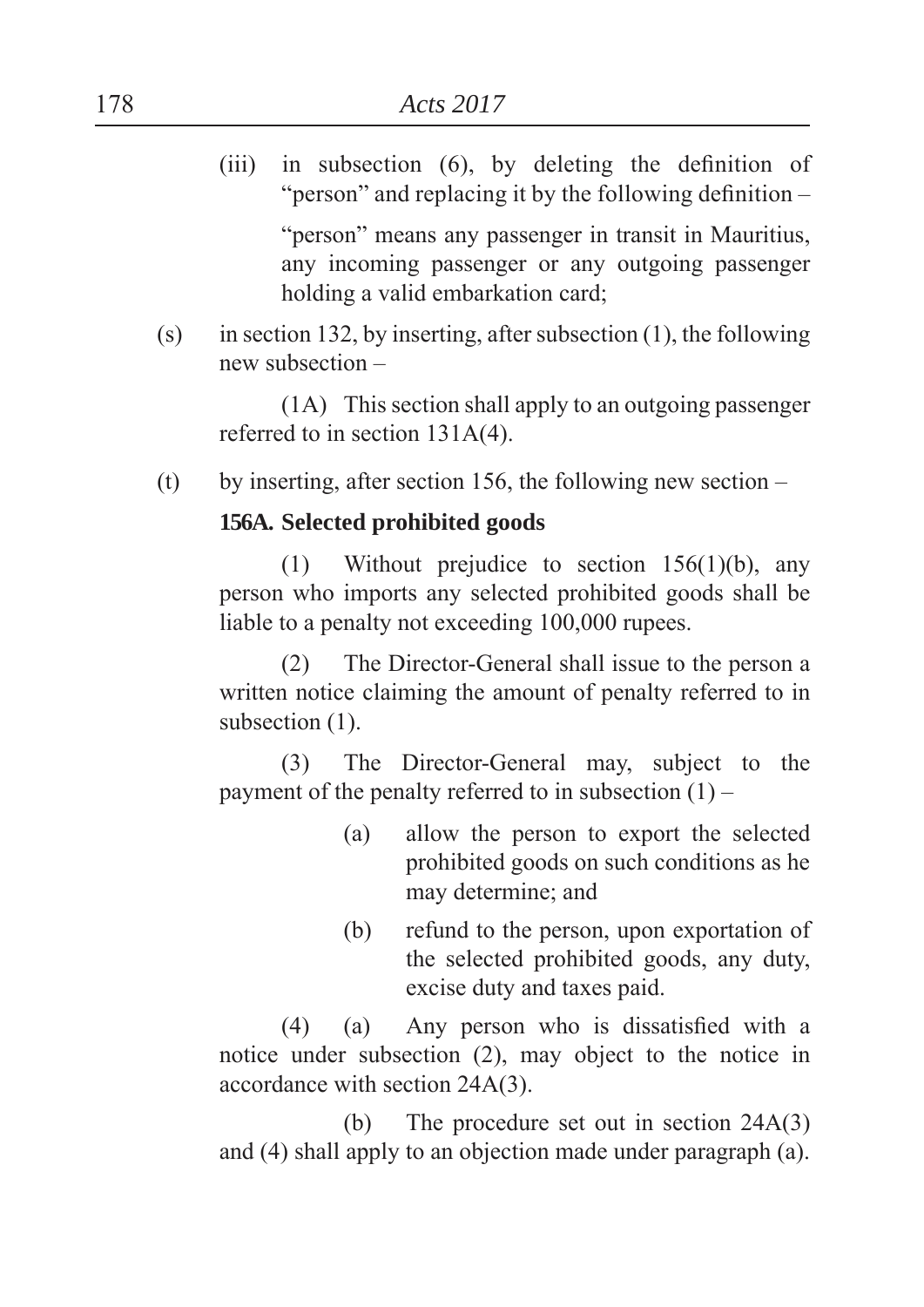(c) Where the person referred to in subsection (4)(a) is aggrieved by a determination of his objection, he may lodge written representations with the Clerk of the Assessment Review Committee in accordance with section 19 of the Mauritius Revenue Authority Act.

(5) (a) Subject to paragraph (b), the Director-General may, in the case of any selected prohibited goods imported and under customs control before the commencement of this section –

- (i) allow the person to export the selected prohibited goods on such conditions as the Director-General may determine; and
- (ii) refund to the person, upon exportation of the selected prohibited goods, any duty, excise duty and taxes paid.

 (b) The Director-General may, in respect of any selected prohibited goods, require the relevant Government agency to certify that the goods are fit for export.

 $(6)$  In this section –

"selected prohibited goods" means such prohibited goods as the Director-General may determine and listed as such on the website of the Authority.

- (u) in the Third Schedule
	- $(i)$  in the item "Bill of lading", by adding after the word "lading", the words ", seaway bill or airway bill, as the case may be":
	- (ii) by deleting the following items –

Certificate of origin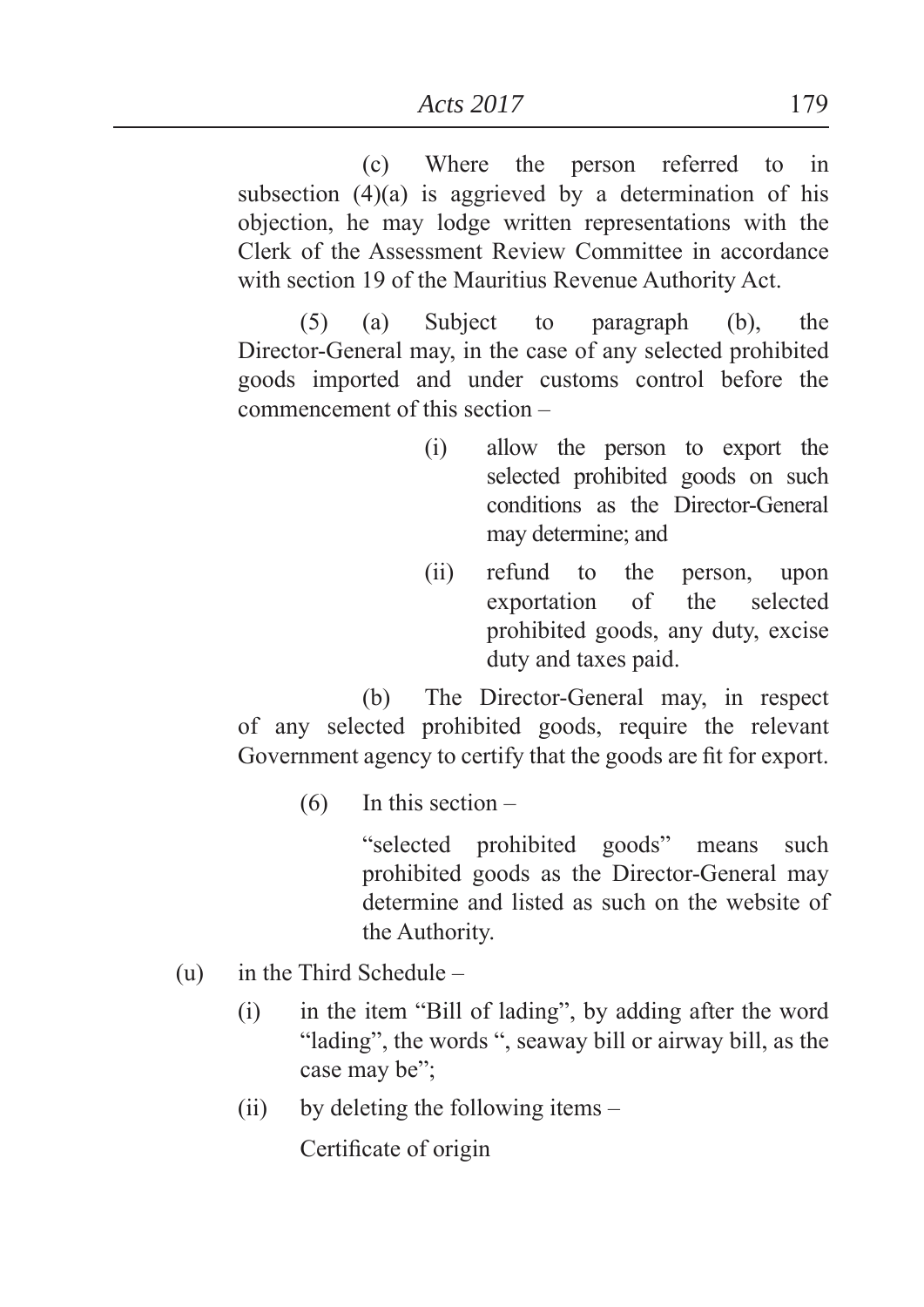Import permit under the Consumer Protection (Control of Imports) Regulations 1999

Permit or authorisation under any enactment for health, phytosanitary or security reasons

#### **13. Customs Tariff Act amended**

The Customs Tariff Act is amended, in the First Schedule –

- (a) in Part  $I -$ 
	- (i) by deleting H.S. Code 2309.90.90 and its corresponding entries:
	- (ii) by inserting, in the appropriate numerical order, the H.S. Codes and their corresponding entries specified in the First Schedule to this Act
- (b) in Part  $II -$ 
	- (i) in item E11, in the third column, in paragraph (1), by deleting the figure  $"2,000"$  and replacing it by the figure  $"3,000"$ ;
	- (ii) in item E95, in the third column, by adding the following new paragraph, the existing provision being numbered as paragraph  $(1)$  –
		- (2) Scaffolding, shuttering, propping or pit-propping equipment made of wood or plastic

## **14. Employment Rights Act amended**

The Employment Rights Act is amended, in section 49, by inserting, after subsection  $(5)$ , the following new subsection –

 $(5A)$  In subsection  $(5)(a)(ii)$  –

"commission" means commission of an amount not exceeding 1,200,000 rupees per annum.

## **15. Excise Act amended**

The Excise Act is amended –

(a) in section  $3A(2)(b)$ , by deleting the words "Part II of";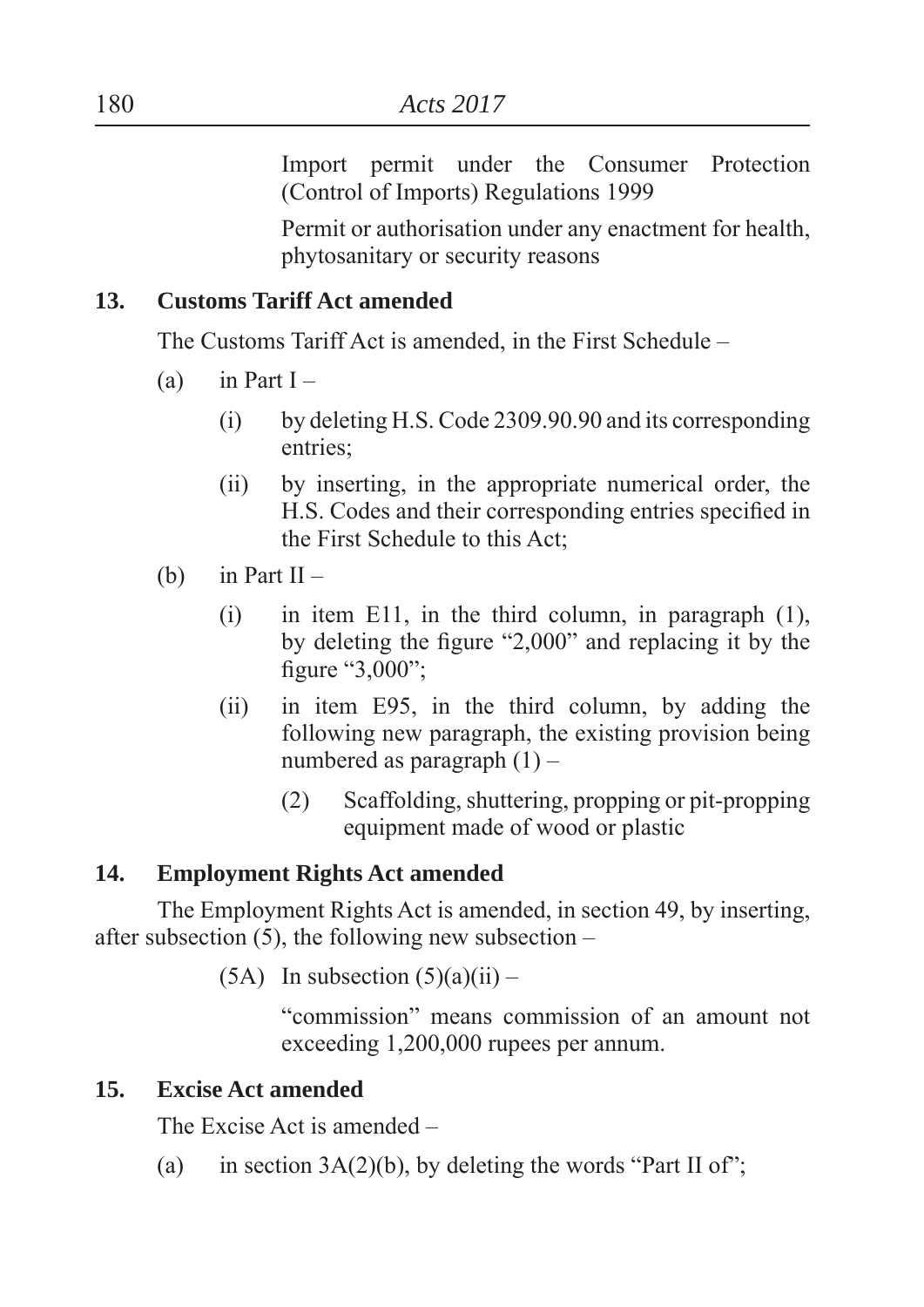- (b) in section 10(1), by deleting the words "or manufacturer of soft drinks" and replacing them by the words ", importer or manufacturer of sugar sweetened non-alcoholic beverages":
- (c) in section 52(3), by deleting the words  $\degree$ 100 rupees<sup> $\degree$ </sup> and replacing them by the words "the amount specified in the Fifth Schedule":
- (d) in the First Schedule
	- $(i)$  in Part I
		- $(A)$  by deleting the items specified in Part A of the Second Schedule to this Act and their corresponding entries
		- (B) by deleting H.S. Code 2206.00.30 and its corresponding entries
		- (C) by inserting, in the appropriate numerical order, the new items and their corresponding entries  $specified -$ 
			- (I) in Part B of the Second Schedule to this Act
			- (II) in Part C of the Second Schedule to this Act
		- (D) in respect of H.S. Codes 2710.1919 and  $2710.195$ , in column 5, by deleting the figures " $10.80$ " and " $3.30$ " and replacing them by the figures " $14.80$ " and " $7.30$ ", respectively;
	- $(ii)$  in Part IA
		- (A) in item 37, in the second column, by inserting, after the word "planter", the words ", a tea grower";
		- (B) in item 61, in the third column, by deleting the words "has been registered before 1 January 1970" and replacing them by the words "is aged 40 years" or more from the date of its original registration in or outside Mauritius";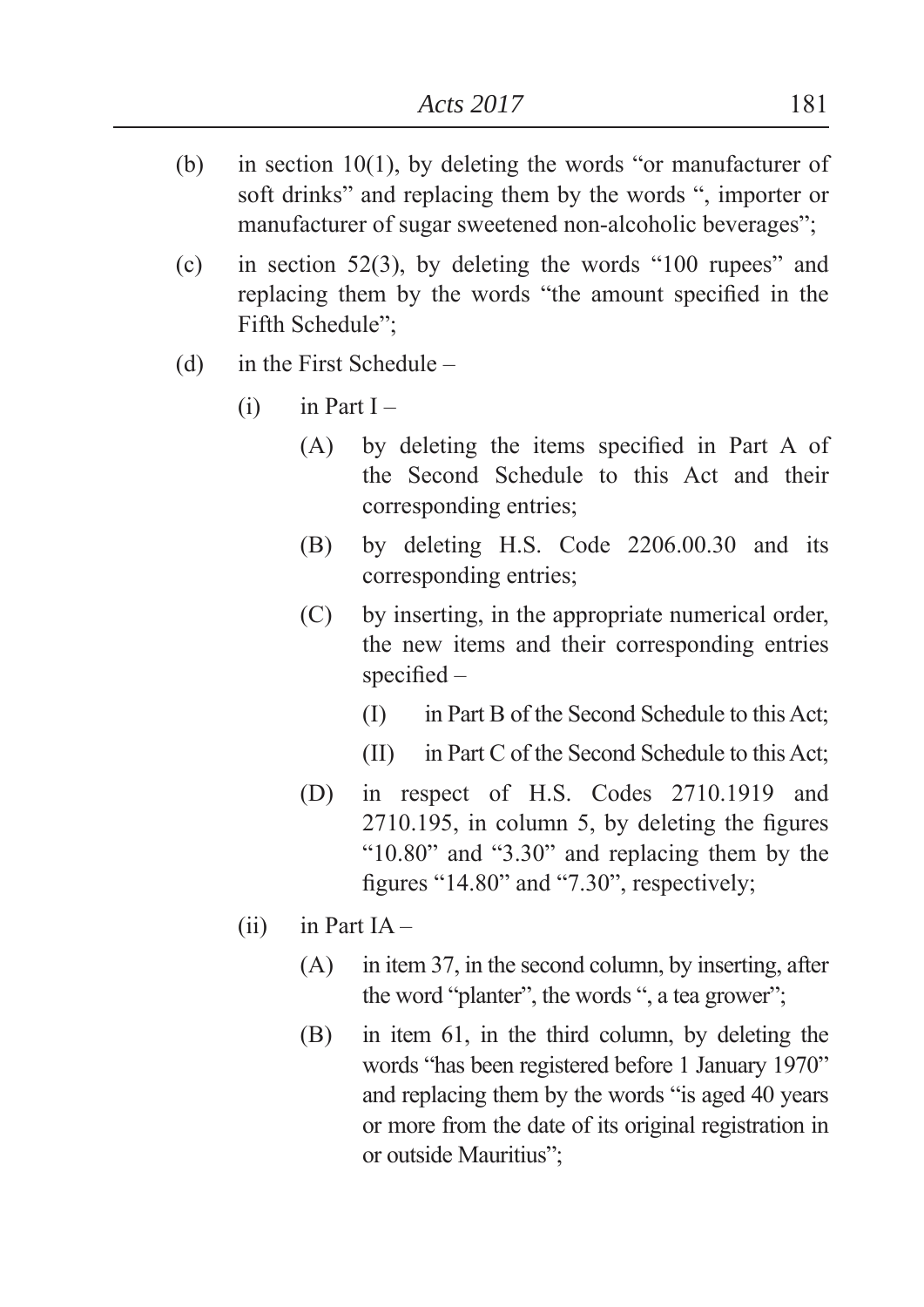(C) by adding the following new item and its corresponding entries –

| 79 | A trade union |     | (a) A double space cabin vehicle | $0\%$ |
|----|---------------|-----|----------------------------------|-------|
|    | confederation |     |                                  |       |
|    |               | (b) | This exemption is granted        |       |
|    |               |     | once every 7 years. Where        |       |
|    |               |     | the Director-General<br>is.      |       |
|    |               |     | satisfied that the vehicle is    |       |
|    |               |     | damaged in an accident and       |       |
|    |               |     | is a total loss, he may grant    |       |
|    |               |     | exemption before the lapse       |       |
|    |               |     | of 7 years from the date of      |       |
|    |               |     | clearance on<br>only<br>one      |       |
|    |               |     | occasion.                        |       |
|    |               |     |                                  |       |

(e) by adding the Fifth Schedule set out in the Third Schedule to this Act.

## **16. Fair Trading Act amended**

The Fair Trading Act is amended –

- (a) in section 13, by deleting the figure  $\degree$ 50,000 $\degree$  and the words "one year" and replacing them by the figure  $"200,000"$  and the words "2 years", respectively;
- (b) in section 14, by deleting the figures  $\degree 100,000'$  and  $\degree 2$ <sup>"</sup> and replacing them by the figures " $500,000$ " and " $5$ ", respectively.

## **17. Finance and Audit Act amended**

The Finance and Audit Act is amended –

(a) in section 2, by inserting, in the appropriate alphabetical order, the following new definition  $-$ 

"public sector" has the same meaning as in the Public Debt Management Act;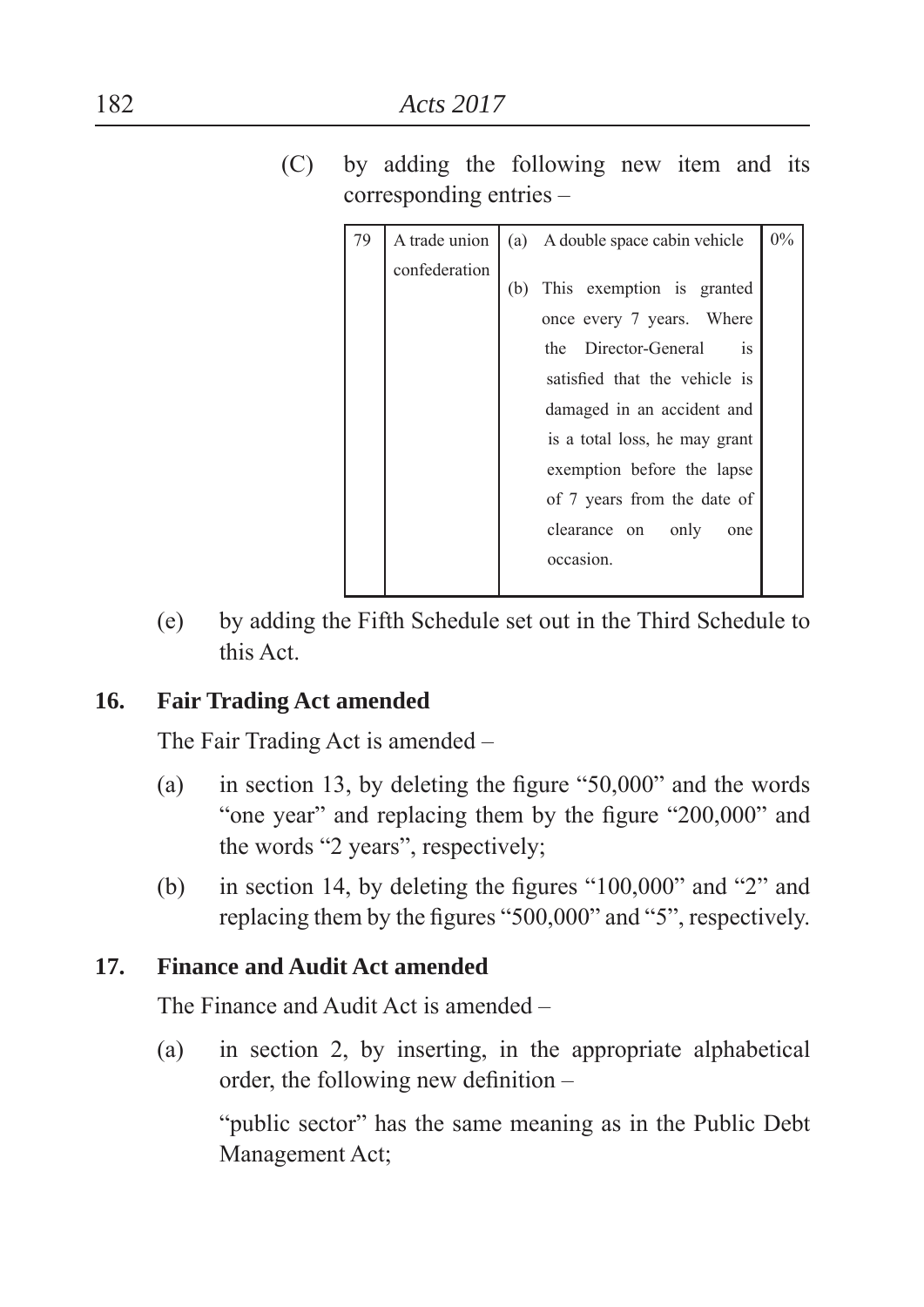- (b) in section  $19 -$ 
	- $(i)$  in subsection  $(1)$ , by deleting the words "showing" fully the financial position of Mauritius" and replacing them by the words "presenting fairly the financial transactions and financial position of Government";
	- (ii) in subsection  $(3)$ 
		- (A) in paragraph (a), by inserting, after the word "of", the words "financial position, showing" the":
		- $(B)$  in paragraph (aa), by deleting the word "receipts" and payments" and replacing them by the words "financial performance, showing classification of expenses by function";
		- (C) by inserting, after paragraph (aa), the following new paragraphs –
			- (ab) a statement of financial performance, specifying the nature of expenses
			- (ac) a statement of changes in net assets or equity
			- $(ad)$  a statement of cash flow, specifying the receipts and payments;
			- (ae) a statement of comparison of budget estimates and actual amounts, showing classification of expenses by function:
			- (af) a statement of comparison of budget estimates and actual amounts, specifying the nature of the expenses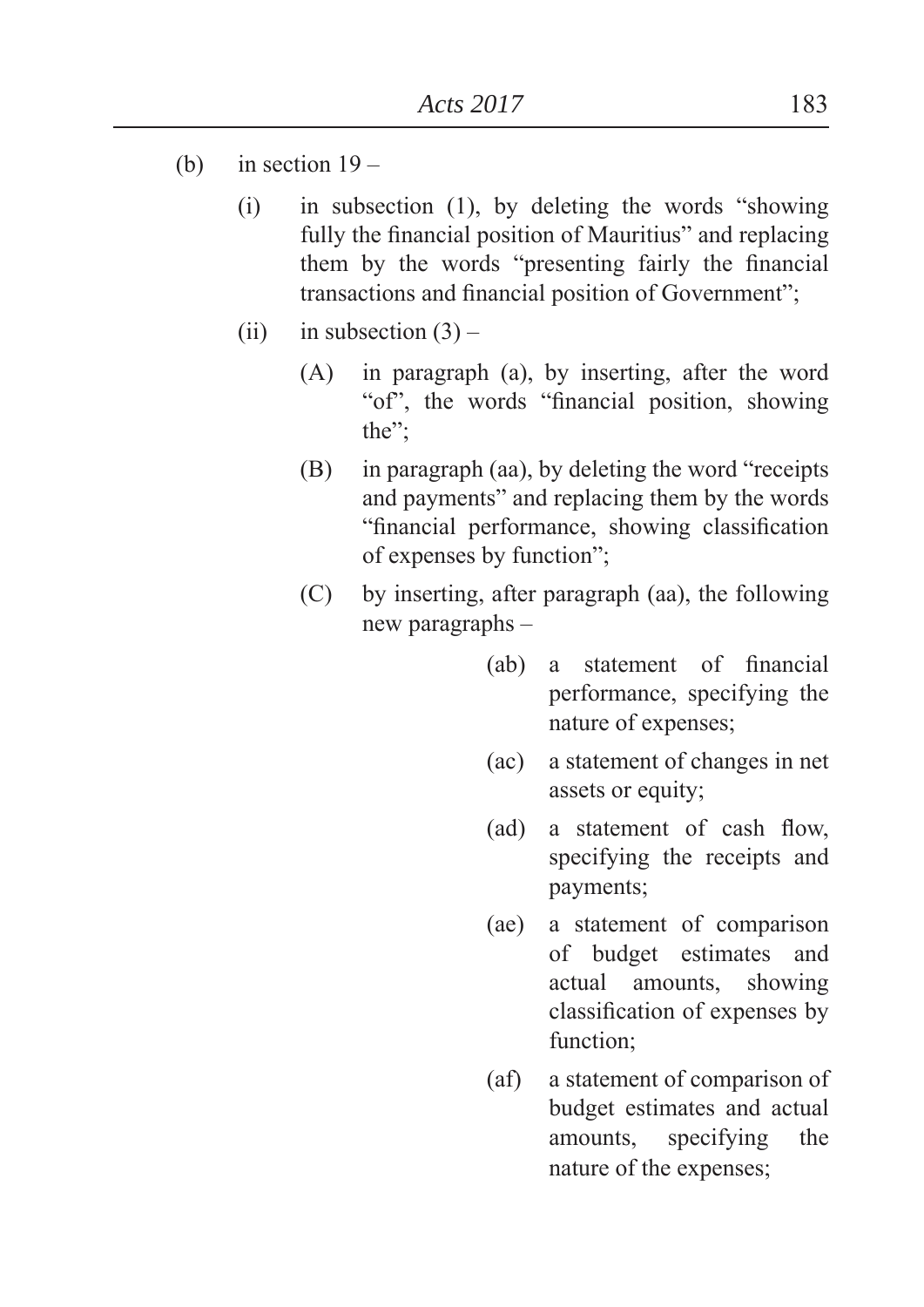(iii) by inserting, after subsection (3), the following new subsection –

> (3A) (a) Subject to paragraph (b), the statements referred to in subsection (3)(a) to (af) shall, as far as possible, be prepared in compliance with the International Public Sector Accounting Standards (IPSAS) issued by IFAC.

> (b) The statements shall for the fiscal year 2022-2023 and onwards, be prepared in compliance with the International Public Sector Accounting Standards (IPSAS) issued by IFAC.

> > (c) In this subsection –

"IFAC" has the same meaning as in the Financial Reporting Act.

- (c) in section  $22A(1)$ , by deleting the words "The Minister to whom responsibility for the subject of public infrastructure is assigned shall, after consultation with the Minister," and replacing them by the words "The Minister shall":
- (d) in section 23, by adding the following new subsection, the existing provision being numbered as subsection  $(1)$  –

(2) Notwithstanding subsection (1), the Minister may delegate to a senior officer the power to issue an advance for the purchase of a car by a public officer where this is provided for in the financial instructions or General Orders referred to in section  $6(1)(c)$ .

## **18. Finance (Miscellaneous Provisions) Act 2016 amended**

The Finance (Miscellaneous Provisions) Act 2016 is amended by repealing section 49.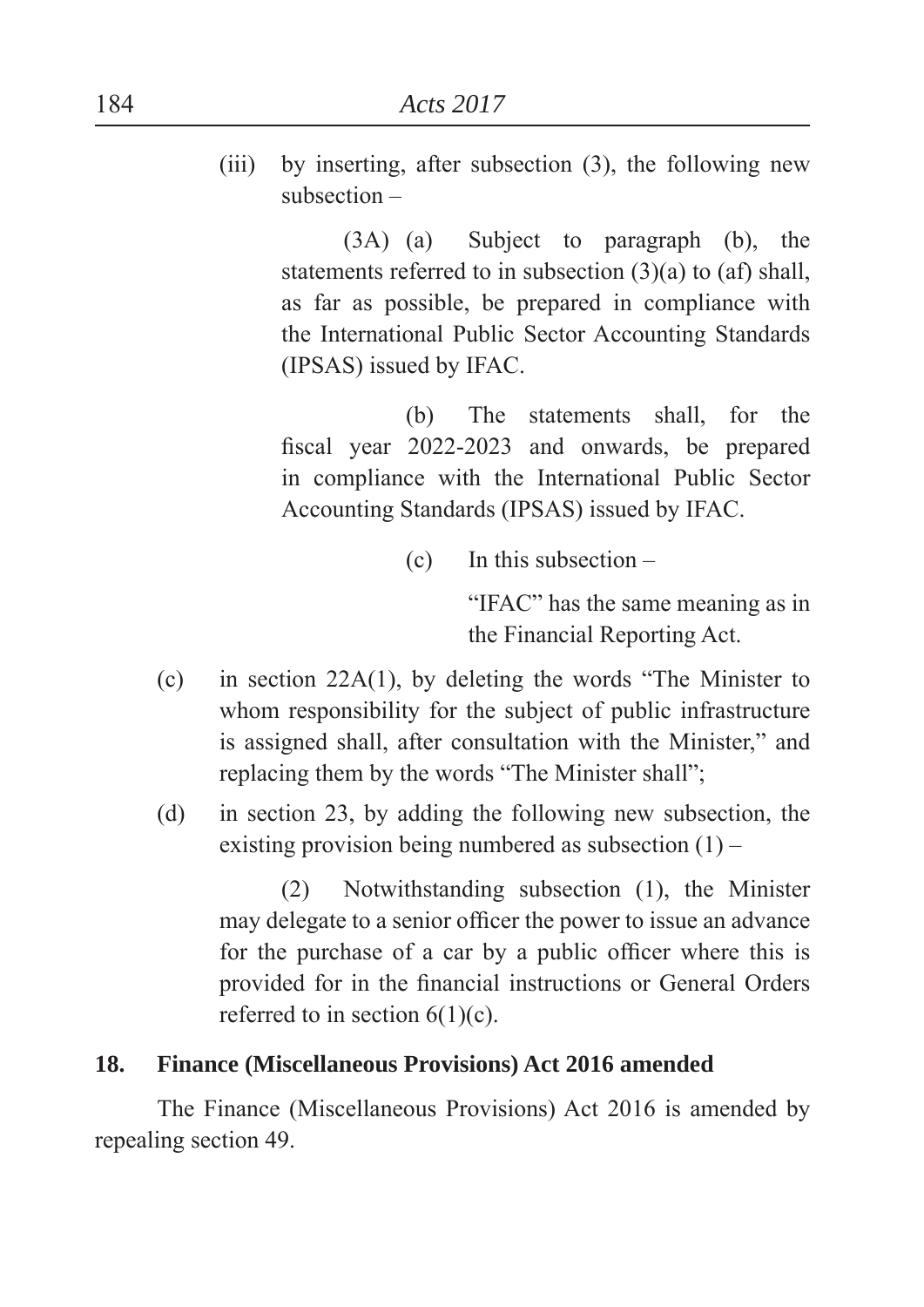#### **19. Financial Reporting Act amended**

The Financial Reporting Act is amended –

- (a) in section  $75 -$ 
	- (i) by inserting, after subsection (1), the following new subsection –

(1A) Notwithstanding subsection (1), the entities specified in the first column of the Third Schedule shall prepare financial statements in compliance with the International Public Sector Accounting Standards (IPSAS) issued by IFAC.

- (ii) in subsection  $(2)$ 
	- $(A)$  by lettering the existing provision as paragraph  $(a)$ ;
	- (B) in the newly lettered paragraph (a), by inserting, after the word "adopt", the words ", and report on,";
	- (C) by adding the following new paragraph –

 (b) Notwithstanding paragraph (a), wholly owned subsidiaries shall adopt the National Code of Corporate Governance but may not, other than wholly owned subsidiaries regulated by the Bank of Mauritius or the Financial Services Commission, report on corporate governance where their ultimate holding company already complies with the Code.

(b) in the First Schedule, in item 4(2), by deleting the words "excluding subsidiaries, provided that the ultimate holding company complies with the Corporate Governance Code for Mauritius  $(2016)$ ", the comma at the end of paragraph  $(b)$ being deleted and replaced by a full stop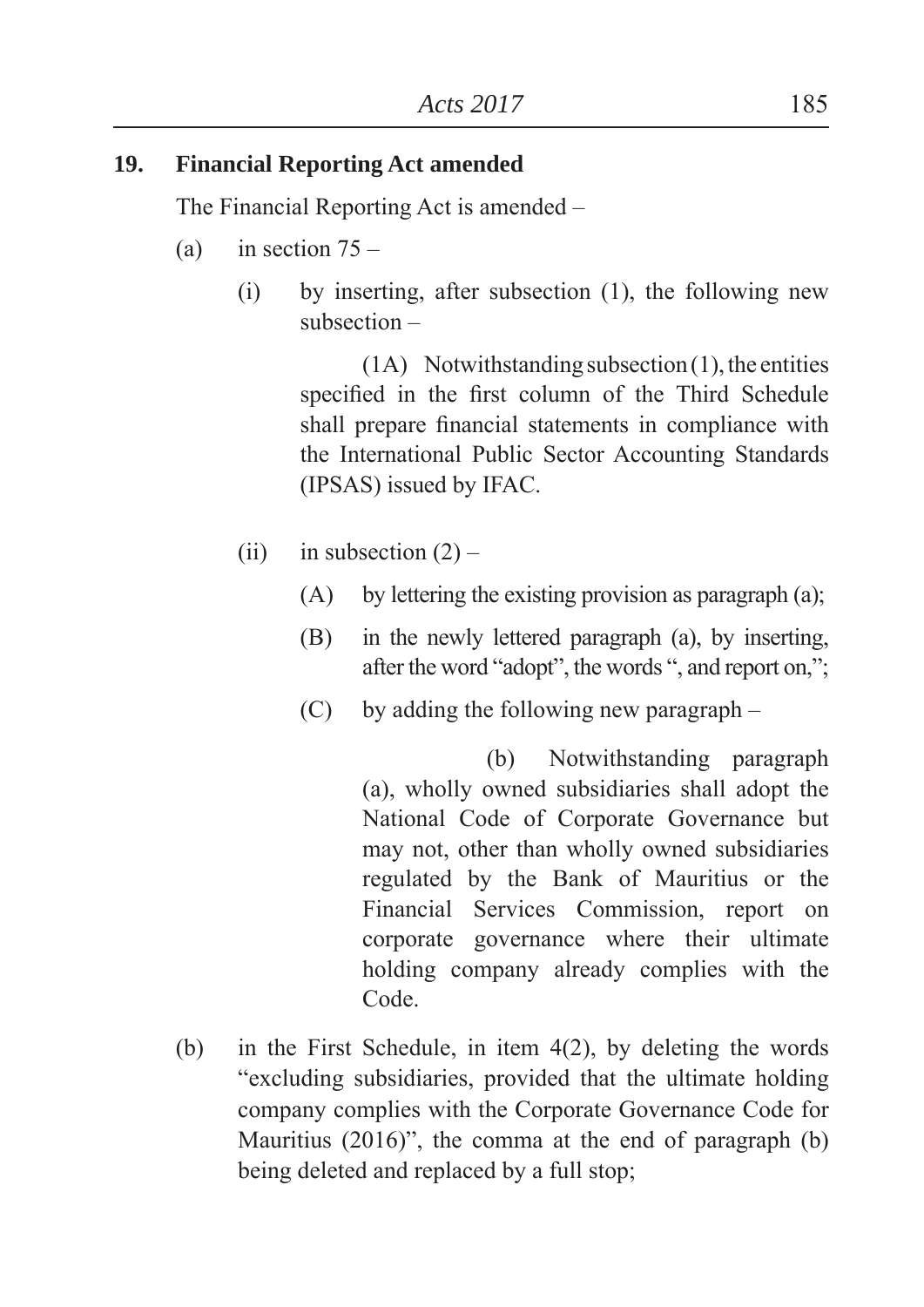(c) by adding the Third Schedule set out in the Fourth Schedule to this Act.

## **20. Financial Services Act amended**

The Financial Services Act is amended –

- (a) in section  $4(2)(b)$ , by deleting the figure "5" and replacing it by the figure  $47$ <sup>"</sup>.
- (b) in section  $8(4)$ , by deleting the figure "4" and replacing it by the figure  $\degree$ 5".

#### **21. Fisheries and Marine Resources Act amended**

The Fisheries and Marine Resources Act is amended, in section 74(1), by inserting, after paragraph (f), the following new paragraph –

> $(fa)$  prescribing measures for the allocation of fishing rights

#### **22. Freeport Act amended**

The Freeport Act is amended, in the First Schedule, by deleting the item specified in the Fifth Schedule to this Act.

#### **23. Gambling Regulatory Authority Act amended**

The Gambling Regulatory Authority Act is amended –

- (a) in section  $2 -$ 
	- $(i)$  by deleting the definitions of "agent of a foreign pool promoter" and "collector" and replacing them by the following definitions  $-$

"agent of a foreign pool promoter" means a licensee that promotes the activities of a foreign pool promoter

"collector" means a licensee that transacts pool betting activities on behalf of, a local pool promoter, or an agent of a foreign pool promoter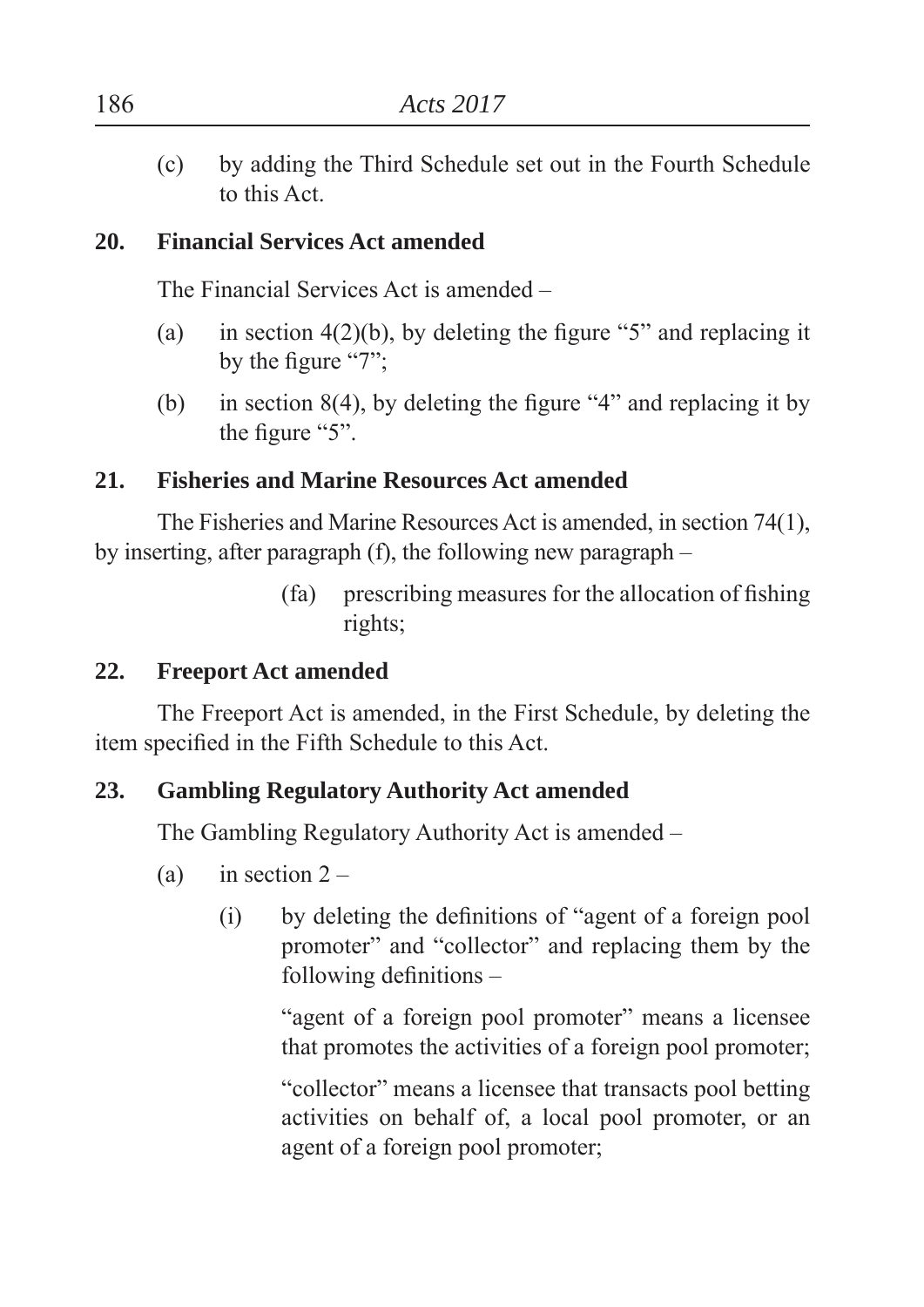- $(ii)$  by deleting the definition of "gaming machine" technician":
- (iii) by deleting the definition of "sweepstake" and replacing it by the following definition  $-$

"sweepstake" means a form of lottery where the winner is determined by a draw and on the result of such horse race as the Board may approve;

(iv) by inserting, in the appropriate alphabetical order, the following new definitions  $-$ 

> "approved auditor" has the same meaning as in the Companies Act

 $``cash" -$ 

- (a) means money, in notes or coins, of Mauritius or in any other currency; and
- (b) includes any cheque which is neither crossed nor made payable to order, whether in Mauritius currency or in any other currency;

"gaming technician" –

- (a) means a person employed by a casino operator or gaming machine operator for the purpose of –
	- (i) assisting a customer to operate a gaming machine; or
	- (ii) maintaining, repairing or servicing a gaming machine; and
- (b) includes a croupier or dealer

"IFRS" has the same meaning as in the Financial Reporting Act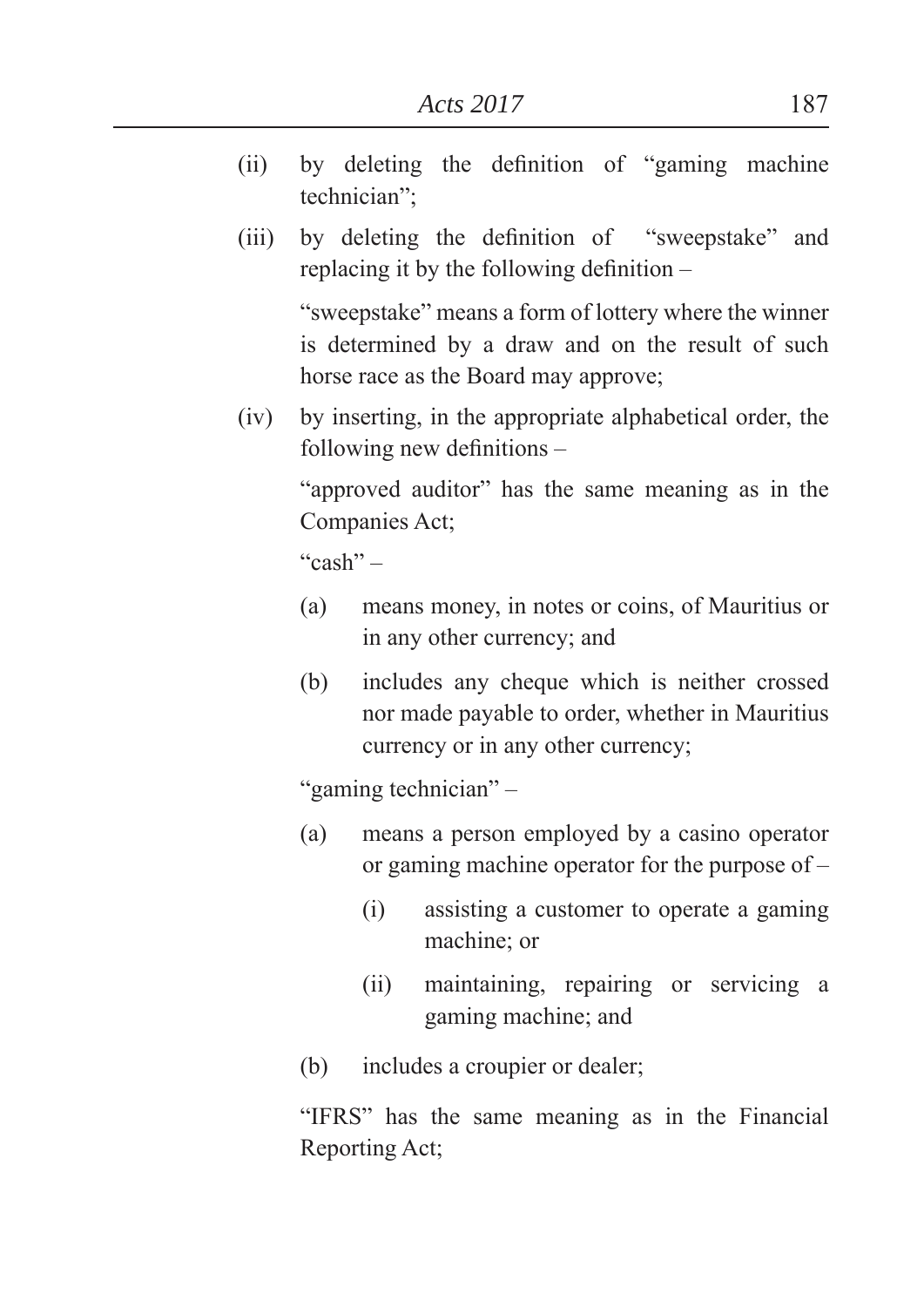"player card" means a card issued for the purpose of transacting a bet in excess of such amount as may be prescribed:

"player card account" means an account held by a licensee for the purpose of operating a player card;

"proscribed organisation" has the same meaning as in the Prevention of Terrorism Act

"specified licensee" means a licensee having reported earnings of not less than 10,000,000 rupees in one financial year;

³suspicious transaction´ means a transaction or proposed transaction which –

- (a) gives rise to a reasonable suspicion that it may involve –
	- (i) money laundering or the proceeds of a crime: or
	- (ii) funds linked or related to, or to be used for terrorist financing or by proscribed organisations, whether or not the funds represent the proceeds of a crime
- $(b)$  is made in circumstances of unusual or unjustified complexity:
- (c) appears to have no economic justification or lawful purpose
- (d) is made by or on behalf of a person whose identity has not been established to the satisfaction of the person with whom the transaction is made; or
- (e) gives rise to suspicion for any other reason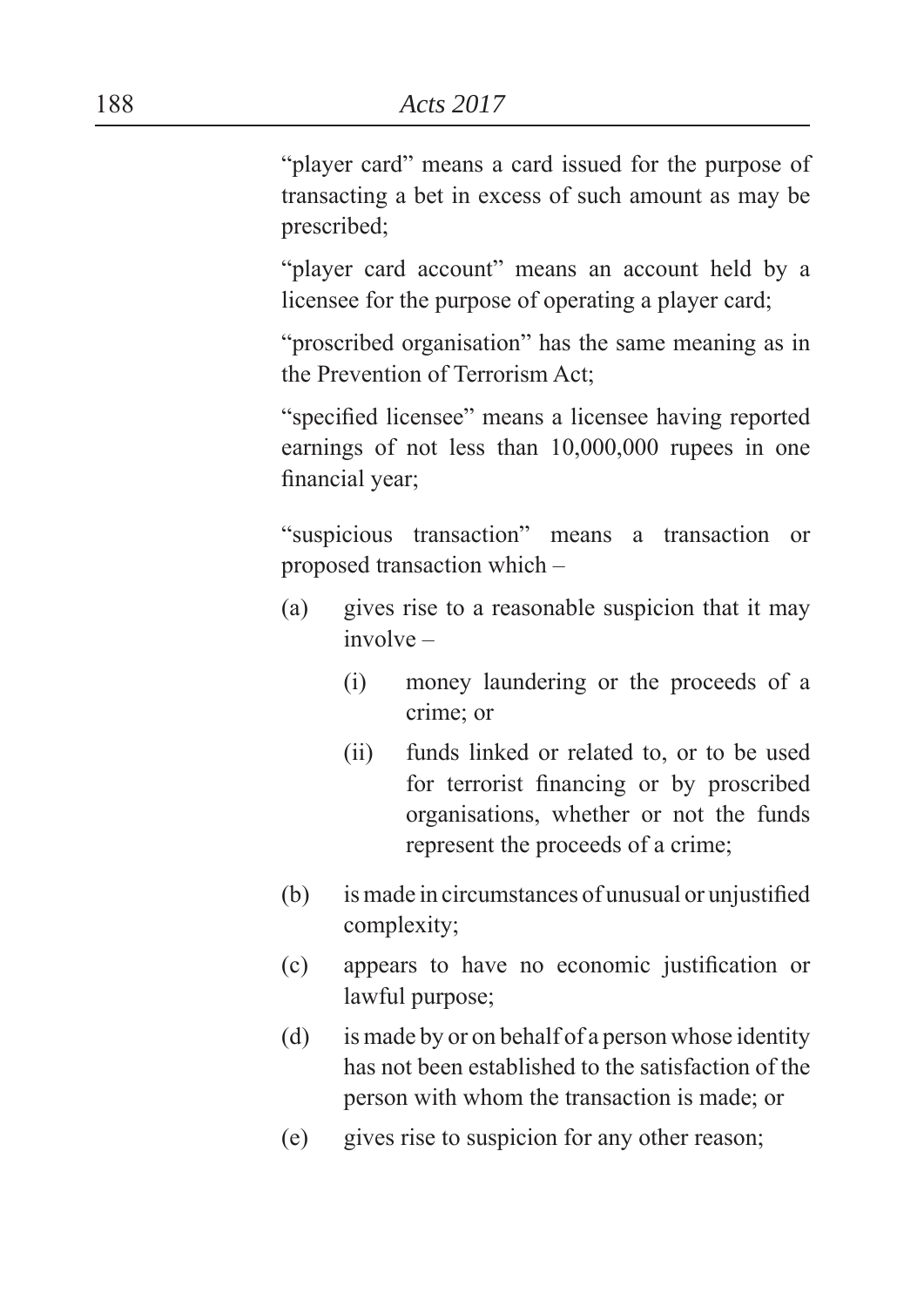- (b) in section 6, by inserting, after paragraph (a), the following new paragraph –
	- (aa) ensure, where a horse racing organiser is paid such amount as the Board may determine by a totalisator operator, a bookmaker, a sweepstakes organiser or an operator of dart games to use its race cards and fixtures, that the horse racing organiser does not prevent the totalisator operator, bookmaker, sweepstakes organiser or operator of dart games from using its race cards and fixtures;
- (c) in section 7(1), by inserting, after paragraph (g), the following paragraph –
	- (ga) on receipt of a complaint or on its own initiative, review decisions of –
		- (i) a horse racing organiser or its agents; or
		- (ii) an appeal committee set up under section  $31(1)(e)$ ;
- (d) in section 29, by deleting the words "for the playing of gaming machines":
- $(e)$  in section 29B, by deleting the words "for the playing of a limited payout machine":
- (f) in Part VIB, in the heading, by deleting the words "**GAMING MACHINE TECHNICIAN**<sup>"</sup> and replacing them by the words "GAMING TECHNICIAN";
- (g) in section  $29D -$ 
	- $(i)$  in the heading, by deleting the word "**machine**";
	- $(ii)$  by deleting the words "gaming machine technician" wherever they appear and replacing them by the words "gaming technician";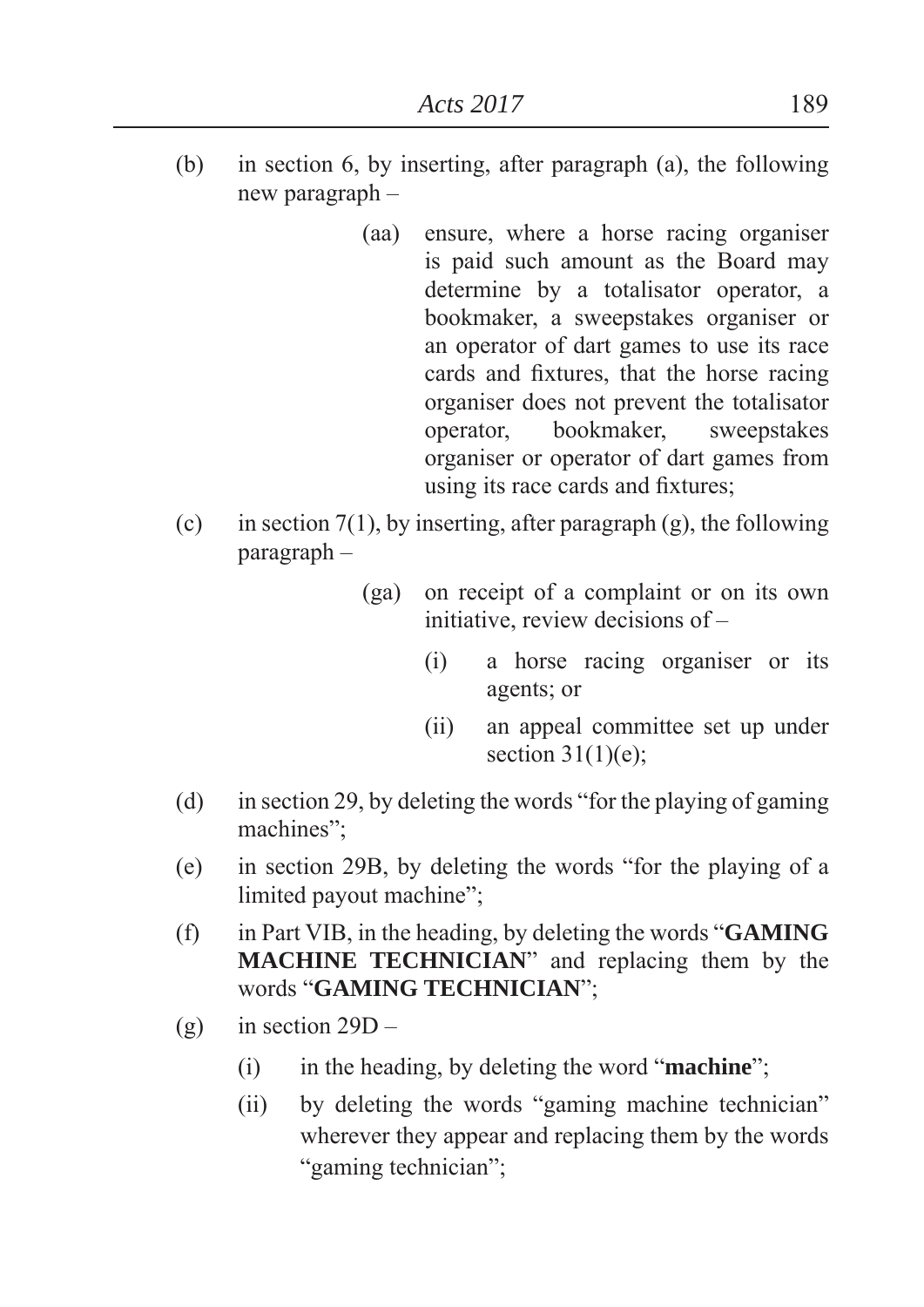(h) by inserting, after Part VIB, the following new Part –

# **PART VIC – AMUSEMENT MACHINES**

### **29F. Licensing of amusement machines**

(1) No person shall operate an amusement machine unless he holds an amusement machine licence in respect of that amusement machine.

(2) No licence under subsection (1) shall be issued unless –

- $(a)$  the applicant is a company; and
- $(b)$  the appropriate licence fee specified in the Third Schedule is paid to the Authority.

(3) An amusement machine shall be installed at such place as the Board may approve.

(4) No person shall install a multi-terminal amusement machine at his premises.

# **29G. Display of licence**

Every amusement machine operator shall, at all times when his premises are open, display in a conspicuous place at his premises his licence and the conditions of the licence.

### **29H. Operation of amusement machine**

- (1) An amusement machine operator shall not
	- (a) install an amusement machine on a site, or allow such machine to be made available for playing, unless that machine has been registered with the Authority; or
	- (b) move an amusement machine from one site to another –
		- (i) without the prior approval of the Authority; and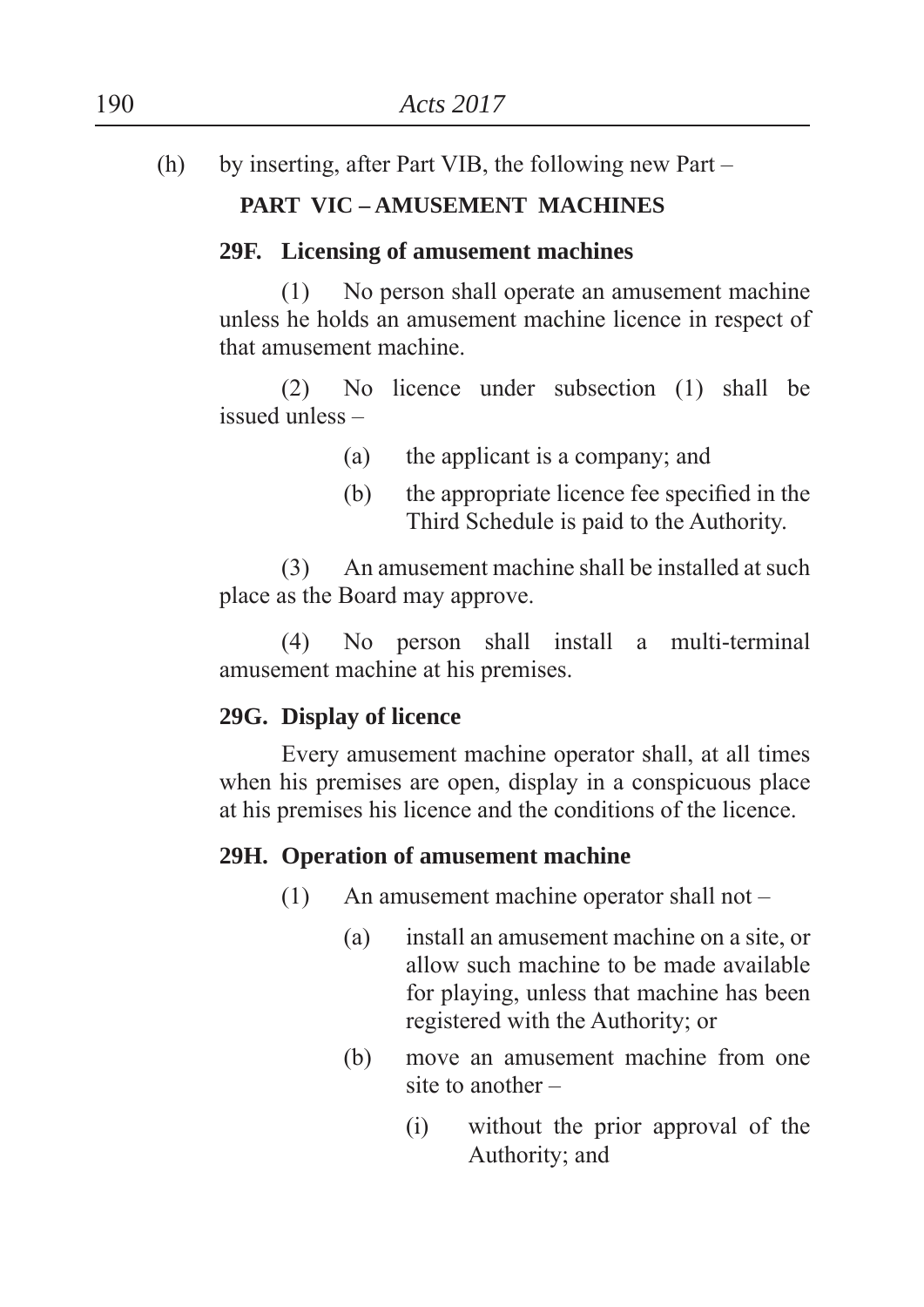(ii) otherwise than under the supervision, and in presence, of a representative of the Authority.

(2) An amusement machine operator shall, during the licensed hours of operation, maintain adequate control and supervision over his amusement machines.

(3) An amusement machine operator shall pay the licence fee specified in the Third Schedule.

- $(i)$  in section  $31 -$ 
	- (i) in subsection  $(1)$ 
		- (A) by inserting, after paragraph (a), the following new paragraph –

(aa) issuing race cards and fixtures;

- (B) in paragraph (e), by deleting the words "appointing an appeal committee" and replacing them by the words "setting up such appeal committee as the Board may approve".
- (ii) in subsection (2), by inserting, after paragraph (a), the following new paragraph –
	- (aa) the free dissemination in 2 daily newspapers and through such medium as may be prescribed, at least 2 days before a race meeting, of information on that meeting, including fixtures, race cards and such other information as may be prescribed;
- (i) in section  $32 -$ 
	- (i) in subsection  $(1)$ , by inserting, after the word "Board", the words "for approval";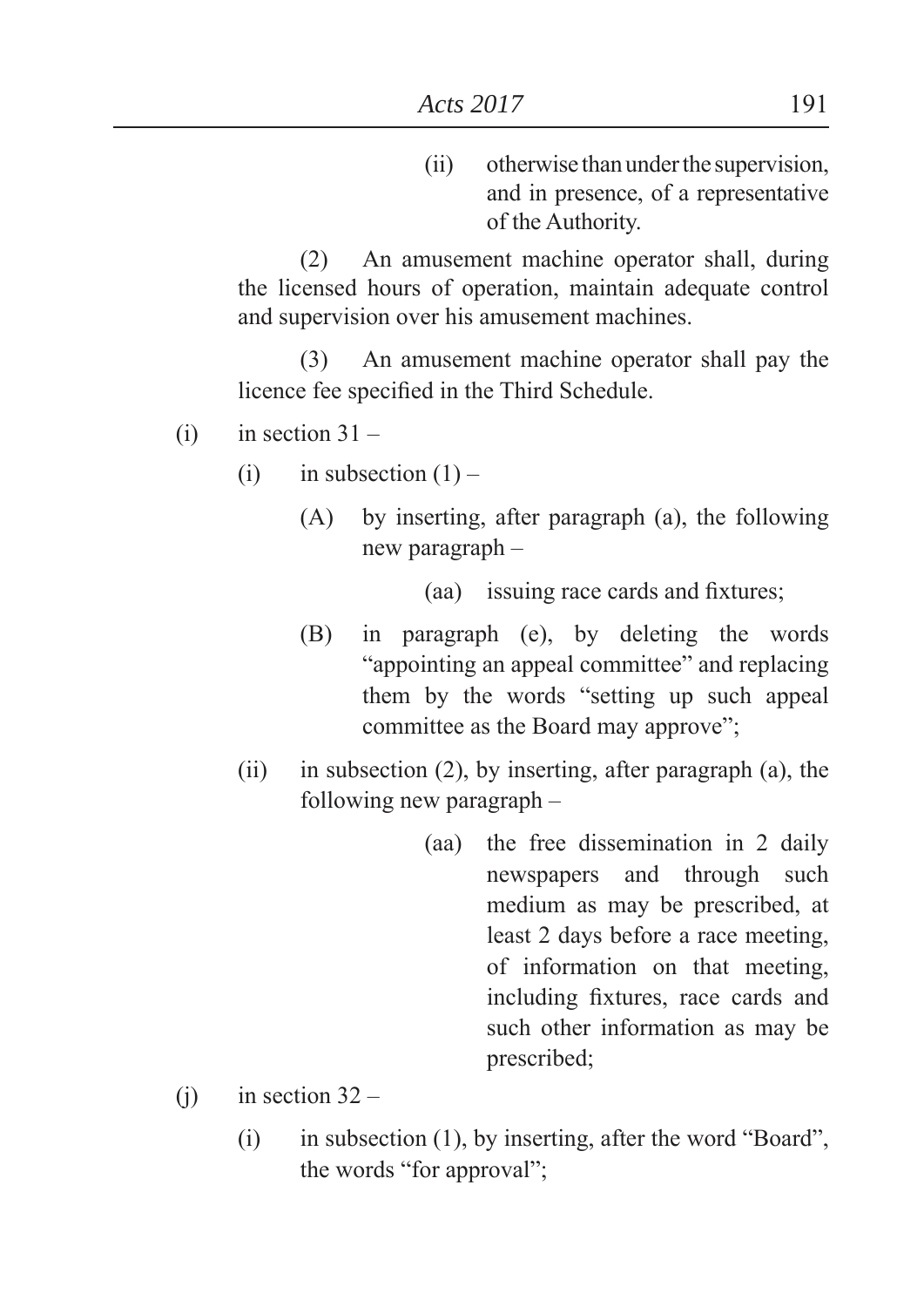- (ii) in subsection  $(2)$ , by deleting the word "Where" and replacing it by the words "Subject to subsection  $(1)$ , where":
- (iii) by repealing subsection (3) and replacing it by the following subsection –

(3) A horse racing organiser shall publish its updated Rules of Racing –

- (a) on a website maintained by it; or
- (b) in such other manner as may be prescribed.
- (k) by repealing section 33 and replacing it by the following section –

### **33.** Race cards and fixtures

(1) A totalisator operator, a bookmaker, a sweepstakes organiser or an operator of dart games shall, to use the race cards and fixtures of a horse racing organiser, pay to the horse racing organiser such amount as the Board may determine.

(2) Where a totalisator operator, a bookmaker, a sweepstakes organiser or an operator of dart games has paid the amount required under subsection (1), the horse racing organiser shall not prevent the totalisator operator, bookmaker, sweepstakes organiser or operator of dart games from using its race cards and fixtures.

- (1) in section 44(4), by deleting the words "on local races" and "outside the racecourse";
- (m) in section  $53(4)$ 
	- $(i)$  by deleting the words "take out" and replacing them by the words "apply for";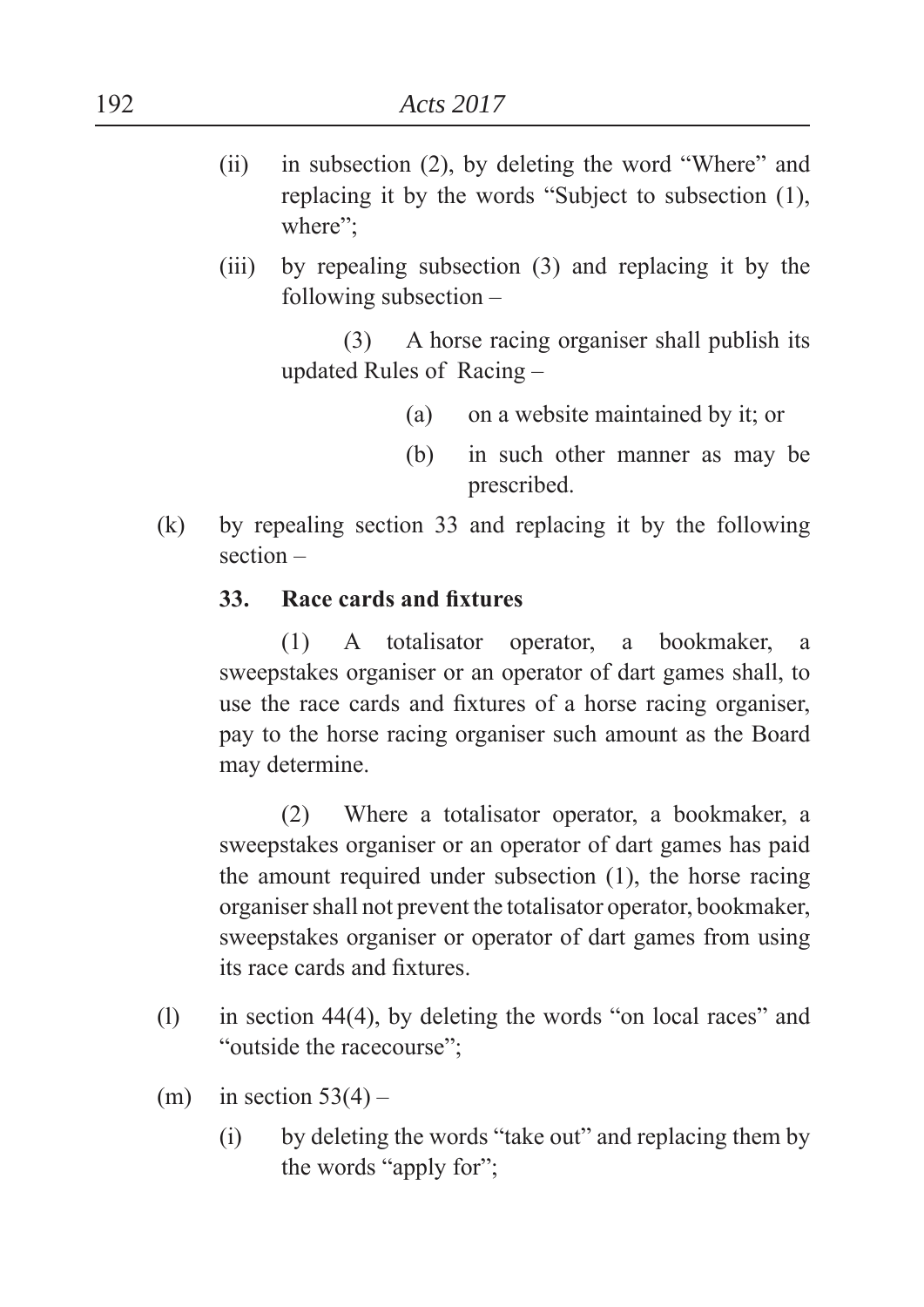- $(ii)$  in paragraph (a), by deleting the words "collects stake" money, pool coupons or other forms" and replacing them by the words "transacts pool betting activities";
- $(n)$  in section 93
	- (i) by repealing paragraphs (b) and (c) and replacing them by the following paragraphs –
		- (b) unless the person, or in the case of a company or other entity, any of its directors, managers, officers or any person having a direct or indirect beneficial interest in the company or entity, is a fit and proper person;
		- (c) who has, within the 10 years preceding the date of application, convicted of any offence involving fraud or dishonesty or any other offence as may be prescribed, or is a company or entity of which the director, manager, officer or any other person having a direct or indirect beneficial interest has been so convicted:
	- (ii) by inserting, after paragraph (c), the following new paragraph –
		- (ca) where the person, or in the case of a company or other entity, any of its directors, managers, officers or any person having a direct or indirect beneficial interest in the company or entity, is under investigation for any offence of fraud or dishonesty or any other offence as may be prescribed; or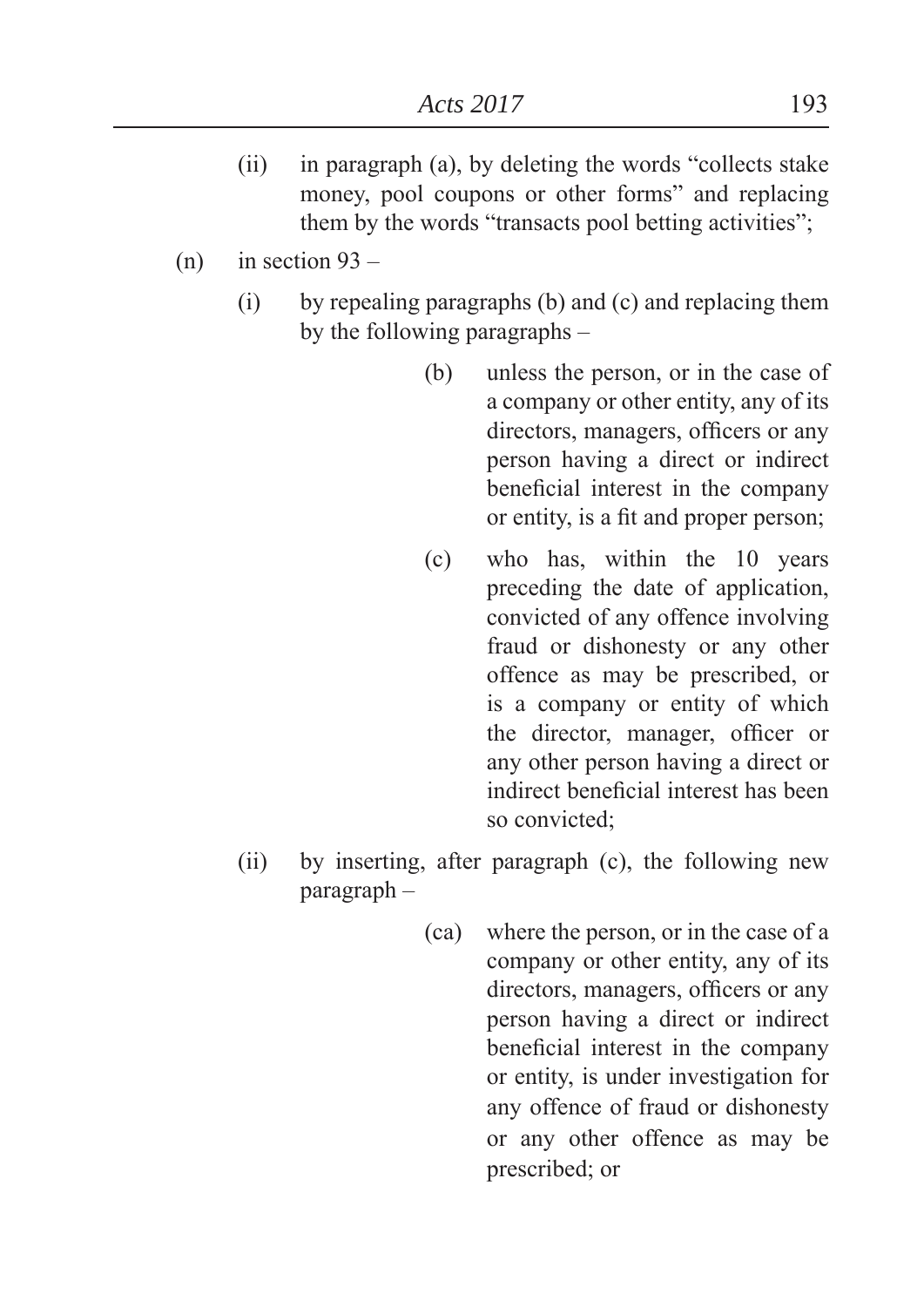(o) by inserting, after section 93, the following new sections –

# **93A. Restriction on renewal of licences**

Section 93 shall apply to the renewal of a licence with such modifications, adaptations and exceptions as may be necessary.

## **93B. Personal management licence**

(1) No person shall act as director, manager or officer of a licensee unless he holds a personal management **licence** 

(2) A personal management licence shall be issued in such manner and under such conditions as may be prescribed.

(p) by repealing section 94 and replacing it by the following section –

## **94. Application for issue or renewal of licence**

(1) An application for the issue or the renewal of a licence shall be made in such form and manner as the Board may determine.

(2) An application under subsection (1) shall, in the case of –

- (a) an individual, be accompanied by
	- (i) a certificate of character issued not earlier than 3 months from the date of the application; and
	- (ii) such other document or information as the Board may determine; or
- (b) a company or other entity, be accompanied  $by -$ 
	- (i) the names of its directors, managers or officers, as the case may be;
	- (ii) the names of persons having a direct or indirect interest in the company or entity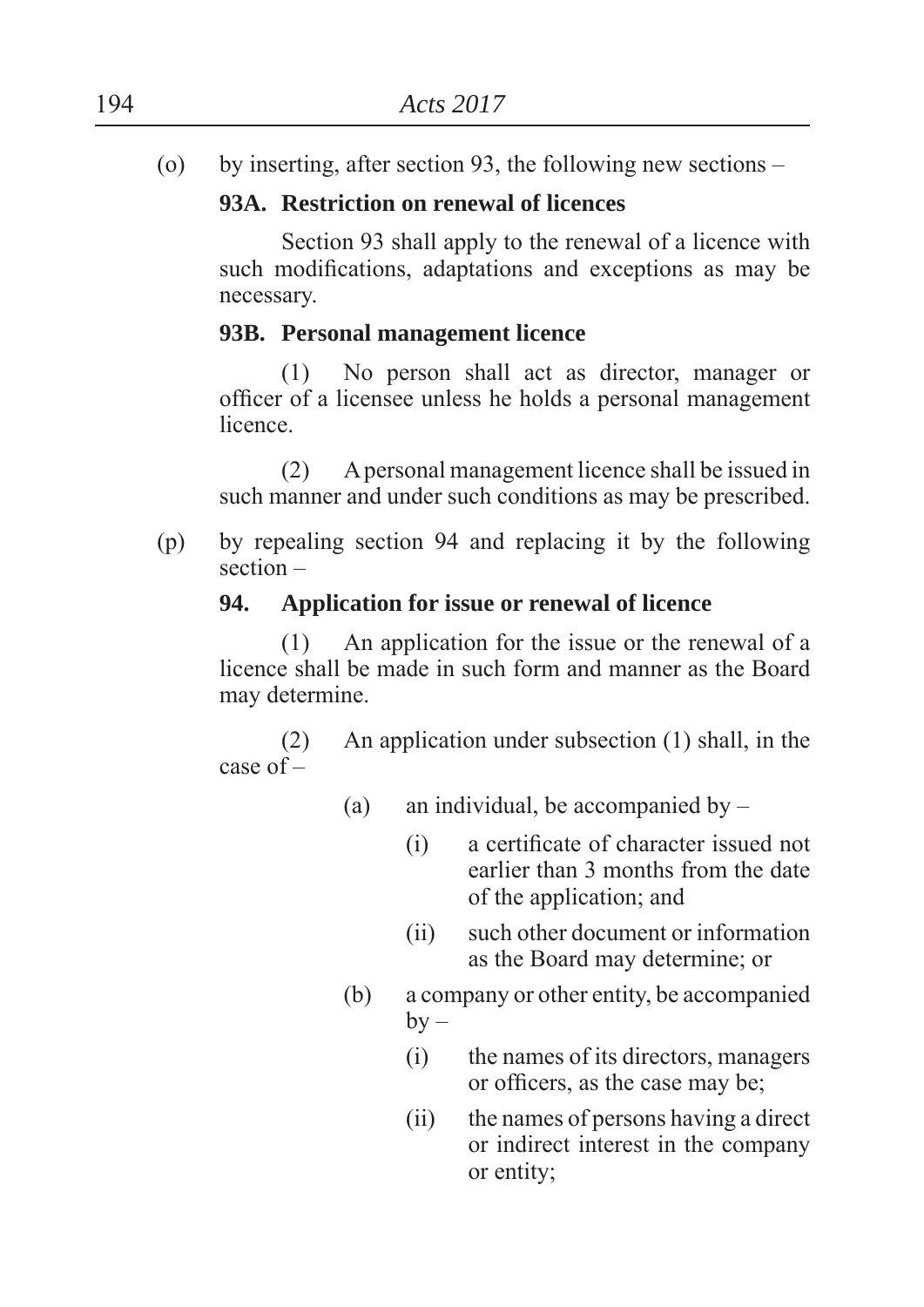- (iii) a certificate of character issued not earlier than 3 months from the date of the application in respect of the persons referred to in subparagraphs  $(i)$  and  $(ii)$ ; and
- (iv) such other document or information as the Board may determine.
- (q) in section 95, by repealing paragraph (a) and replacing it by the following paragraph –
	- (a) determine whether the applicant, or in the case of a company or other entity, any of its directors, managers, officers or any other person having a direct or indirect interest in the company or entity, is a fit and proper person; and
- (r) in section 99, by repealing subsection (9) and replacing it by the following subsection –

(9) (a) Notwithstanding subsection (1), the Board may impose a financial penalty on a licensee where he does not comply with –

- (i) any condition of his licence
- (ii) any rule in respect of gambling, lottery games, sweepstakes or other lotteries: or
- (iii) any guideline or direction issued by the Board.

(b) A financial penalty referred to in

paragraph (a) shall –

(i) in the case of the breach of a condition of a licence relating to the central electronic monitoring system set up under section 109, not exceed 500,000 rupees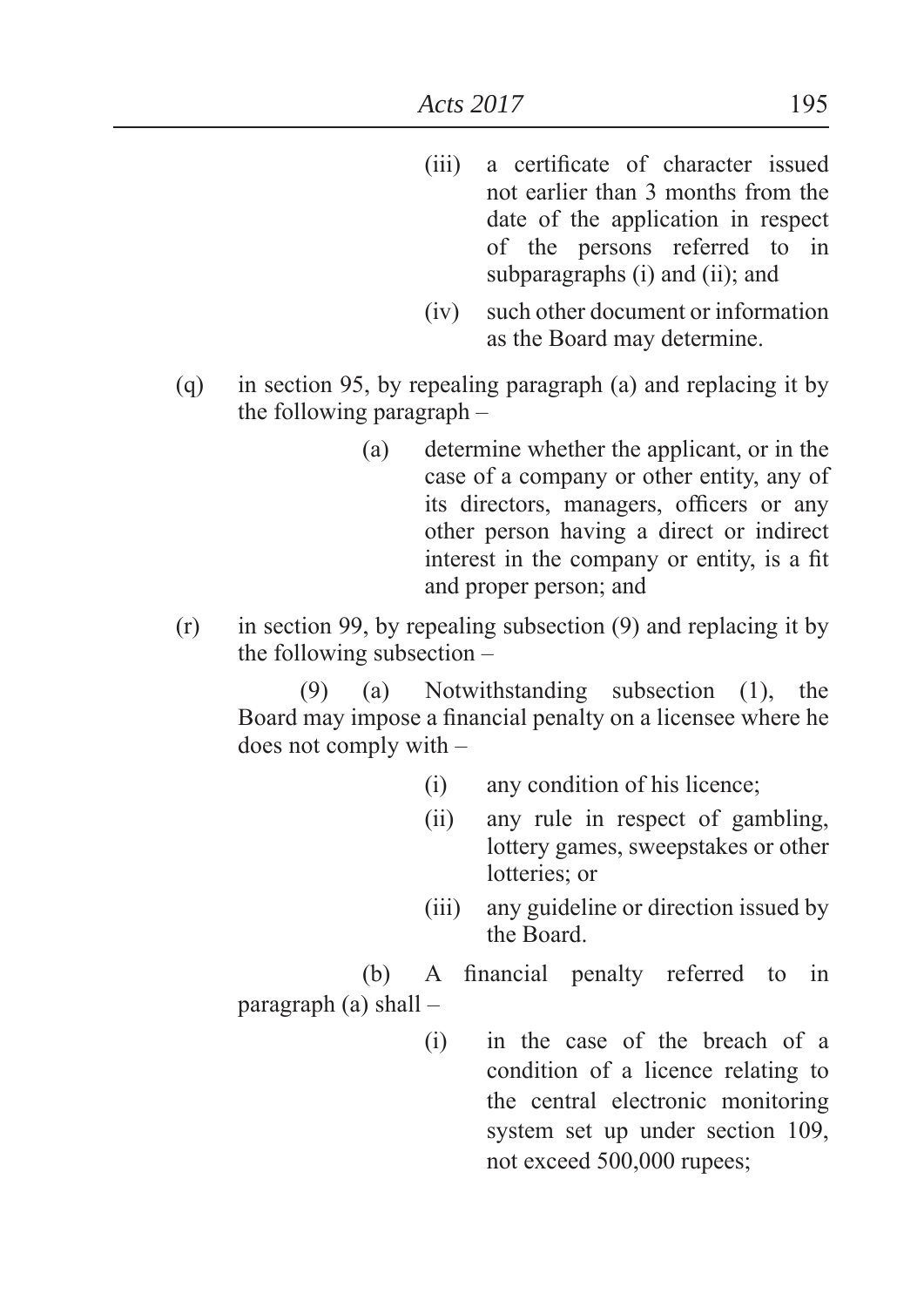- (ii) in every other case, not exceed 50,000 rupees.
- $(s)$  in section  $105 -$ 
	- (i) in subsection (1)(b), by deleting the word "keep";
	- (ii) by repealing subsection (3) and replacing it by the following subsection –

(3) Any record or document under subsection  $(1)$  shall –

- (a) be kept for not less than 5 years and
- (b) on request, be produced to the Authority.
- (t) by repealing section 106 and replacing it by the following section –

#### **106. Financial statements**

Every licensee, other than a collector or an operator of dart games shall –

- (a) prepare his financial statements in accordance with the IFRS; and
- (b) not later than 6 months after the closing of the accounts, submit his audited financial statements to the Authority and Director-General.
- (u) in section 107(1), by deleting the word "qualified" and replacing it by the word "approved";
- (v) by inserting, after Part XXI, the following new Part –

#### **PART XXIA – BETTING OPERATIONS**

#### **108A. Limitation on betting in cash**

No person shall, other than through a player card, place a bet in cash in excess of the prescribed amount.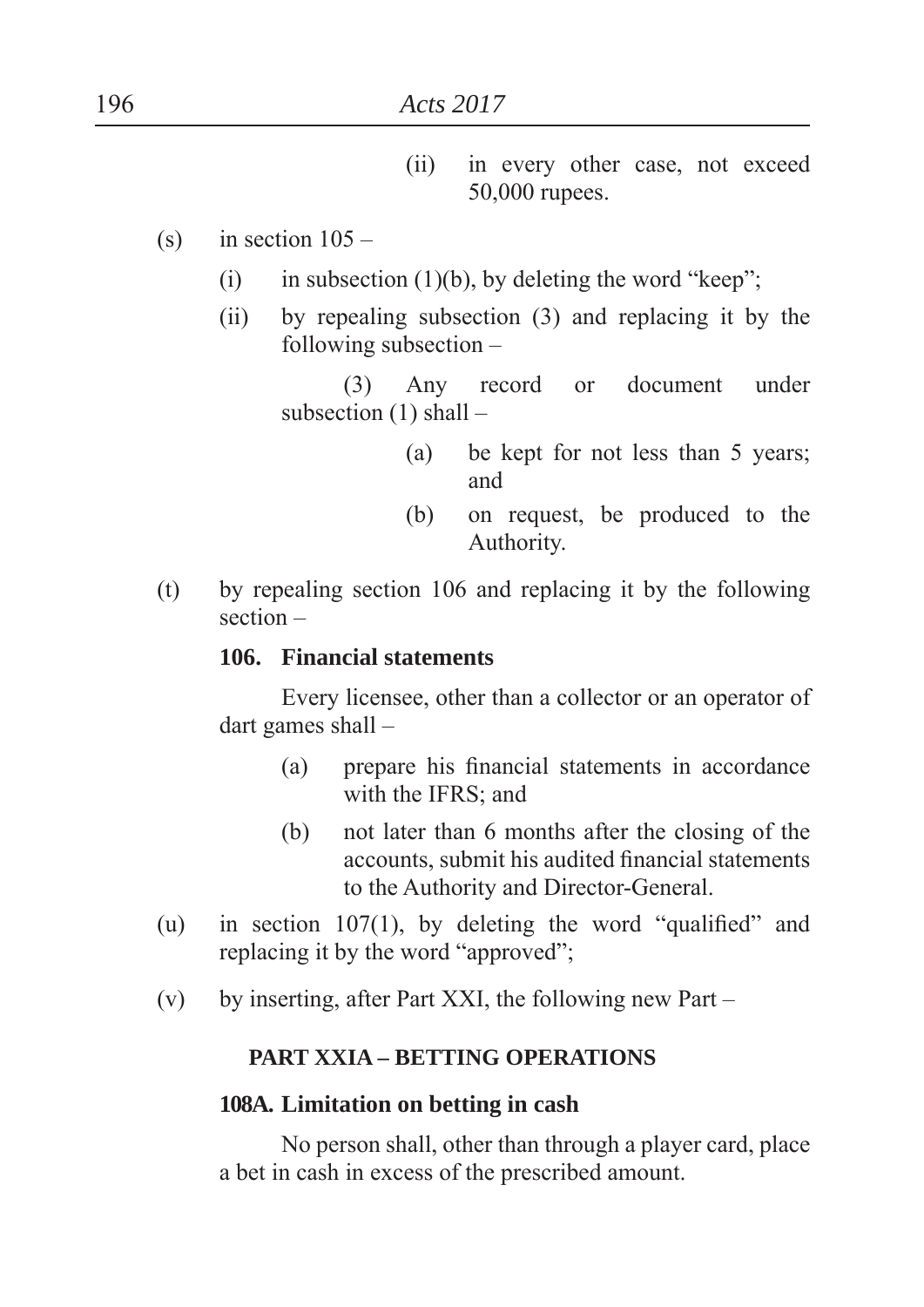#### **108B. Player card account**

The Minister may make such regulations as he thinks fit for the setting up and operation of player card accounts.

#### **108C. Suspicious transactions**

A specified licensee shall, as soon as practicable but not later than 15 working days from the date on which it becomes aware of a transaction which it has reason to believe is a suspicious transaction, make a report of such transaction to the FIU.

- (w) in section  $109 -$ 
	- (i) by repealing subsection (4) and replacing it by the following subsection –

(4) The Authority shall have access to the central electronic monitoring system and may impose on a licensee such conditions as may be necessary to ensure compliance with this section.

- $(ii)$  in subsection  $(5)$ , by deleting the words "computer" used by a bookmaker for his betting operations" and replacing them by the words "including any software" used by a licensee for his betting operations,";
- $(x)$  in section  $119 -$ 
	- $(i)$  in subsection  $(2)$ , by deleting the words "the licensee" and replacing them by the words "that person";
	- (ii) in subsection  $(3)$ , by deleting the words "last day of the period" and replacing them by the word "year";
	- (iii) by adding the following new subsection –

 $(5)$  In this section –

"year" has the same meaning as in the Income Tax Act.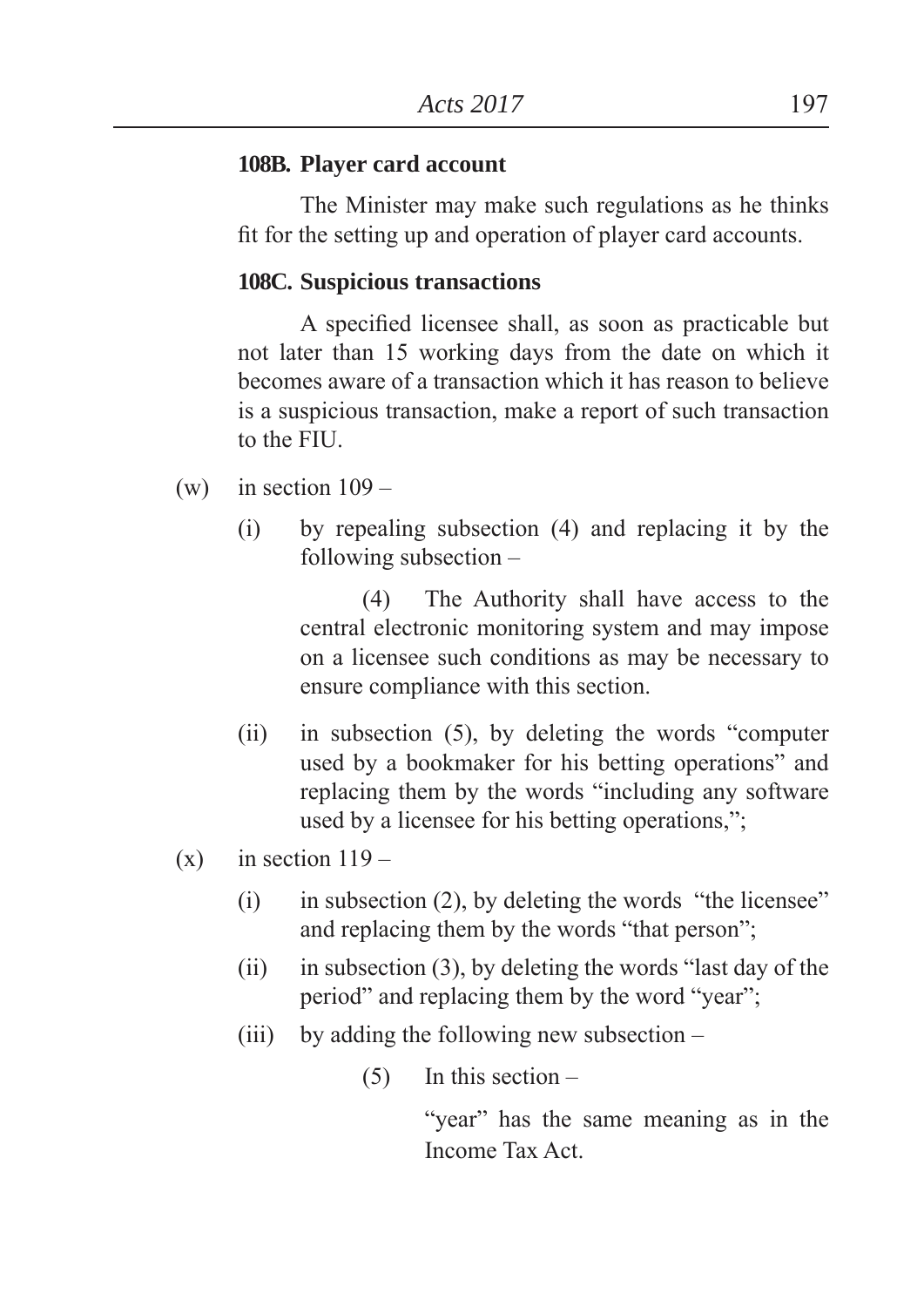- (y) in section  $119A -$ 
	- (i) in the heading, by deleting the words "last day of the **period**" and replacing them by the words "**year**";
	- (ii) in subsection  $(1)$ , by deleting the words "last day of the period" and replacing them by the words "year";
	- (iii) by adding the following new subsection
		- (4) In this section –

"year" has the same meaning as in the Income Tax Act.

- $(z)$  in section  $121 -$ 
	- $(i)$  in subsection  $(1)$ , by deleting the words "registered" post" and replacing them by the words "registered post" or electronic submission":
	- (ii) in subsection (5), by inserting, after the words "subsection  $(2)$ ", the words "or  $(2A)$ ";
- (za) in section 123, by inserting, after subsection (1), the following new subsection –

(1A) (a) Where a person has lodged written representations under subsection (1) in respect of a decision under section  $121(5)$ , and prior to the date fixed for hearing –

- (i) he complies with the provisions of section  $121(2)$  or  $(2A)$ , as the case may be:
- (ii) informs the Assessment Review Committee, in writing, with copy addressed to the Director-General, that he has complied with section  $121(2)$  or  $(2A)$ , as the case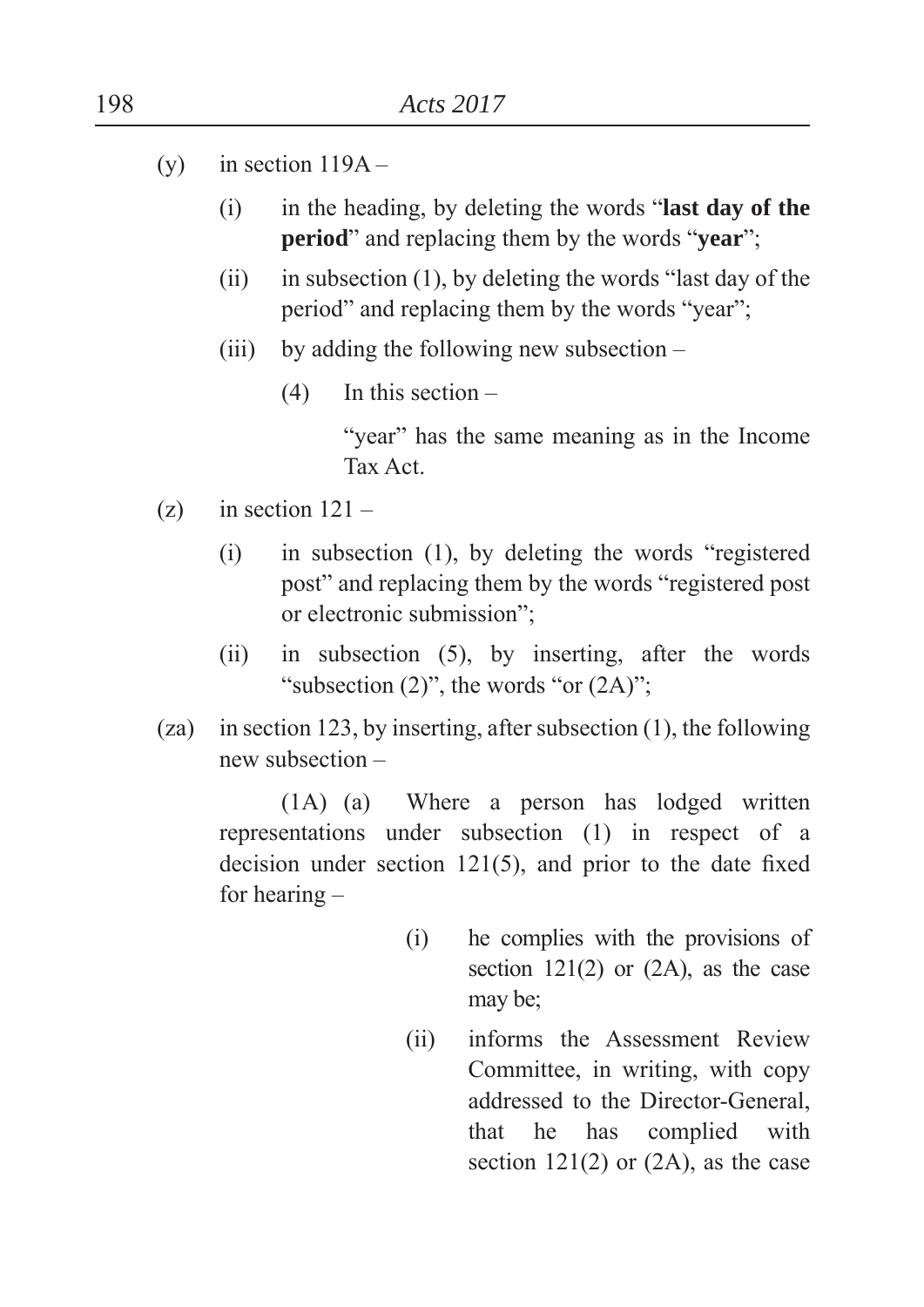may be, and wishes his objection to be considered anew by the Director-General; and

(iii) withdraws his representations before the Assessment Review **Committee** 

 the Director-General shall consider the objection as from the date the person withdraws his representations before the Assessment Review Committee.

 (b) Notwithstanding section 122(5), the objection shall be determined within 4 months from the date on which the person withdraws his representations before the Assessment Review Committee.

- (zb) in section  $164(2)(aa)(ii)$ , by deleting the words "betting games" and replacing them by the word "gambling";
- $(zc)$  in section  $165 -$ 
	- (i) by repealing subsections (13) and (14) and replacing them by the following subsections –

(13) Where any duty and tax outstanding as at 8 June 2017 is fully paid by a person on or before 31 May 2018, any penalty and interest leviable shall be waived, provided that an application for the reduction is made to the Director-General on or before 31 March 2018.

(14) (a) Where tax arrears outstanding as at 8 June 2017 are fully paid by a person on or before 31 May 2018, any penalty and interest included in the tax arrears shall be reduced by 100 per cent, provided that an application for the reduction is made to the Director-General on or before 31 March 2018.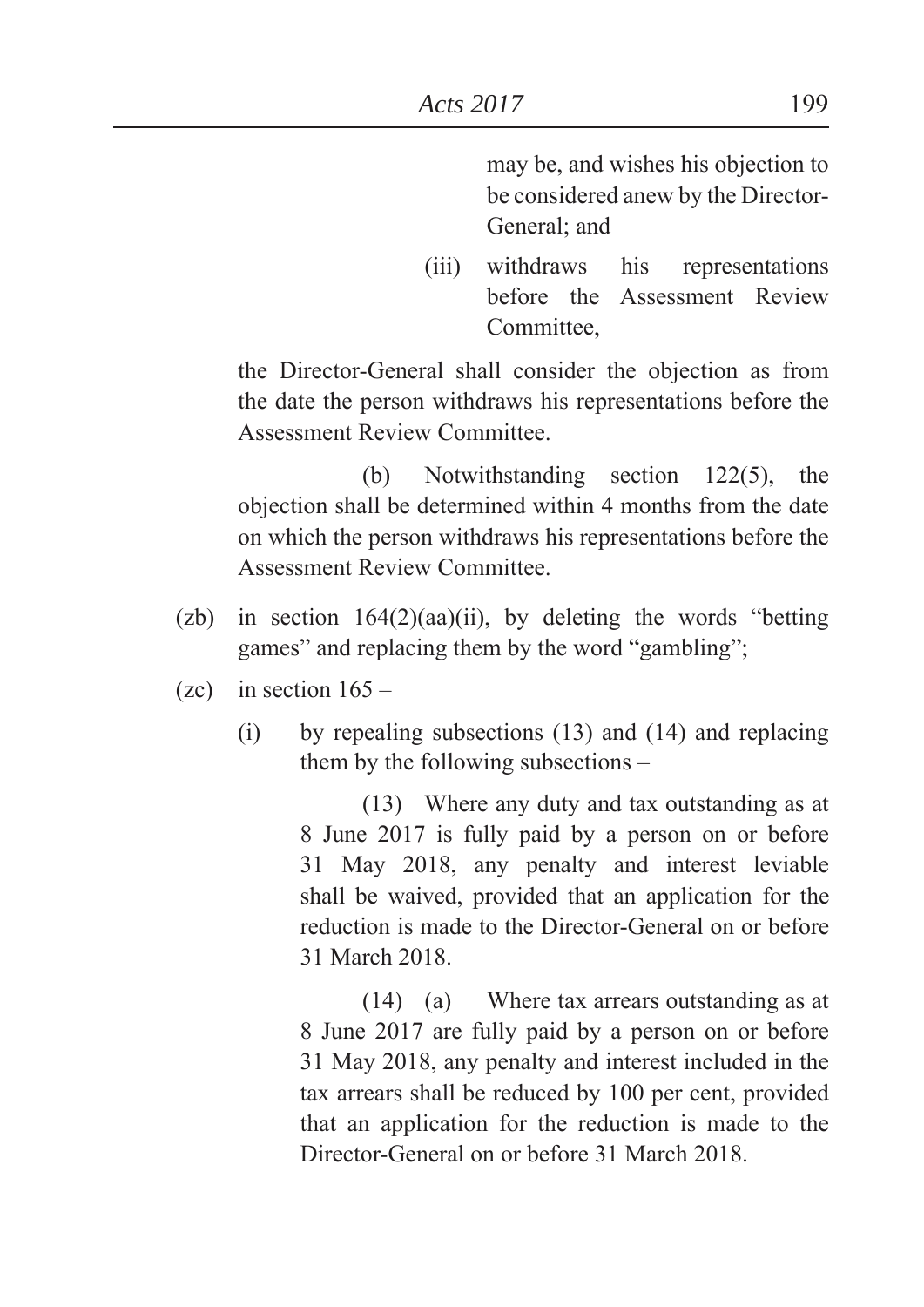(b) In paragraph  $(a)$  –

"tax arrears" $-$ 

- (a) means tax and penalty due and payable under an assessment issued or a return submitted on or before 30 June 2015; but
- (b) does not include tax due under an assessment in respect of which representations are pending before the Assessment Review Committee, or an appeal is pending before the Supreme Court or Judicial Committee of the Privy Council.
- (ii) by repealing subsection  $(15)$ ;
- (iii) in subsection (16), by deleting the words " $(13)$  to  $(15)$ " and replacing them by the words  $\degree$ (13) and (14);
- (zd) in the Third Schedule
	- (i) in the heading, by inserting, after the words " $29C(3)$ ", the words ",  $29F(2)$ ";
	- (ii) under CATEGORY 6
		- (A) by deleting the following item and its corresponding entries –
			- (j) Pool collector 190 Yearly or part licence thereof

 and replacing it by the following item and its corresponding entries–

(j) Amusement 15,000 Yearly or part machine operator licence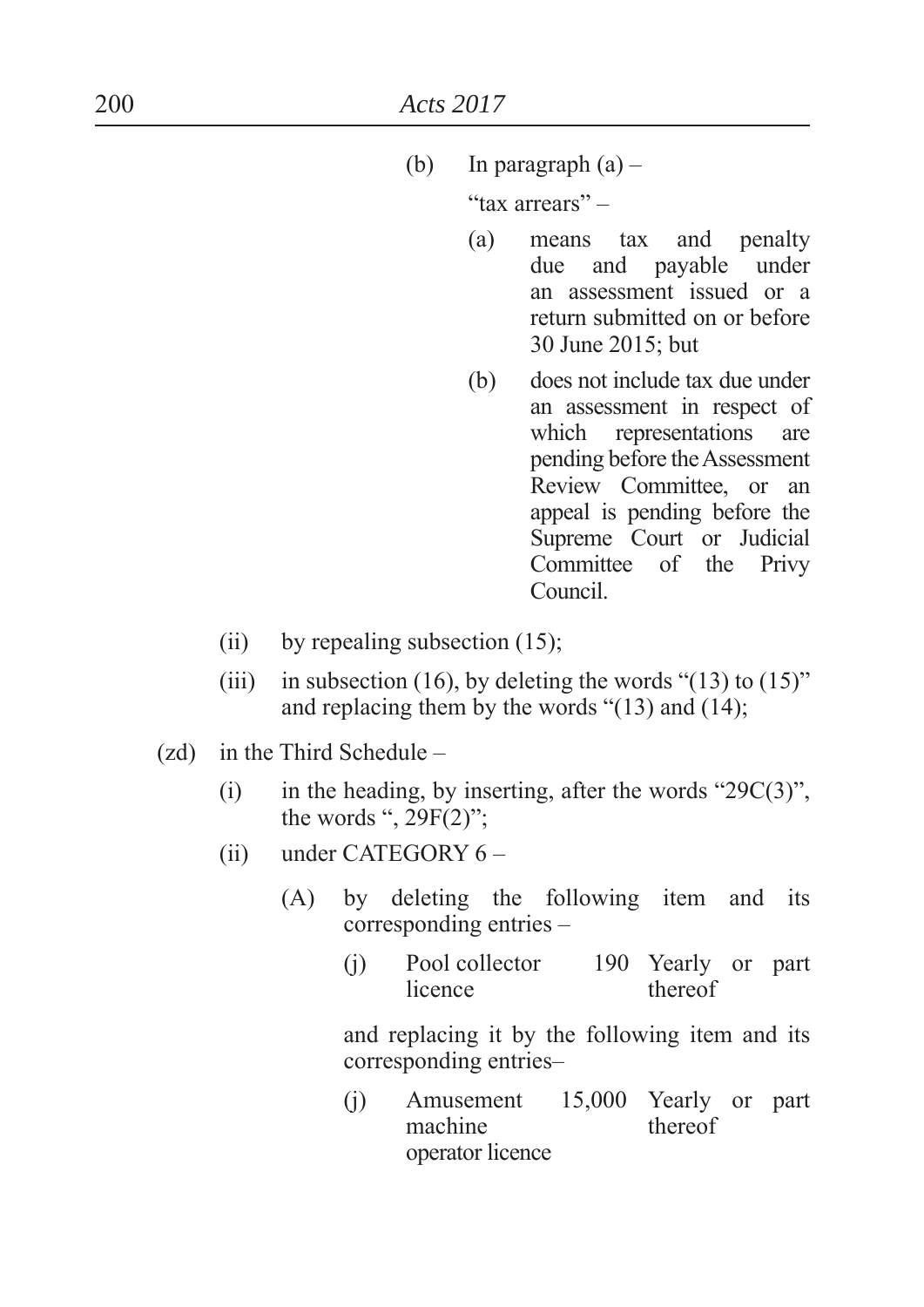|      |                         | (B)                           | by adding the following new items and their<br>corresponding entries –    |         |                                                                                                                                                                         |                                       |         |  |  |
|------|-------------------------|-------------------------------|---------------------------------------------------------------------------|---------|-------------------------------------------------------------------------------------------------------------------------------------------------------------------------|---------------------------------------|---------|--|--|
|      |                         |                               | (k)                                                                       |         | machine licence                                                                                                                                                         | Amusement 10,000 Yearly or part       | thereof |  |  |
|      |                         |                               |                                                                           | licence |                                                                                                                                                                         | (1) Pool collector 190 Yearly or part | thereof |  |  |
| (ze) | in the Fifth Schedule – |                               |                                                                           |         |                                                                                                                                                                         |                                       |         |  |  |
|      | (i)                     | in Part I, under CATEGORY 6 – |                                                                           |         |                                                                                                                                                                         |                                       |         |  |  |
|      |                         |                               | (A) by deleting the following item and its<br>corresponding entries –     |         |                                                                                                                                                                         |                                       |         |  |  |
|      |                         |                               |                                                                           |         | Limited 10 per cent of 20 days after the<br>payout gross takings end of every<br>machine per machine or month<br>operator 500,000 rupees,<br>whichever is the<br>higher |                                       |         |  |  |
|      |                         |                               | and replacing it by the following item and its<br>corresponding entries – |         |                                                                                                                                                                         |                                       |         |  |  |

|        | Limited  | 10 per cent of   | 20 days after the |  |              |  |
|--------|----------|------------------|-------------------|--|--------------|--|
| payout |          | gross takings    |                   |  | end of every |  |
|        | machine  | per machine or   | month             |  |              |  |
|        | operator | $5,000$ rupees,  |                   |  |              |  |
|        |          | whichever is the |                   |  |              |  |
|        |          | higher           |                   |  |              |  |

(B) by adding the following new item and its corresponding entries –

|          | Amusement 5,000 rupees | 20 days after the |  |              |  |
|----------|------------------------|-------------------|--|--------------|--|
| machine  |                        |                   |  | end of every |  |
| operator |                        | month             |  |              |  |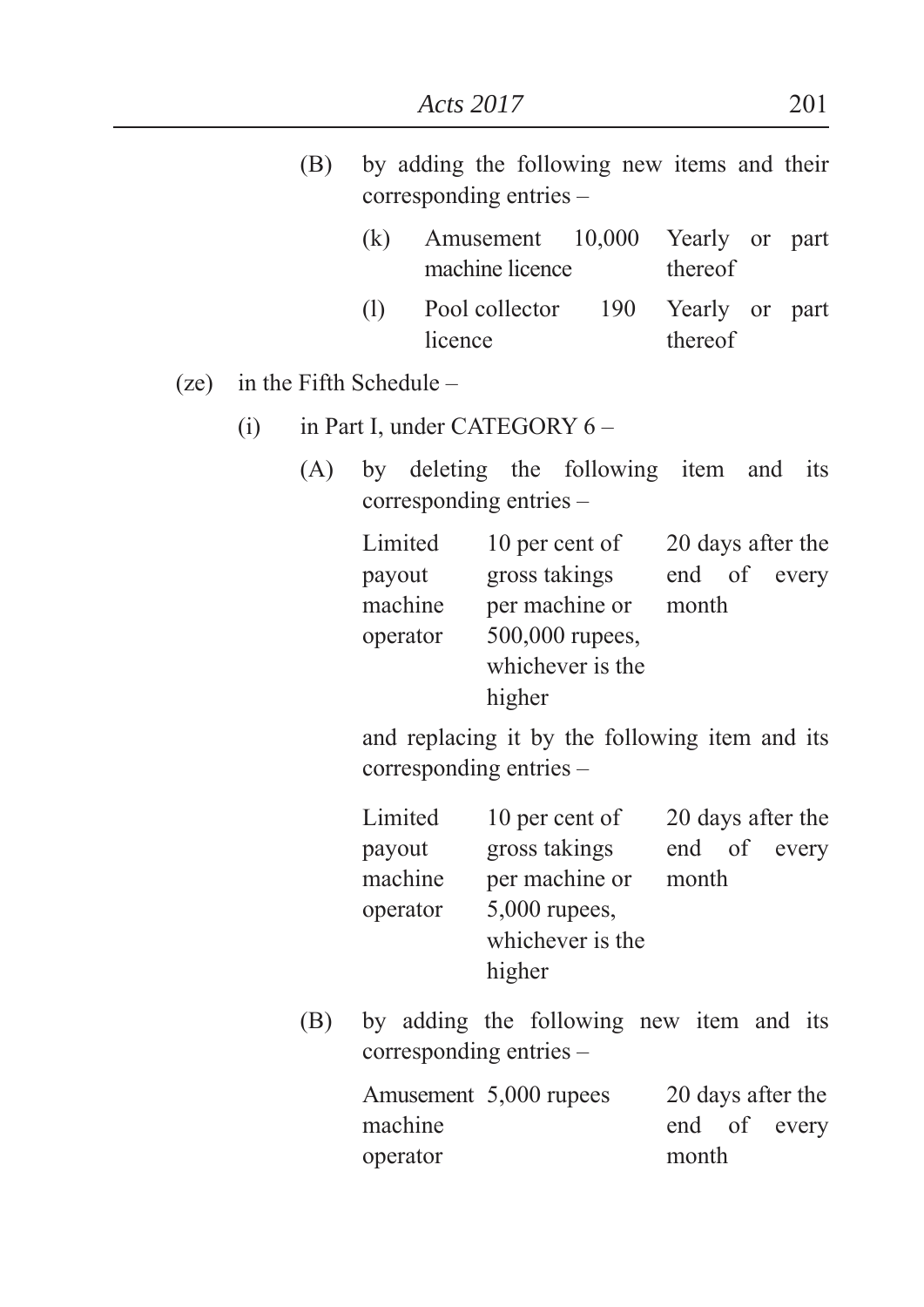- (ii) in Part II, in CATEGORY  $6 -$ 
	- $(A)$  in item  $(1)$ , in the second column, by deleting the words "betting tax" and replacing them by the words "sweepstake duty":
	- $(B)$  in item (2), in the second column, by deleting the word " $\text{tax"}$  and replacing it by the word " $\text{duty"}$ ;
	- (C) in item (4), in the second column, by deleting the words "Total amount staked by players less winnings" and replacing them by the words ³Total amount staked by players, excluding gaming tax, less winnings payable´.

## **24. Human Resource Development Act amended**

The Human Resource Development Act is amended, in section 19, by adding the following new subsection, the existing provision being numbered as subsection (1) –

(2) (a) Notwithstanding subsection (1), no surcharge shall be payable by an insurer and any of its related companies where –

- (i) a special administrator has, pursuant to section 110A of the Insurance Act, been appointed to the whole or part of the business activities of the insurer and any of its related activities; or
- (ii) the whole or part of the undertaking of the insurer and any of its related companies has, pursuant to section 110B of the Insurance Act, been transferred to a wholly-owned Government company or a company where the ultimate beneficial owner is Government.
- (b) In this subsection –

"insurer" has the same meaning as in the Insurance Act.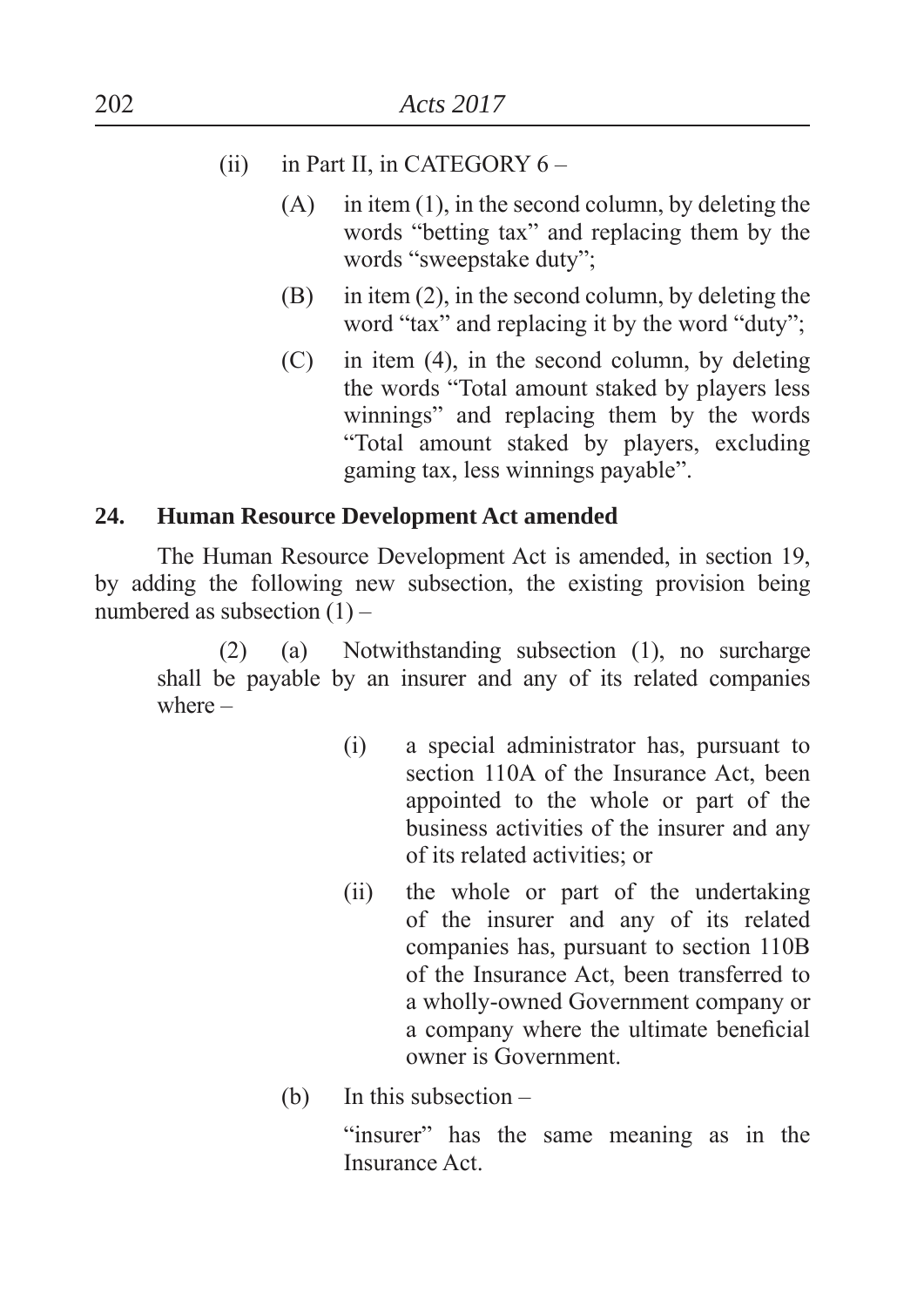# **25. Immigration Act amended**

The Immigration Act is amended –

- (a) in section  $5(1)(g)$ , by inserting, after the words "immovable" property under the", the words "Invest Hotel Scheme,";
- (b) in section  $9A -$ 
	- (i) by inserting, after subsection (1), the following new subsection –

(1A) Notwithstanding section 5 and the Non-Citizens (Employment Restriction) Act, any investor registered with the Board of Investment, may, through the Board of Investment, apply to the immigration officer for an occupation permit authorising the investor to become a resident, provided that the criteria referred to in the entry corresponding to item 1F of Part I of the Schedule to the Investment Promotion Act are satisfied.

(ii) in subsections  $(2)$  and  $(3)$ , by inserting, after the words "subsection  $(1)$ ", the words "or  $(1A)$ ".

# **26. Income Tax Act amended**

The Income Tax Act is amended –

- (a) in section  $2 -$ 
	- (i) in the definition of "income tax", in paragraph  $(b)(ii)$ , by inserting, after the word "by", the words "Sub-part AB of Part III, or";
	- (ii) by inserting, in the appropriate alphabetical order, the following new definitions  $-$

³Assessment Review Committee´ has the same meaning as in the Mauritius Revenue Authority Act

"immigration officer" has the same meaning as in the Immigration Act: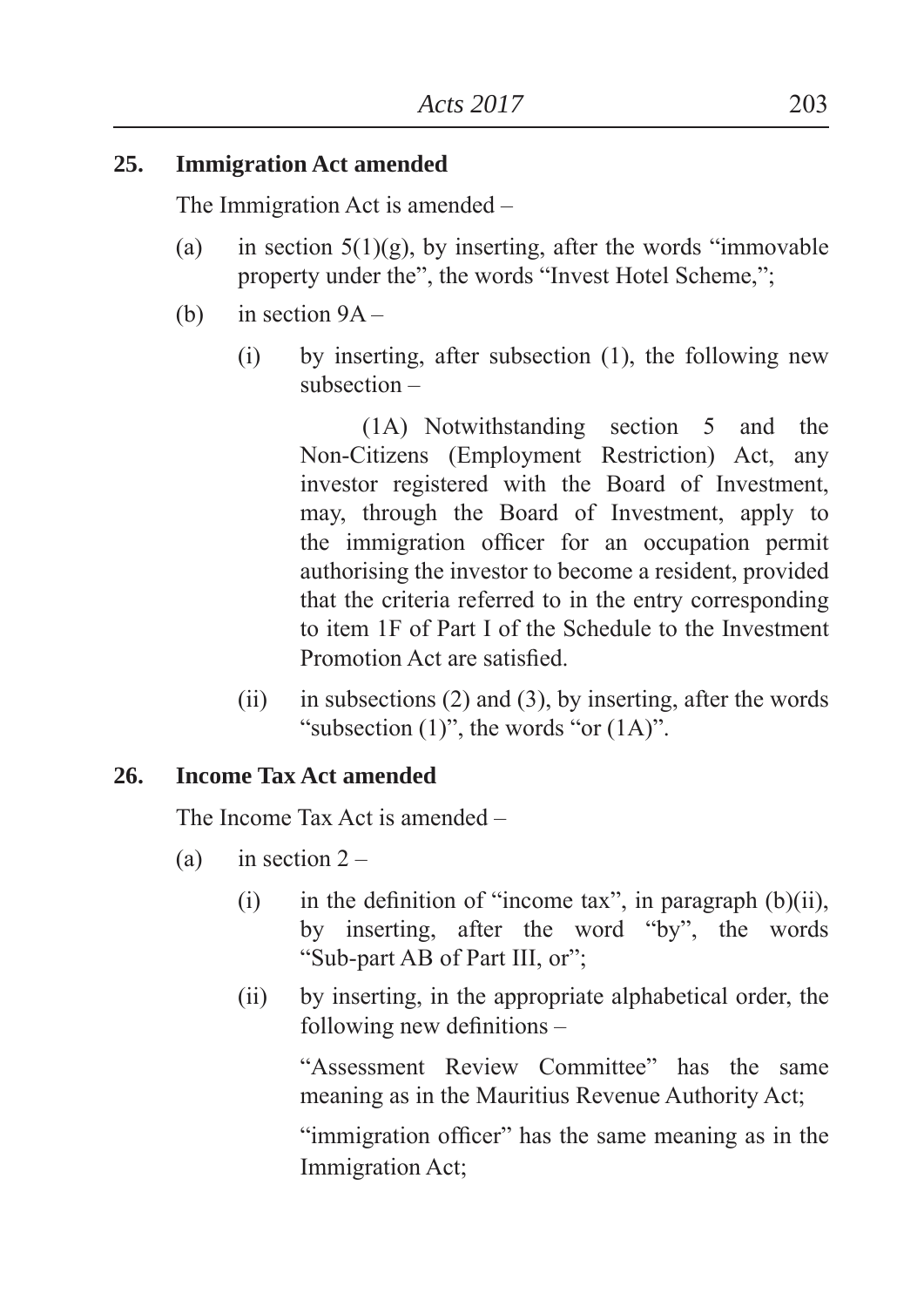"NIC number" has the same meaning as in the Civil Status Act;

"solar energy unit" –

- (a) means a solar photovoltaic system; and
- (b) includes a solar inverter, battery for storage of electricity and solar charge controller
- (b) in section 4(b), by deleting the words "at the rate specified in the First Schedule" and replacing them by the words ", other than the person referred to in section 44B, at the rate specified in Part I of the First Schedule":
- (c) in section  $4A -$ 
	- (i) in subsection (1), by deleting the words "section 4" and replacing them by the words "section  $154$ ".
	- (ii) in subsection  $(2)$ , by deleting the word "Where", and replacing it by the words "Notwithstanding section 4, where":
- (d) in Part III, by inserting, after Sub-part AA, the following new Sub-part –

#### **Sub-Part AB – Solidarity Levy**

#### **16B. Interpretation**

In this Sub-part –

"leviable income" means the sum of  $-$ 

- (a) the chargeable income of an individual, and
- (b) the dividends paid to that individual by a resident company and a co-operative society registered under the Co-operatives Act 2016

"solidarity levy" –

- (a) means the solidarity levy referred to in section 16C; and
- (b) includes any penalty and interest imposed under this Act.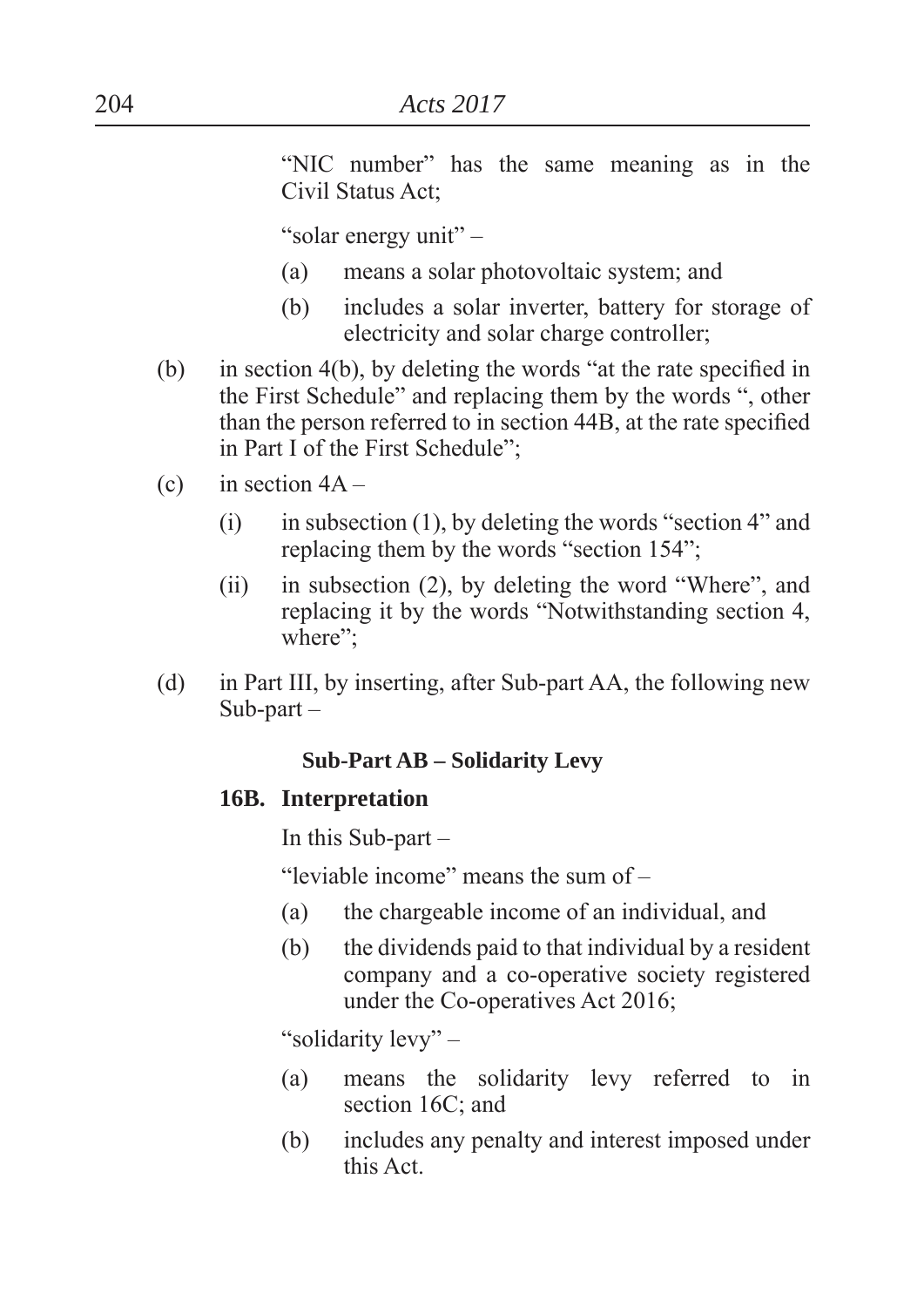#### **16C. Liability to solidarity levy**

(1) Subject to subsection (3), every individual whose leviable income exceeds 3.5 million rupees in an income year shall, in addition to his liability to income tax under Part II, be liable to pay to the Director-General a solidarity levy.

(2) The solidarity levy under subsection (1) shall be calculated at the rate of 5 per cent of the leviable income in excess of 3.5 million rupees and shall be paid at the time the individual submits his return of income under section 112.

(3) This section shall not apply to an individual who is not resident in Mauritius.

- (e) in section  $22 -$ 
	- (i) in subsection (1), by deleting the words "subsection  $(2)$ " and replacing them by the words "this section";
	- (ii) by adding the following new subsection –

(3) No deduction shall be allowed under this section where the superannuation fund under subsection  $(1)(a)$  is set up for the principal purpose of providing tax benefits to selected employees and their dependents.

- (f) in section 24(1), by adding the following new paragraphs, the comma at the end of paragraph (f) being deleted and replaced by a semicolon and the word "or" at the end of paragraph (ea) being deleted –
	- $(g)$  the acquisition of a solar energy unit; or
	- (h) research and development, including innovation, improvement or development of a process, product or service,
- (g) in section  $27 -$ 
	- (i) in subsection (2), by deleting the words "or Category F" and replacing them by the words ", Category F or Category G";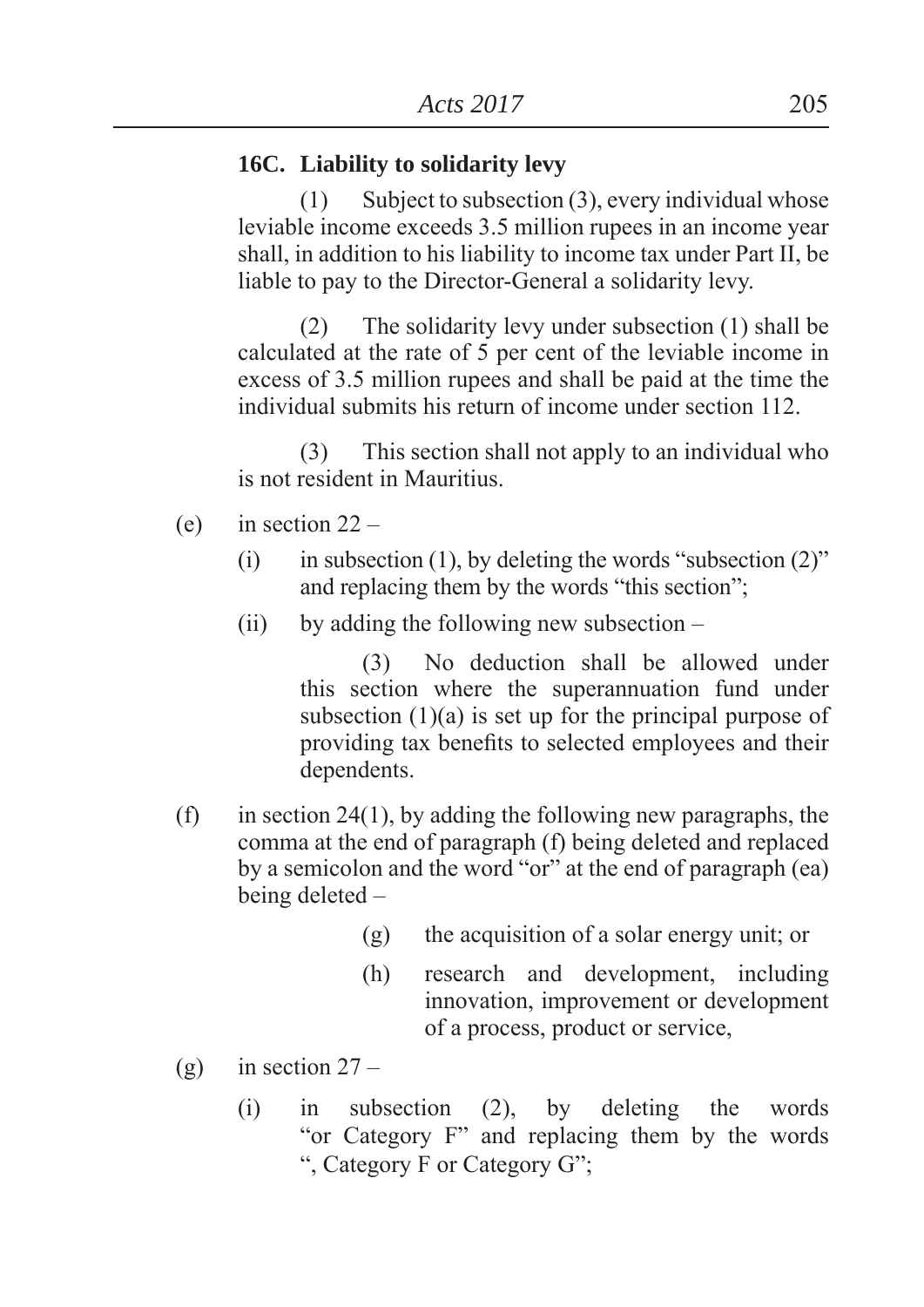- (ii) in subsection  $(4)$ , by deleting the words "or Category"  $F'$  and "Category  $E'$  and replacing them by the words ", Category E or Category G" and "Category F", respectively;
- (iii) in subsection  $(5)$ 
	- (A) in paragraph (a), by deleting the words "Category F" and replacing them by the words" "Category G":
	- (B) in paragraph (b), by deleting the figure  $"60,000"$ and replacing it by the figure  $"65,000"$ ;
	- (C) in paragraph (c), by deleting the words ³40,000 rupees.´ and replacing them by the words "45,000 rupees;":
	- (D) by adding the following new paragraph
		- (d) Category E, where the net income and exempt income of the fourth dependent in that income year exceeds 30,000 rupees.
- (iv) by repealing subsection (6) and replacing it by the following subsection –

(6) Where the net income and exempt income of the first dependent, second dependent, third dependent and fourth dependent do not exceed 110,000 rupees, 65,000 rupees, 45,000 rupees and 30,000 rupees, respectively, the net income of the dependent or dependents shall be deemed to be, and shall be added to, the net income of that person.

(h) in section  $27C(1)$ , by deleting the words "including" photovoltaic kits and battery for storage of electricity,":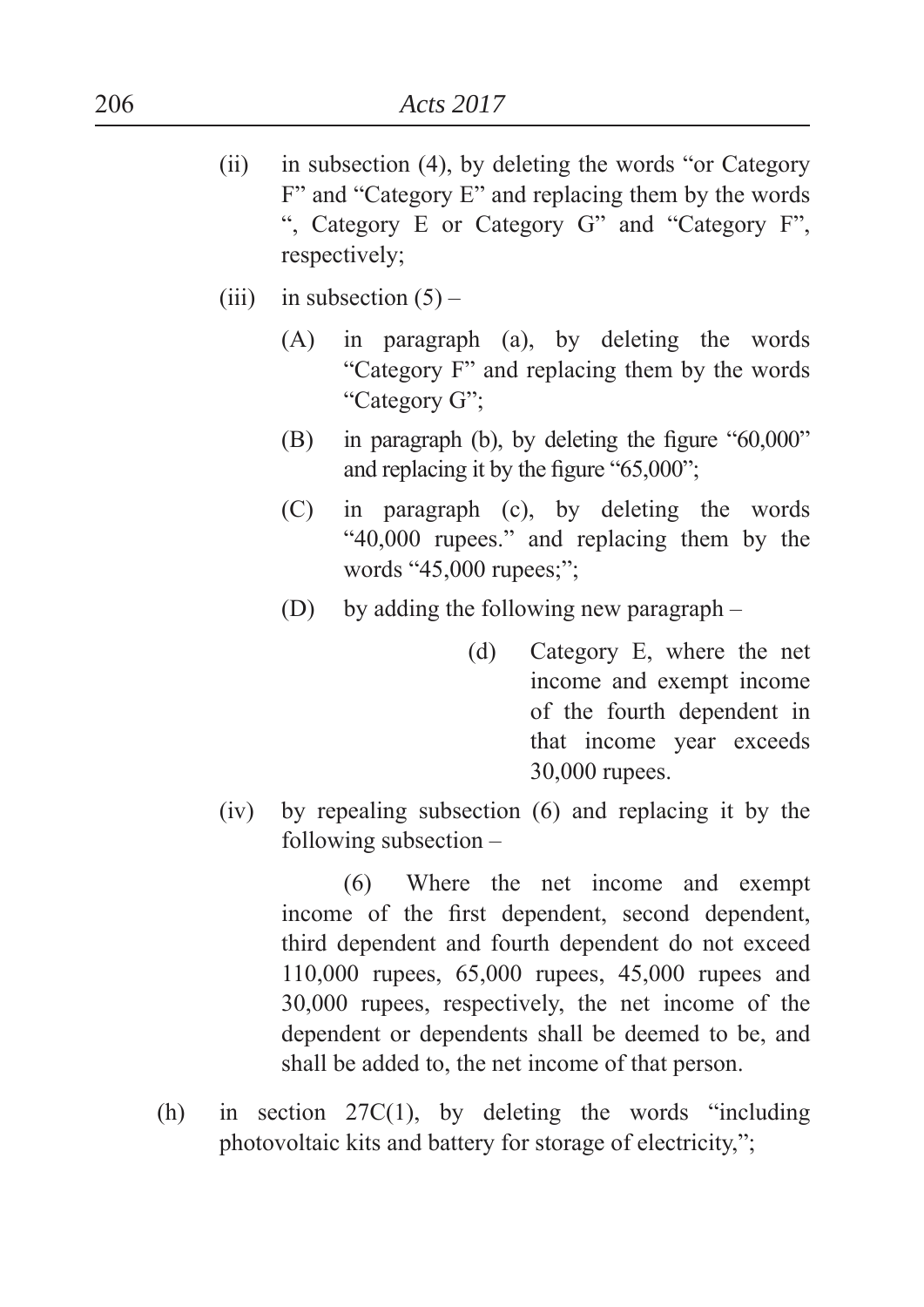(i) by inserting, after section 27C, the following new section –

# **27D. Deduction for household employees**

(1) Subject to subsection (2), where, in an income year, a person employs one or more household employees in respect of whom he has paid the contributions payable under the National Pensions Act and the National Savings Fund Act, he shall be entitled to deduct from his net income for that income year the wages paid to the household employees or 30,000 rupees, whichever is the lower.

(2) In the case of a couple, where both spouses employ household employees, the deduction allowable to them under subsection (1) shall not, in the aggregate, exceed 30,000 rupees.

- $(i)$  in section 44, by deleting the words "Every company" and "specified in" and replacing them by the words "Subject to" section 44B, every company" and "specified in Part I of ", respectively;
- (k) by inserting, after section 44A, the following new section  $-$

# **44B. Companies engaged in export of goods**

(1) Where, in an income year, a company is engaged in the export of goods, it shall be liable to income tax at the rate specified in Part II of the First Schedule on the chargeable income attributable to that export based on the formula set out in subsection (2).

(2) The formula referred in subsection (1) shall be  $-$ 

$$
\frac{a}{b} \times c
$$

where –

a is the gross income derived from the export of goods in that income year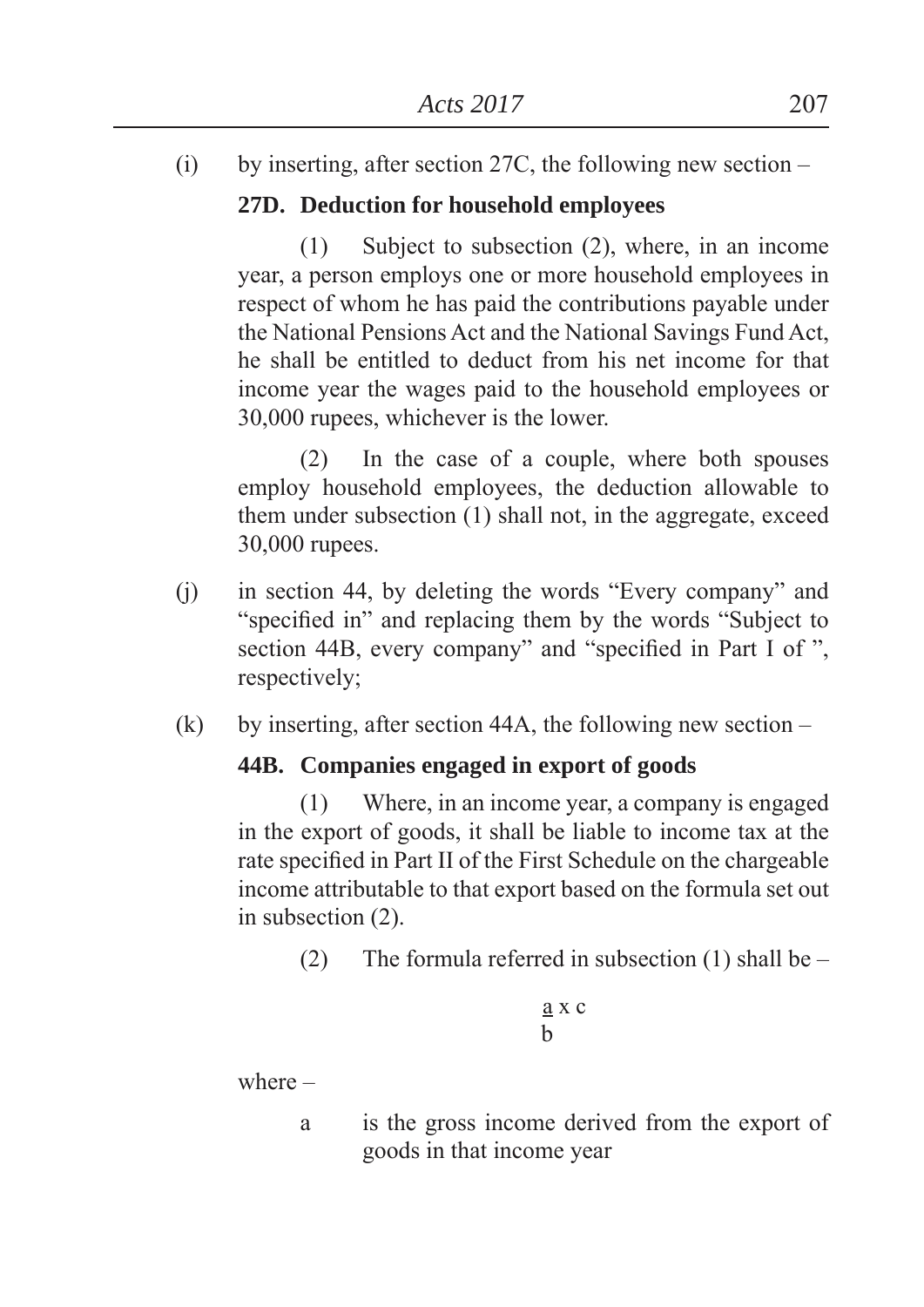| 208 |                                                                                                                                              |                                                                                                                                                  |                    |                                                                                                                                                                                                    | Acts 2017                           |  |                                                                |            |  |
|-----|----------------------------------------------------------------------------------------------------------------------------------------------|--------------------------------------------------------------------------------------------------------------------------------------------------|--------------------|----------------------------------------------------------------------------------------------------------------------------------------------------------------------------------------------------|-------------------------------------|--|----------------------------------------------------------------|------------|--|
|     |                                                                                                                                              |                                                                                                                                                  | $\mathbf b$        |                                                                                                                                                                                                    | of the company for that income year |  | is the gross income derived from all the activities            |            |  |
|     |                                                                                                                                              |                                                                                                                                                  | $\mathbf c$        | income year                                                                                                                                                                                        |                                     |  | is the chargeable income of the company for that               |            |  |
|     | (1)                                                                                                                                          |                                                                                                                                                  |                    | in sections 45(1), 45A(2), 46(1) and (2), 47(7)(b), 49(2)(a),<br>$49A(1)$ and $50D(1)$ , by deleting the words "First Schedule"<br>and replacing them by the words "Part I of the First Schedule"; |                                     |  |                                                                |            |  |
|     | (m)                                                                                                                                          |                                                                                                                                                  | in section $50L -$ |                                                                                                                                                                                                    |                                     |  |                                                                |            |  |
|     |                                                                                                                                              | (i)                                                                                                                                              |                    | in subsection (2), by repealing paragraph (a) and<br>replacing it by the following paragraph –                                                                                                     |                                     |  |                                                                |            |  |
|     |                                                                                                                                              | An amount equal to the percentage<br>(a)<br>of the CSR Fund, as specified in the following<br>table, shall be remitted to the Director-General - |                    |                                                                                                                                                                                                    |                                     |  |                                                                |            |  |
|     |                                                                                                                                              |                                                                                                                                                  |                    |                                                                                                                                                                                                    |                                     |  | Percentage to be<br>remitted to the<br><b>Director-General</b> |            |  |
|     |                                                                                                                                              |                                                                                                                                                  |                    | 1 January 2017 up to<br>31 December 2018                                                                                                                                                           | CSR Fund set up on or after         |  | At least 50%                                                   |            |  |
|     |                                                                                                                                              |                                                                                                                                                  |                    | 1 January 2019                                                                                                                                                                                     | CSR Fund set up on or after         |  | At least 75%                                                   |            |  |
|     | in subsection (4), by deleting the words "Subject to<br>(ii)<br>subsection (9), the amount" and replacing them by the<br>words "The amount"; |                                                                                                                                                  |                    |                                                                                                                                                                                                    |                                     |  |                                                                |            |  |
|     |                                                                                                                                              | (iii)                                                                                                                                            |                    | by repealing subsection (9);                                                                                                                                                                       |                                     |  |                                                                |            |  |
|     | in section $59-$<br>(n)                                                                                                                      |                                                                                                                                                  |                    |                                                                                                                                                                                                    |                                     |  |                                                                |            |  |
|     |                                                                                                                                              |                                                                                                                                                  |                    | $(i)$ by numbering personal $(e)$ personal                                                                                                                                                         |                                     |  |                                                                | $\sqrt{h}$ |  |

(i) by numbering paragraph (a), paragraph (b), paragraph (c) and paragraph (d) as subsection (1), subsection  $(2)$ , subsection  $(3)$  and subsection  $(4)$ , respectively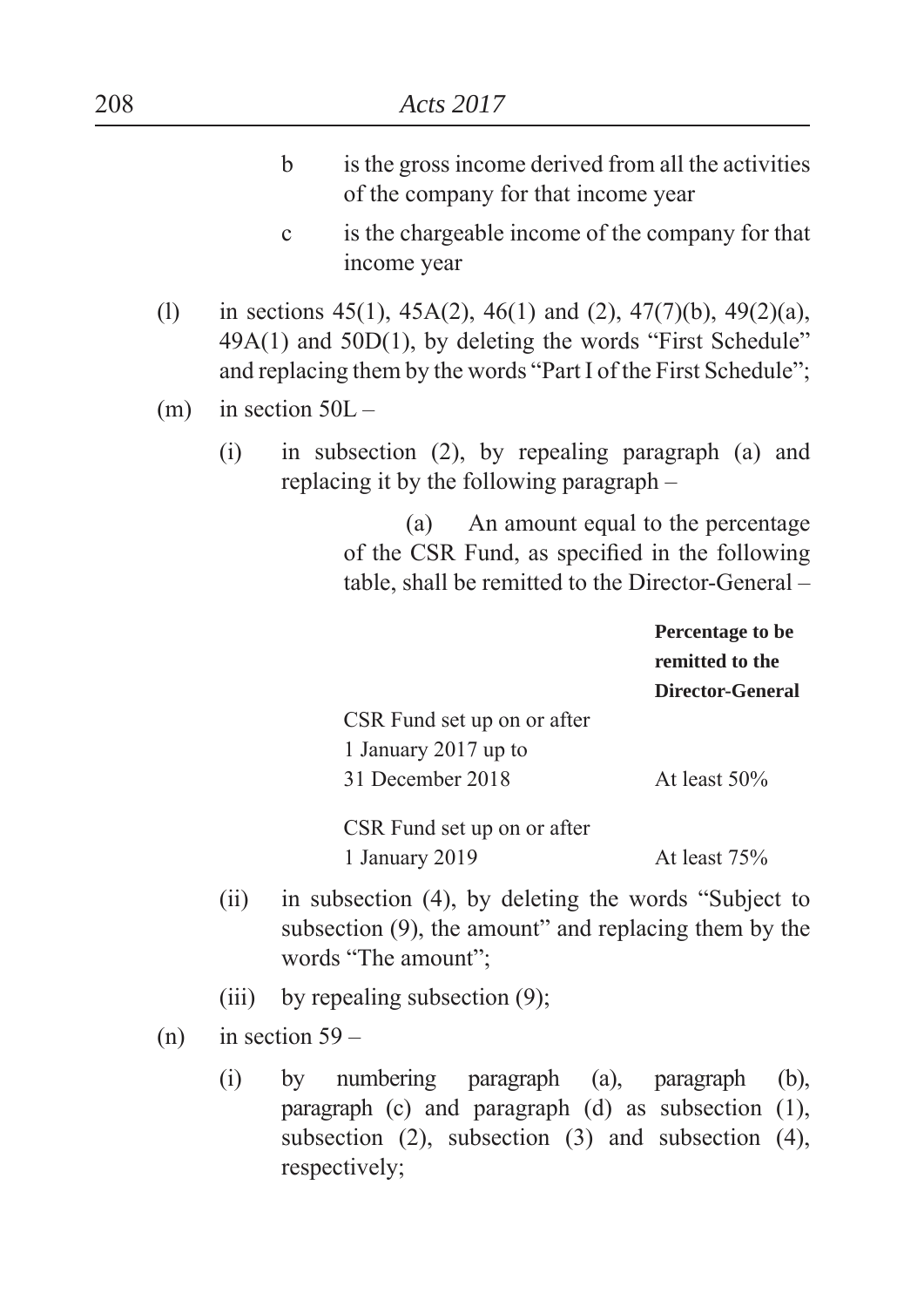- (ii) in the newly numbered subsection (2), by deleting the words "paragraph  $(a)$ " and "paragraph  $(c)$ " and replacing them by the words "subsection  $(1)$ " and "subsection  $(3)$ ", respectively;
- (iii) by repealing the newly numbered subsection (3) and replacing it by the following subsection –

(3) The time limit of 5 years referred to in subsection (2) shall not apply for the carrying forward of any amount of loss that is attributable to –

- (a) annual allowance claimed in respect of capital expenditure incurred on or after 1 July 2006
- (b) a deduction claimed under sections 64, 65 and 161A(55).
- (o) in section 59A, by inserting, after subsection (3), the following new subsection –

(3A) Notwithstanding section 59(2), where there is a change in the shareholding of more than 50 per cent in a manufacturing company that has accumulated unrelieved losses, the losses may be carried forward, provided the Minister –

- $(a)$  certifies the change in the shareholding is in the public interest; and
- $(b)$  is satisfied that the conditions relating to safeguard of employment are complied with
- (p) by inserting, after section 63, the following new sections –

### **64. Expenditure incurred on deep ocean water air conditioning**

(1) Where, in an income year, a company incurs expenditure on deep ocean water air conditioning, it may deduct, from its gross income, twice the amount of such expenditure incurred in that income year.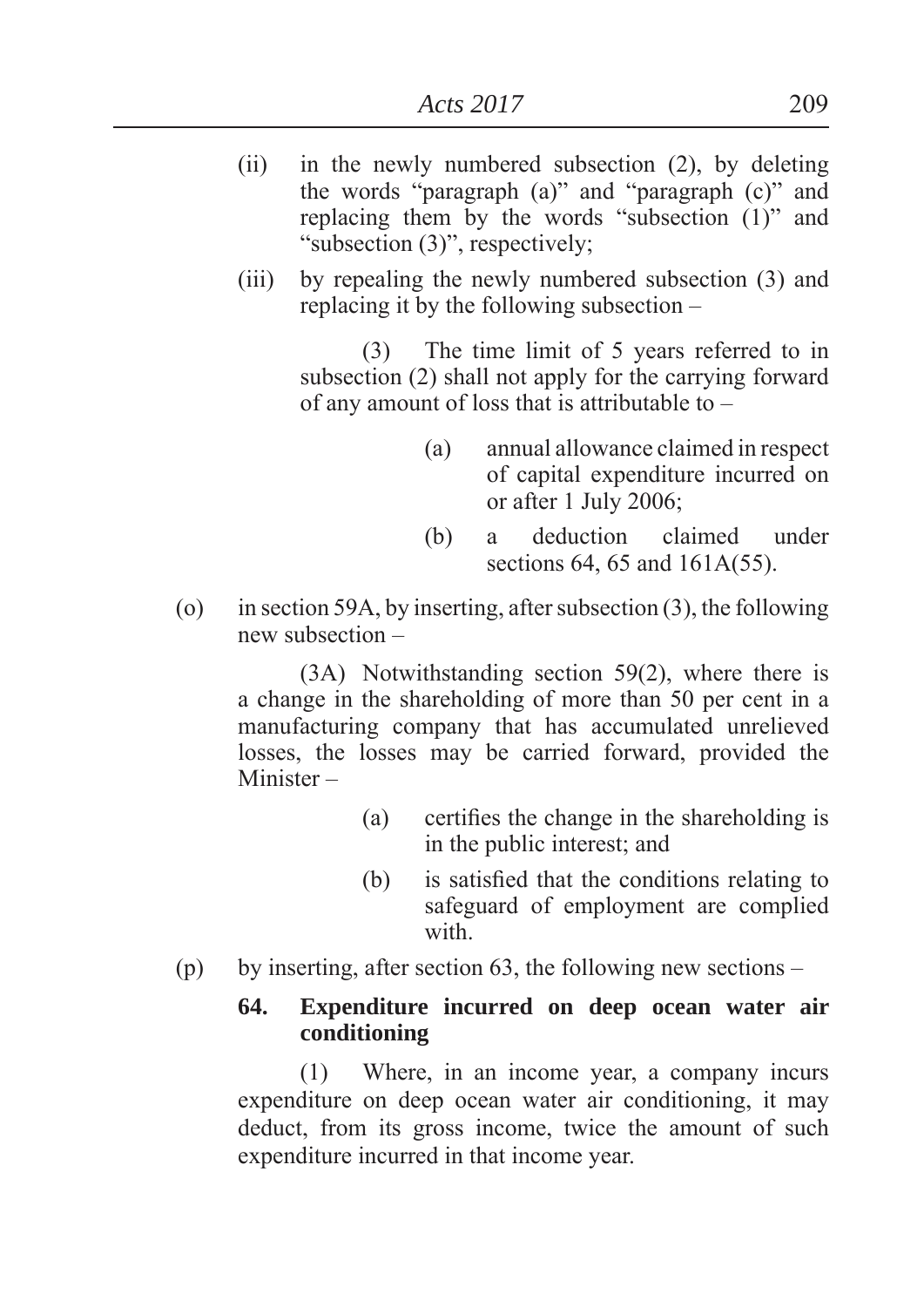(2) The deduction under subsection (1) shall be allowed for 5 consecutive income years starting as from the year in which the expenditure is incurred.

### **65. Expenditure incurred on water desalination plant**

(1) Where, in an income year, a company incurs expenditure for the acquisition and setting up of a water desalination plant, it may deduct, from its gross income, twice the amount of such expenditure incurred in that income year.

(2) Where a company claims a deduction in respect of a water desalination plant under this section, it shall not be entitled to annual allowance in respect of that plant under section 63.

- (q) in section  $76 -$ 
	- (i) in subsection  $(5A)$ 
		- (A) in paragraph (a), by adding the following new subparagraph –
			- (iii) maintain such records in such form and in such manner as the Director-General may determine
		- (B) in paragraph (b), by inserting, after the words "subparagraph (ii)", the words ", in respect of such period as the Director-General may determine,":
	- (ii) by inserting, after subsection (5A), the following new subsection –

(5B) (a) The Director-General may issue directions, instructions or guidelines to any person to ensure compliance with any arrangement made pursuant to this section.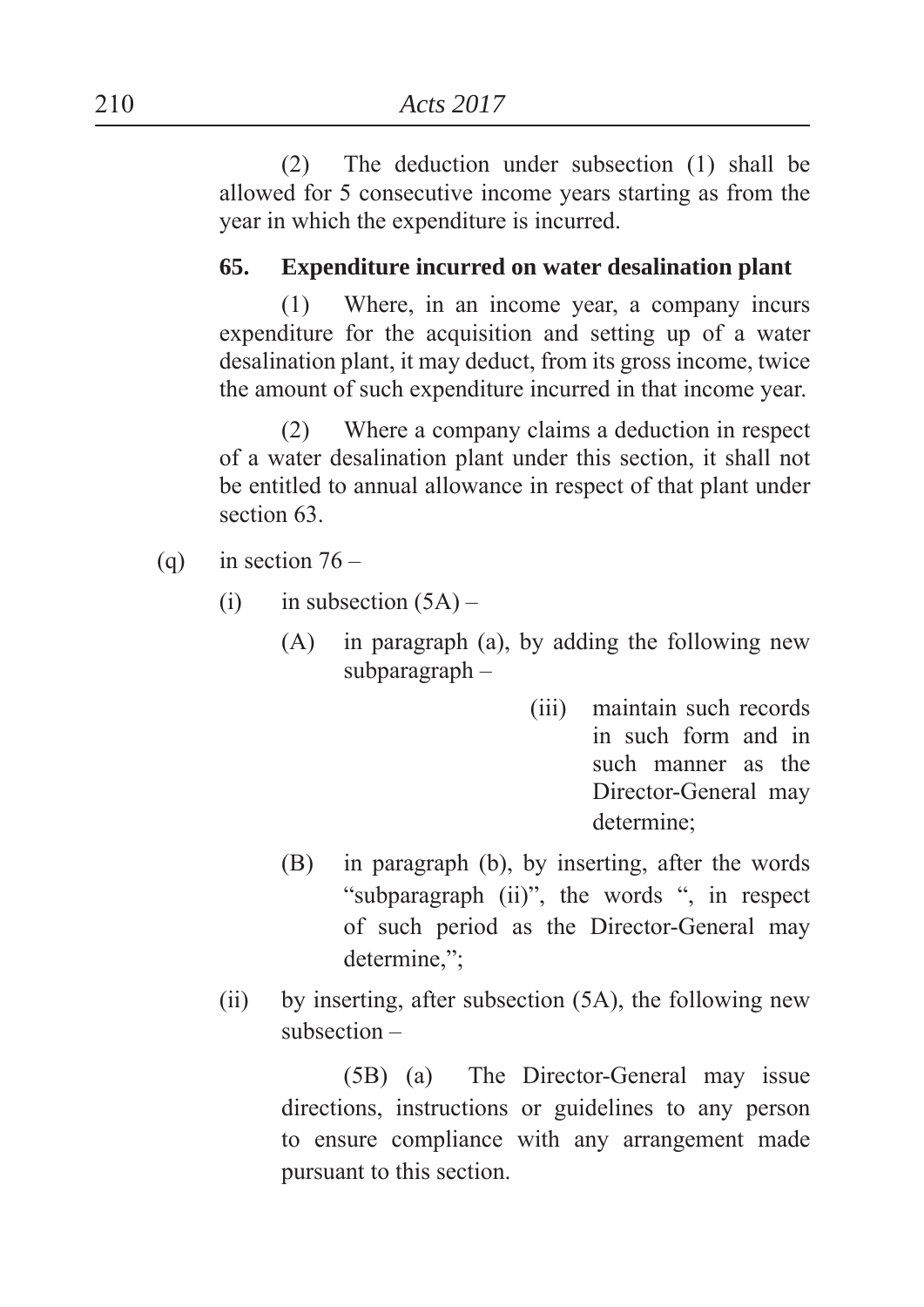(b) Any person who fails to comply with any direction, instruction or guideline shall commit an offence.

- $(r)$  in section 92, by deleting the words "This Sub-part" and replacing them by the words "Subject to section  $93(2)$ , this Sub-part":
- (s) in section 93, by inserting, after subsection  $(1A)$ , the following new subsection –

(2) (a) Where an exempt person or a person deriving any –

- (i) pension in relation to his past employment or that of his spouse; or
- (ii) annuity, pension or similar payment,

makes a request to his employer or the person responsible for the payment of the pension, annuity or similar payment for income tax to be withheld under this Sub-part, the employer or person responsible for the payment shall withhold income tax in the manner provided for under section 96(2).

 (b) A request to withhold income tax under paragraph (a) shall be made in such form as the Director-General may approve and it shall remain applicable until it is revoked by the person or the Director-General.

 (c) Sections 93(3), (4), (4A) and (5), 94, 99, 100, 101A and 102 shall apply to the person responsible for the payment of any pension, annuity or similar payment in the same manner as it applies to an employer.

(t) in section  $96(2)$ , by inserting, after the words "Declaration" Form", the words "or has made a request pursuant to subsection  $93(2)$ <sup>"</sup>.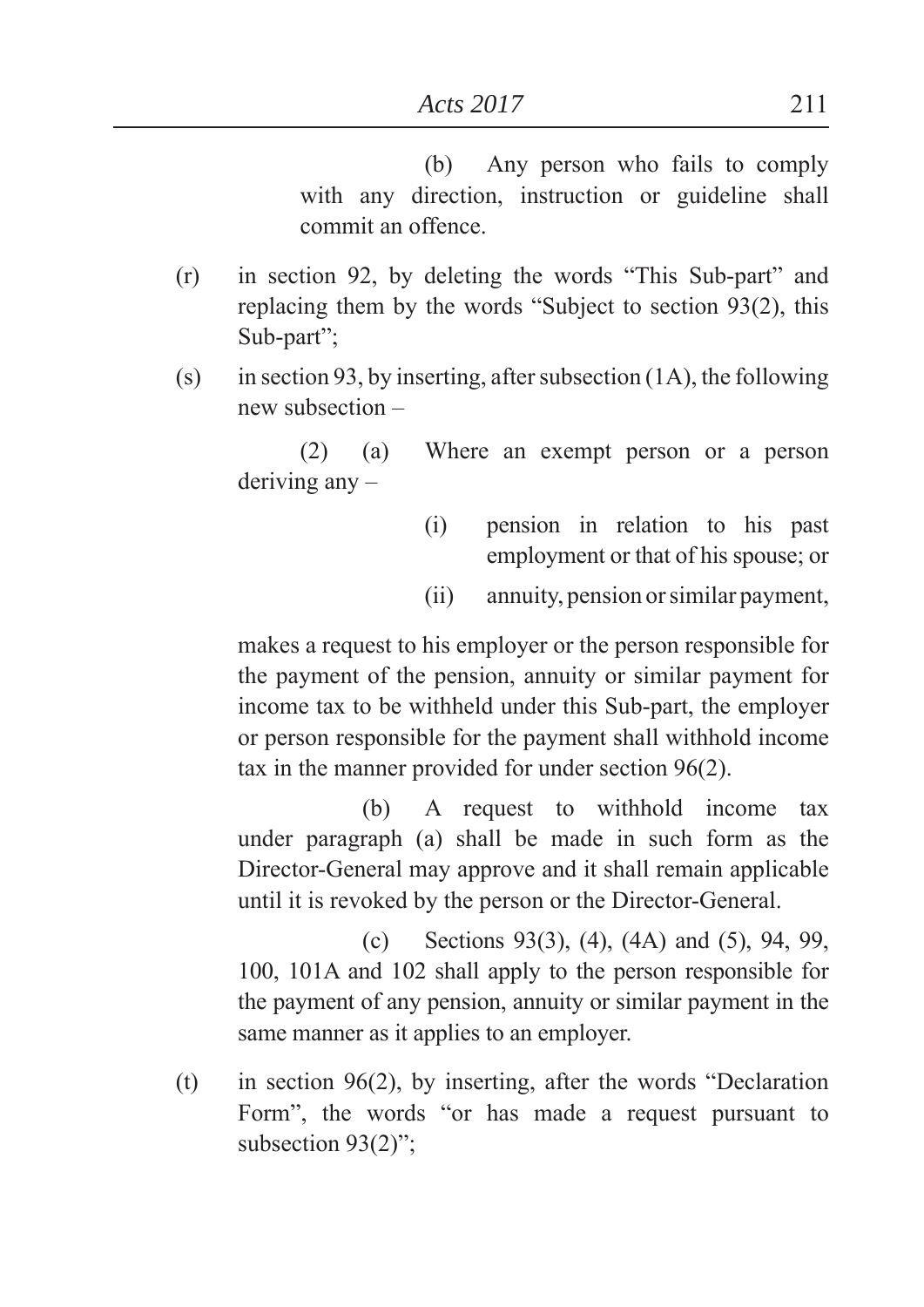- (u) in section  $99A -$ 
	- (i) by repealing subsection (1) and replacing it by the following subsection –

(1) Every employee shall, at the time he takes up employment or at the request of his employer, produce to the employer his National Identity Card or, in the case of a non-citizen, the identification number issued to him by the immigration officer.

(ii) by adding the following new subsection –

(2) Every employer shall, in respect of every employee, obtain from the employee –

- $(a)$  his NIC number; or
- (b) in the case of a non-citizen, the identification number issued to him by the immigration officer.
- (v) in section  $100 -$ 
	- (i) in subsection  $(1A)$ 
		- $(A)$  in paragraph  $(a)$ , by deleting the words "who, at any time, has in his employment 25 or more employees";
		- (B) by repealing paragraph (b);
	- (ii) in subsection (1B), by deleting the words  $\degree$ , irrespective of the number of employees in his employment,";
- (w) in section 102, by adding the following new subsection –

(3) In the case where a receiver is appointed by the chargor of a charge for the purpose of satisfying a debt secured by the charge as specified in section 204 of the Insolvency Act, any tax withheld by a chargor under section 102 or deducted by a chargor under section 111J shall, subject to section 204(5) of that Act, be paid in accordance with section 204(4) of that Act.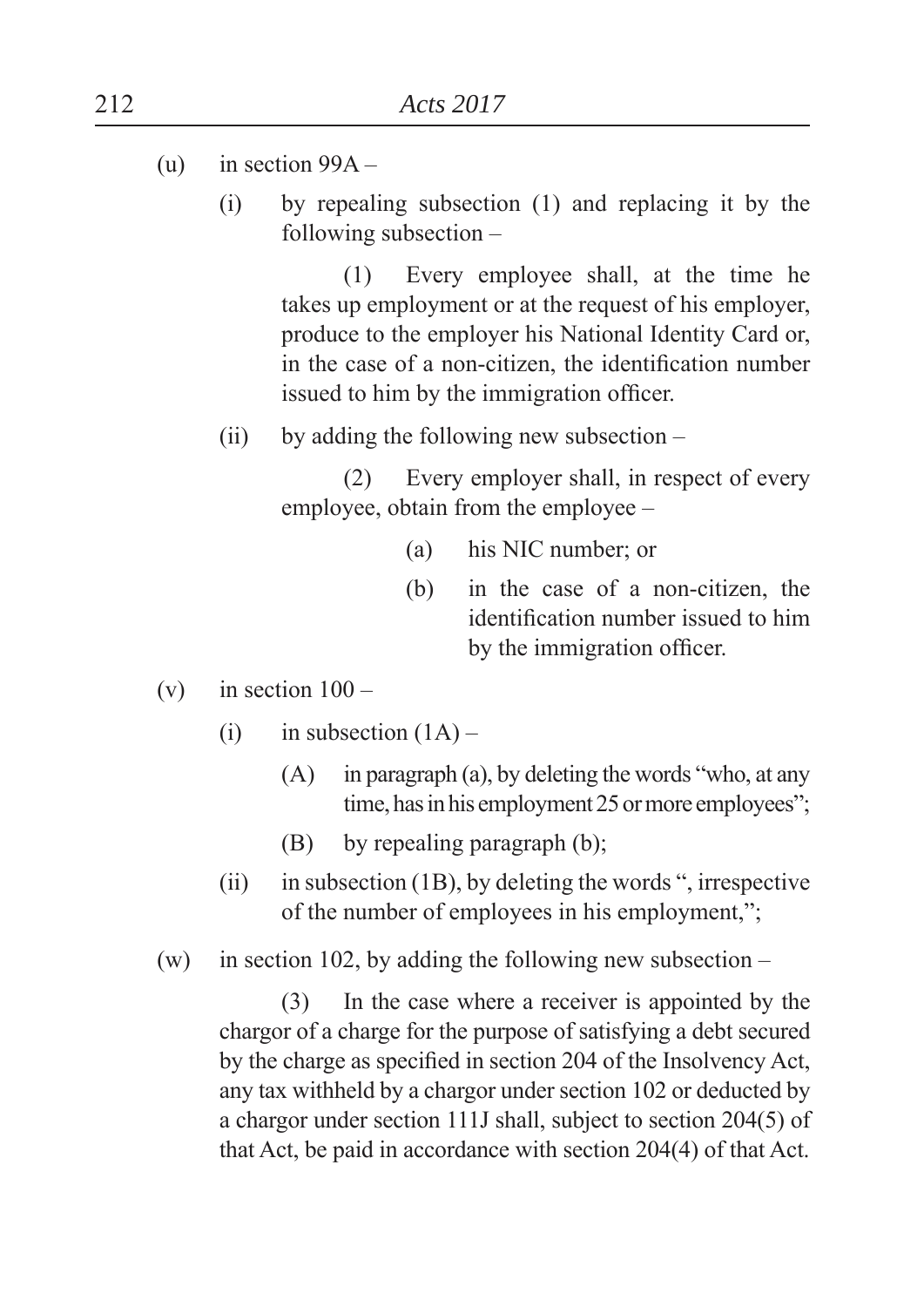- $(x)$  in section 108, by deleting the words "the First Schedule" and replacing them by the words "Part I of the First Schedule";
- (y) in section  $111A(1)$ , in the definition of "payer", by repealing paragraph (b) and replacing it by the following paragraph –
	- (b) does not include a company, *société* or succession which has an annual turnover not exceeding 6 million rupees, other than a company, *société* or succession which awards contracts for construction works
- $(z)$  in section  $111B -$ 
	- $(i)$  in paragraph  $(b)$ , by deleting the word "by" and replacing it by the words ", other than a citizen in respect of royalties for artistic or literary work, by";
	- (ii) by adding the following new paragraph, the full stop at the end of paragraph (j) being deleted and replaced by the words "; and" and the word "and" at the end of paragraph (i) being deleted –
		- (k) fees, in lieu of director's fees, payable by any company to a person, other than an individual.
- (za) in section  $111D(1)(a)$ , by inserting, after the words "are made", the word "electronically";
- $(zb)$  in section 112(1), by repealing paragraphs (b) and (c), the word "or" being added at the end of paragraph  $(a)$ ;
- (zc) in section 116, by repealing subsection (3) and replacing it by the following subsection –

(3) The return and payment of tax under subsection (1) shall be made electronically in accordance with section 128A.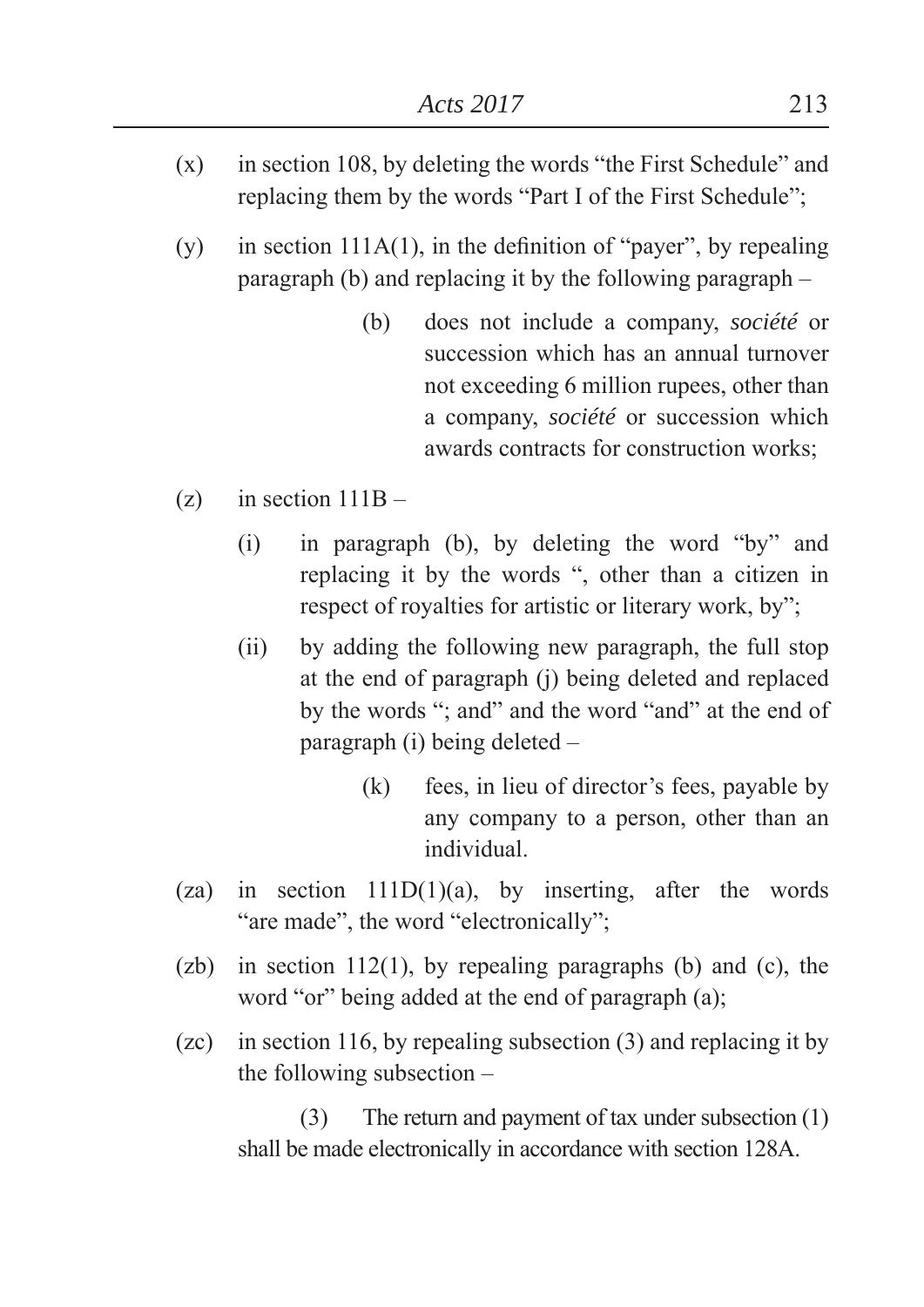(zd) by inserting, after section 116C, the following new section –

## **116D. Return of dividends by companies**

(1) Every company which pays a dividend exceeding 100,000 rupees to an individual, *société* or succession in a year shall, not later than 15 August in every year, submit electronically to the Director-General, in respect of the preceding income year, a return, in such form and manner as the Director-General may approve, giving the following information –

- (a) the name and surname of every shareholder
- (b) the NIC number of every shareholder or, in the case of a non-citizen, the identification number issued to him by the immigration officer; and
- (c) the amount of dividend paid.
- (ze) in section  $123 -$ 
	- $(i)$  in subsection  $(2)$ , by deleting the words "Subject to subsection  $(3)$ , any" and replacing them by the word "Any";
	- (ii) by repealing subsection  $(3)$ ;
	- (iii) in subsection  $(4)$ 
		- (A) by deleting the words "subsection  $(3)(b)$ ,";
		- (B) in paragraph (a), by inserting, after the word "interest", the word "paid";
- $(zf)$  in section  $123C -$ 
	- (i) by repealing subsection (1) and replacing it by the following subsection –
		- (1) Subject to this section, every person who
			- (a) in an income year, derives net income and exempt income exceeding 15 million rupees; or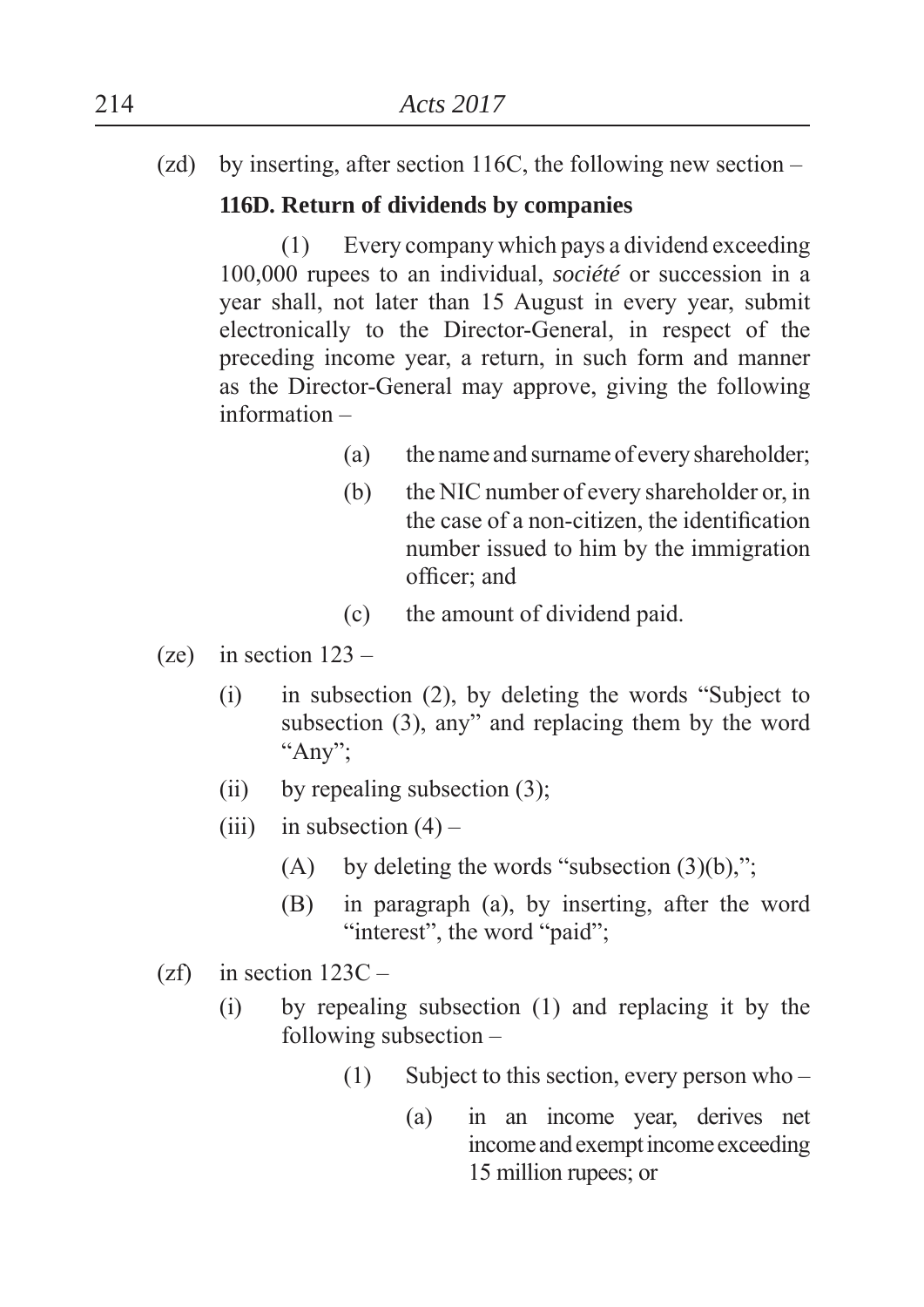(b) owns assets, the cost of which, when aggregated with the cost of assets owned by his spouse and dependent children, exceeds 50 million rupees,

 shall submit to the Director-General, a statement of assets and liabilities at the time of submission of his return under section 112.

(ii) by inserting, after subsection (1), the following new subsections –

> (1A) Where the cost of an asset does not exceed 200,000 rupees, the person may exclude that asset in the statement of assets and liabilities.

> (1B) Where a person is liable to submit a statement of assets and liabilities at the end of an income year, he shall not be liable to submit another statement of assets and liabilities in respect of the succeeding income year unless the cost of the assets owned by the person, his spouse and dependent children have, in the aggregate, increased by more than 15 per cent.

> (1C) A citizen who is not resident in Mauritius, for tax purposes, or a non-citizen shall not be liable to submit a statement of assets and liabilities under subsection  $(1)$ .

- (iii) in subsection  $(2)$ , by deleting the words "submitted in such form and manner as may be prescribed" and replacing them by the words "in the form set out in the Twelfth Schedule":
- (zg) by inserting, after section 123C, the following new section –

### 123D. Statements of financial transactions or statements **on life insurance**

(1) (a) Subject to this section, every bank or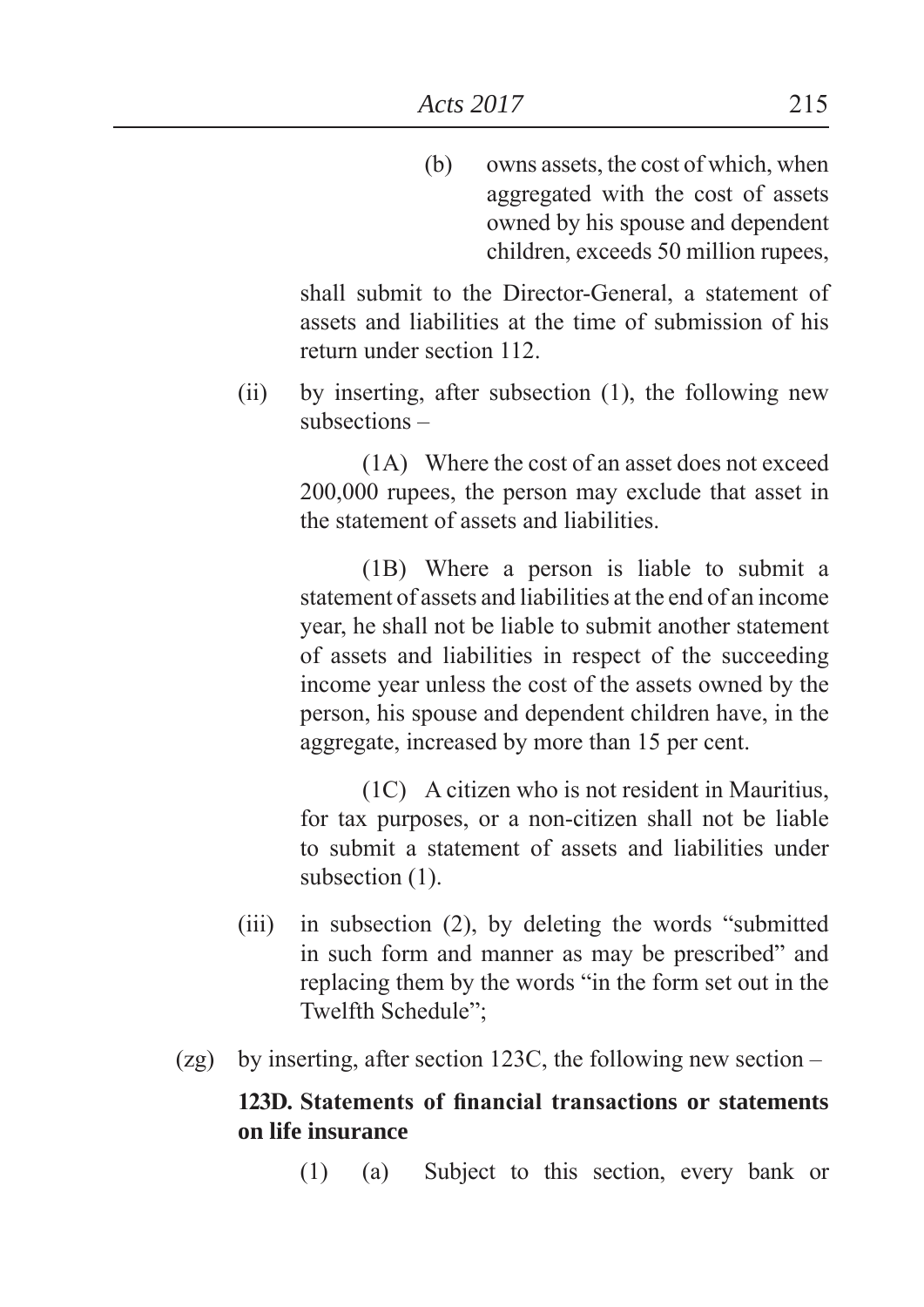non-bank deposit taking institution under the Banking Act shall furnish to the Director-General, on or before 15 August in every year, a statement of financial transactions effected by  $-$ 

- (i) an individual, a *société* or a succession that made a deposit exceeding 500,000 rupees or deposits exceeding 4 million rupees in the aggregate in the preceding year; or
- (ii) a person, other than an individual, a *société* or succession, who made a deposit exceeding one million rupees or deposits exceeding 8 million rupees in the aggregate in the preceding year.

 $(b)$  A Statement of financial transactions shall, in respect of an account holder, be submitted electronically to the Director-General in such form and manner as he may determine, giving the following information –

- (i) his full name
- (ii) his NIC number or, in the case of a non-citizen, the identification number issued to him by the immigration officer, or passport number or Business Registration Number, as the case may be
- (iii) his bank account number and the total deposit made in each account held by him; and
- (iv) the balance as at 30 June in the preceding year
- (c) Paragraph (a) shall not apply to  $-$ 
	- (i) an individual who is a non-resident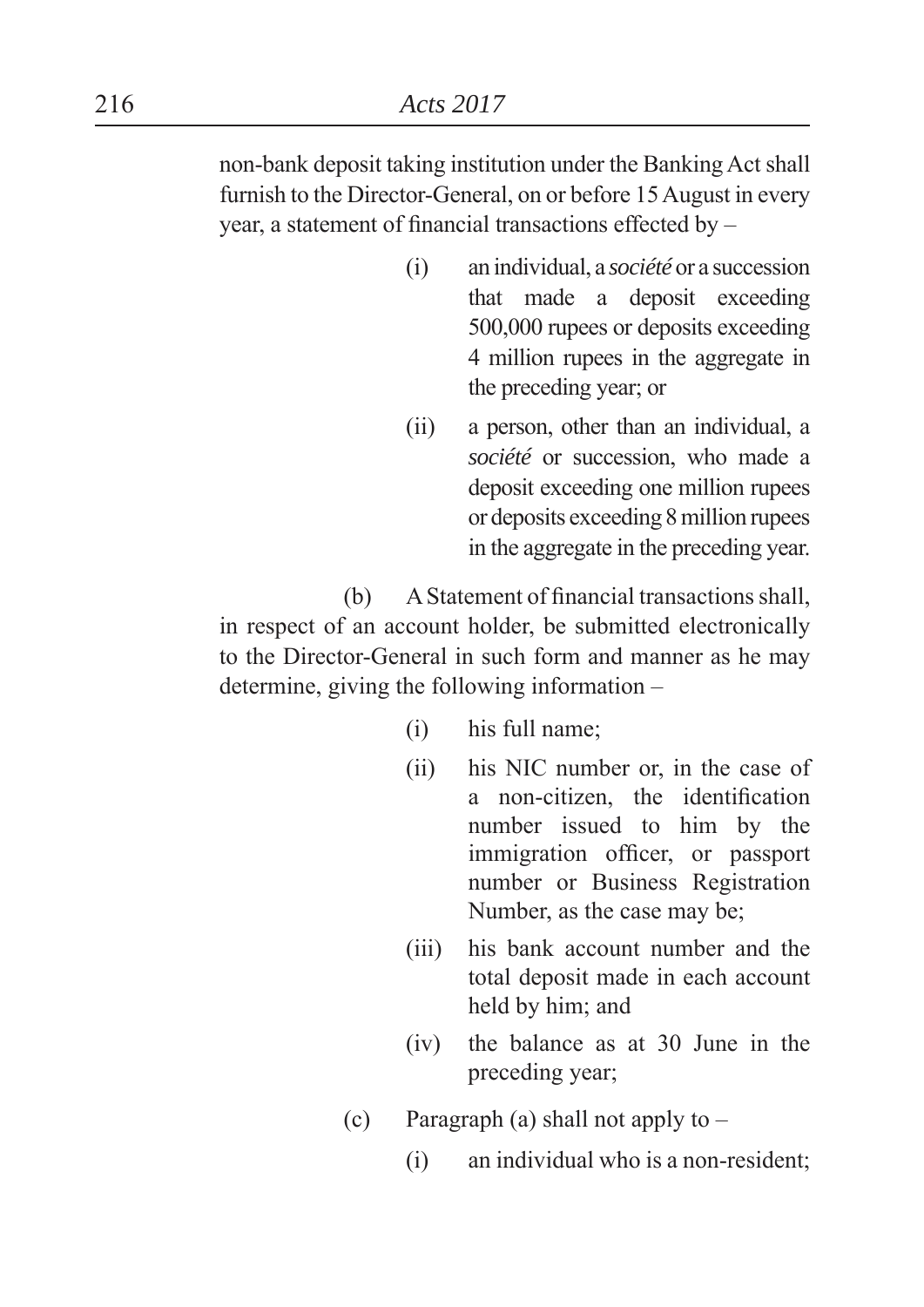- (ii) an entity that holds a Category 1 or Category 2 Global Business Licence issued by the Financial Services Commission: and
- (iii) a public listed company, its subsidiaries and associates

(2) (a) Every bank or person holding a money changer licence or exchange dealer licence under the Banking Act shall submit to the Director-General, on or before 15 August in every year, a Statement of financial transactions in respect of every person, other than a Ministry, Government department, local authority or statutory body, the Rodrigues Regional Assembly or an entity that holds a Category 1 or Category 2 Global Business Licence issued by the Financial Services Commission, having bought, sold or transferred, other than local intra-account transfers, foreign currency equivalent to 200,000 Mauritian rupees or more in one transaction during the preceding year.

(b) A Statement of financial transactions shall, in respect of the person referred to in paragraph (a), be submitted electronically to the Director-General in such form and manner as he may determine giving the following information –

- (i) his full name
- (ii) his NIC number or, in the case of a non-citizen, the identification number issued to him by the immigration officer, or passport number or his Business Registration Number, as the case may be
- (iii) the amount of foreign currency bought, sold or transferred; and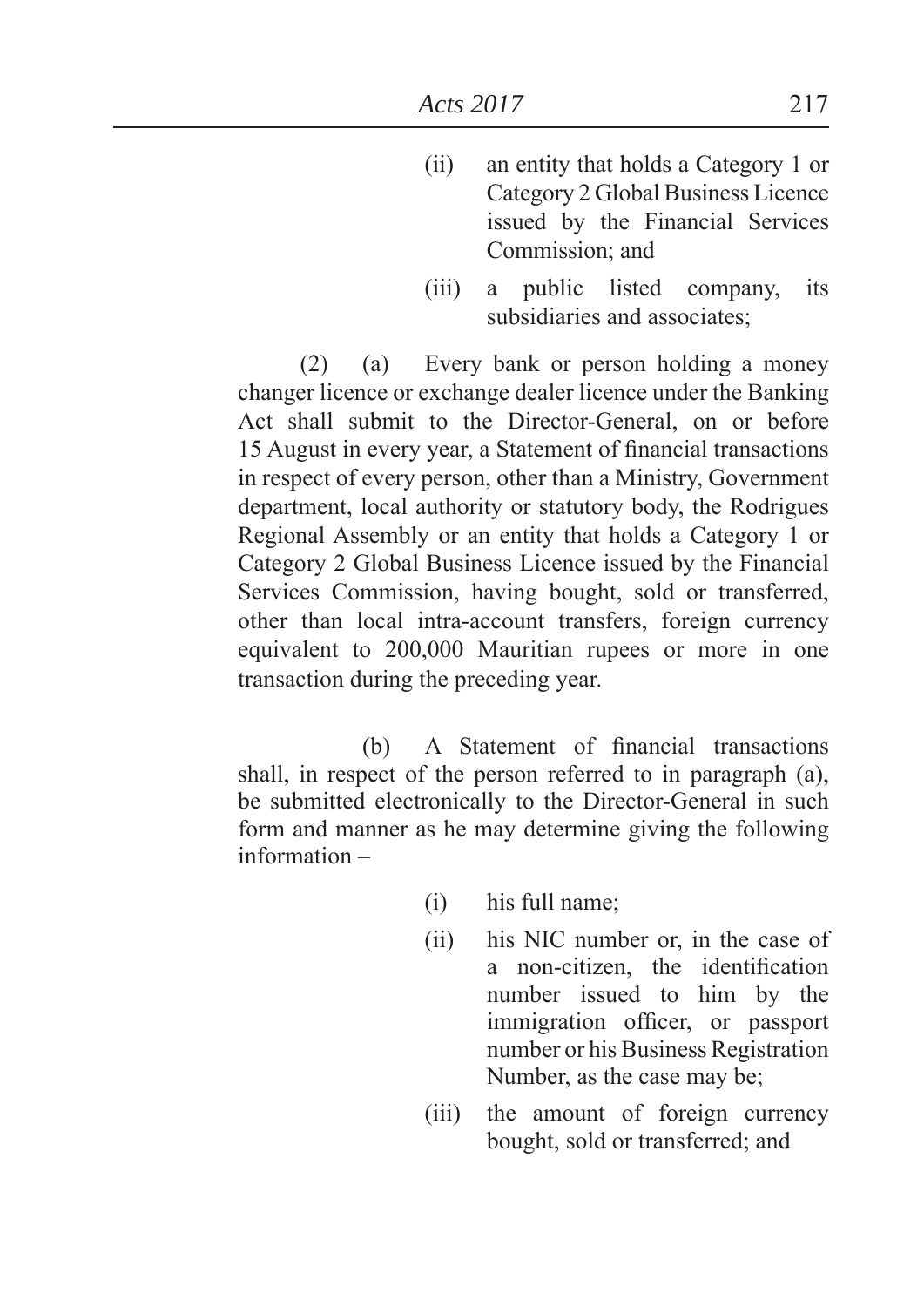(iv) the equivalent value of the foreign currency in Mauritian rupees.

(3) (a) Every company licensed by the Financial Services Commission to carry on life insurance business shall submit to the Director-General, on or before 15 August in every year, a Statement of the amount of life insurance premium exceeding 500,000 rupees paid in respect of a person during the preceding year.

 (b) A Statement of life insurance shall, in respect of the person referred to in paragraph (a), be submitted electronically to the Director-General in such form and manner as he may determine, giving the following information –

- (i) his full name
- (ii) his NIC number or, in the case of a non-citizen, the identification number issued to him by the immigration officer, or passport number or Business Registration Number, as the case may be; and
- (iii) the total life insurance premium paid.
- $(4)$  In this section –

"deposit" –

- (a) means any amount credited into a bank account: but
- (b) does not include
	- (i) any emoluments credited into that account
	- (ii) intra-account transactions; and
	- (iii) loan disbursements credited into that account.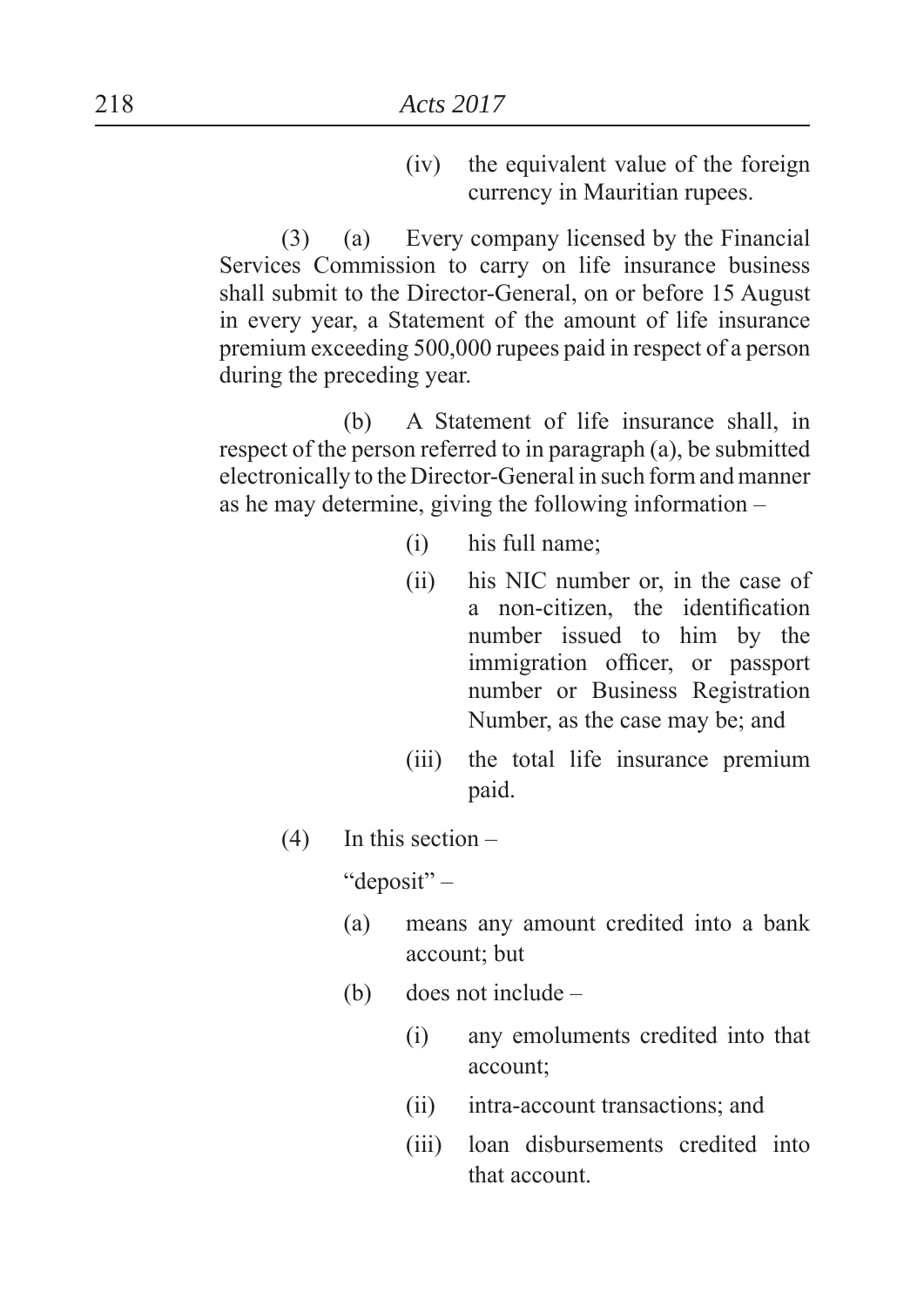- $(zh)$  in section  $124 -$ 
	- $(i)$  in subsection  $(1)$ , by inserting, after the words "Financial" Services Act", the words ", sections 24 and 25 of the Data Protection Act, section 14(7) of the Companies Act":
	- (ii) by inserting, after subsection (1), the following new subsection –

(1A) Notwithstanding the Information and Communication Technologies Act and the Data Protection Act, where the Director-General has reason to believe that a person –

- (a) is using any information and communication technology equipment for business purposes, he may request any public operator or service provider licensed under the Information and Communication Technologies Act, within the time fixed by the Director-General, to provide all such information regarding the identity and address of the person using that equipment; or
- (b) operates his business through any information and communication technology network, that person shall, on request, furnish to the Director-General all such information regarding his business transactions recorded digitally.
- (iii) by adding the following new subsection –

(3) (a) The Minister may, in cases of non-compliance with any request for the exchange of information under an arrangement pursuant to section 76, make such regulations as he thinks fit.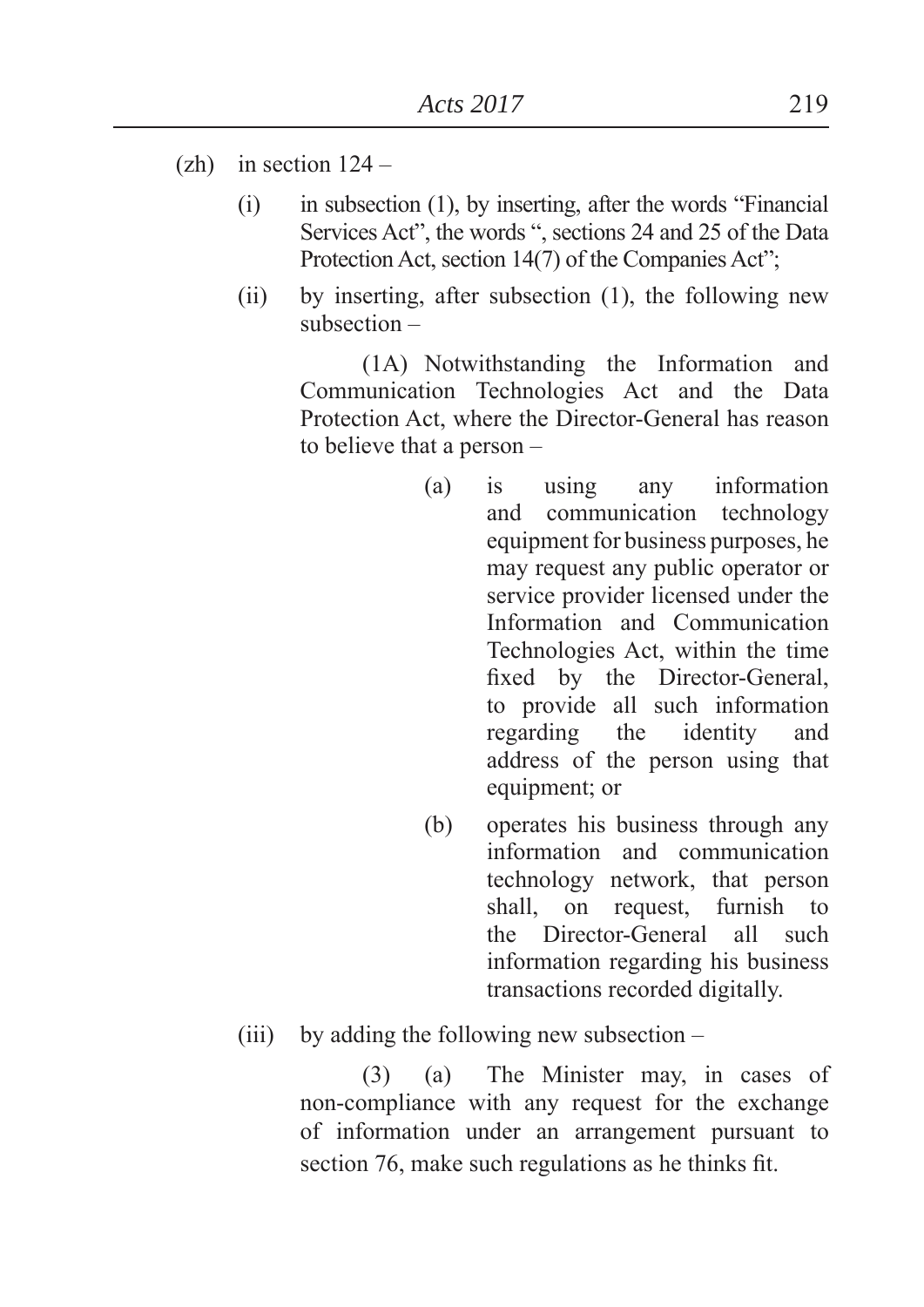(b) Regulations made under paragraph (a) may provide for –

- (i) any penalty to be imposed in case of non-compliance
- (ii) the manner by which the penalty is to be assessed
- (iii) the manner in which an objection may be made to a penalty and representations may be made to the Assessment Review Committee
- (iv) anything connected, consequential or incidental thereto.
- (zi) in section 131A, by adding the following new subsection  $-$

(10) (a) Where a person has lodged written representations under subsection (9) against a decision made under subsection  $(6)$  and, prior to the date fixed for the hearing of his representations –

- (i) he complies with subsection  $(2)$  or  $(2A)$ ;
- (ii) he informs the Assessment Review Committee in writing, with copy to the Director-General, that he has complied with subsection (2) or (2A), as the case may be, and wishes his objection to be considered anew by the Director-General; and
- (iii) he withdraws his representations from the Assessment Review Committee,

 the Director-General shall consider the objection as from the date that person withdraws his representations from the Assessment Review Committee.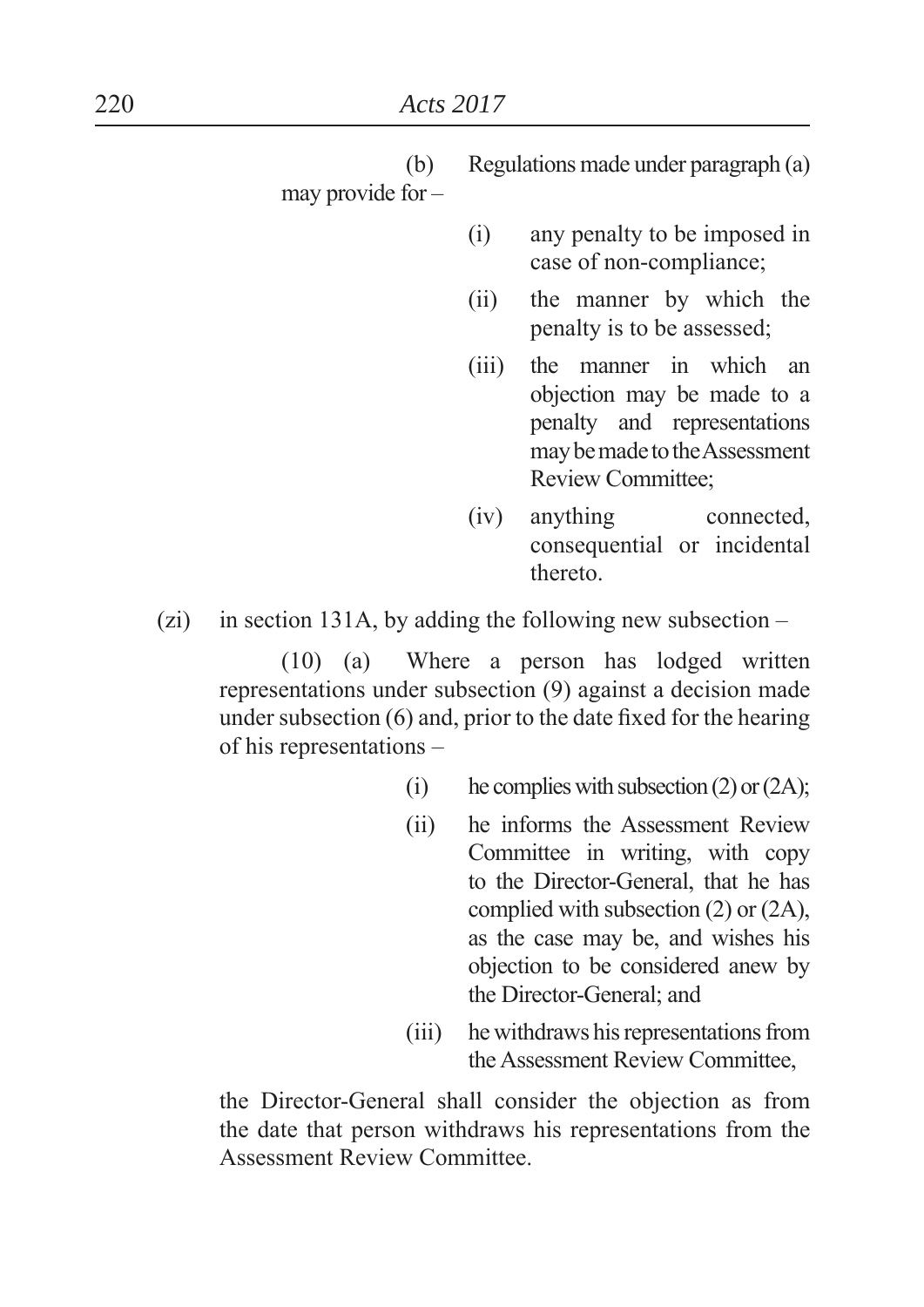(b) Notwithstanding section 131B(8A), an objection considered pursuant to paragraph (a) shall be determined within 4 months from the date the person withdraws his representations before the Assessment Review **Committee** 

- (zj) in section 148, by inserting, after paragraph (e), the following new paragraph, the word "or" at the end of paragraph (e) being deleted –
	- (ea) fails to submit a statement of assets and liabilities under section 123C; or
- (zk) by inserting, after Part XII the following new Part –

### **PART XIIA – NEGATIVE INCOME TAX**

#### **150A. Negative Income Tax allowance**

(1) Subject to this section, the Director-General shall pay to every individual who derives earnings of 9,900 rupees or less in a month, a Negative Income Tax allowance as specified in the Eleventh Schedule.

(2) No allowance under this Part shall be payable unless –

- (a) the individual is a citizen of Mauritius
- (b) the individual is in full-time employment, working for a minimum of 30 hours in a week over at least 5 days
- (c) the individual has been in continuous employment for a period of 6 months prior to the month in respect of which the allowance under subsection (1) is payable
- (d) the aggregate net income of the individual and that of his spouse, including any dividend and interest, in the current year did not exceed 390,000 rupees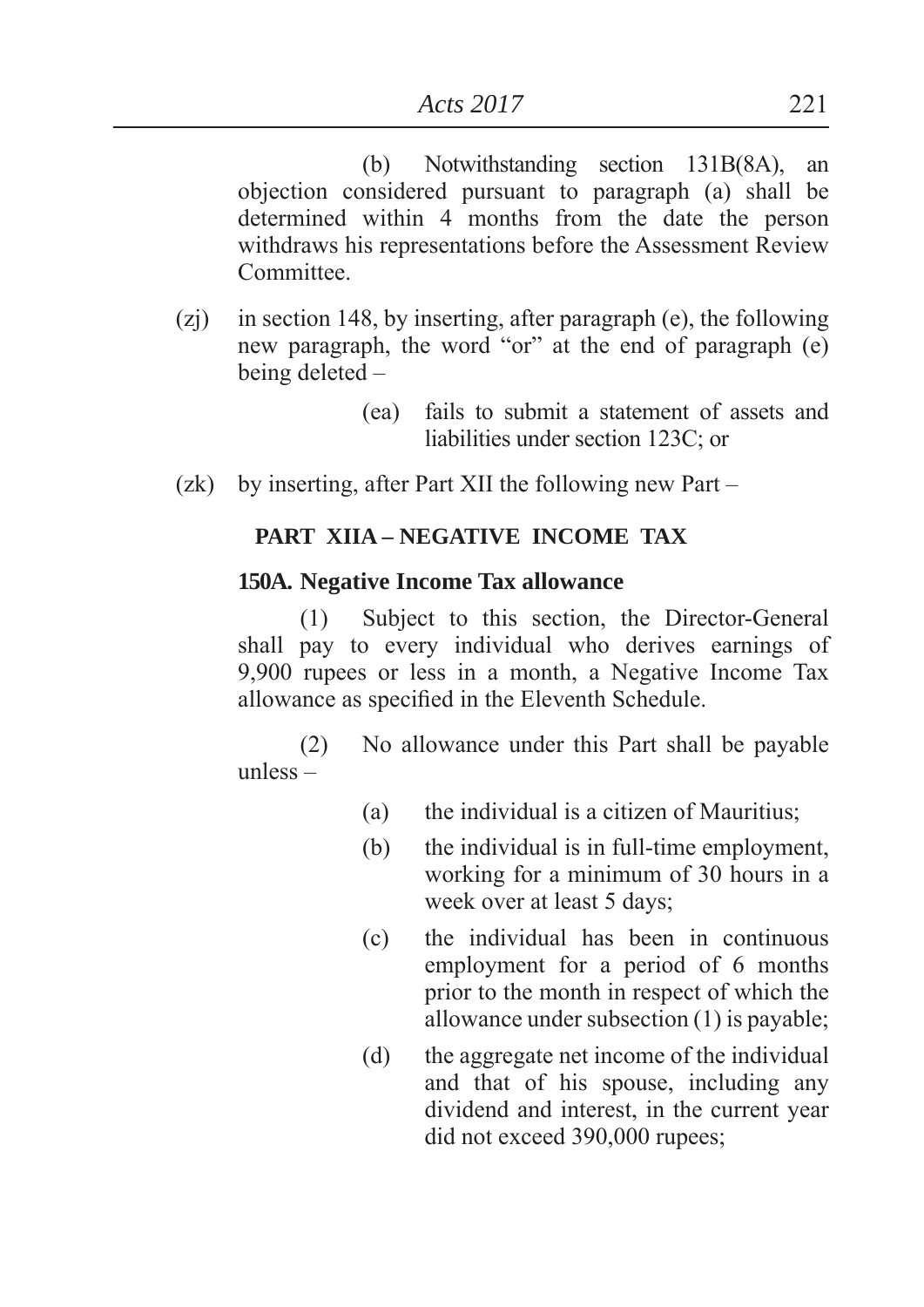(e) the individual and the person by whom he is employed, are both fully compliant with their contributions to the National Pensions Fund and the National Savings Fund.

(3) An individual who meets the requirements of subsections (1) and (2) shall be paid the Negative Income Tax allowance where he has submitted an application in such form and manner as the Director-General may determine.

(4) The Negative Income Tax allowance shall be paid at such interval as may be prescribed.

 $(5)$  (a) Where an individual benefits from Negative Income Tax allowance in a month and the Director-General finds that the individual is not entitled to the allowance, the Director-General shall issue a claim to the individual for repayment of the allowance within 28 days of the date of the claim.

 (b) Where an individual fails to pay the amount claimed from him under paragraph (a), the Director-General may recover the amount under Part XI of this Act.

 $(6)$  In this Part –

earnings –

- (a) means all salary, wages, overtime pay, leave pay, and other allowances in money or money's worth, other than travelling and end-of-year bonus derived from employment; and
- (b) includes any annuity, pension and basic retirement pension.
- (zl) by inserting, after section 156, the following new section –

#### **157. Waiver of tax**

(1) The Minister may, in the public interest, waive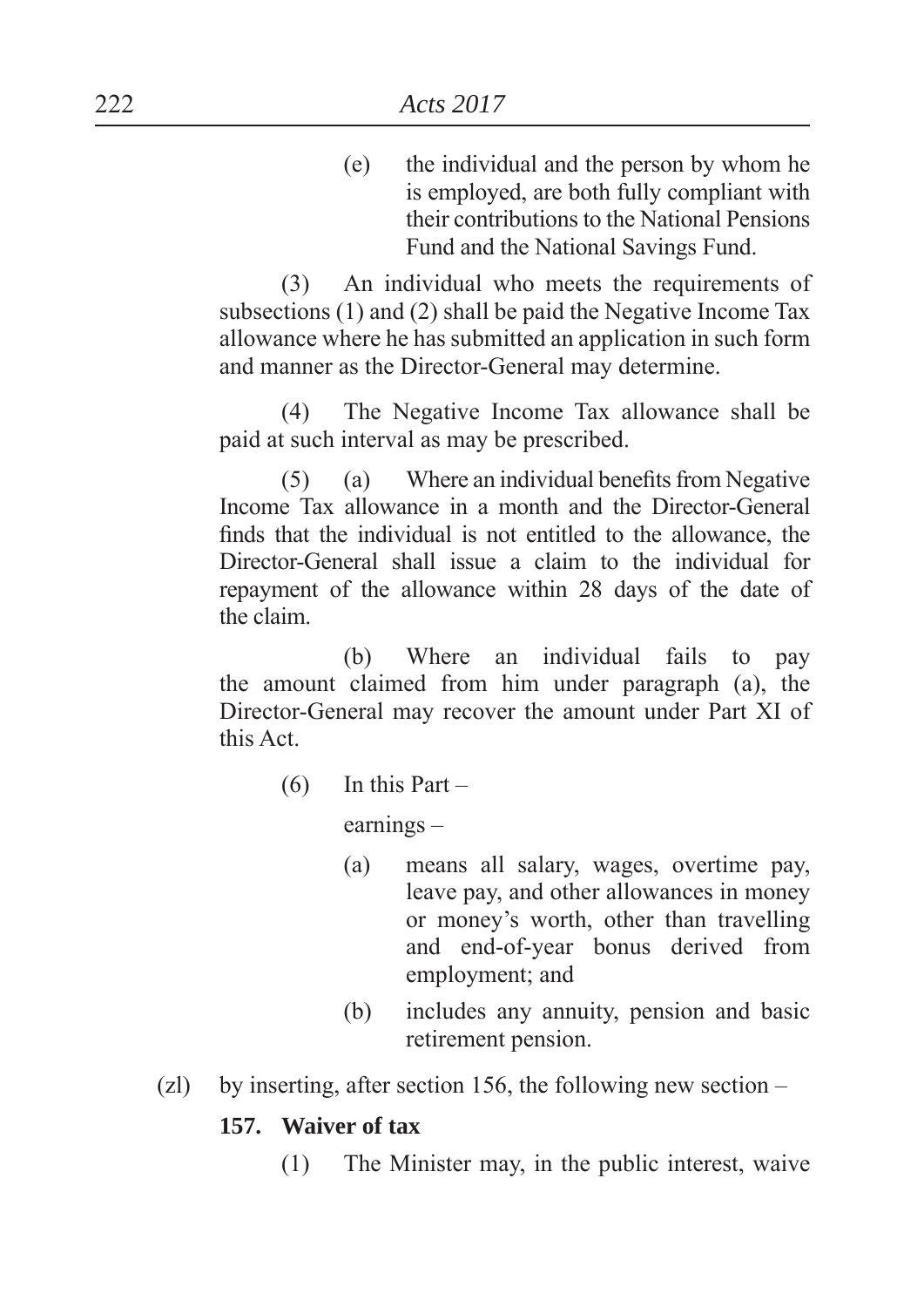the whole or part of any income tax payable by an insurer and any of its related companies, including any amount withheld under section 93 or any amount deducted under section 111C but not remitted to the Director-General, where a special administrator has, pursuant to section 110A of the Insurance Act, been appointed to the whole or part of the business activities of the insurer and any of its related activities.

(2) In this section –

"insurer" has the same meaning as in the Insurance Act.

- $(zm)$  in section  $159 -$ 
	- (i) in subsection (3), by inserting, after the words "shall,", the words "subject to subsection  $(3A)$ ,":
	- (ii) by inserting, after subsection (3), the following new subsection –

(3A) Where the application is in respect of an issue which is the subject of an objection, representations before the Assessment Review Committee or an appeal before the Supreme Court or Judicial Committee of the Privy Council the Director-General shall not give a ruling on that issue.

- $(zn)$  in section  $161A -$ 
	- (i) in subsections  $(7C)(a)$  and  $(b)$  and  $(13)(c)(i)$  and  $(ii)$ , by deleting the words "the First Schedule" and replacing them by the words "Part I of the First Schedule";
	- (ii) under the heading ³*Tax Arrears Settlement Scheme* (TASS)´, by repealing subsection (21) and replacing it by the following subsection –

(21) (a) Where tax arrears outstanding as at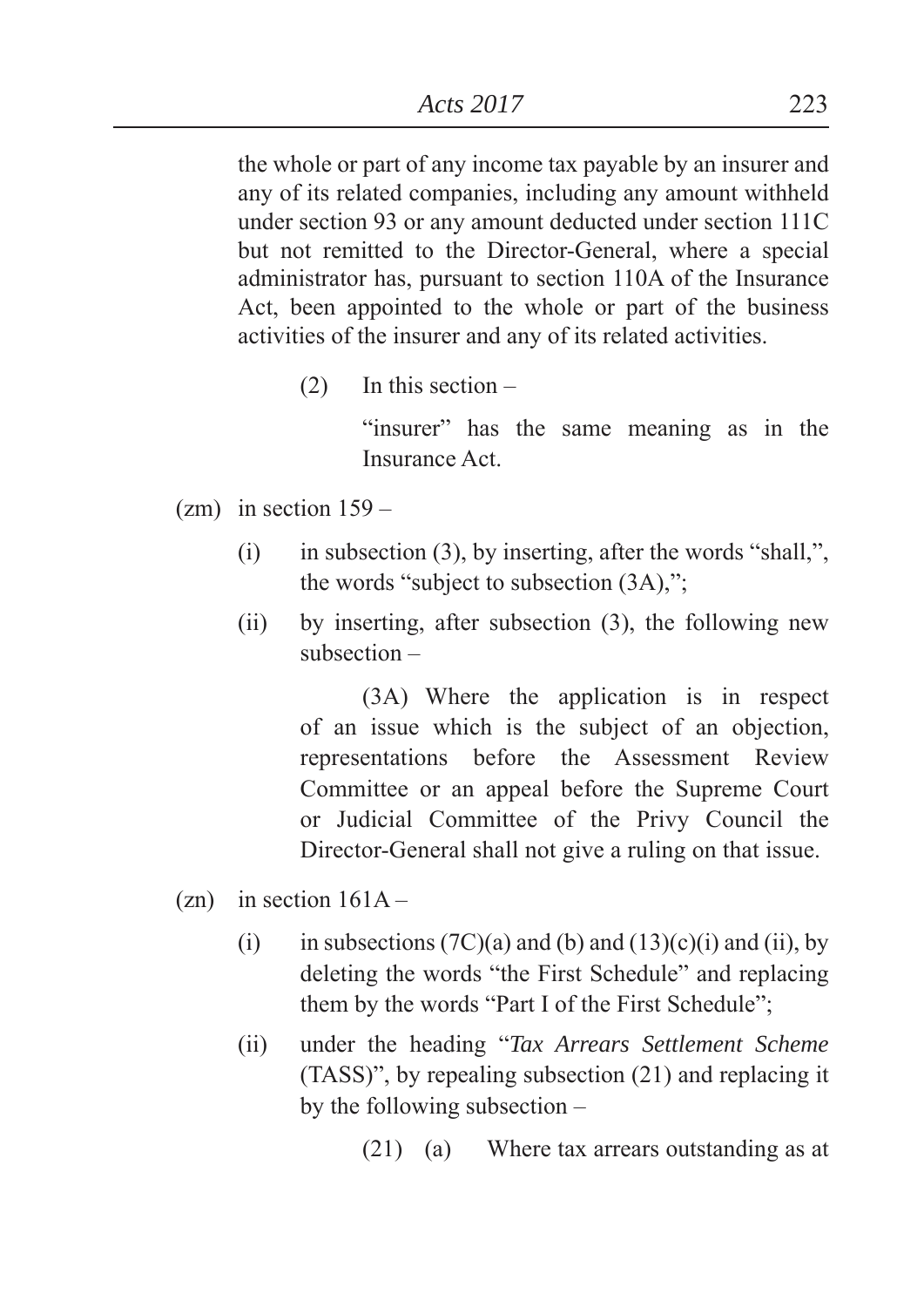8 June 2017 are fully paid by a person on or before 31 May 2018, any penalty and interest included in the tax arrears shall be reduced by 100 per cent, provided that an application for the reduction is made to the Director-General on or before 31 March 2018.

(b) In paragraph  $(a)$  –

"tax arrears" –

- (a) means tax and penalty due and payable under an assessment issued or a return submitted on or before 30 June 2015; but
- (b) does not include tax due under an assessment in respect of which representations are pending before the Assessment Review Committee, or an appeal is pending before the Supreme Court or Judicial Committee of the Privy Council.
- (iii) in subsection  $(50A)$ 
	- (A) by repealing paragraph (a) and replacing it by the following paragraph –

 (a) Subject to this subsection, where during the period 1 July 2016 to 30 June 2020 –

> (i) a company which carries on in Mauritius the business of manufacturing or producing any of the goods or products specified in the Ninth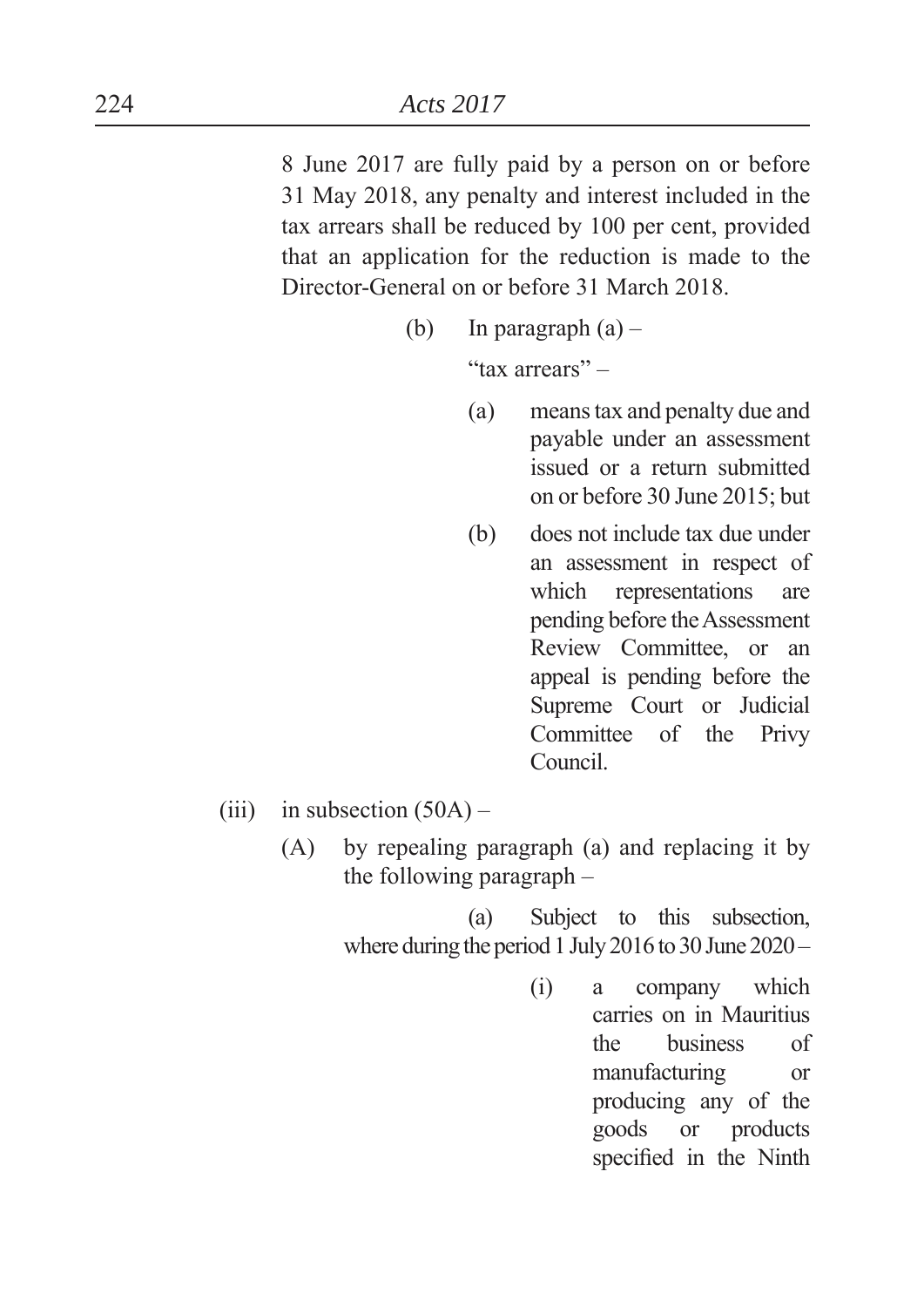Schedule has incurred capital expenditure on new plant and machinery and such plant and machinery is used in that activity; or

(ii) a company has invested in the share capital of a subsidiary company engaged primarily in the setting up and management of an accredited business incubator,

 it shall be allowed, by way of a deduction from its income tax otherwise payable in respect of the year of acquisition or investment and for each of the 2 subsequent income years, a tax credit.

(B) by inserting, after paragraph (a), the following new paragraphs –

> (aa) Subject to paragraph (ab), the tax credit referred to in paragraph (a) shall be –

- (i) computed at the rate specified in the Ninth Schedule; or
- (ii) an amount equal to 15 per cent of the investment in the share capital of a subsidiary company engaged primarily in the setting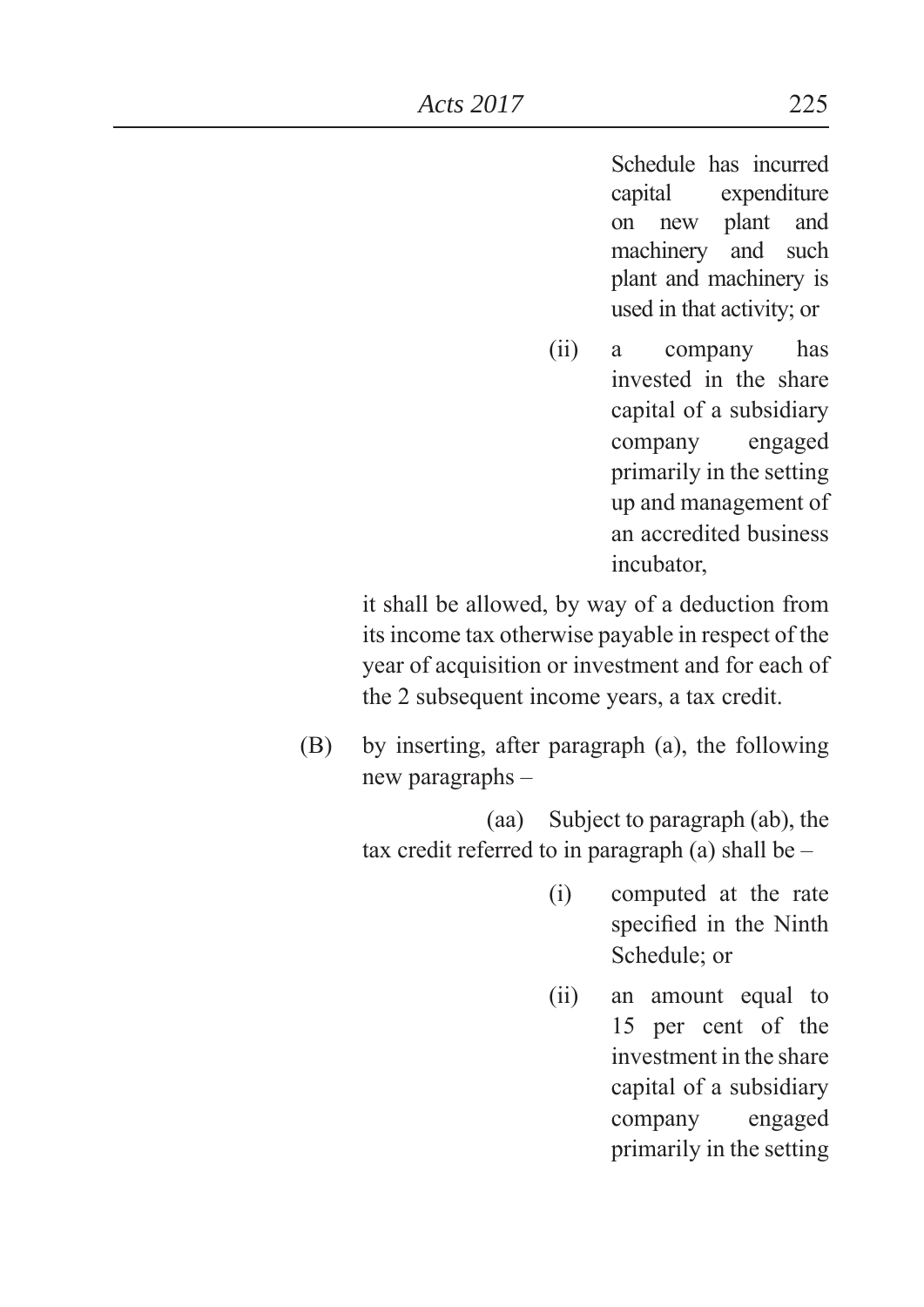up and management of an accredited business incubator subject to a maximum of 3 million rupees.

 (ab) Notwithstanding paragraph (aa), where a company referred to in paragraph (a)(i) derives gross income exclusively from the export of goods or derives gross income from the export of goods and other activities, the tax credit shall be computed in such manner as may be prescribed.

- $(iv)$  in subsection  $(52)$ , in paragraphs  $(c)$  and  $(d)$ , by deleting the words "section 59(b)" and "section 59(c)" and replacing them by the words "section  $59(2)$ " and "section  $59(3)$ ", respectively;
- (v) by inserting, after subsection (52), the following new subsection –

*Taxation of income derived by individuals for the income years 2015/2016 and 2016/2017*

(52A) Notwithstanding this Act and any other enactment, an individual shall be considered to be resident in Mauritius in each of the income years 2015/2016 and 2016/2017 where he –

- (a) has his domicile in Mauritius unless his permanent place of abode is outside Mauritius;
- (b) has been present in Mauritius in each of those income years for a period of 180 days or more; or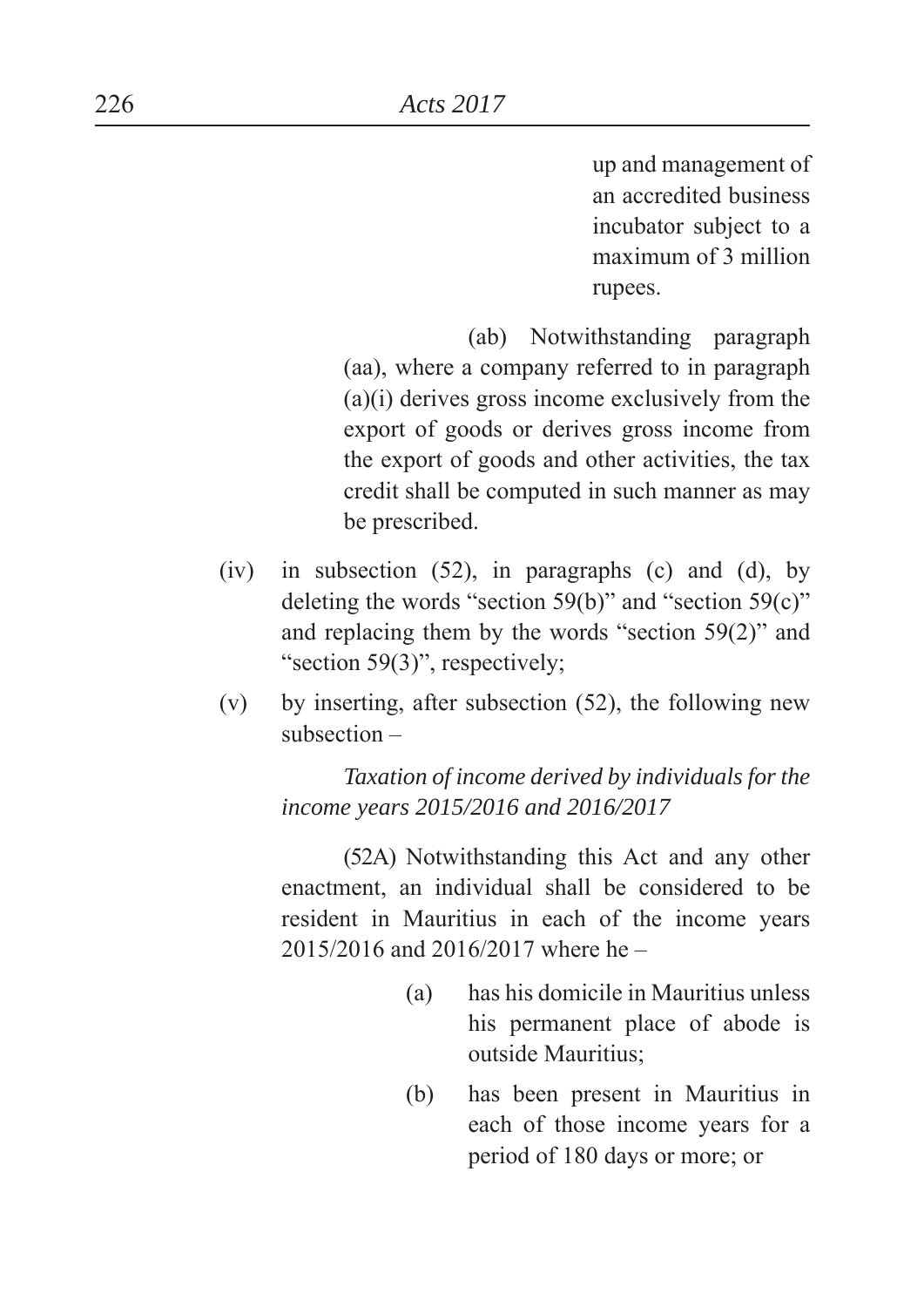(c) has been present in Mauritius in each of those income years and the 2 preceding income years for an aggregate period of 225 days or more.

### (vi) by adding the following new subsection –

(55) (a) Where, during the period 1 July 2017 to 30 June 2022, a person has incurred any qualifying expenditure directly related to his existing trade or business, he may, in the income year in which the qualifying expenditure was incurred, deduct twice the amount of the expenditure, provided the research and development is carried out in Mauritius and no deduction has been claimed under section 24.

 (b) Notwithstanding section 18, where, during the period 1 July 2017 to 30 June 2022, a person has incurred qualifying expenditure which is not directly related to his existing trade or business, the Director-General may allow a deduction of the expenditure in the income year in which the expenditure was incurred.

(c) In this subsection –

"qualifying expenditure"-

- (a) means any expenditure relating to research and development; and
- (b) includes
	- (i) expenditure incurred on innovation, improvement or development of a process, product or service: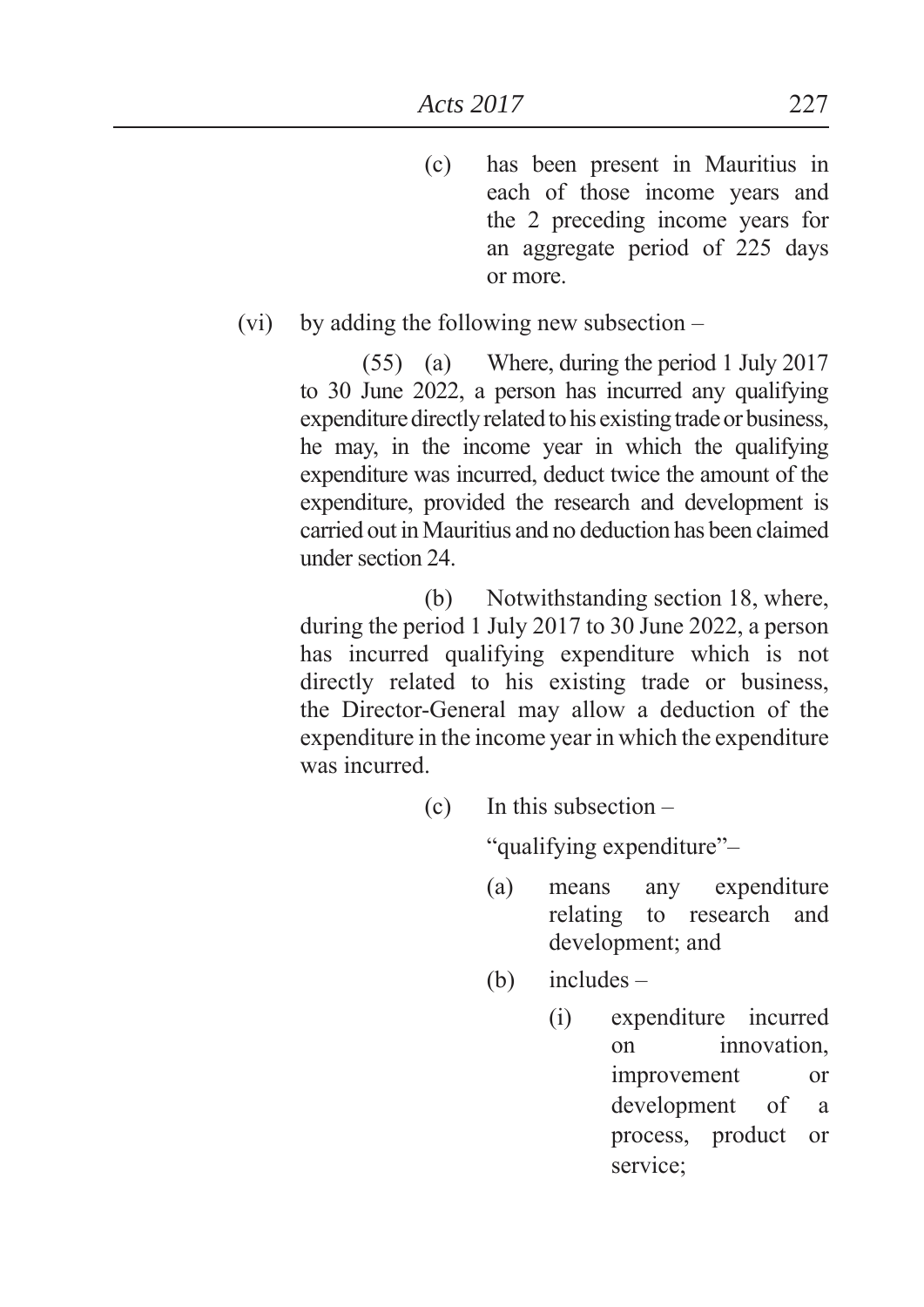- (ii) staff costs, consumable items, computer software directly used in research and development and subcontracted research and development.
- (zo) by repealing the First Schedule and replacing it by the First Schedule set out in the Sixth Schedule to this Act
- (zp) in the Second Schedule, in Part II
	- (i) in Sub-part B, by inserting, after item 3, the following new item –

**3A.** Interest derived by individuals and companies from debentures or bonds issued by a company to finance renewable energy projects, the issue of which has been approved by the Director-General on such terms and conditions as he may determine.

- (ii) in Sub-part  $C -$ 
	- $(A)$  in item 16, by inserting, after the word "society", the words "whose members are":
	- (B) by inserting, after item 25, the following new item –

**25A.** Invalid's basic pension, contributory invalidity pension and carer's allowance payable under the National Pensions Act.

- $(C)$  in item  $27 -$ 
	- (I) by lettering the existing provision as sub-item (a);
	- (II) in the newly lettered sub-item (a), by deleting the word "Income" and replacing it by the words "Subject to sub-item  $(b)$ , income";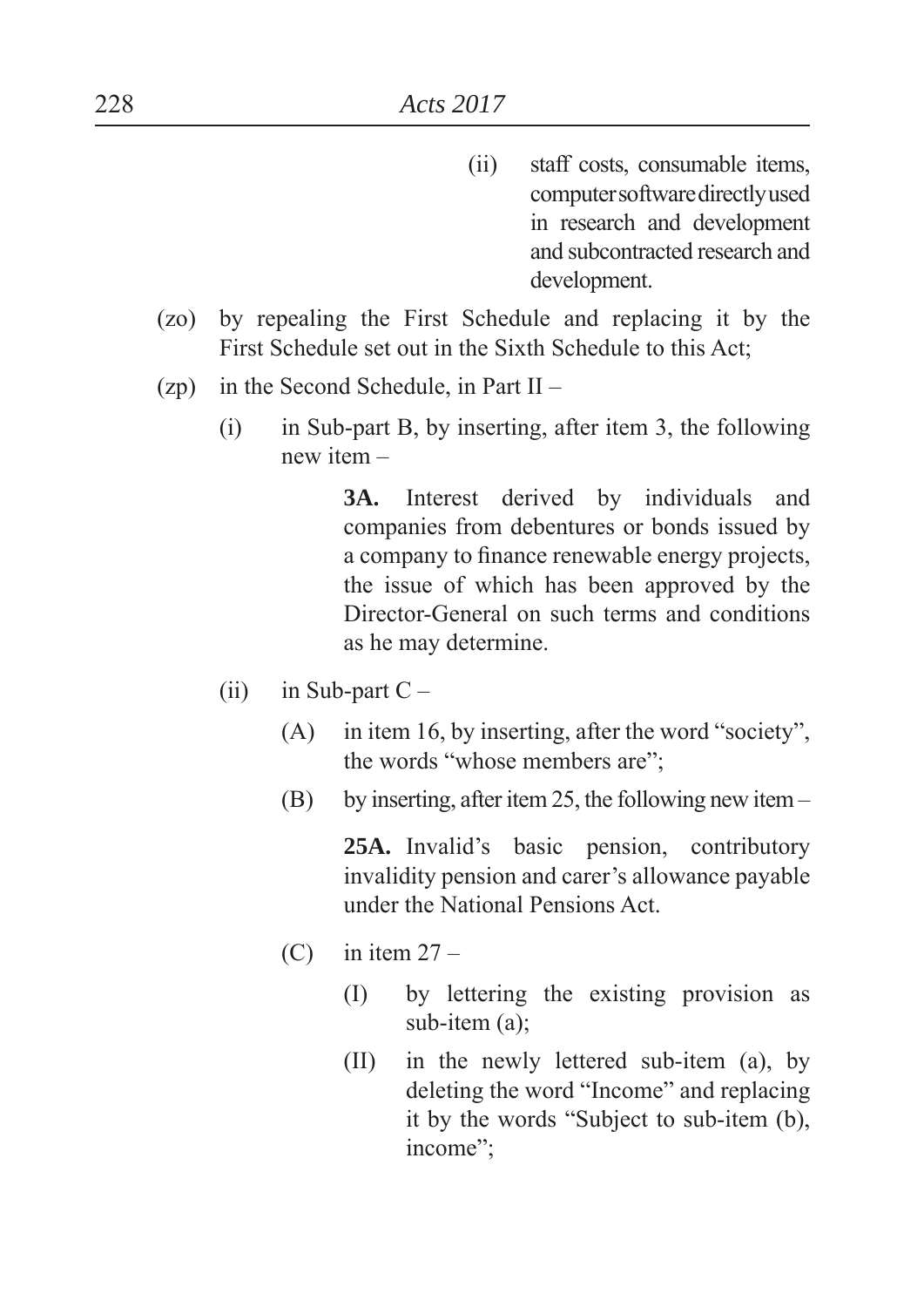(III) by adding the following new sub-item –

 (b) The exemption in respect of income derived from within Mauritius shall be limited to the specific employment, business, trade, profession or investment for which the member of the Mauritian Diaspora is registered under the Mauritian Diaspora Scheme referred to in sub-item (a).

(D) by adding the following new items –

**34.** (a) Subject to sub-item (b), the income of a company set up on or after 1 July 2017 and involved in innovation-driven activities for intellectual property assets which are developed in Mauritius.

 (b) The exemption shall be for a period of 8 income years as from the income year in which the company started its innovation-driven activities.

**35.** Income derived from the manufacture of pharmaceutical products, medical devices and high-tech products by a company incorporated after 8 June 2017, for a period of 8 income years starting from the income year in which the company starts its operations.

**36.** Income derived from the exploitation and use of deep ocean water for providing air conditioning installations, facilities and services by a company for a period of 8 income years.

(zq) by repealing the Third Schedule and replacing it by the Third Schedule set out in the Seventh Schedule to this Act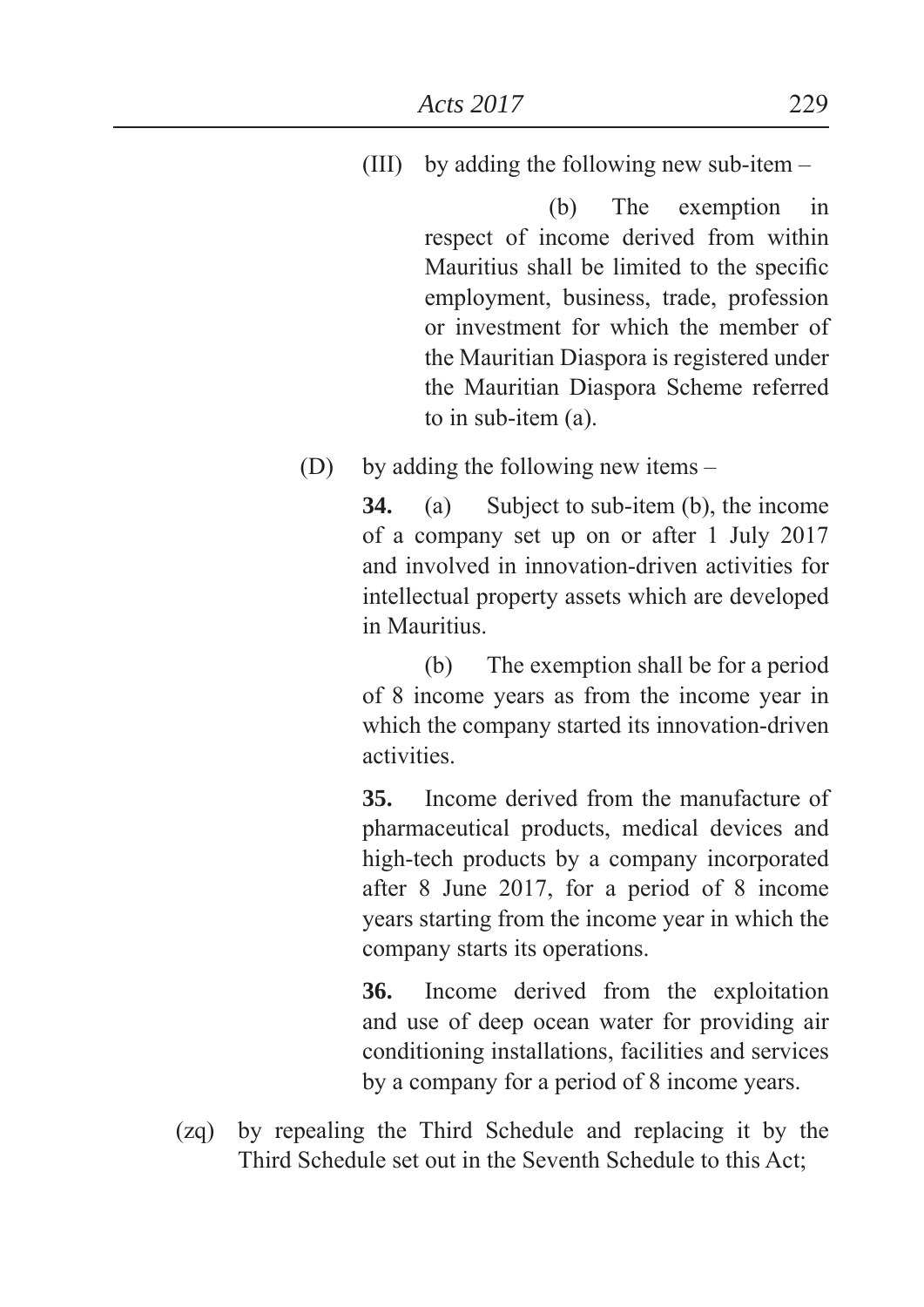- (zr) by adding the Eleventh Schedule set out in the Eighth Schedule to this Act
- (zs) by adding the Twelfth Schedule set out in the Ninth Schedule to this Act.

### **27. Information and Communication Technologies Act amended**

The Information and Communication Technologies Act is amended, in section 20 –

- (a) in subsection  $(1)(b)$ , by repealing subparagraph  $(ii)$  and replacing it by the following subparagraph –
	- (ii) shall be transferred, not later than 31 October after the end of every financial year, to the Consolidated Fund –
		- (A) 85 per cent of the surplus money not required for the purpose of subparagraph (i) and
		- (B) any balance in excess of 50 million rupees, if any, after the transfer made under sub subparagraph (A).
- (b) by inserting, after subsection  $(1)$ , the following new subsection –

(1A) There shall be transferred from the General Fund, not later than 31 October 2017, to the Consolidated Fund, 50 per cent of any balance in respect of the financial year 2016-2017.

## **28. Insolvency Act amended**

The Insolvency Act is amended in section 204 –

(a) in subsection (1), by inserting, after the words "subsection  $(2)$ ", the words "and subject to subsection  $(4)$  and  $(5)$ ";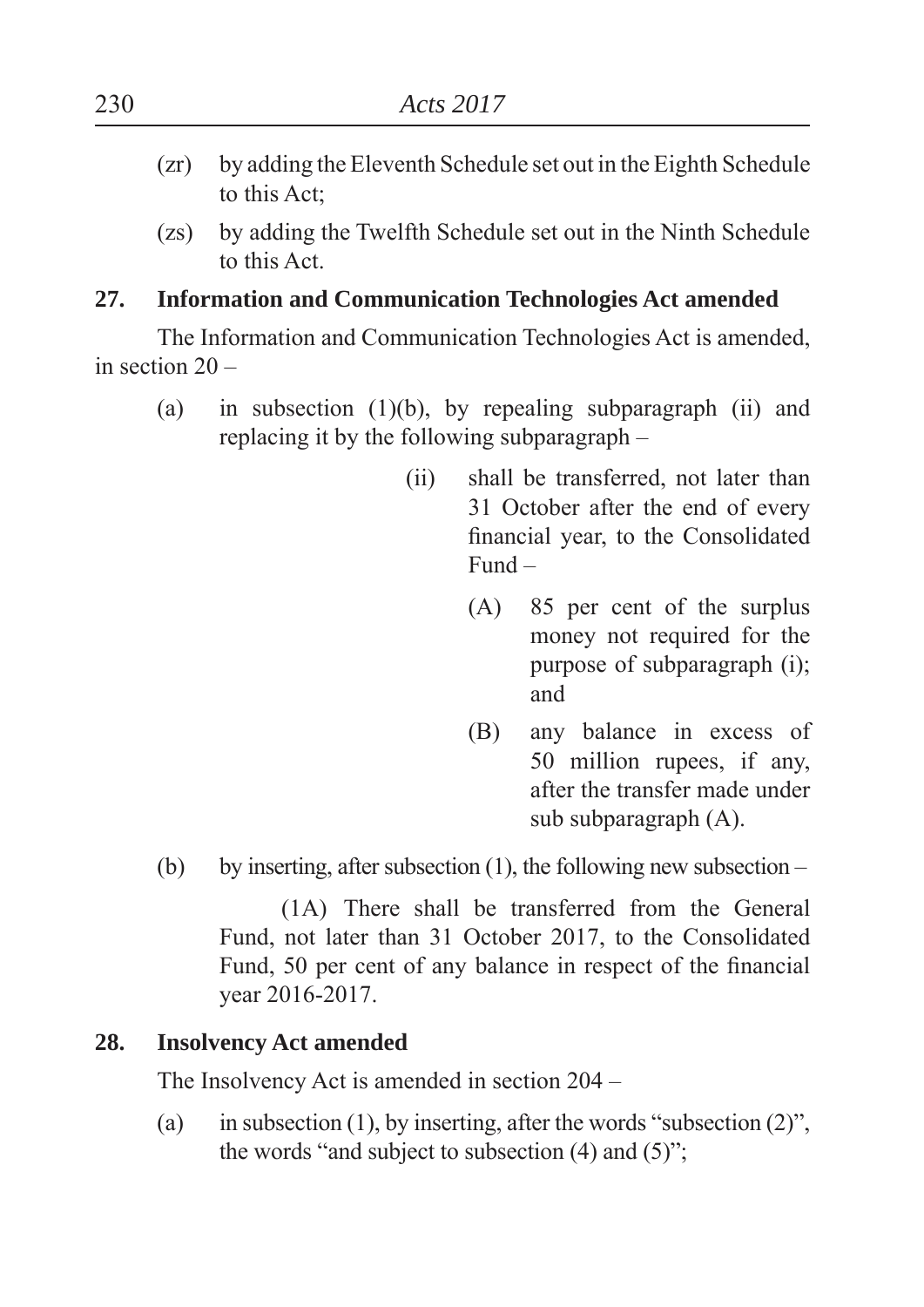(b) by adding the following new subsections –

(4) Notwithstanding subsections (1) and (2), a receiver shall not pay monies received by him in the manner specified in subsection  $(1)$  or in the order of priority specified in subsection (2) and shall pay in full to the Director-General of the Mauritius Revenue Authority, before any payment under subsections (1) and (2), any amount withheld by the chargor pursuant to section 102, or deducted, pursuant to section 111J of the Income Tax Act, by the chargor, or any amount of the tax due and payable pursuant to section 42 of the Value Added Tax Act by the chargor.

(5) Subsection (4) shall not apply when the Director-General certifies that the chargor has sufficient assets to settle his liabilities towards the Mauritius Revenue Authority.

#### **29. Investment Promotion Act amended**

The Investment Promotion Act is amended –

(a) in section  $12(1C)(d)$ , by adding the following new subparagraph, the comma at the end of subparagraph (iii) being deleted and replaced by the words "; or" and the word "or" at the end of subparagraph (ii) being deleted  $-$ 

(iv) a food processing plant,

- (b) in the Schedule, in Part I
	- (i) by inserting, after item 1D, the following new items and their corresponding entries –
		- **1E.** Investor Initial investment of USD 100,000 or its equivalent in freely convertible foreign currency, of which –
			- (a) a minimum transfer of at least  $USD 25,000$  shall be made; and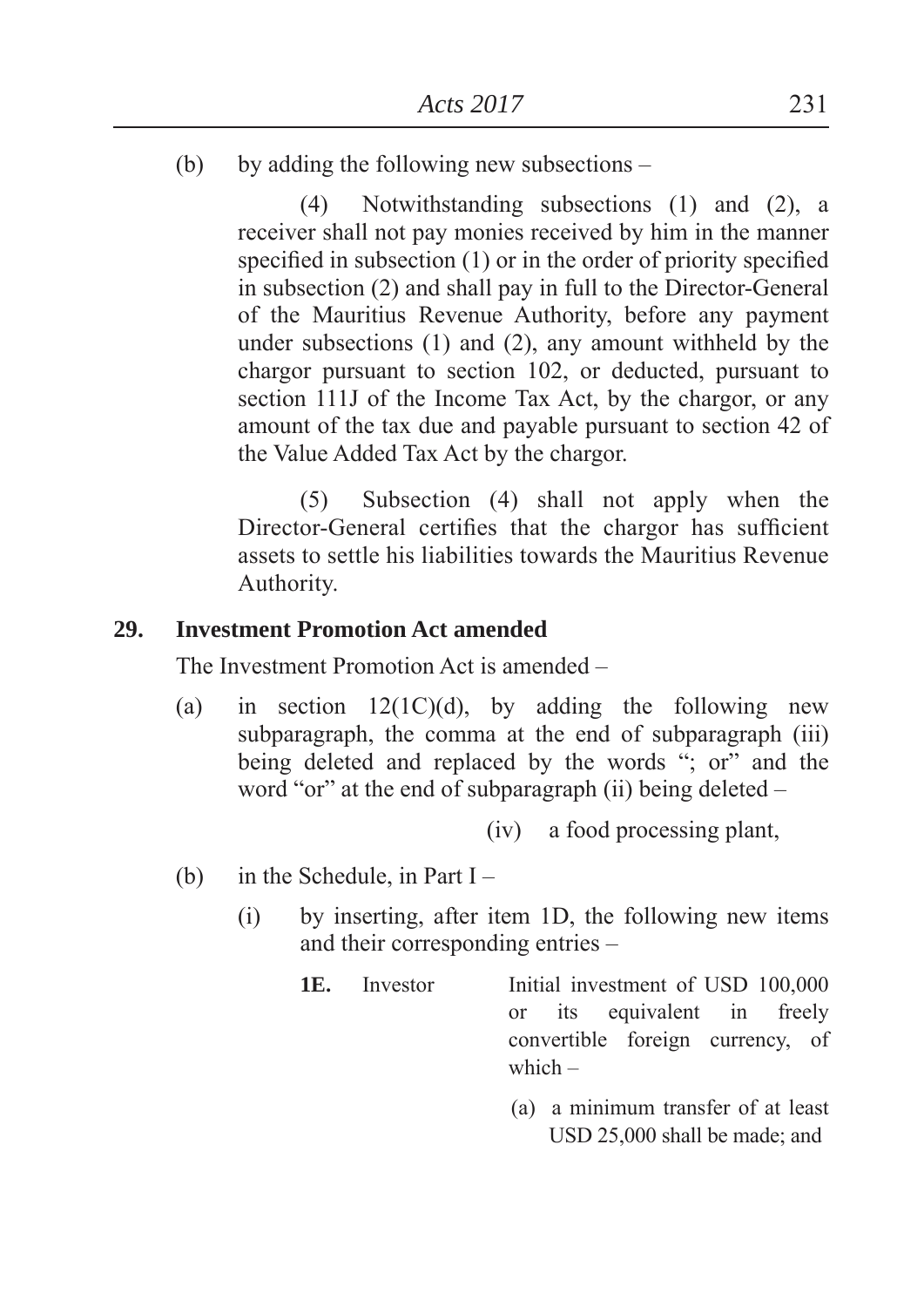- (b) the equivalent of the remaining value in high technology machines and equipment, subject to such criteria as the Managing Director may determine
- **1F.** Investor for Initial investment of USD 40,000 or innovative its equivalent in freely convertible start-ups currency and a minimum operation expenditure of 20 per cent on research and development
- (ii) by adding the following new item and its corresponding entries –
	- **6.** Retired (a) Transfer of at least USD 2,500 non-citizen or its equivalent in freely convertible foreign currency at time of issue of residence permit:
		- (b) Thereafter, a monthly transfer of at least USD 2,500 or its equivalent in freely convertible foreign currency

#### **30. Land (Duties and Taxes) Act amended**

The Land (Duties and Taxes) Act is amended –

(a) by inserting, after section 45A, the following new section –

### **46. Remission of tax**

The Minister may, on the recommendations of the Committee referred to in section 47 of the Registration Duty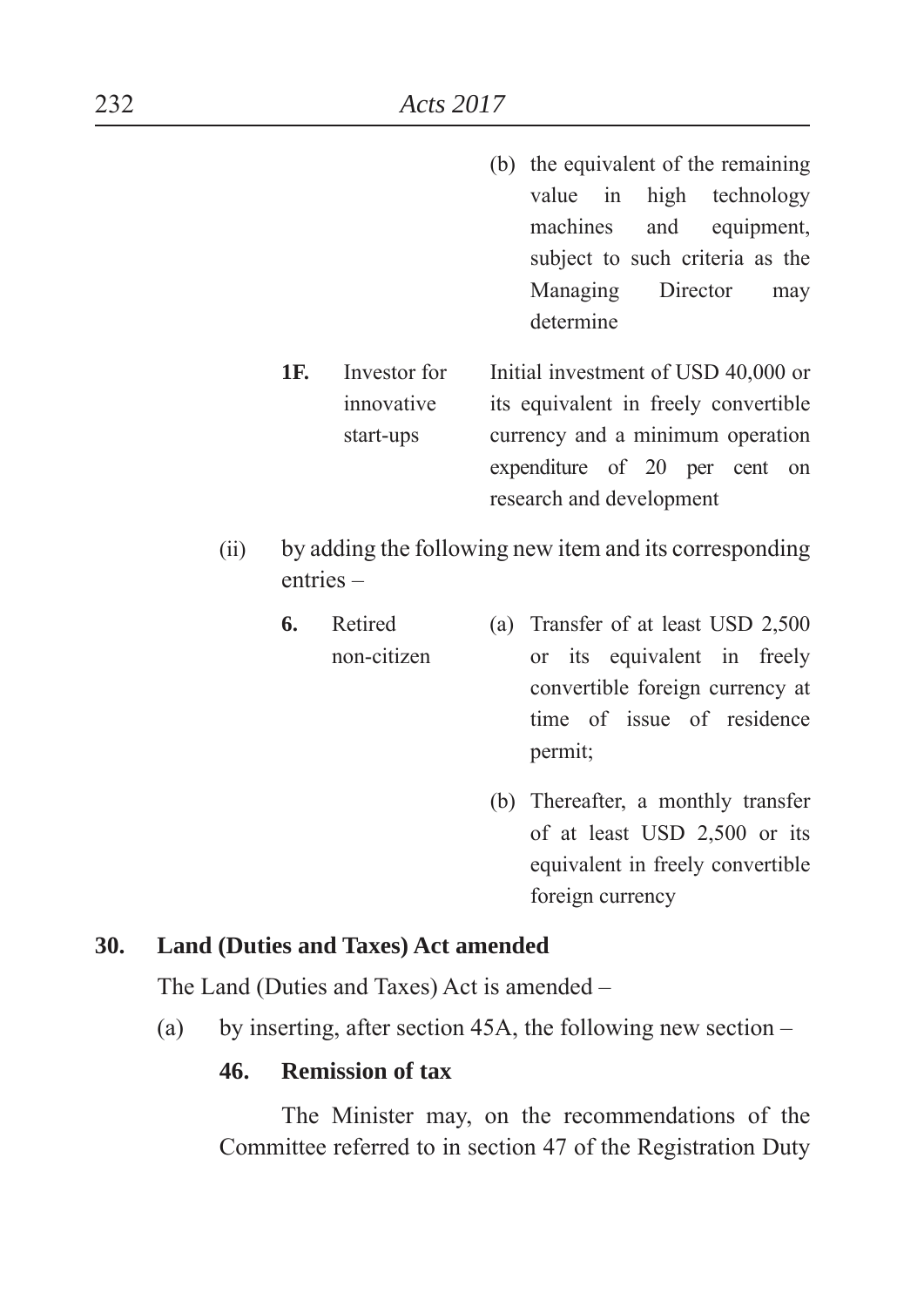Act, remit or refund the whole or part of any duty or tax leviable under this Act –

- (a) in respect of a deed or any other document witnessing the transfer of property which does not result in an effective change in ownership of that property
- (b) where a person makes an application for an exemption under the Eighth Schedule, within one year from the date of registration of the deed or document
- (c) where several documents are required to be registered in order to complete a transaction, leading to multiplicity of taxation; or
- (d) where a document presented for registration makes reference to previous documents and in respect of which duty is leviable, leading to multiplicity of taxation.
- (b) in section 51, by repealing subsection (3) and replacing it by the following subsection –

(3) (a) Notwithstanding any provision of this Act, where duty and taxes determined in accordance with section 28 and penalty claimed thereon pursuant to section 35 have remained unpaid as at 8 June 2017, the penalty shall be waived, provided that –

- (i) the duty and taxes are paid not later than  $31$  May  $2018$ ; and
- (ii) at the time of payment, the person withdraws any objection before the Registrar-General, any representations before the Assessment Review Committee set up under the Mauritius Revenue Authority Act,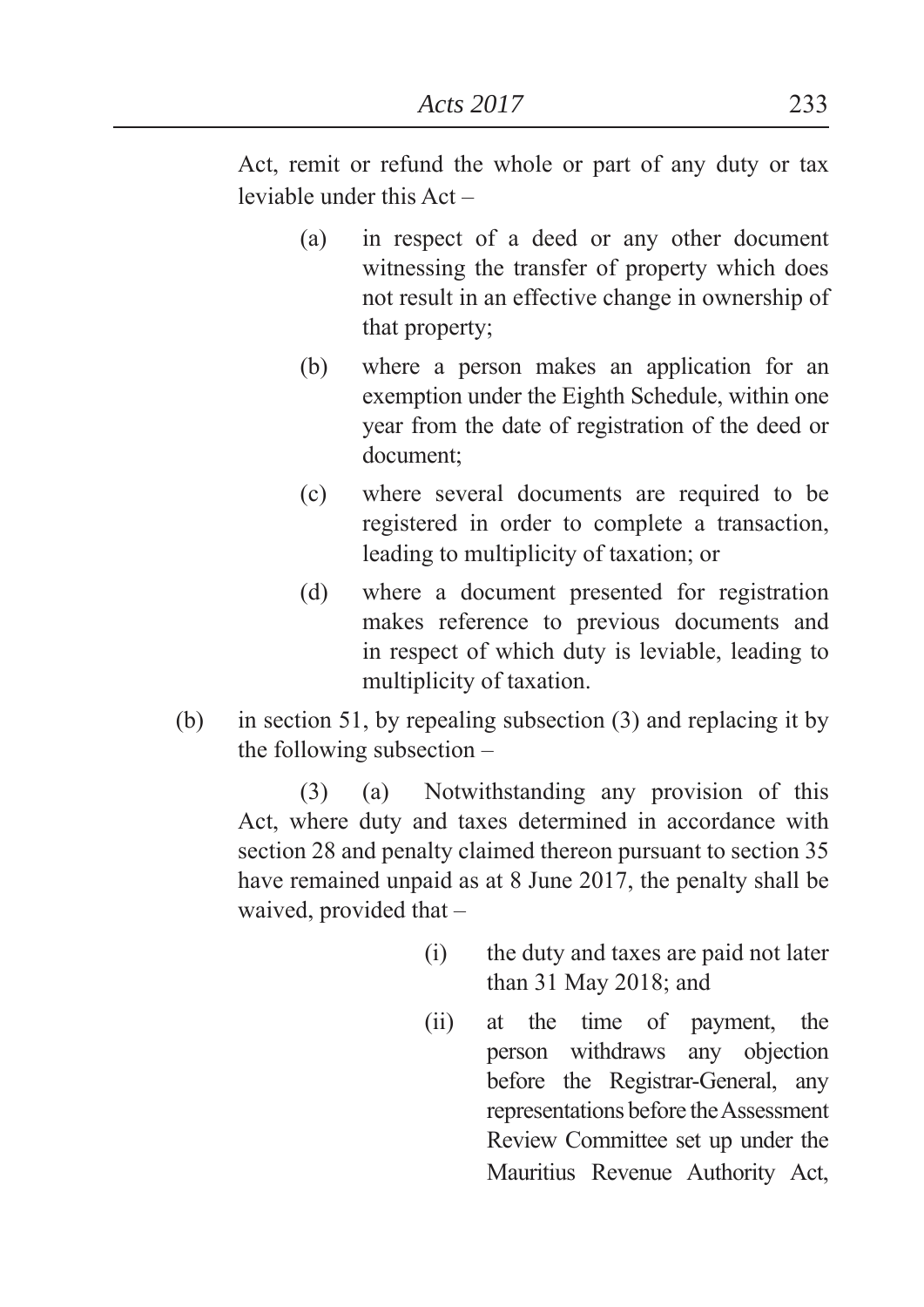any appeal before the Supreme Court or Judicial Committee of the Privy Council in relation to the payment of the duty and taxes.

- (b) Paragraph (a) shall not apply to any person
	- (i) who has been convicted on or after 1 July 2003 of an offence relating to
	- (ii) against whom any civil or criminal proceedings are pending or contemplated in relation to any act of; or
	- (iii) in relation to whom an enquiry is being conducted into an act of,

trafficking of dangerous drugs under the Dangerous Drugs Act, firearms brokering under the Firearms Act, terrorism under the Prevention of Terrorism Act, money laundering under the Financial Intelligence and Anti-Money Laundering Act or corruption under the Prevention of Corruption Act.

- (c) in the Eighth Schedule
	- (i) in paragraph  $(q)$ 
		- $(A)$  by deleting the word "or" and replacing it by the word "of":
		- $(B)$  by inserting, after the word "Scheme", the words ³, or by an owner of a room, an apartment, a villa or a suite forming part of a hotel under the Invest Hotel Scheme,":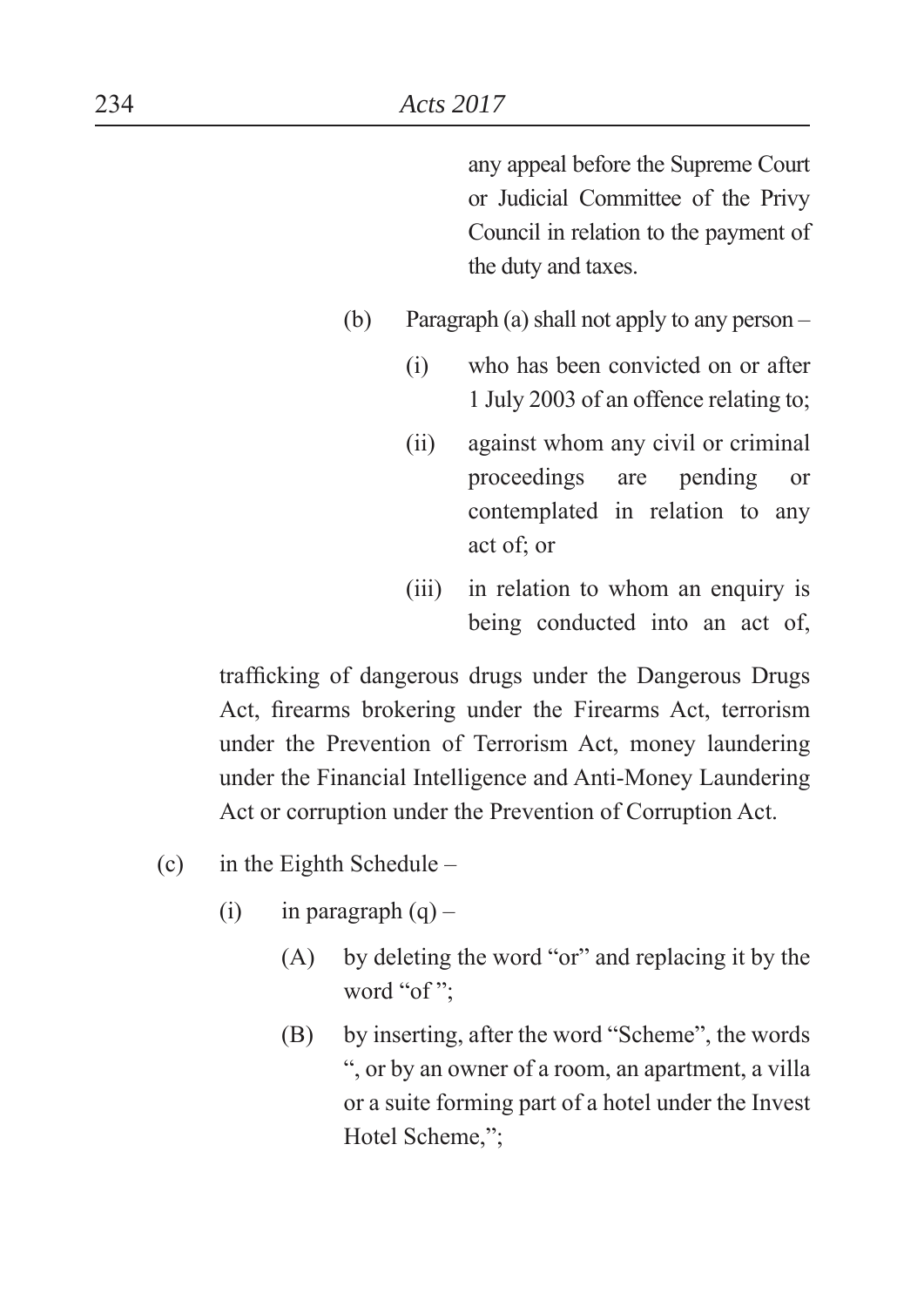| (ii) | by adding the following new items and their<br>corresponding entries, the full stop at the end of<br>paragraph (zf) being deleted and replaced by a<br>$semicolon -$ |                                                                                                                                                                                                                                                                                   |
|------|----------------------------------------------------------------------------------------------------------------------------------------------------------------------|-----------------------------------------------------------------------------------------------------------------------------------------------------------------------------------------------------------------------------------------------------------------------------------|
|      | (2g)                                                                                                                                                                 | witnessing the transfer<br>Part II, Part III and Part VIA,<br>of property where the<br>in full or in such proportion<br>Minister has deemed<br>the Minister<br><b>as</b><br>may<br>such a transfer to be in<br>determine<br>the public interest;                                  |
|      | (zh)                                                                                                                                                                 | Part II and Part III<br>witnessing the transfer<br>$of -$<br>(i) land, provided that<br>the purchaser uses<br>the land to construct<br>building used<br>a<br>primarily for high<br>technology<br>manufacturing<br>activities specified<br>in the Ninth Schedule;<br><sub>or</sub> |
|      |                                                                                                                                                                      | (ii) land on which there<br>building,<br>1S<br>$\mathbf{a}$<br>provided that the<br>purchaser uses the<br>building primarily<br>for high technology<br>manufacturing<br>activities specified in                                                                                   |

as the Board of Investment may certify.

(d) by adding the Ninth Schedule set out in the Tenth Schedule to this Act.

the Ninth Schedule,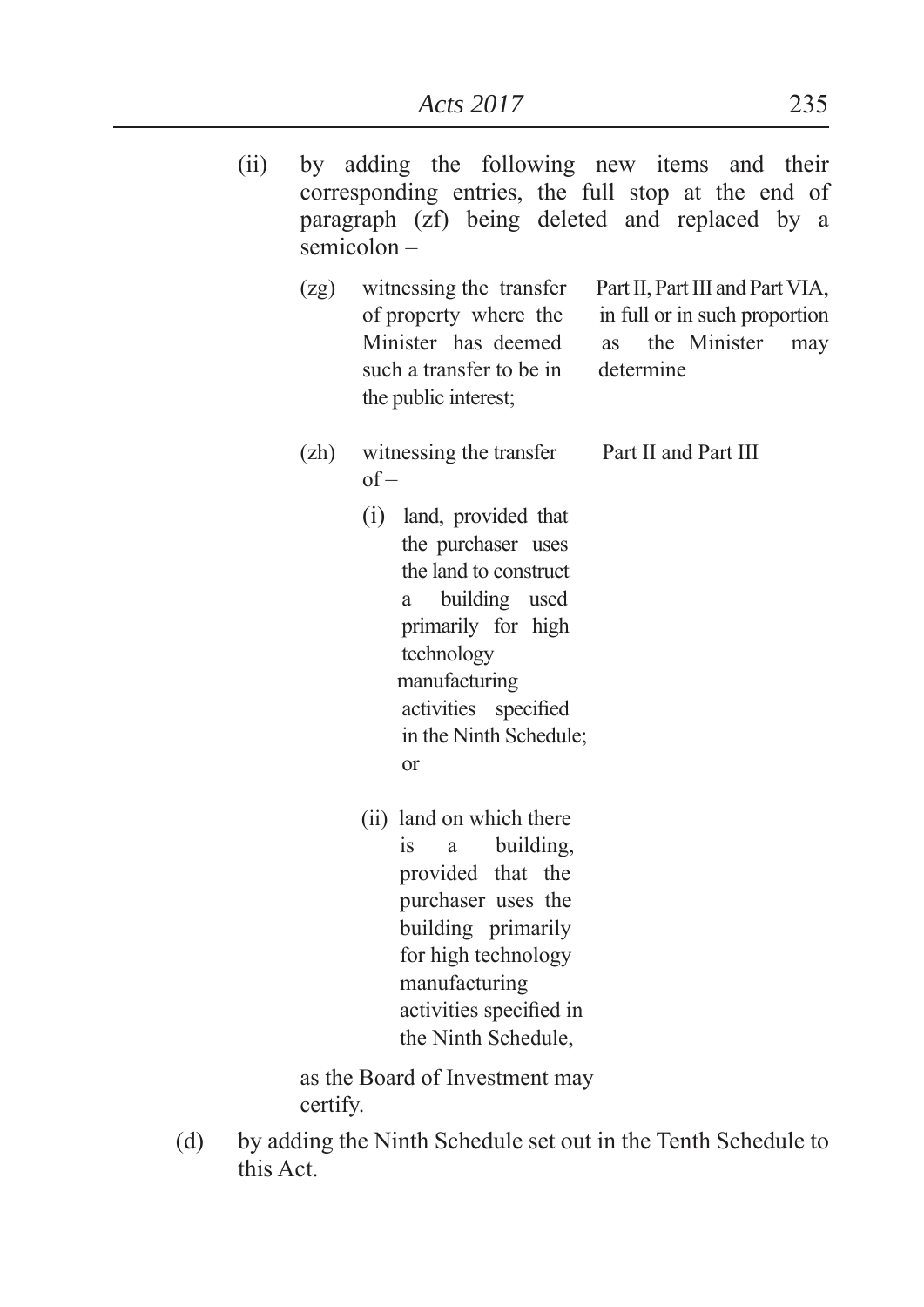### **31. Local Government Act amended**

The Local Government Act is amended –

(a) in section 95, by inserting, after subsection (6), the following new subsection –

(6A) (a) Notwithstanding subsection (6) and Subpart CA, general rate levied pursuant to subsection (6) shall not be payable –

- (i) where, following an alteration in a valuation list, a claim, in respect of the financial year starting on 1 July 2015 and ending on 30 June 2016 or previous financial years, is issued –
	- (A) before the commencement of this subsection and remains unpaid on the commencement of this subsection; or
	- (B) on or after the commencement of this subsection; or
- (ii) in such other cases as may be prescribed.
- (b) In this subsection –

"valuation list" means a list kept by a Municipal City Council or Municipal Town Council containing particulars of immovable property situated in that Municipal City Council or Municipal Town Council, as the case may be.

- (b) in section  $117 -$ 
	- (i) by repealing subsection (2A) and replacing it by the following subsection –
		- (2A) Subsection (2) shall not apply to  $-$ 
			- (a) a person who intends to set up a greenhouse for crop production on agricultural land; or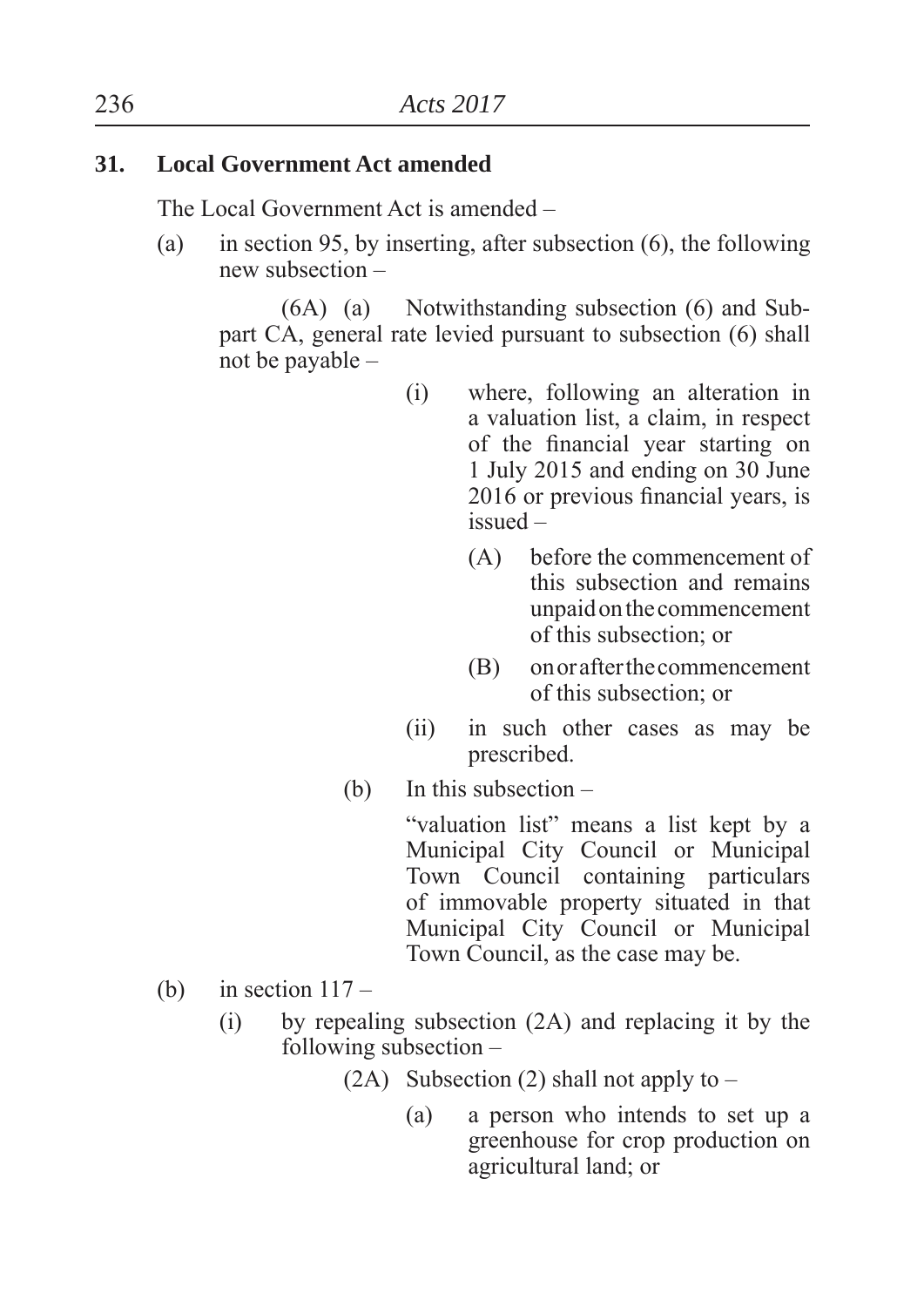- (b) a person who intends to carry out such classified trade as may be prescribed.
- (ii) in subsection  $(4)$ 
	- (A) by inserting, after paragraph (a), the following new paragraph –

 (aa) Subject to the conditions of the morcellement permit and guidelines issued by the relevant authorities, where an application under paragraph (a) is made in respect of a building or land found within a morcellement, no clearance shall be required from the Central Electricity Board, Central Water Authority and Waste Water Management Authority.

- (B) by adding the following new paragraph
	- (e) In this subsection –

"morcellement" has the same meaning as in the Morcellement Act:

"morcellement permit" has the same meaning as in the Morcellement Act.

## **32. Mauritius Accreditation Service Act amended**

The Mauritius Accreditation Service Act is amended, in section 8(1) –

- (a) in paragraph (a), by deleting the words "who shall be the Permanent Secretary of the Ministry" and replacing them by the words ", to be appointed by the Minister";
- (b) by inserting, after paragraph (b), the following new paragraph, the word "and" at the end of paragraph (b) being deleted  $-$ 
	- (ba) a representative of the Ministry responsible for the subject of industry; and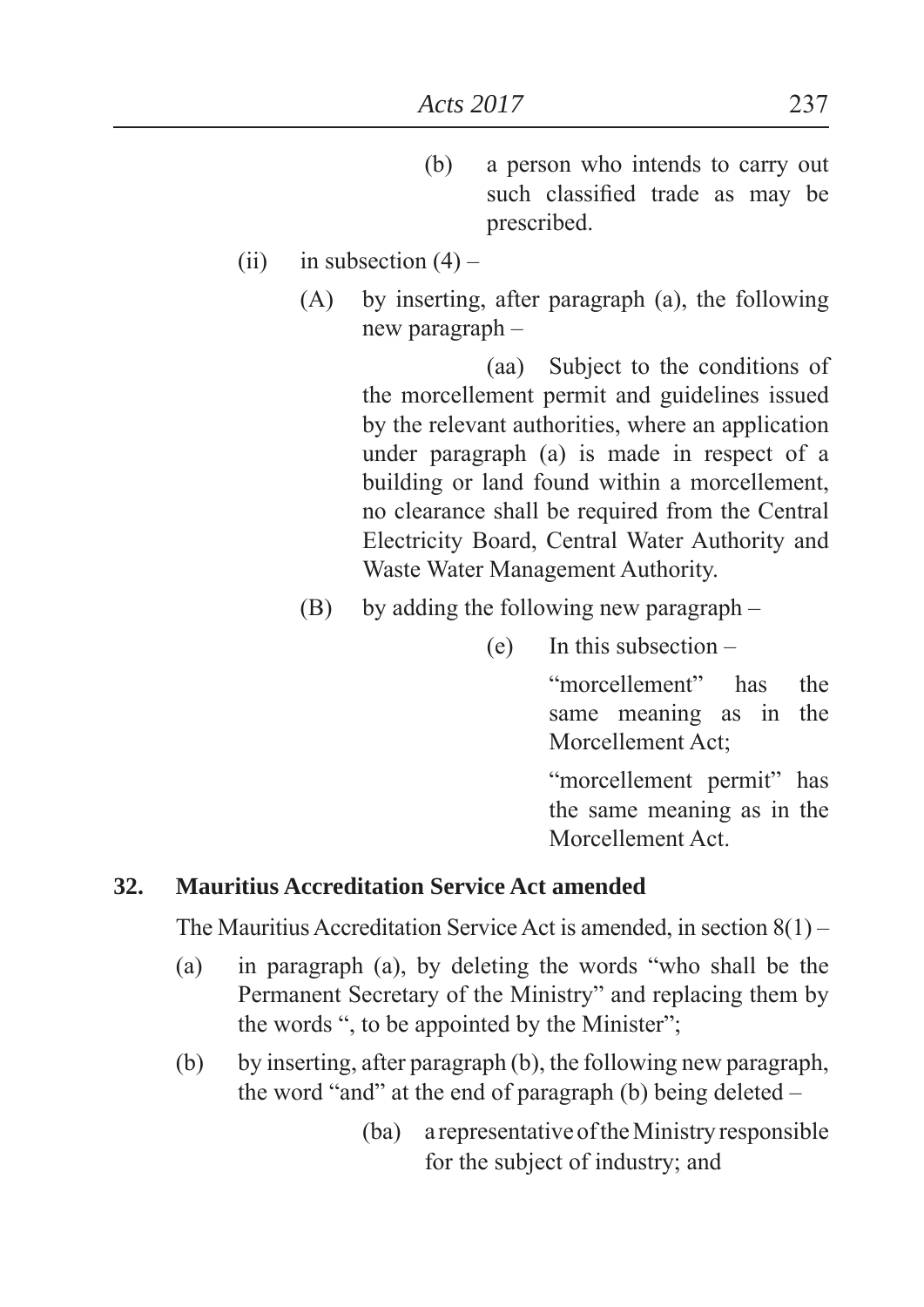## **33. Mauritius Cane Industry Authority Act amended**

The Mauritius Cane Industry Authority Act is amended, in section 47 –

- (a) in the heading, by deleting the words "**or importer of rum**" and replacing them by the words ", **importer or manufacturer**";
- (b) by repealing subsections  $(1)$  and  $(1A)$  and replacing them by the following subsections –

(1) Every distiller-bottler, importer or manufacturer shall, in a crop year, make a contribution to the Director-General, in respect of potable alcohol, for distribution to planters during that crop year.

(1A) The contribution referred to in subsection (1) shall be payable to the Director-General within 14 days of the date of validation of a bill of entry or in accordance with section 9A(1A) of the Customs Act.

(c) by inserting, after subsection (1A), the following new subsection –

(1B) The Director-General shall, not later than 15 working days after the end of every month, remit the contribution referred to in subsection (1) to the Mauritius Sugar Syndicate.

- (d) in subsection  $(2)$ , by deleting the words "from a factory or an excise warehouse, for home consumption under the Excise Act" and replacing them by the words "for home consumption";
- (e) in subsection  $(4)$ , by deleting the words "30 June" and replacing them by the words " $31 \text{ July}$ ".
- (f) by inserting, after subsection (4), the following new subsection –

(4A) (a) A distiller-bottler, an importer or a manufacturer who, at any time as from crop year 2010, refrained from making the contribution specified in this section shall, within 2 months from the issue of a claim by the Authority, settle any arrears.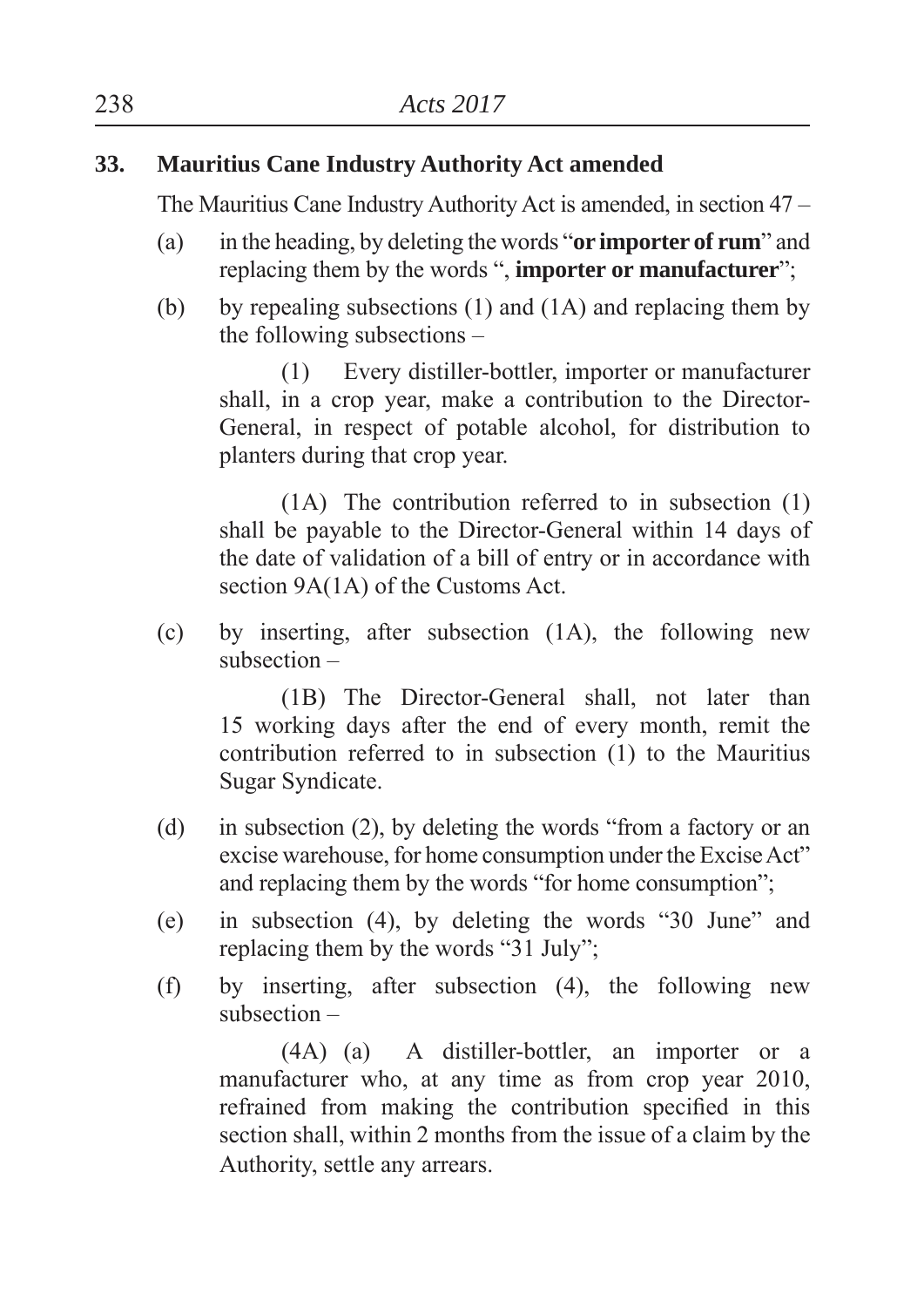(b) Any distiller-bottler, importer or manufacturer who fails to settle the arrears shall be liable to the payment of a penalty amounting to twice the contribution outstanding.

- (g) by repealing subsection (5) and replacing it by the following subsection –
	- $(5)$  In this section –

"absolute alcohol" has the same meaning as in the Excise Act

"Director-General" has the same meaning as in the Mauritius Revenue Authority Act

"distiller-bottler" means a person who –

- (a) distills, from cane or cane products, absolute alcohol; and
- (b) manufactures, from the absolute alcohol, potable alcohol for home consumption

"importer" means a person who imports, for home consumption, potable alcohol made from cane or cane products

"manufacturer" means a person who manufactures, from cane or cane products, potable alcohol for home consumption.

## **34. Mauritius Revenue Authority Act amended**

The Mauritius Revenue Authority Act is amended –

- (a) in section  $3(3)(b)$ , by adding the following new subparagraph, the full stop at the end of subparagraph (iii) being deleted and replaced by the words "; and" and the word "and" at the end of subparagraph (ii) being deleted –
	- (iv) the contribution referred to in section 47 of the Mauritius Cane Industry Authority Act to the Mauritius Sugar Syndicate.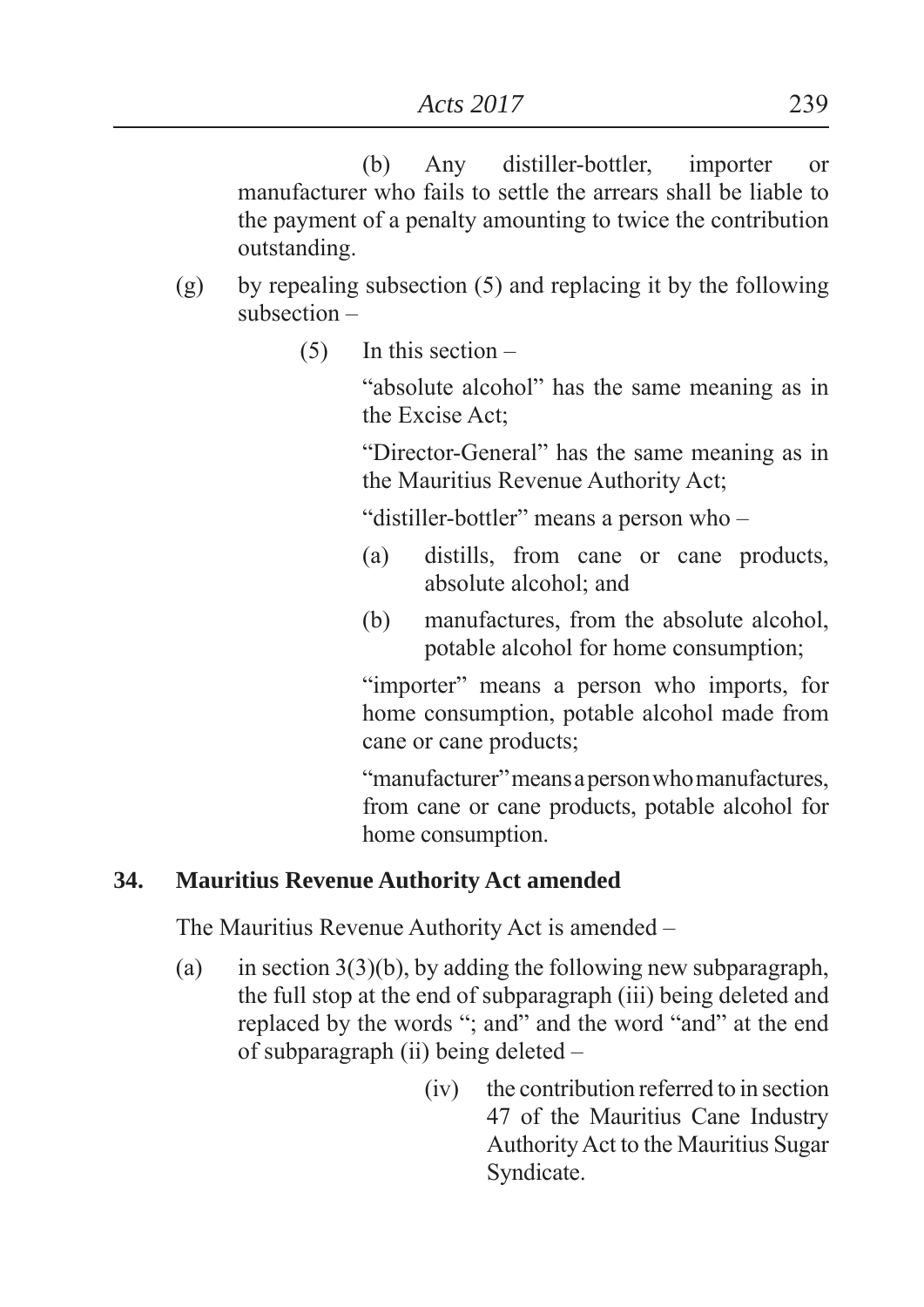- (b) in section  $14 -$ 
	- $(i)$  in subsection  $(1)$ , by deleting the words "grandchildren, and subject to subsection  $(2)$ ," and replacing them by the words "subject to subsection  $(2)$ , his grandchildren and":
	- (ii) in subsection  $(2)$ , by inserting, after the words "relation" to", the words "grandchildren and";
- (c) by inserting, after Part III, the following new Part –

## **PART IIIA – REGISTERED TAX AGENTS**

### **17B. Interpretation of this Part**

In this Part –

"law practitioner" has the same meaning as in the Law Practitioners Act

"Mauritius Institute of Professional Accountants" has the same meaning as in the Financial Reporting Act.

## **17C. Tax agent**

No person shall –

- (a) prepare and sign the annual return of a tax payer
- (b) represent a tax payer before the Authority
- (c) represent a tax payer before the ATDR Panel
- (d) represent a tax payer before the Assessment Review Committee
- (e) transact any business on behalf of any person in respect of the person's rights or obligations under any Revenue Law,

 unless he is registered as a tax agent, a registered nominee of a tax agent or a person nominated in writing by a tax payer.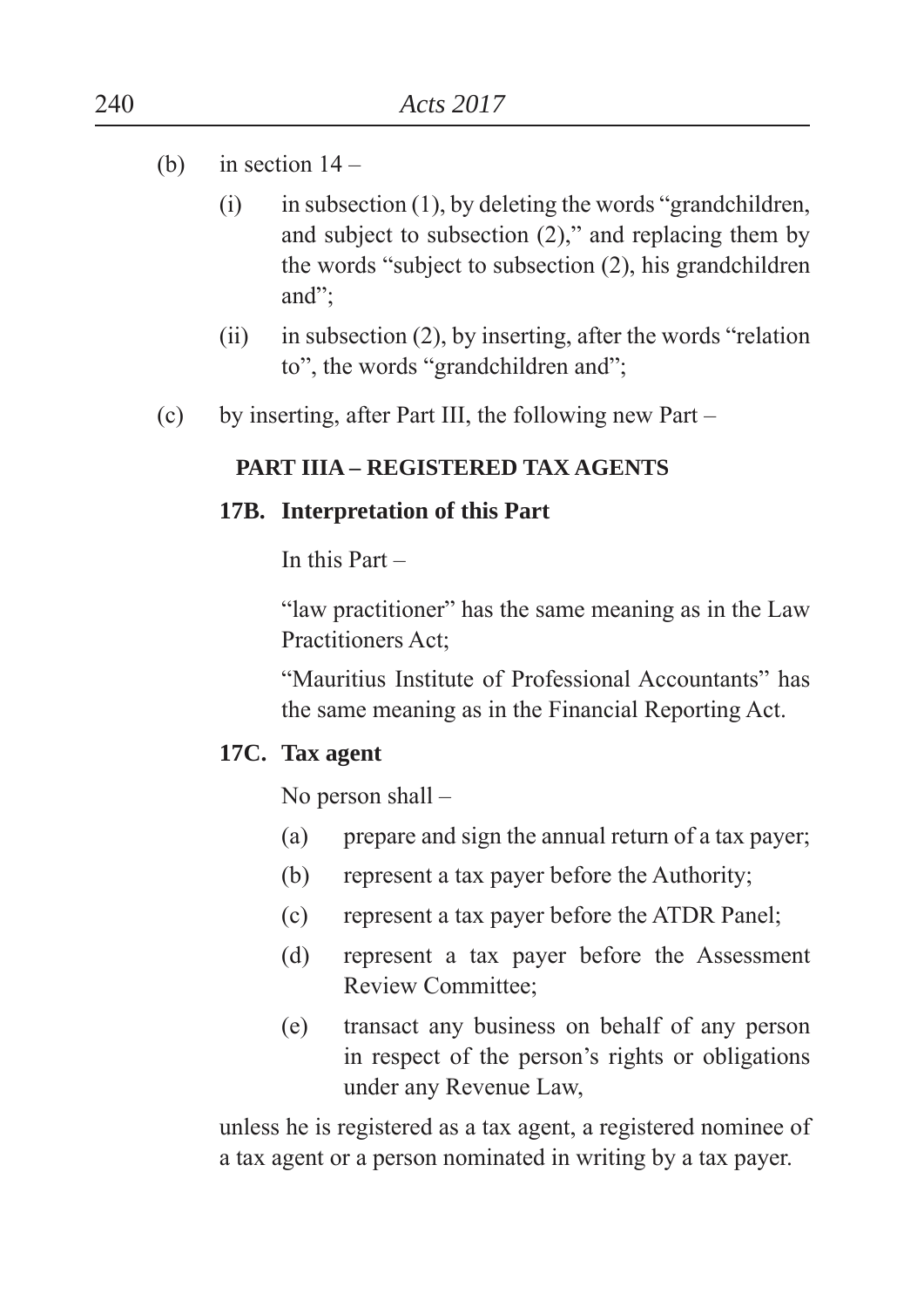#### **17D. Committee**

(1) There shall be, for the purposes of this Part, a committee which shall consist of such persons as the Minister may appoint.

(2) The committee shall, in the discharge of its functions, determine –

- (a) any application made under this Part
- (b) whether to suspend or cancel the registration of a tax agent or a nominee of a tax agent.

#### **17E. Registration of tax agent**

 (1) No person shall be registered as a tax agent unless –

- (a) in the case of an individual, he
	- $(i)$  is a citizen of Mauritius; and
	- (ii) is a member of the Mauritius Institute of Professional Accountants:
	- $(iii)$  is a law practitioner; or
	- $(iv)$   $(A)$  satisfies the Director-General that he has at least 2 years' experience in the employment of, a person who is a member of the Mauritius Institute of Professional Accountants or, a person registered as a tax agent; or
		- (B) a person holding a degree in the field of taxation, accountancy, economics, business management or any other related field: and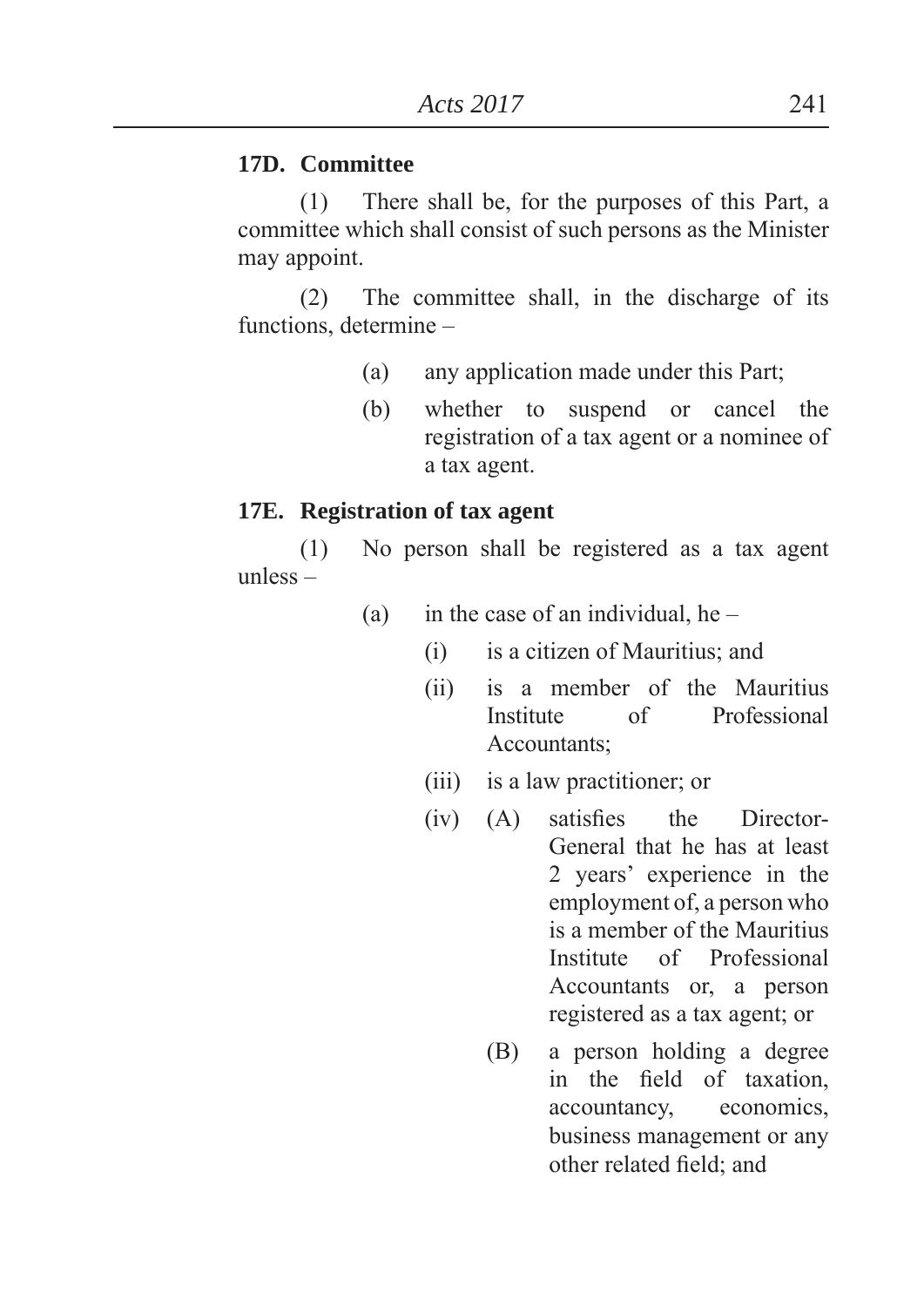(b) in the case of a corporate entity, the person nominated by it to act on its behalf under this Part satisfies paragraph  $(a)$ .

 (2) (a) Any person referred to in subsection  $(1)(a)(iv)$  who wishes to be registered as a tax agent shall make an application to the Director-General in such form as he may approve.

 (aa) Any person referred to in subsection  $(1)(a)(ii)$  and  $(iii)$  shall be deemed to be registered as tax agent under subsection  $(4)(b)(i)$ .

 (b) On receipt of an application made under paragraph(a), the Director-General shall refer the application to the committee for its recommendations.

 (3) The committee shall, after making a determination under this section, make recommendations to the Director-General.

 (4) (a) The Director-General may, after due consideration of the recommendations of the committee, grant or reject the application and shall forthwith notify the applicant of its decision.

 (b) Where the Director-General grants an application under paragraph (a), he shall –

- (i) register the applicant as a tax agent and
- (ii) where the registered tax agent is a corporate entity, register any of its nominees,

on such terms and conditions as he may determine.

 (5) The registration of a tax agent or nominee of a tax agent shall be valid for a period not exceeding 5 years and may be renewed in such manner as may be prescribed.

 (6) The Director-General may, from time to time, publish in such manner as the Director-General may determine, a list of persons registered as tax agents.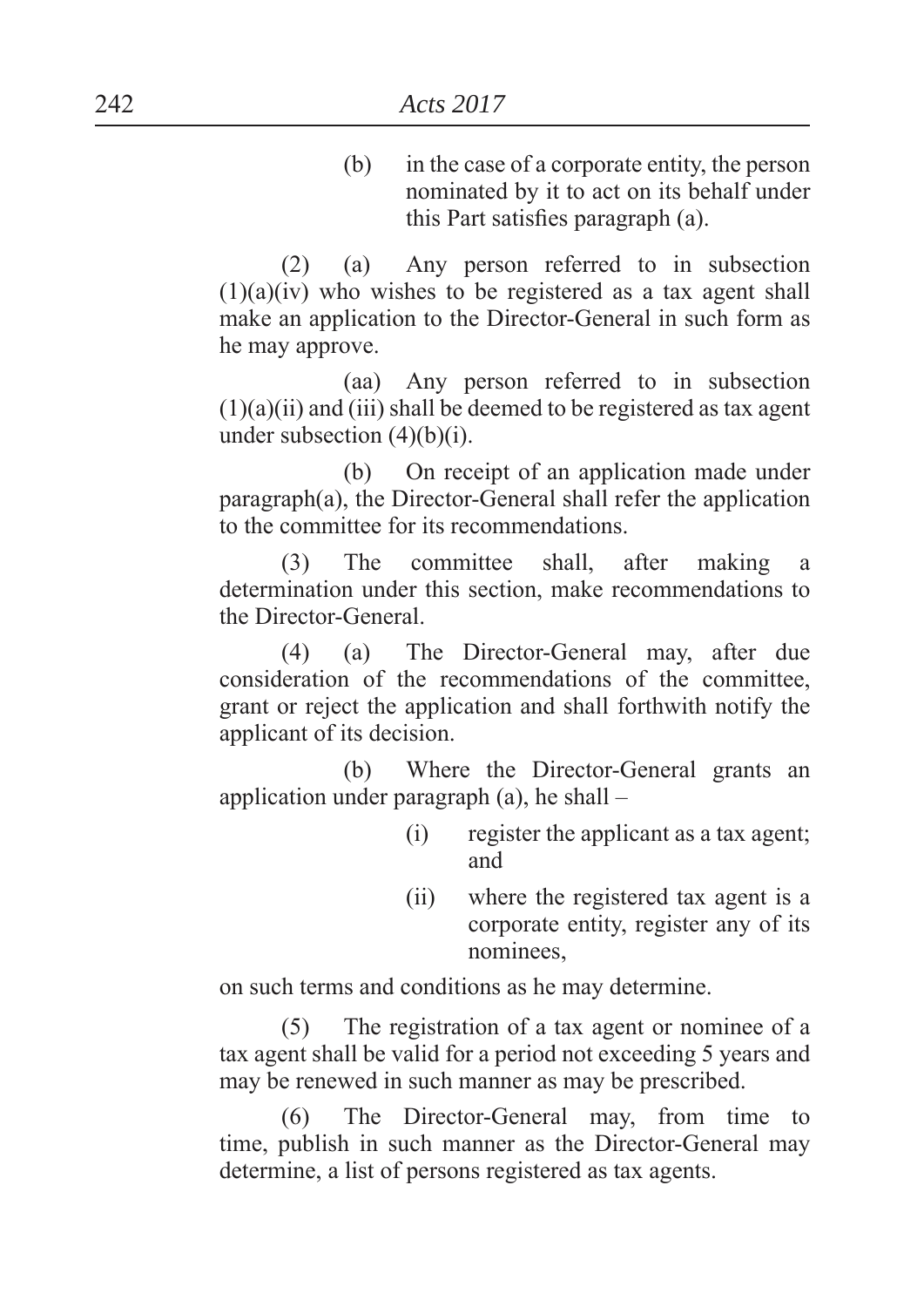#### **17F. Regulations under this Part**

 (1) The Minister may, for the purposes of this Part, make such regulations as he thinks fit.

 (2) Any regulations made under subsection (1) may provide –

- (a) for the suspension or cancellation of a registration under this Part
- (b) for an appeal against any suspension or cancellation
- (c) for anything connected, consequential or incidental thereto
- (d) that any person who contravenes them shall commit an offence and shall, on conviction, be liable to a fine not exceeding 10,000 rupees and to imprisonment for a term not exceeding 12 months.

#### **17G. Transitional provision**

 Where, before the commencement of this Part, a person was representing a person before the Authority, ATDR Panel, Assessment Review Committee or was transacting any business on behalf of a person in respect of the person's rights or obligations under any Revenue Law, he may, notwithstanding this Part, continue to represent that person in such circumstances as may be prescribed.

- (d) in section  $19 -$ 
	- (i) in subsection (1), by inserting, after the word "representations", the words ", with copy to the person against whose decision, determination, notice or claim the person aggrieved lodges the written representations,";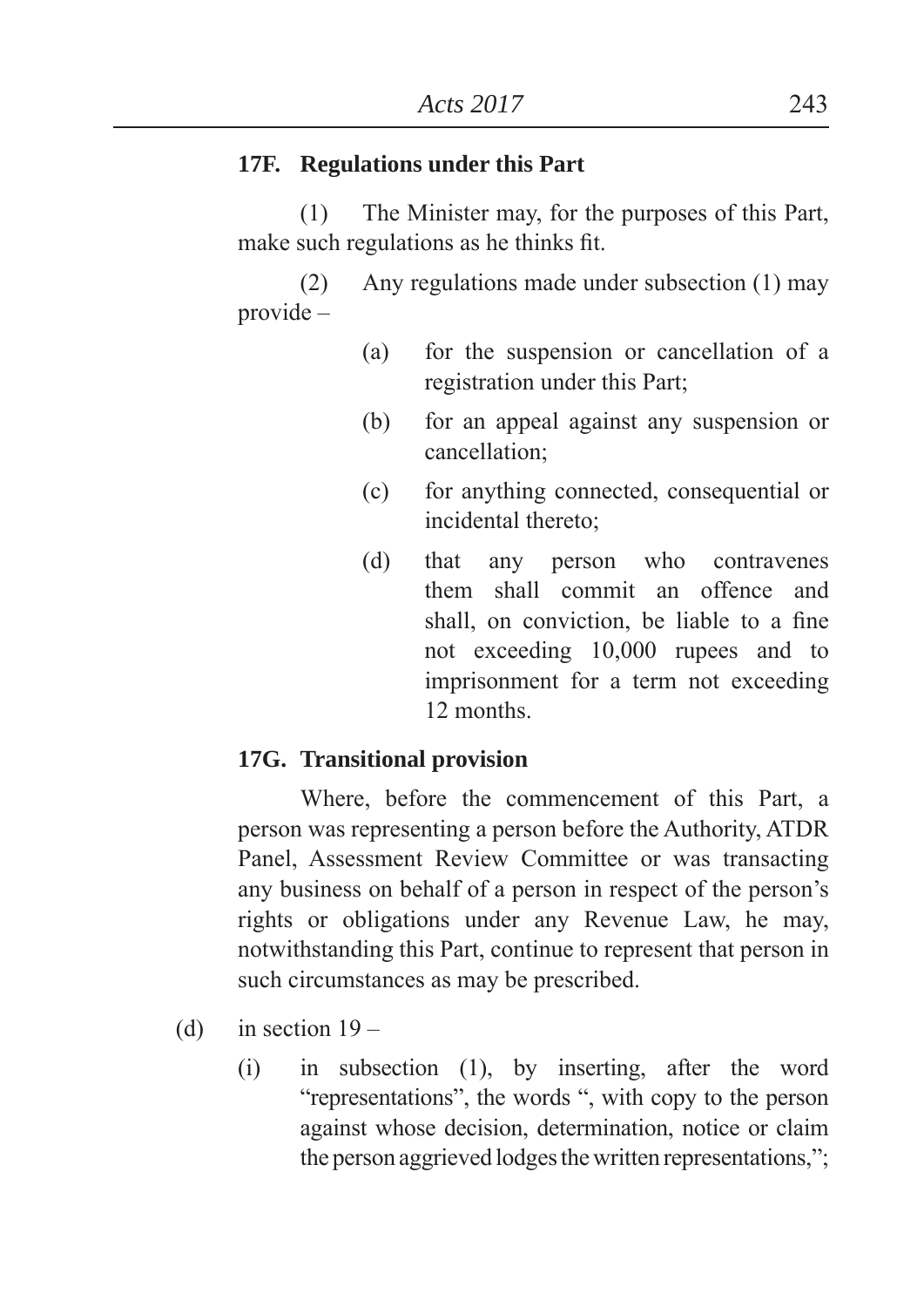(ii) by inserting, after subsection (1), the following new subsections –

> (1A) (a) Where the written representations referred to in subsection (1) relate to a decision, determination, notice or claim, as the case may be, under the Income Tax Act, Value Added Tax Act and Part XXIII of the Gambling Regulatory Authority Act, the written representations shall be accompanied by –

- (i) a statement of case; and
- (ii) any witness statement, with copy to the Director-General.

 (b) A statement of case shall contain precisely and concisely –

- (i) the facts of the case
- (ii) the grounds of the grievances and the arguments relating to each of the grounds
- (iii) submissions on any point of law; and
- (iv) any other submissions relevant to the representations.

 (c) The statement of case referred to in paragraph (b) shall be made in such form as the Committee may approve.

 (1B) Any witness statement shall contain a signed statement by a witness certifying that the witness statement faithfully reproduces the facts obtained from the examination of records, statements or other documents or from any other source in relation to the written representations before the Committee.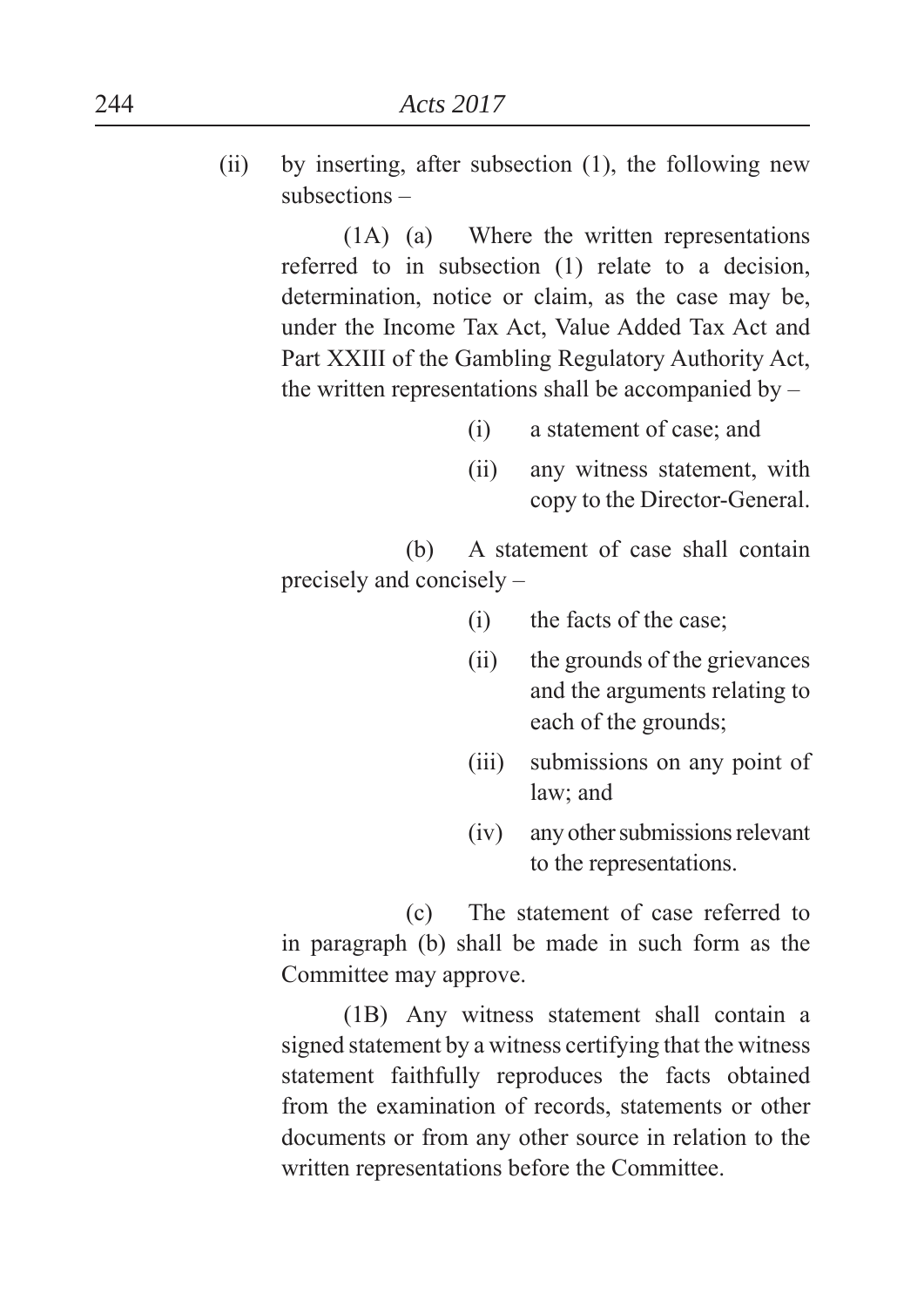(1C) Any party served with a copy of the written representations, statement of case and any witness statement shall, within 21 days of receipt thereof, forward his reply and comments thereon to the Committee, with copy to the person lodging the written representations.

 (1D) The person lodging the written representations may, within 21 days of receipt of the reply and comments, submit any reply and comment thereon to the Committee, with copy to the person against whose decision, determination, notice or claim, as the case may be, representations are made.

- (e) in section  $20(3)(a)$ 
	- $(i)$  in subparagraph  $(i)$ , by deleting the words "6 months" and replacing them by the words  $"2$  months";
	- $(ii)$  in subparagraph  $(ii)$ , by deleting the words "8 weeks" from the start of the hearing" and replacing them by the words "4 weeks from the end of the hearing";
- (f) in section  $21C(1)$ 
	- (i) by repealing paragraph (a) and replacing it by the following paragraph –
		- (a) is assessed to tax under section 129 or 129A of the Income Tax Act, section 37 of the Value Added Tax Act or section 119 of the Gambling Regulatory Authority Act
	- (ii) in paragraph (c), by repealing subparagraph (i) and replacing it by the following subparagraph –
		- (i) has lodged an objection to the assessment in accordance with section 131A of the Income Tax Act, section 38 of the Value Added Tax Act or section 121 of the Gambling Regulatory Authority Act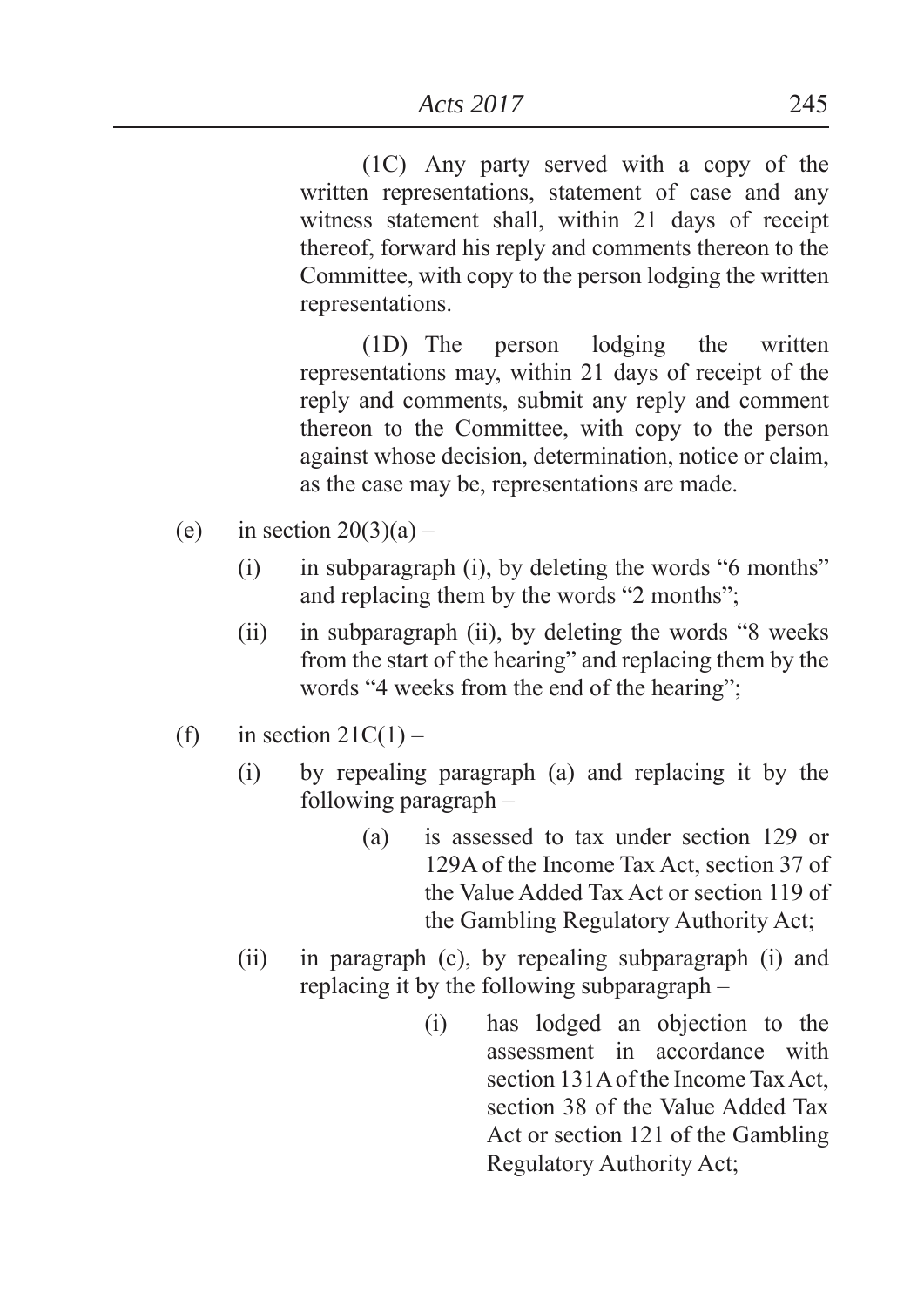- (g) in section  $28(14)$ 
	- (i) by repealing paragraph (a) and replacing it by the following paragraph –

(a) Subject to this subsection, where a

person –

- (i) has been assessed to tax in any period prior to 1 July 2015 under section 129 or 129A of the Income Tax Act, section 37 of the Value Added Tax Act or section 119 of the Gambling Regulatory Authority Act
- (ii) is not satisfied with the assessment; and
- (iii) (A) has not lodged an objection to the assessment in accordance with section 131A of the Income Tax Act, section 38 of the Value Added Tax Act or section 121 of the Gambling Regulatory Authority Act;
	- (B) has lodged written representations with the Clerk to the Committee; or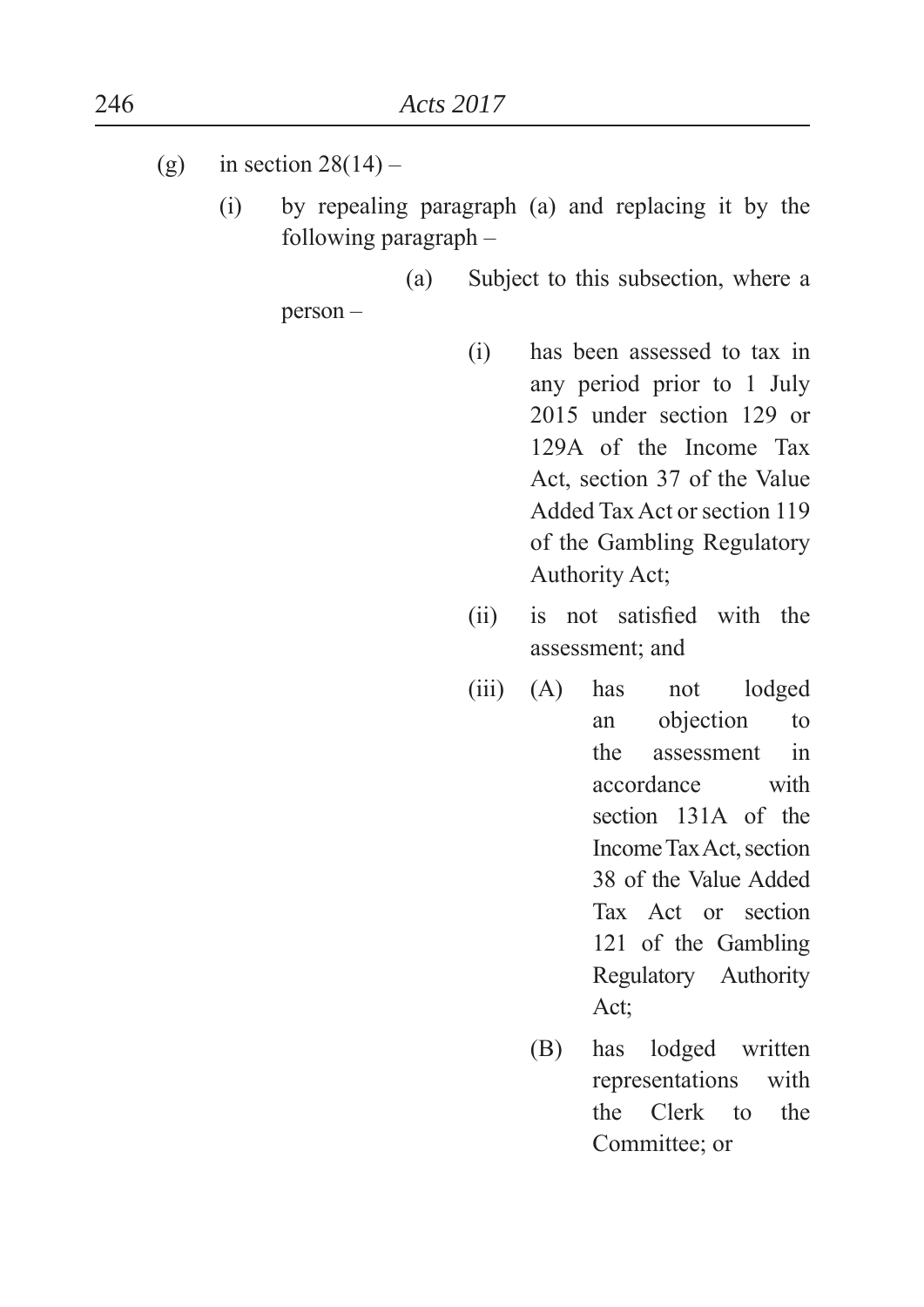(C) has appealed to the Supreme Court or Judicial Committee of the Privy Council,

and the representations are or appeal is still pending, he may apply in writing to the Director-General for a review of the assessment, setting out the grounds of his dissatisfaction.

- $(ii)$  in paragraph  $(b)$ , by deleting the words "a panel" and replacing them by the words "an Expeditious Dispute" Resolution Tax Scheme Panel":
- (iii) in paragraph  $(d)(i)$ , by deleting the words "a panel" and replacing them by the words "the Expeditious Dispute Resolution Tax Scheme Panel":
- $(iv)$  in paragraph  $(f)$ 
	- (A) in subparagraph (i), by deleting the words ³30 September 2015´ and replacing them by the words "30 June 2020";
	- (B) in subparagraph (ii), by deleting the words "31 December 2014" and replacing them by the words "1 July  $2015$ ";
	- (C) by repealing subparagraph (iii) and replacing it by the following subparagraph –
		- (iii) where no tax is outstanding under the assessment as at the date of application
	- (D) by repealing subparagraphs (iv) and (v) and replacing them by the following subparagraphs –
		- (iv) where tax due under the assessment raised under the Income Tax Act, the Value Added Tax Act or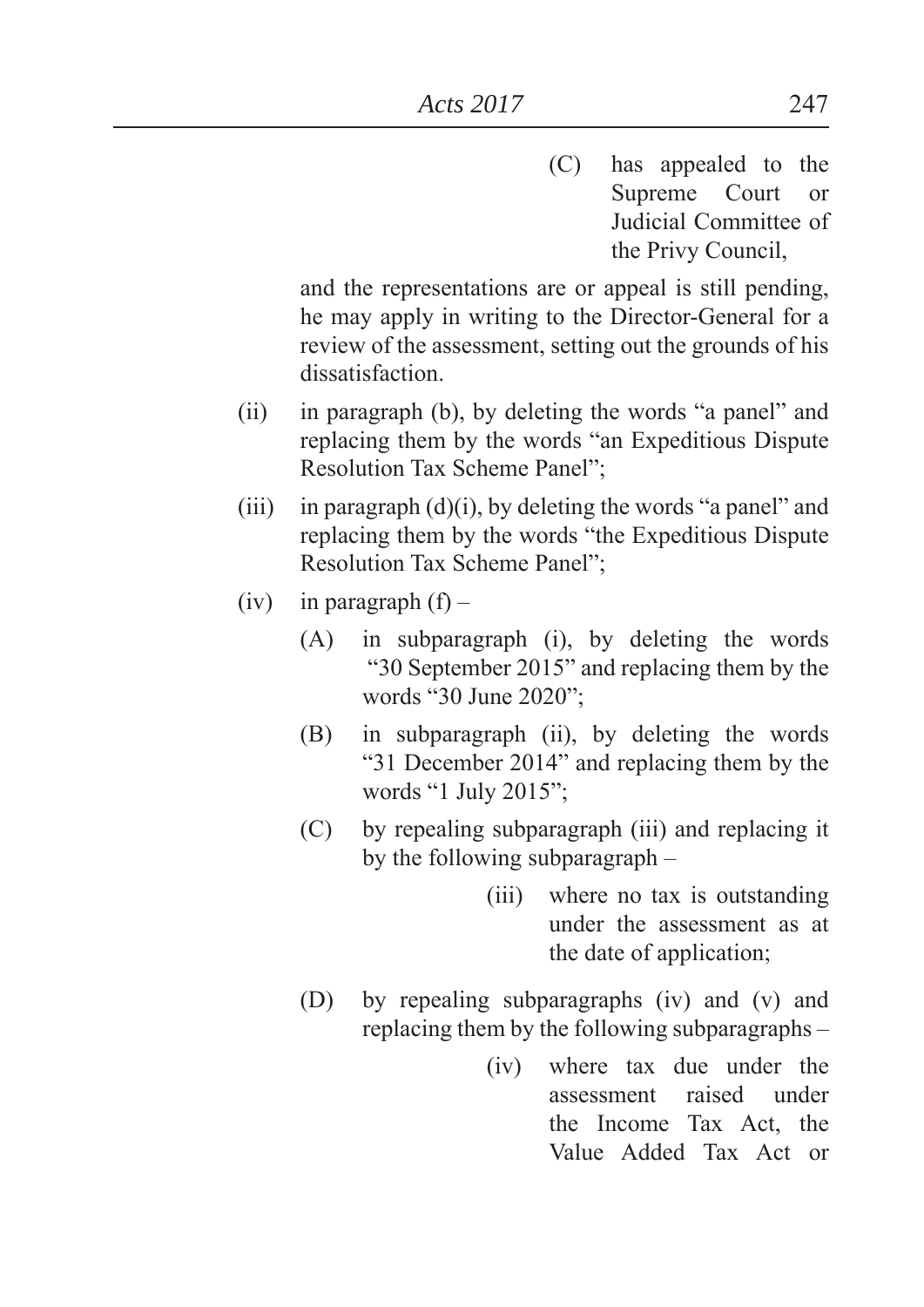the Gambling Regulatory Authority Act exceeds 10 million rupees in the aggregate; or

- (v) which has already been reviewed under any incentive schemes under the Revenue Laws.
- (v) by inserting, after paragraph (g), the following new paragraphs –

 (ga) Where a taxpayer who has made an application under section  $28(14)(a)$  –

- (i) agrees to the amount of tax as assessed, all penalties and interest will be waived provided he settles the tax due within one month as from the date of determination of his case by the Expeditious Dispute Resolution Tax Scheme Panel
- (ii) reaches an agreement on items in dispute, 75 per cent of penalties and interest applicable on the revised tax payable will be waived by the Expeditious Dispute Resolution Tax Scheme Panel, provided he settles the tax liability within one month as from the date of determination of his case.

 (gb) Where there is an agreement between the Director-General and the applicant regarding a case where the applicant has –

> (i) lodged written representations before the Committee; or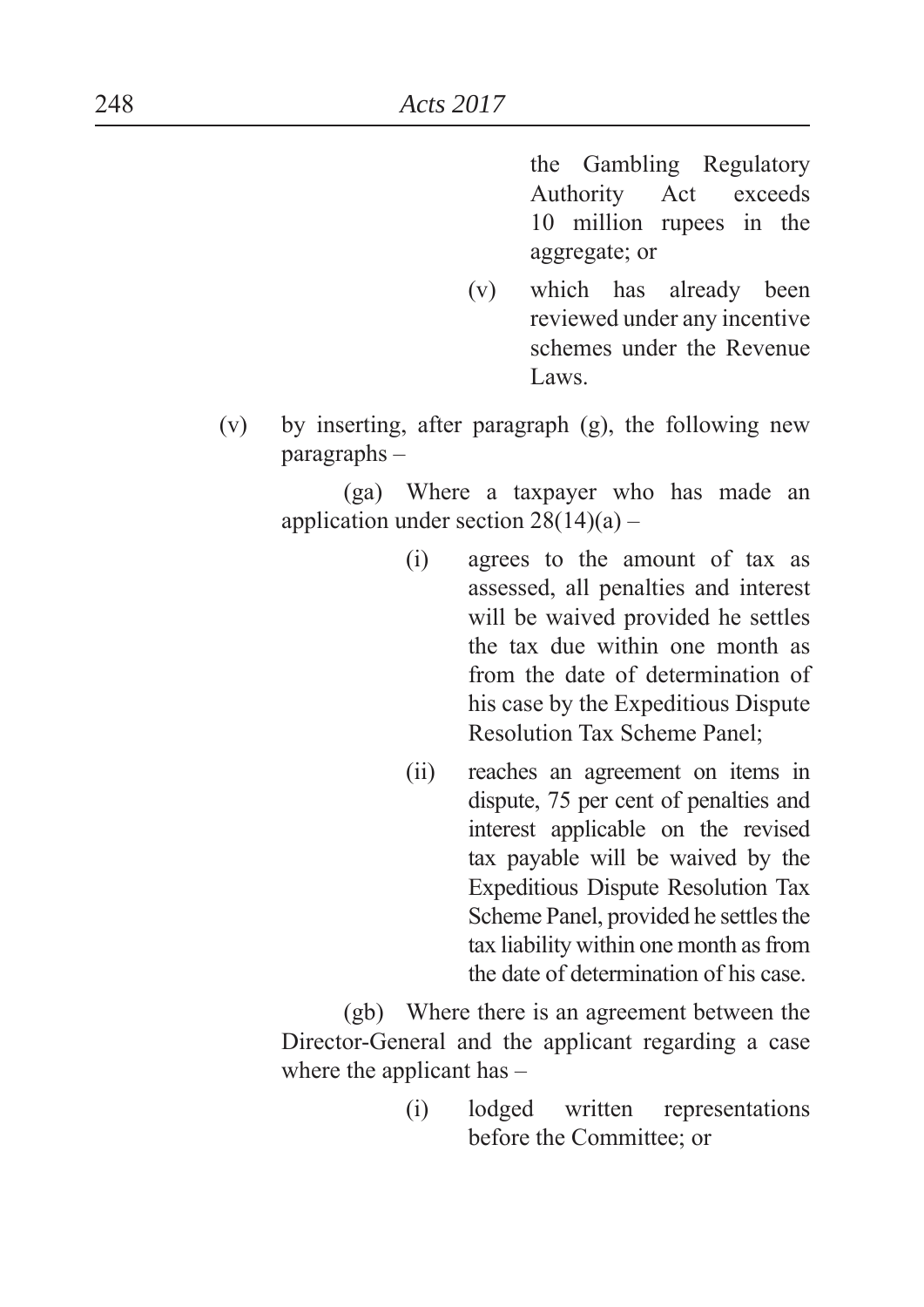(ii) appealed to the Supreme Court or Judicial Committee of the Privy Council,

 the applicant shall withdraw his representations or appeal, as the case may be.

- (vi) in paragraph  $(h)$ , by inserting, after the words "shall", the words "be final and conclusive and":
- (vii) by inserting, after paragraph (h), the following new paragraph –

 (ha) All waivers of penalties and interest shall lapse if the terms and conditions of payment under paragraph (ga) and the terms and conditions for the settlement of the tax liability under paragraph (h) are not complied with.

- (h) in the Fifth Schedule
	- (i) by inserting, in the appropriate alphabetical order, the following new item –

 Advertisements Regulation Act in so far as it relates to section 7A

- (ii) in the item Customs Act, by deleting the words "or  $24A(5)$ " and replacing them by the words ",  $24A(5)$ , 61(8) or  $156A(4)$ ".
- (iii) in the item Value Added Tax Act, by adding the words "and  $66$ ".

#### **35. Morcellement Act amended**

 The Morcellement Act is amended, in the First Schedule, by inserting, after paragraph (e), the following new paragraph –

- (ea) an excision, provided that
	- (i) each excised lot, and what remains of the original lot, exceeds 5 hectares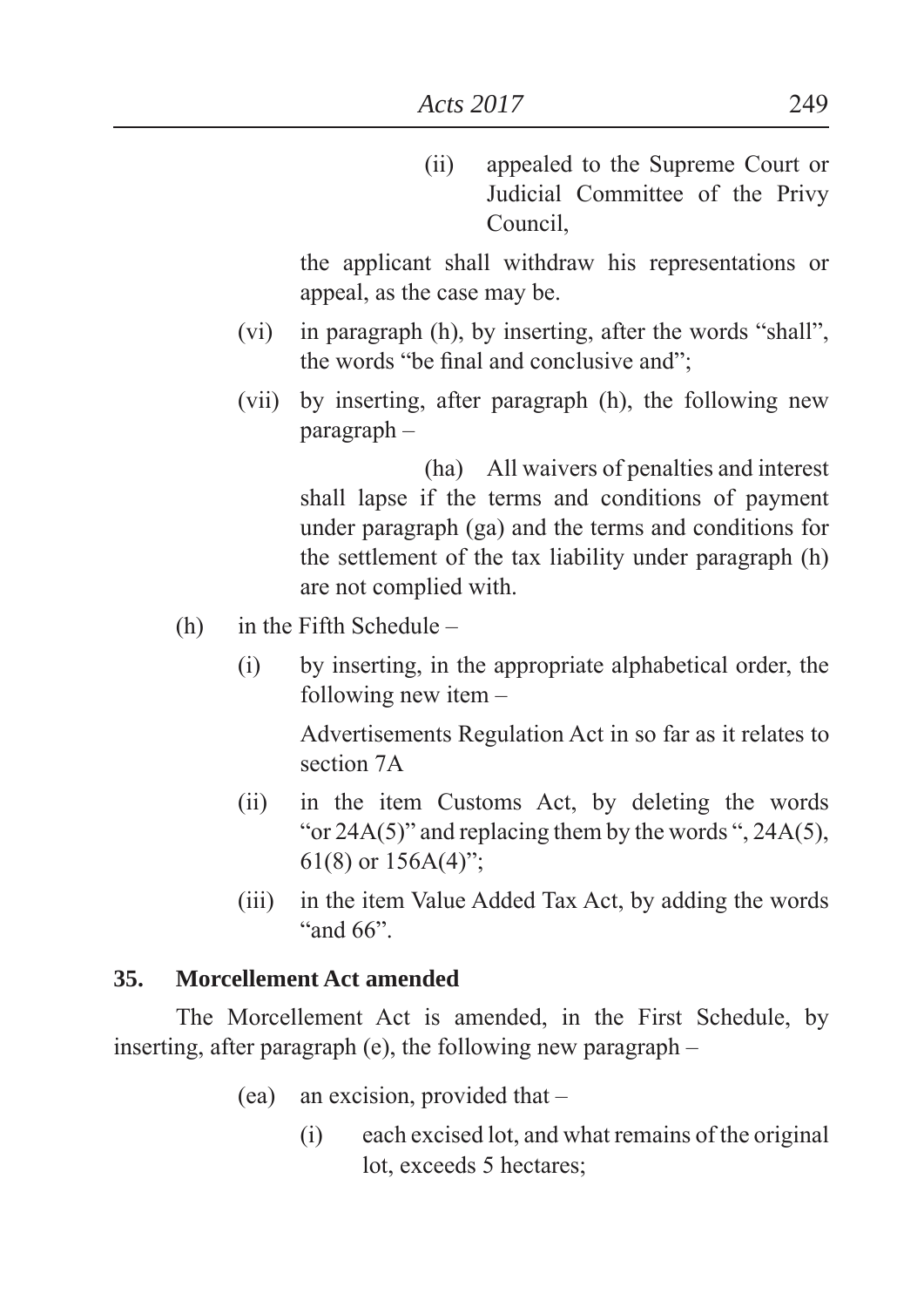- (ii) not more than 8 excisions are made out of the original lot; and
- (iii) approval of the relevant local authority is obtained.

### **36. National Heritage Fund Act amended**

 The National Heritage Fund Act is amended, in section 12, by repealing subsection (2) and replacing it by the following subsection –

(2) The Minister may, after consultation with the Board, by regulations, cancel the designation of a national heritage where –

- (a) the national heritage has ceased to exist
- (b) it would no longer serve the public interest that the national heritage remains so designated; or
- (c) the national heritage needs major repairs and the cost of such repairs would be onerous, subject to the Board having considered all possible means of preservation with relevant stakeholders.

## **37. National Identity Card Act amended**

The National Identity Card Act is amended –

- (a) in section  $2 -$ 
	- $(i)$  by deleting the definition of "biometric information";
	- (ii) by inserting, in the appropriate alphabetical order, the following new definitions  $-$

"card reader" means a data input device used to read data electronically from an identity card

"civil data" means the NIC number, surname, first name, gender, date of birth and, where applicable, the surname at birth of a person;

"fingerprint minutiae" means the characteristics of a fingerprint image such as the ridge endings and ridge bifurcations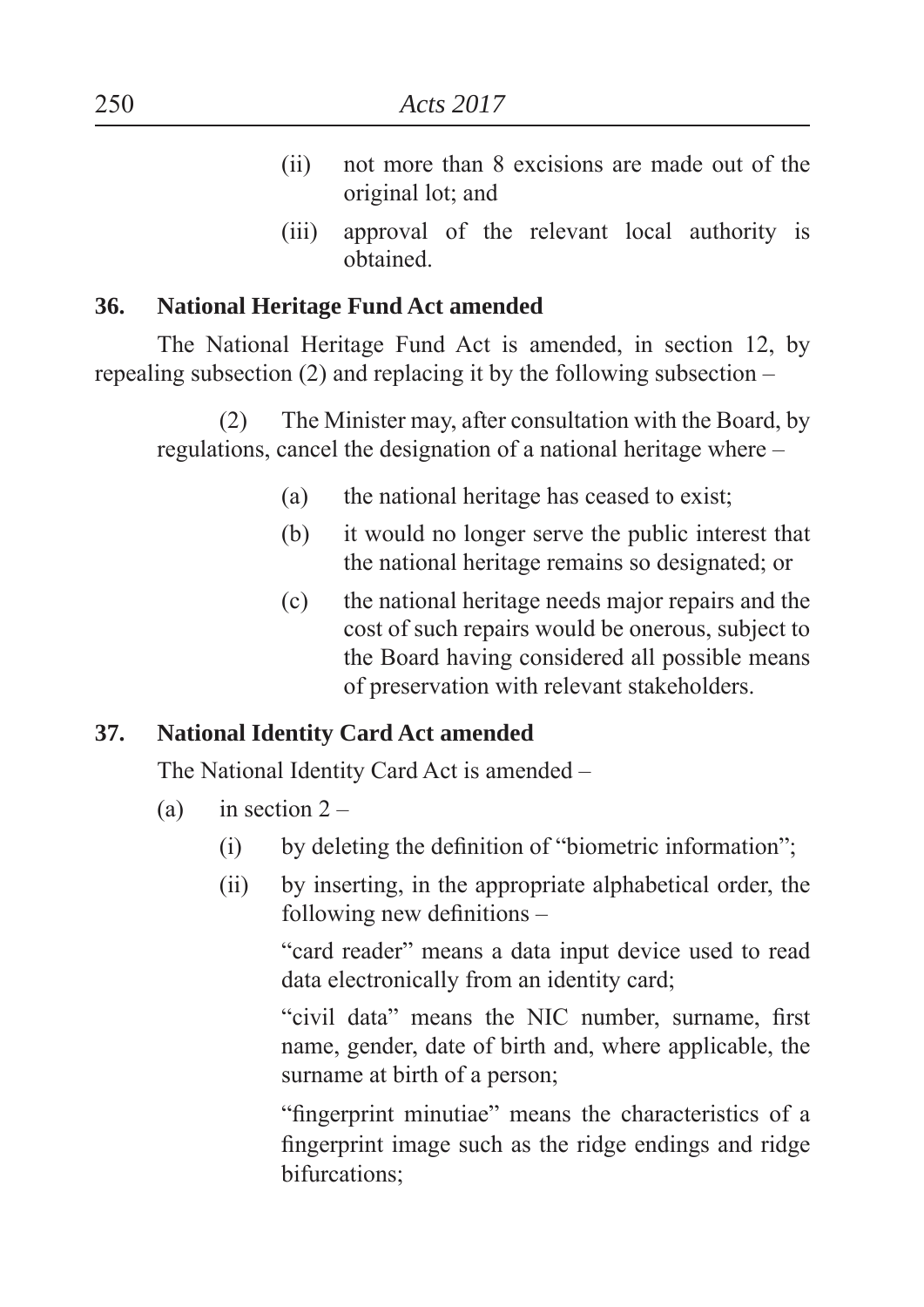"SAM card" means a Security Access Module card which, when inserted in a card reader, provides security authorisation for reading data on an identity card.

- (b) in section  $4 -$ 
	- (i) in subsection  $(2)$ 
		- (A) by repealing paragraph (c) and replacing it by the following paragraph –
			- (c) allow his fingerprint images to be taken and the fingerprint minutiae extracted therefrom to be recorded on the identity card and in the register
		- (B) by adding the following new paragraph, the comma at the end of paragraph (d) being deleted and replaced by the words "; and"-
			- (e) give a specimen of his signature or, where he is unable to sign his name, a specimen of his thumbprint,
	- (ii) by inserting, after subsection(2), the following new subsection –

 $(2A)$  The fingerprint images and fingerprint minutiae of a person, recorded in the register pursuant to subsection  $(2)(c)$ , shall be erased after the issue of the identity card to the person pursuant to section 5(1).

- $(iii)$  in subsection  $(3)$ , by deleting the words "biometric information" and replacing them by the words "fingerprint images";
- (c) in section  $5 -$ 
	- (i) by inserting, after subsection (1), the following new subsection –

 (1A) The holder of an identity card shall be the sole owner of that card.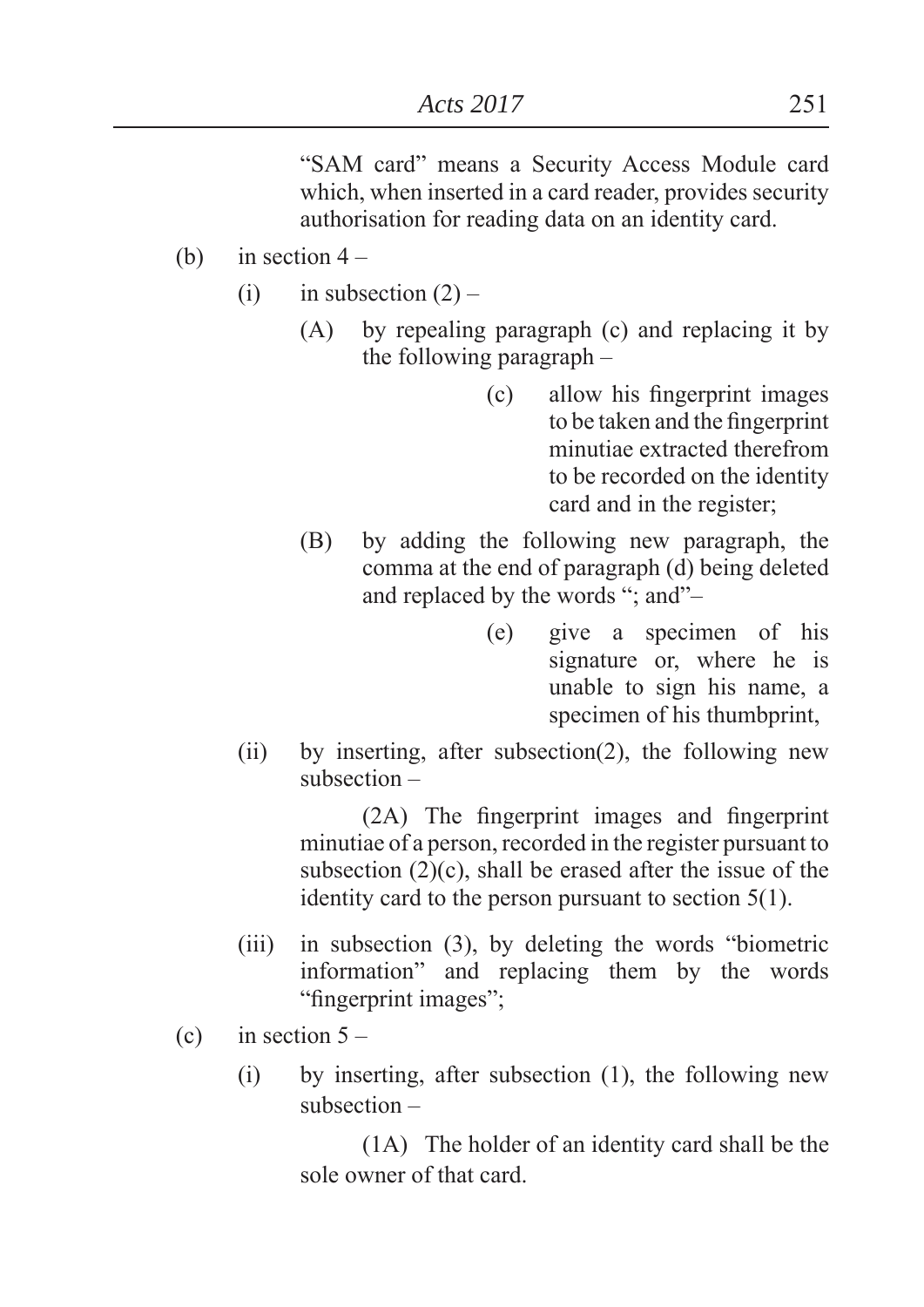(ii) by repealing subsection (2) and replacing it by the following subsection –

 (2) Every identity card issued in respect of a person shall contain, in electronic form or otherwise –

- (a) the civil data of the person
- (b) the photograph of the person
- (c) the date of issue
- (d) the address of the person
- $(e)$  the signature of the person; and
- (f) such other information as may be prescribed.
- (iii) by repealing subsection (2A) and replacing it by the following subsection –

 (2A) Notwithstanding subsection (2)(e), an identity card need not contain the signature of the person where he is unable to sign his name.

(d) in section 10, by repealing subsection (3) and replacing it by the following subsection –

 (3) Without prejudice to the generality of the power under subsection (1), the Minister may make regulations, in particular, to  $-$ 

- (a) provide for the levying of fees and charges
- (b) prescribe card readers
- (c) prescribe SAM cards
- (d) authorise entities to use card readers to read civil data electronically from identity cards:
- (e) authorise entities to use card readers equipped with SAM cards to read addresses and photographs electronically from identity cards; and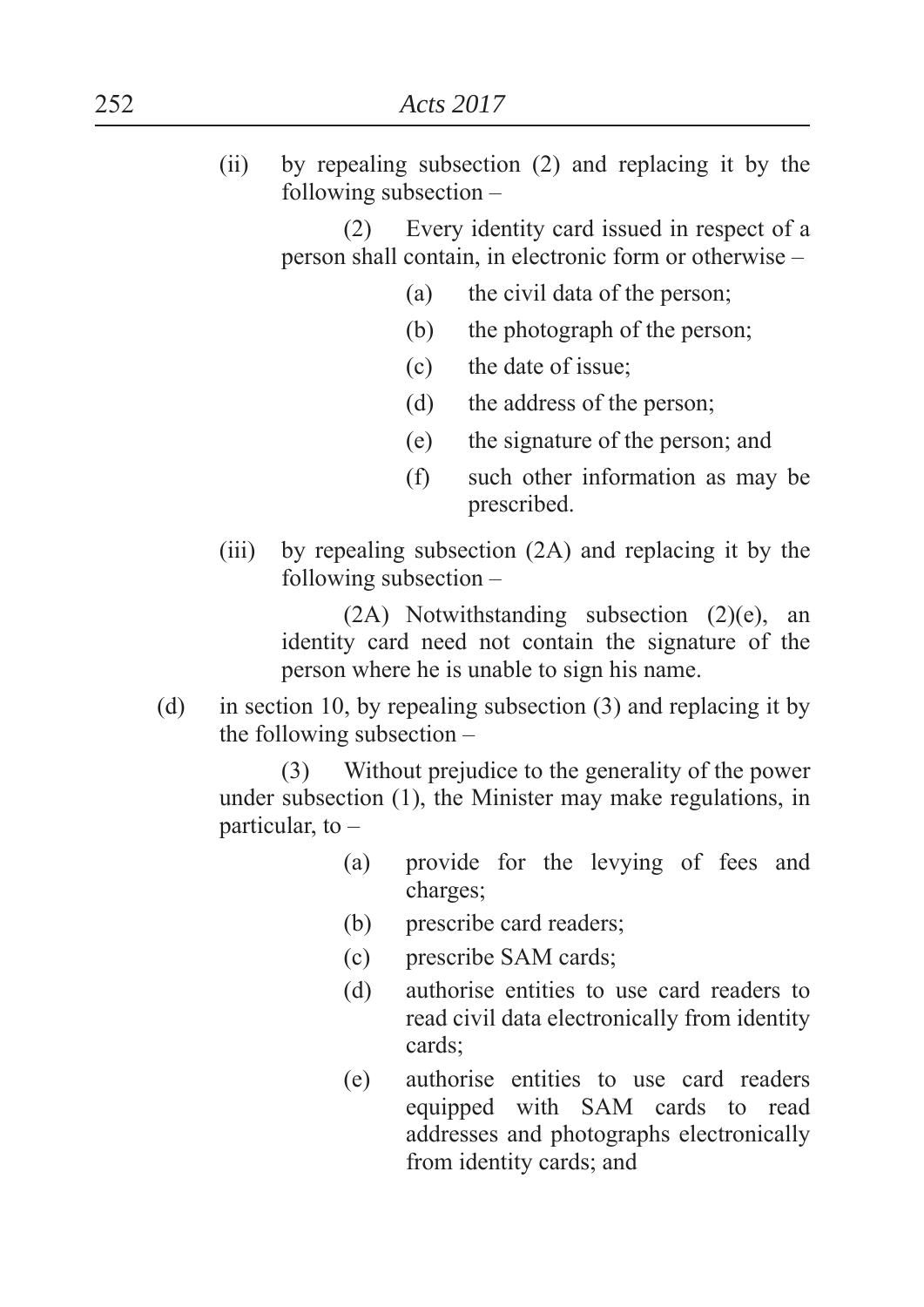- (f) authorise entities to use, solely for the purpose of identification, such devices, as may be prescribed, equipped with SAM cards to read fingerprint minutiae electronically from identity cards without copying or storing such data.
- (e) in section  $10A(3)$ , by deleting the figures " $100,000$ " and " $5$ " and replacing them by the figures " $25,000$ " and " $2$ ", respectively;
- $(f)$  in section 12, by deleting the words ", including biometric information.".

## **38. National Pensions Act amended**

 The National Pensions Act is amended, in section 45A, by inserting, after subsection  $(1)$ , the following new subsection –

(1A) (a) Notwithstanding subsection (1), no surcharge shall be payable by an insurer and any of its related companies where –

- (i) a special administrator has, pursuant to section 110A of the Insurance Act, been appointed to the whole or part of the business activities of the insurer and any of its related activities or
- (ii) the whole or part of the undertaking of the insurer and any of its related companies has, pursuant to section 110B of the Insurance Act, been transferred to a wholly-owned Government company or a company where the ultimate beneficial owner is Government.
- (b) In this subsection –

"insurer" has the same meaning as in the Insurance Act.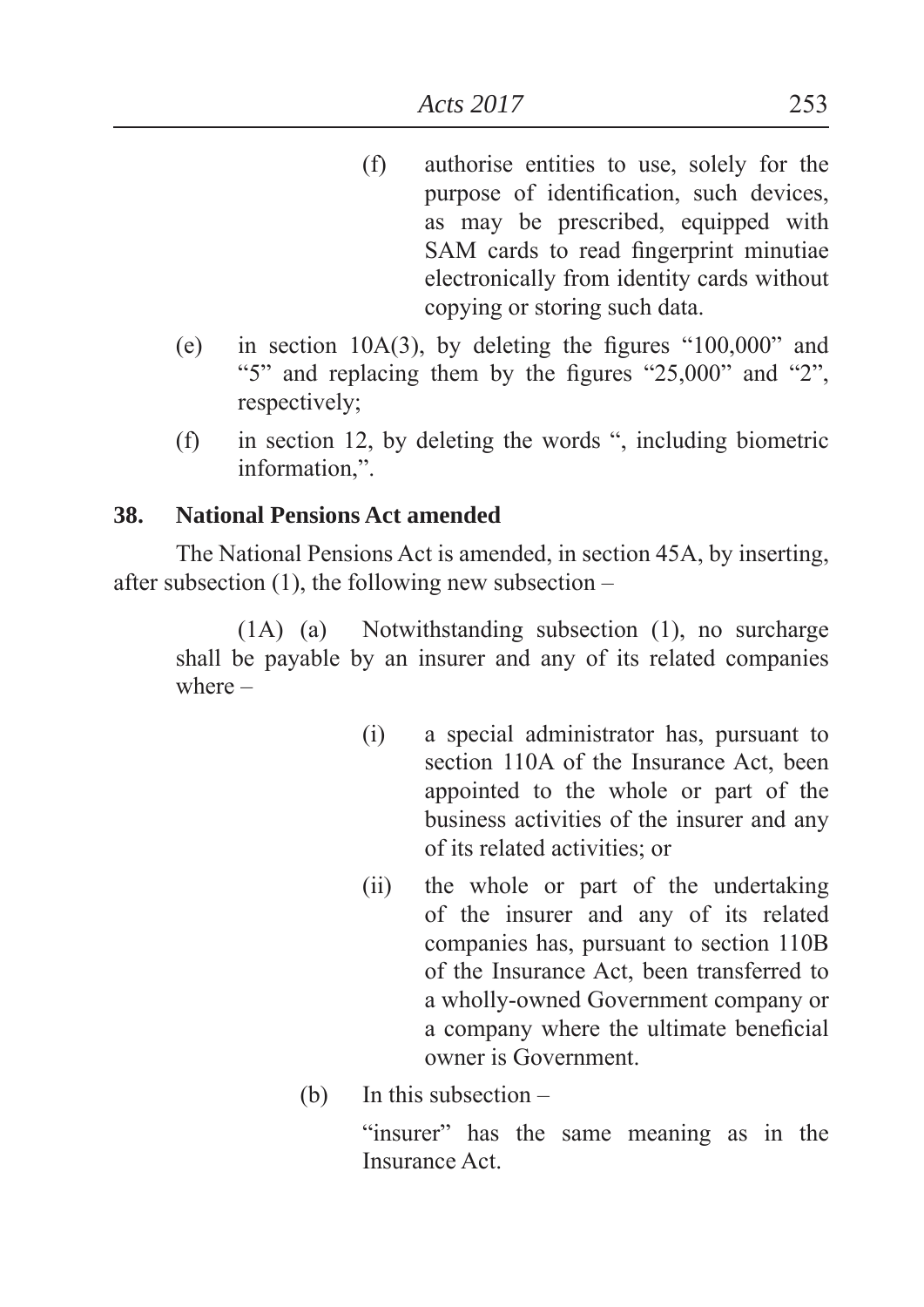## **39. National Savings Fund Act amended**

 The National Savings Fund Act is amended, in section 16, by inserting, after subsection (1), the following new subsection –

(1A) (a) Notwithstanding subsection (1), no surcharge shall be payable by an insurer and any of its related companies where –

- (i) a special administrator has, pursuant to section 110A of the Insurance Act, been appointed to the whole or part of the business activities of the insurer and any of its related activities or
- (ii) the whole or part of the undertaking of the insurer and any of its related companies has, pursuant to section 110B of the Insurance Act, been transferred to a wholly-owned Government company or a company where the ultimate beneficial owner is Government.
- (b) In this subsection –

"insurer" has the same meaning as in the Insurance Act.

# **40. Non-Citizens (Employment Restriction) Act amended**

 The Non-Citizens (Employment Restriction) Act is amended, in section  $4(2)$  –

- (a) in paragraph (a), by deleting the words  $2$  weeks<sup>"</sup> and replacing them by the words "15 working days";
- (b) by inserting, after paragraph (a), the following new paragraphs –

 (aa) An application for the renewal of a permit shall be made to the Minister at least 15 working days before the date of expiry of the permit and in accordance with the guidelines referred to in subsection (1).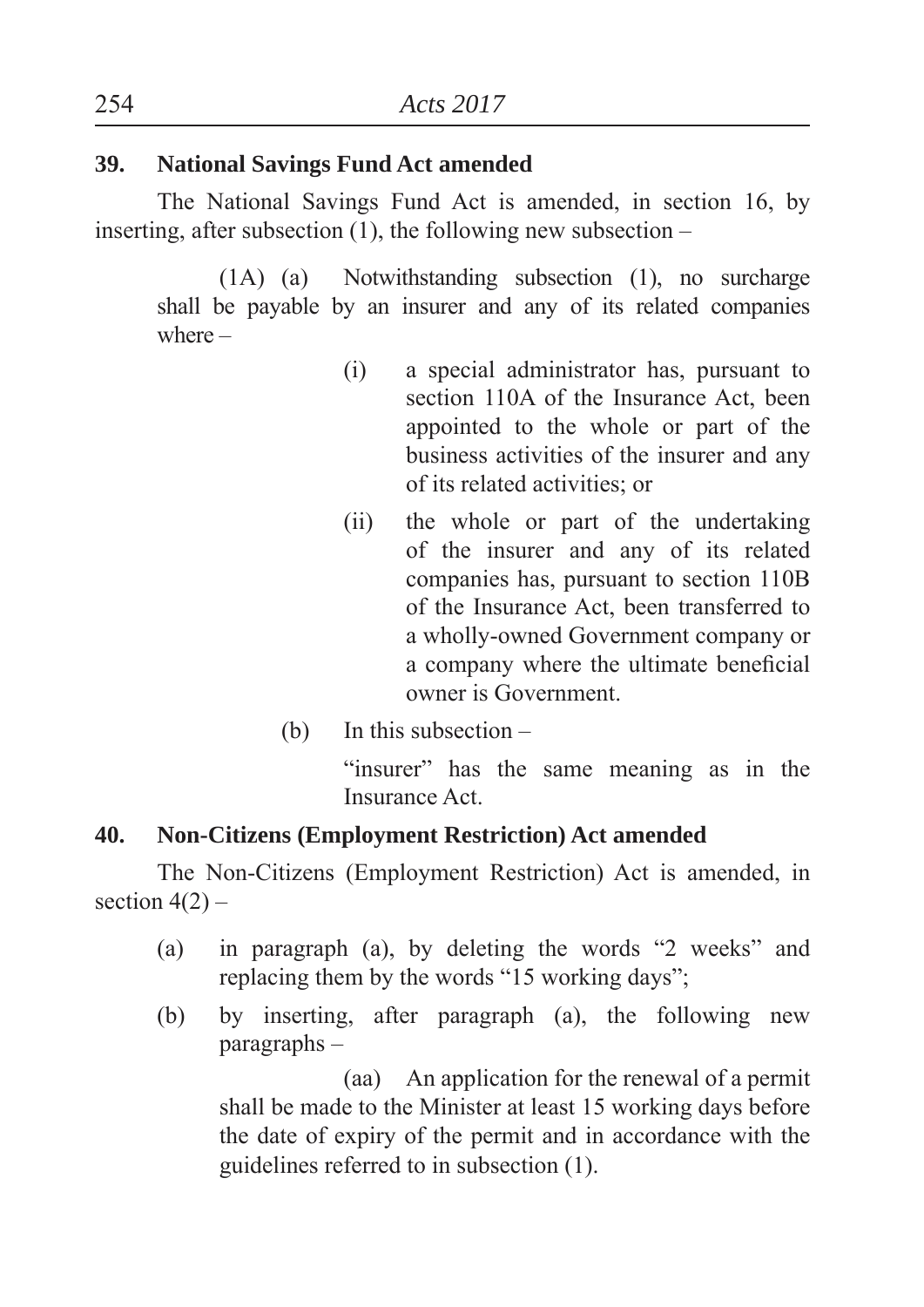(ab) Where the Minister grants an application for the renewal of a permit, he shall renew the permit within 15 working days of the effective date of the application for the renewal of the permit and subject to such terms and conditions as may be specified in the permit.

 $(c)$  in paragraph  $(b)$ , by deleting the words "For the purpose" of paragraph  $(a)$ " and replacing them by the words "In this subsection"

## **41. Non-Citizens (Property Restriction) Act amended**

 The Non-Citizens (Property Restriction) Act is amended, in section  $3(3)$ , by inserting, after paragraph (b), the following new paragraph –

- (ba) in the case of a retired non-citizen who, by agreement with the owner  $of a -$ 
	- (i) residential care home as defined under the Residential Care Homes Act; or
	- (ii) residential unit in any other similar facility situated outside a smart city as referred to in the Investment Promotion (Smart City Scheme) Regulations 2015,

 acquires a right to live in the residential care home or residential unit, as the case may be, for the rest of his life, free of rent, provided that –

> (A) such right shall not be transferable and shall end upon the death of the retired non-citizen or when the retired non-citizen terminates the agreement; and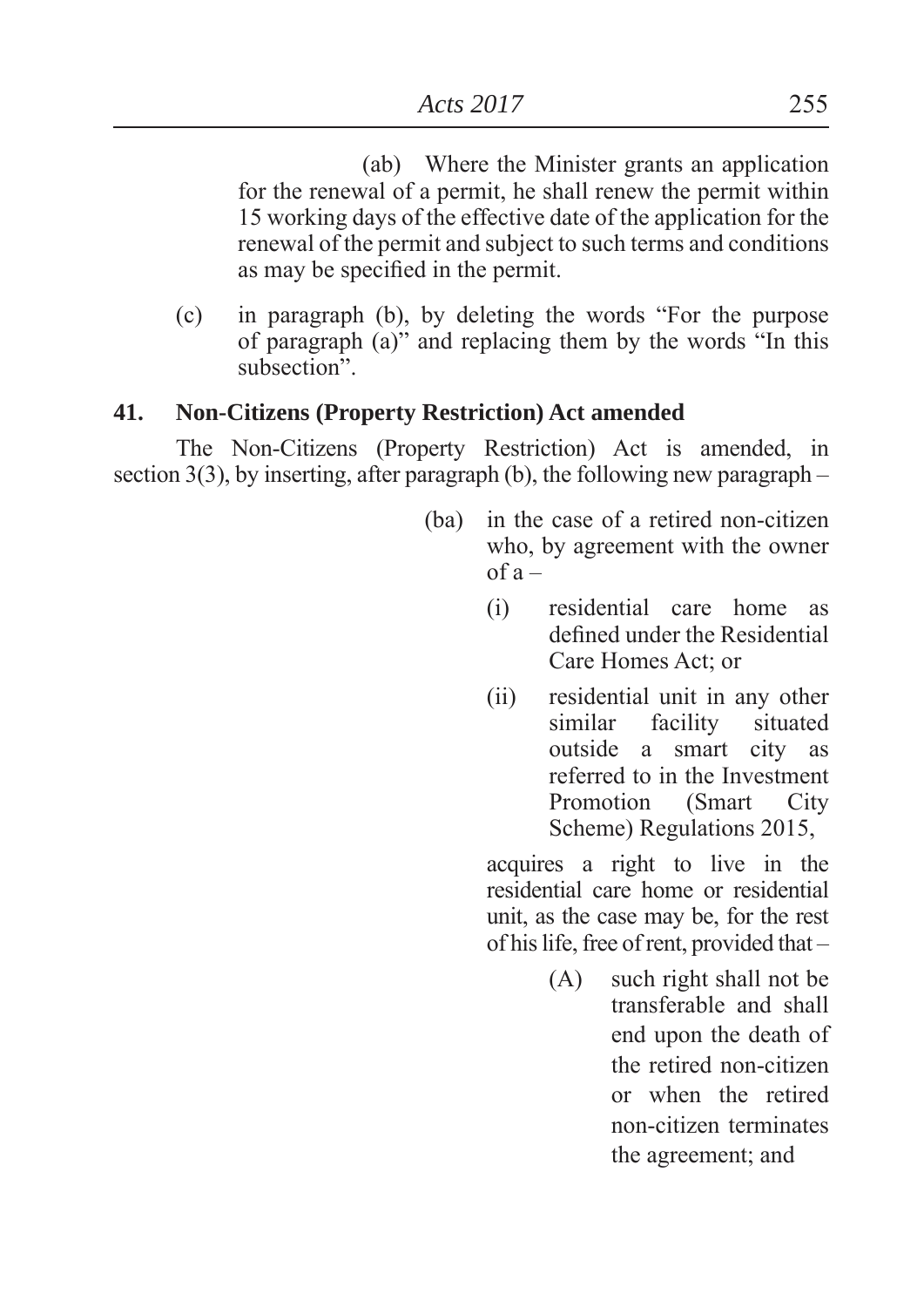(B) an authorisation from the Board of Investment is produced, after the Board of Investment has obtained the approval of the Minister

### **42. Pensions Act amended**

The Pensions Act is amended, in section  $19(3)$  –

- (a) in paragraph (a), by repealing subparagraph (i) and replacing it by the following subparagraph –
	- (i) the Permanent Secretary of the Ministry or his representative, who shall be the Chairperson
- (b) by repealing paragraph (b) and replacing it by the following paragraph –

 (b) The Committee may appoint a technical committee, comprising 3 persons who shall have academic or professional qualifications and proven experience in fund management, actuarial science, accountancy or economics, to assist the Committee in the discharge of its functions.

### **43. Public Debt Management Act amended**

The Public Debt Management Act is amended –

- (a) in section 2, by deleting the definition of "cash equivalent";
- (b) in section  $7 -$ 
	- (i) by repealing subsection (1) and replacing it by the following subsection –

 (1) For the purpose of calculating the ceiling of public sector debt under this section, section  $6(1)$ shall apply.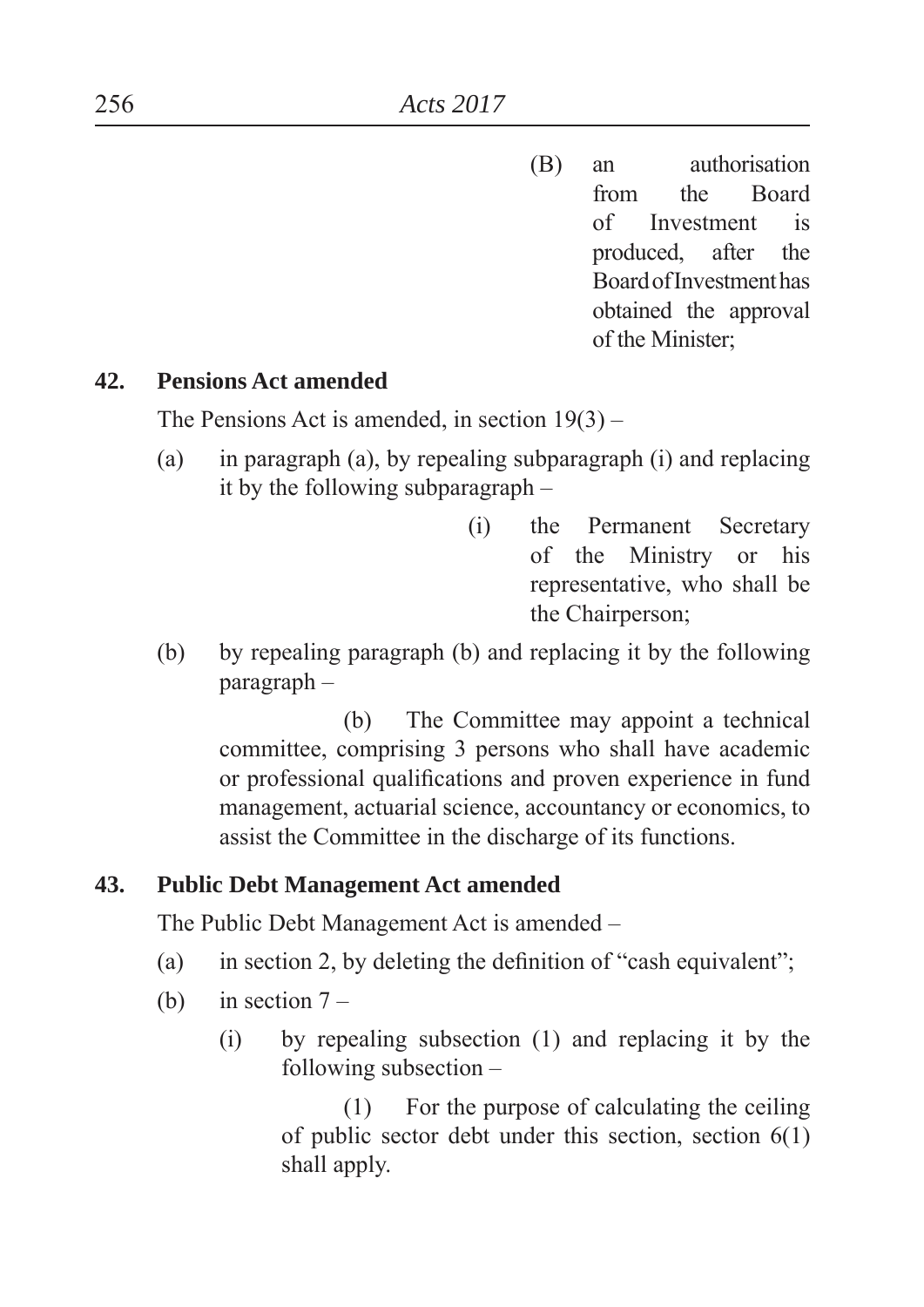- (ii) by repealing subsections  $(1A)$  to  $(1C)$ ;
- (iii) in subsection  $(2)$ , by deleting the figure "60" and replacing it by the figure " $65$ ";
- (iv) in subsection  $(3)$ 
	- $(A)$  by deleting the words "the fiscal year ending 31 December 2018" and replacing them by the words "the fiscal year specified in the Schedule";
	- (B) by deleting the figure  $\degree$ 50 $\degree$  and replacing it by the figure " $60$ ";
- (c) in section  $8(1)(a)$ , by deleting the words "or any public enterprise" and replacing them by the words ", any public enterprise or any institution providing services to Government, or to any public sector entity, which he considers to be in the public interest,";
- (d) by deleting the Schedule and replacing it by the Schedule set out in the Eleventh Schedule to this Act.

### **44. Public Procurement Act amended**

The Public Procurement Act is amended –

(a) in section 2, by inserting, in the appropriate alphabetical order, the following new definitions  $-$ 

"control" has the same meaning as in the Public Debt Management Act

"foreign State" includes any Ministry, department of the Government, organ, statutory body, Government-owned or Government-controlled corporation, or other agency, of the foreign State

³own´ has the same meaning as in the Public Debt Management Act;

(b) in section 3, by repealing subsection  $(1D)$ ;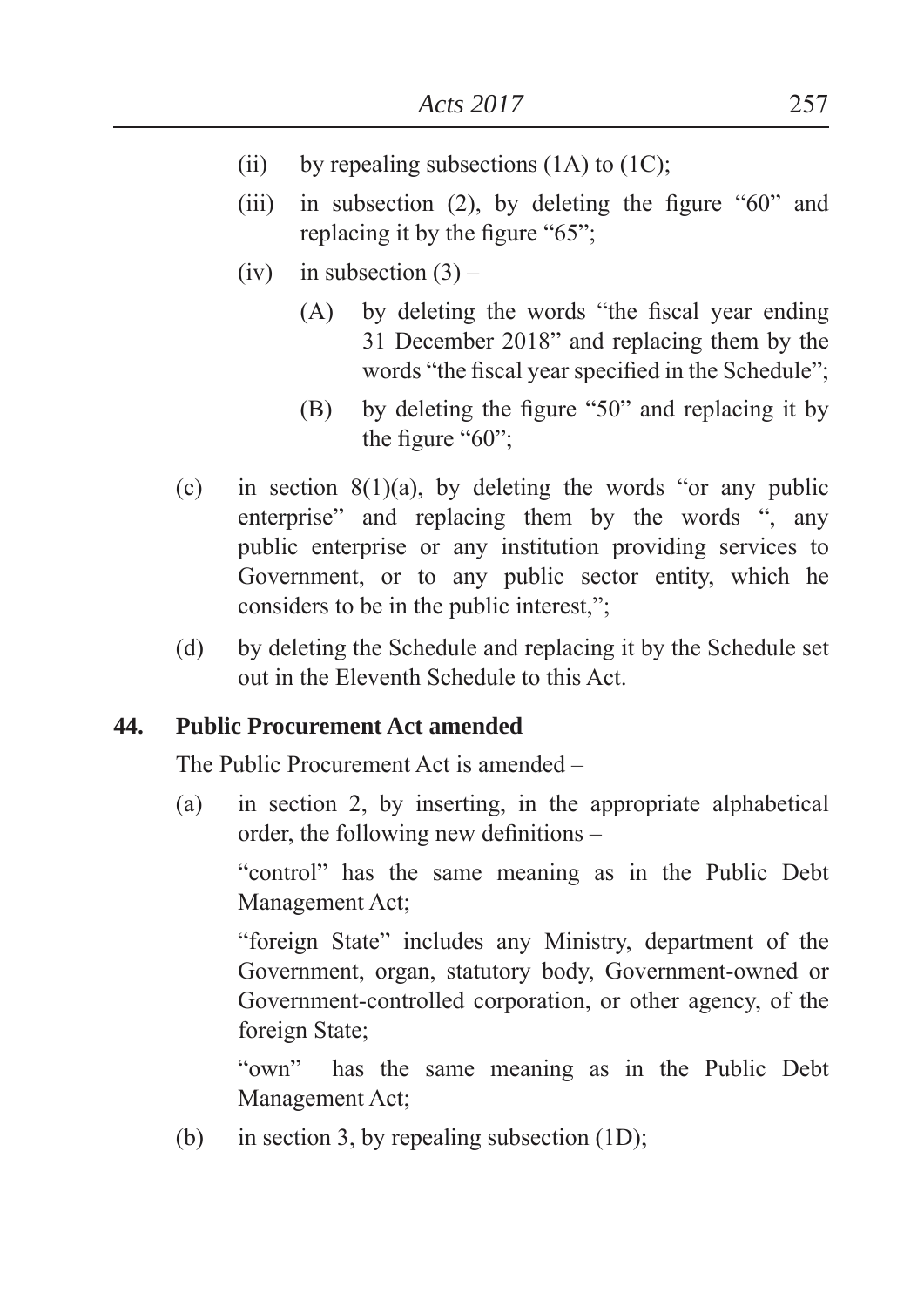(c) by inserting, after section 26A, the following new section –

## **26B. Reservation**

(1) Specific types of works contracts and the estimated contract values, as may be prescribed, shall be reserved for microenterprises, small enterprises and medium enterprises.

(2) In this section –

"microenterprise", "small enterprise" and "medium enterprise" have the same meaning as in the Small and Medium Enterprises Development Authority Act.

(d) in section 35, by inserting, after subsection (1), the following new subsection –

 (1A) (a) A public body may, in a bidding exercise, exclude a bidder –

- (i) whose performance in a previous public contract has been deficient; or
- (ii) who has failed to deliver goods, works or services satisfactorily,

 and has caused prejudice to the public body with regard to contractual requirements notwithstanding that the bidder is not disqualified.

- (e) in section  $53 -$ 
	- (i) in subsection  $(1)$ 
		- $(A)$  by deleting the words "Policy Office" and replacing them by the word "Director";
		- (B) by adding the following new paragraphs, the full stop at the end of paragraph (f) being deleted and replaced by a semicolon and the word "or" at the end of paragraph (e) being deleted –
			- (g) submitting a bid which contains inaccurate or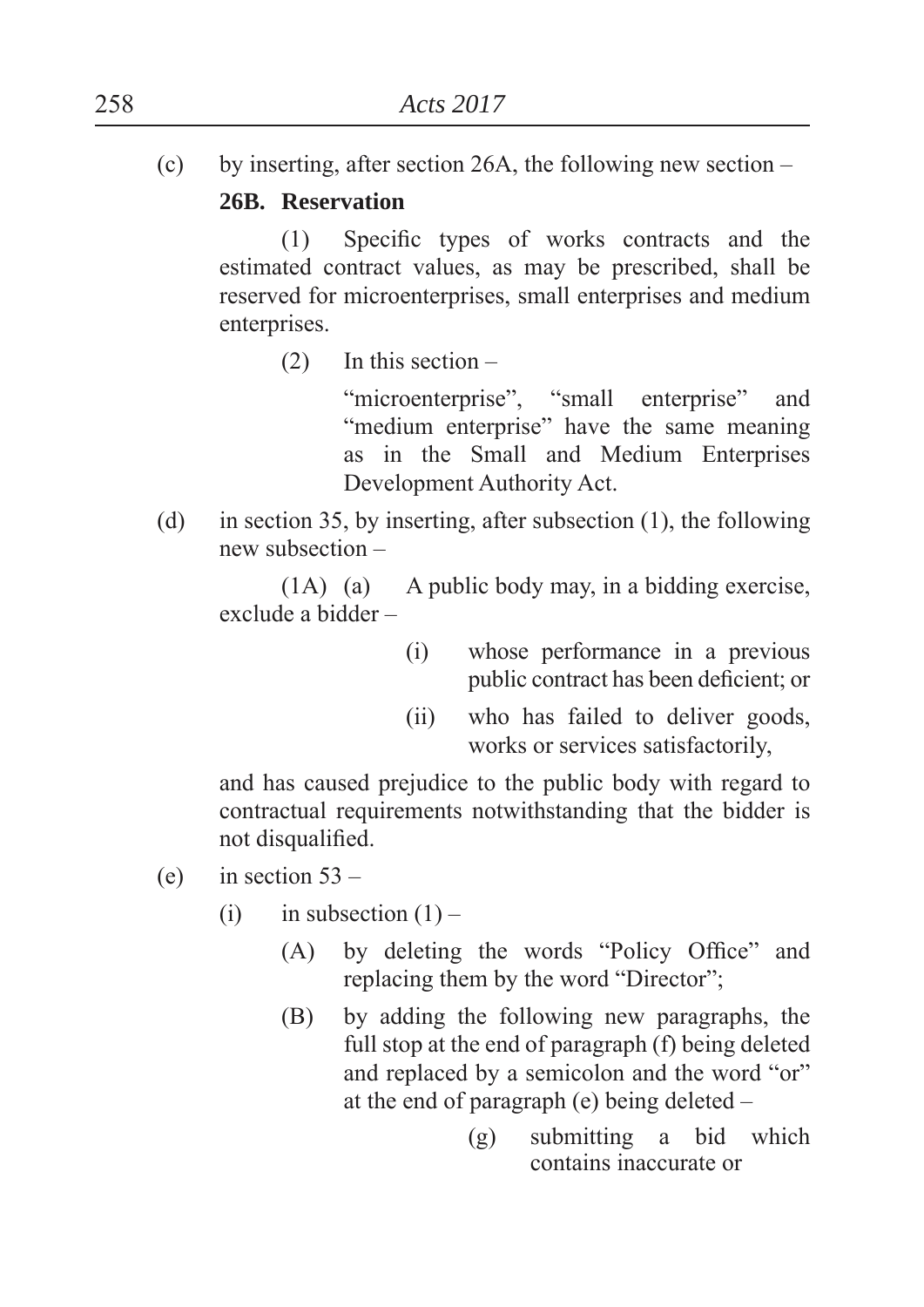inadequate information with a view to misleading a public body or the Board regarding the eligibility or responsiveness of its bid

- (h) refusing, where no bid security is required, to accept an award made to it and to enter into a contract with a public body, except in a situation of force majeure;
- (i) repeated failure, in the performance of one or more contracts by the supplier, contractor or consultant, to comply with the terms and conditions of the contract or the specifications, as the case may be;
- (j) committing a material breach of contract: or
- (k) without the prior written approval of the public body, unlawfully assigning or subcontracting any of its obligations under a contract.
- $(ii)$  in subsection (2), by deleting the words "Policy Office" and replacing them by the word "Director".

### **45. Registrar-General Act amended**

 The Registrar-General Act is amended, in section 2(4) and (5), by inserting, after the words "Deputy Registrar-General", the words ", the Assistant Registrar-General".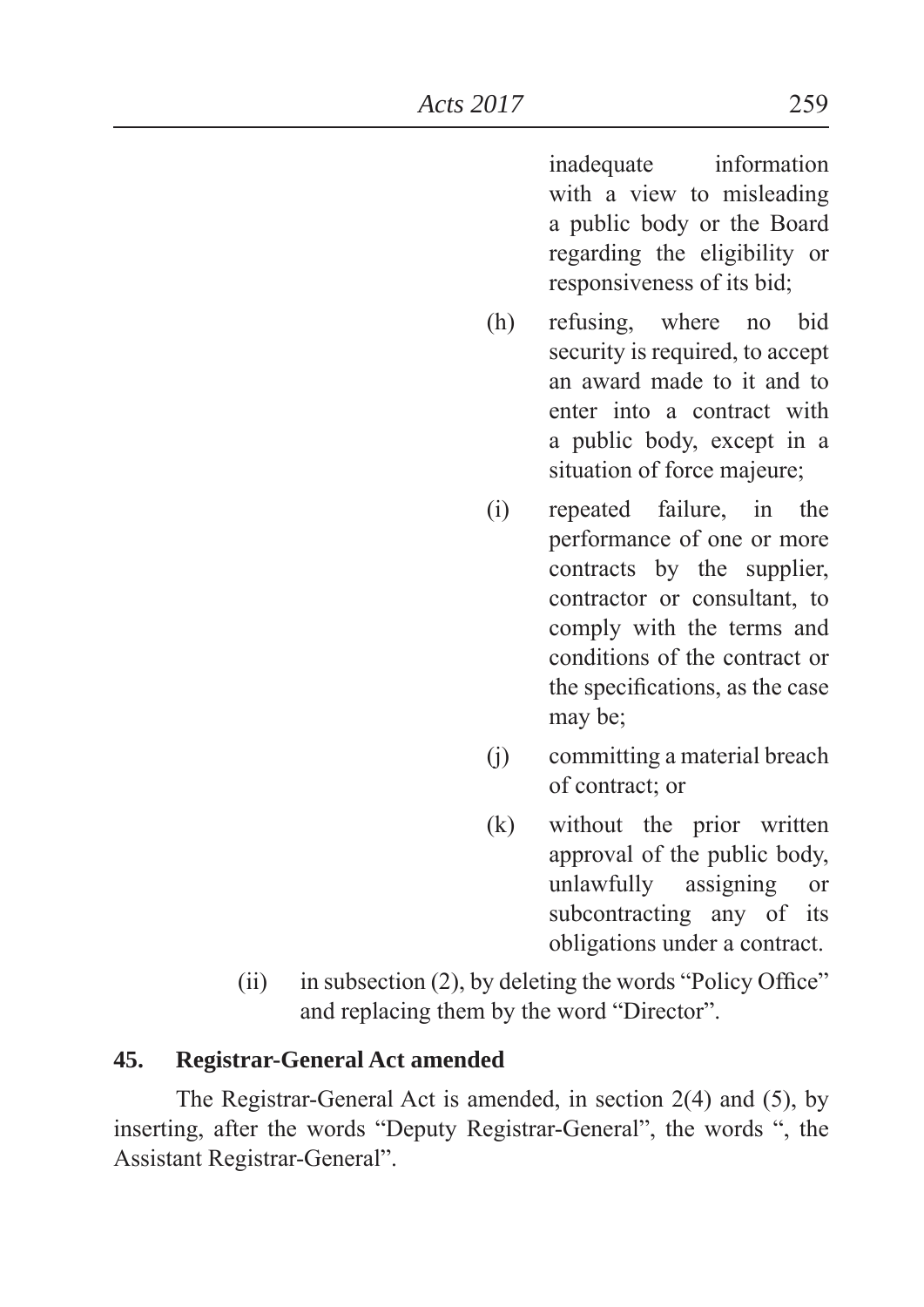## **46. Registration Duty Act amended**

The Registration Duty Act is amended –

- (a) in section 2, in the definition of "classic or vintage motor car", by deleting the words "which has been registered before 1 January 1970" and replacing them by the words "aged 40 years or more from the date of its original registration in or outside Mauritius";
- (b) in section  $3 -$ 
	- (i) in subsection  $(1D)$ 
		- $(A)$  in paragraph  $(A)$ 
			- $(I)$  by deleting the words "witnessed by a document under private signature" and replacing them by the words "witnessed by a document, whether a notarial deed or a document under private signature,";
			- (II) by deleting the words "the document" under private signature", wherever they appear, and replacing them by the words "the document":
		- $(B)$  in paragraph  $(b)$ , by deleting the words "under private signature" and replacing them by the words "referred to in paragraph  $(a)$ ".
	- (ii) in subsection (1E), by deleting the words "under private" signature" and replacing them by the words ", whether a notarial deed or a document under private signature,";
- (c) in section 27, in subsection  $(5)(a)$ , by adding the following new subparagraph, the comma at the end of subparagraph (ii) being deleted and replaced by the words "; or" and the word "or" at the end of subparagraph (i) being deleted  $-$ 
	- (iii) an ex-CHA residential unit or a residential unit originally acquired from the National Housing Development Company Ltd,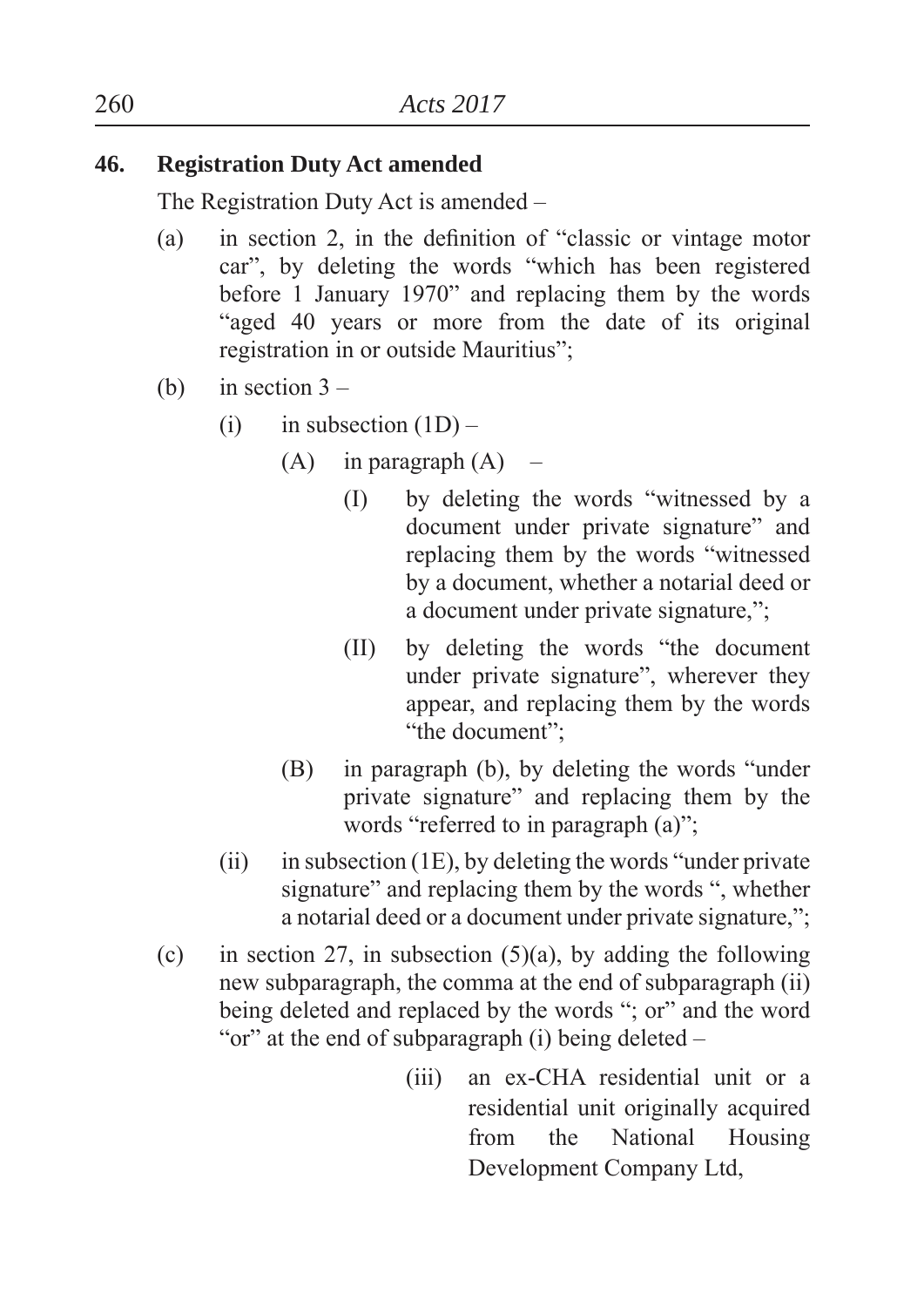(d) by inserting, after section 46, the following new section –

# **47. Remission of duty**

 (1) There shall be a Committee which shall make recommendations to the Minister as to whether or not to remit or refund the whole or part of any duty leviable under this Act.

 (2) The Committee shall be chaired by the Registrar-General and shall comprise 2 officers of the Ministry and one other officer of the Registrar-General's Department.

 (3) The Minister may, on the recommendations of the Committee, remit or refund the whole or part of any duty leviable under this Act –

- (a) in respect of a deed or any other document witnessing the transfer of property which does not result in an effective change in ownership of that property
- (b) where a person makes an application for
	- (i) a derogation under section 27; or
	- (ii) a deed or any other document to be registered free in accordance with Part III of the First Schedule,

 within one year from the date of registration of the deed or document

- (c) where several documents are required to be registered in order to complete a transaction, leading to multiplicity of taxation; or
- (d) where a document presented for registration makes reference to previous documents and in respect of which duty is leviable, leading to multiplicity of taxation.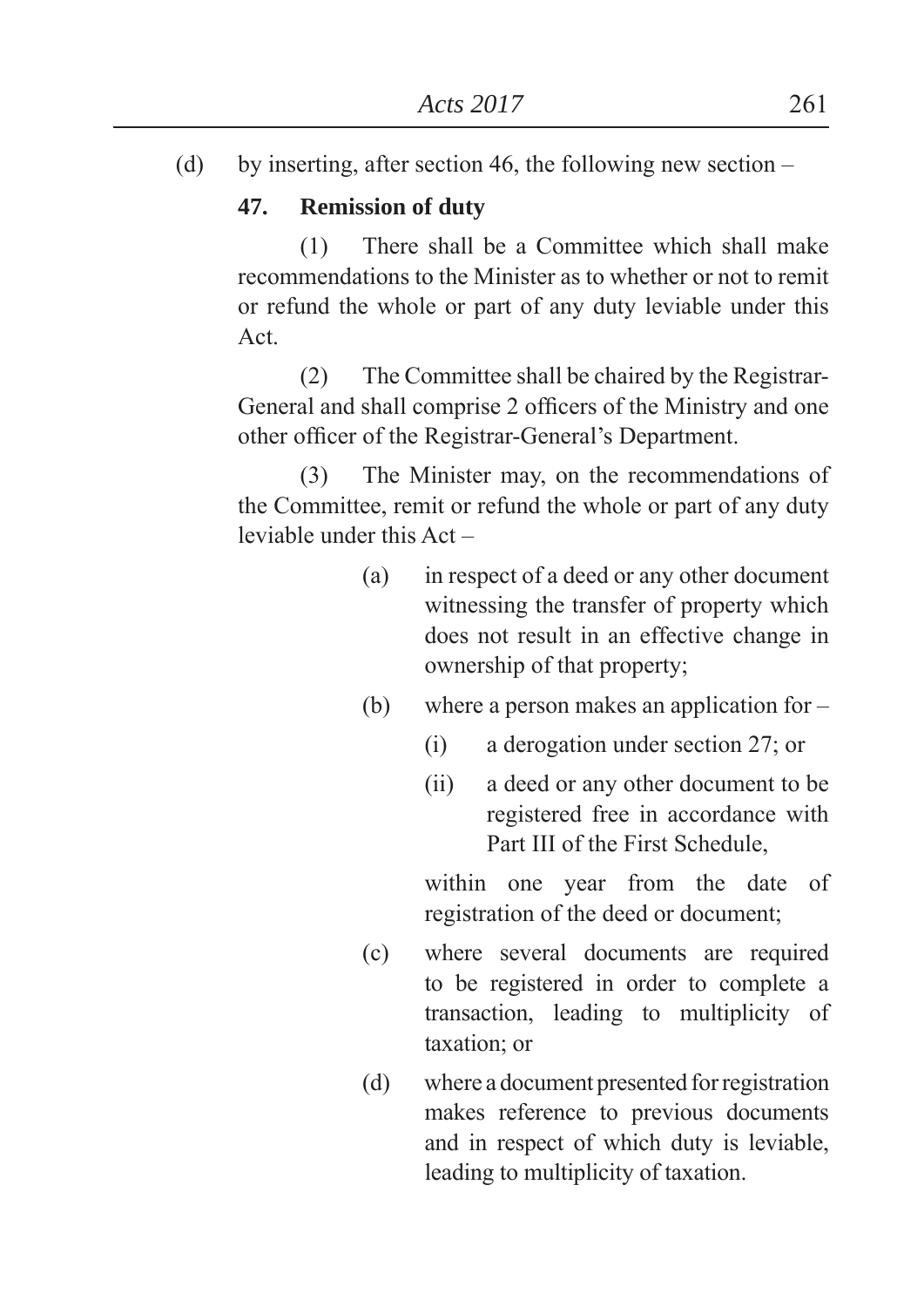- (e) in the First Schedule
	- $(i)$  in Part III
		- (A) by inserting, after item 24, the following new item –

 24A. Any deed witnessing a lease or sublease of a building provided that the lessee uses the building as a health institution as defined in the Private Health Institutions Act.

(B) by adding the following new items –

 38. Documents witnessing the lease or sublease of land, not exceeding 10 hectares, by a small planter for agricultural use.

 39. Documents witnessing the transfer of property where the Minister has deemed such a transfer to be in the public interest.

(ii) in Part VII, in item (cb), by deleting the words "containing creation of " and replacing them by the words "witnessing a mortgage, privilege or instrument creating a".

### **47.** Road Traffic Act amended

The Road Traffic Act is amended –

- $(a)$  in section 2, in the definition of "classic or vintage motor car", by deleting the words "which has been registered before 1 January 1970" and replacing them by the words "aged 40 years or more from the date of its original registration in or outside Mauritius":
- (b) in the First Schedule
	- (i) in item 3, by adding the following new paragraph, the full stop at the end of paragraph (b) being deleted and replaced by a semicolon –
		- (c) a trade union. 1,200 2,200 4,000 700 1,100 2,000 confederation.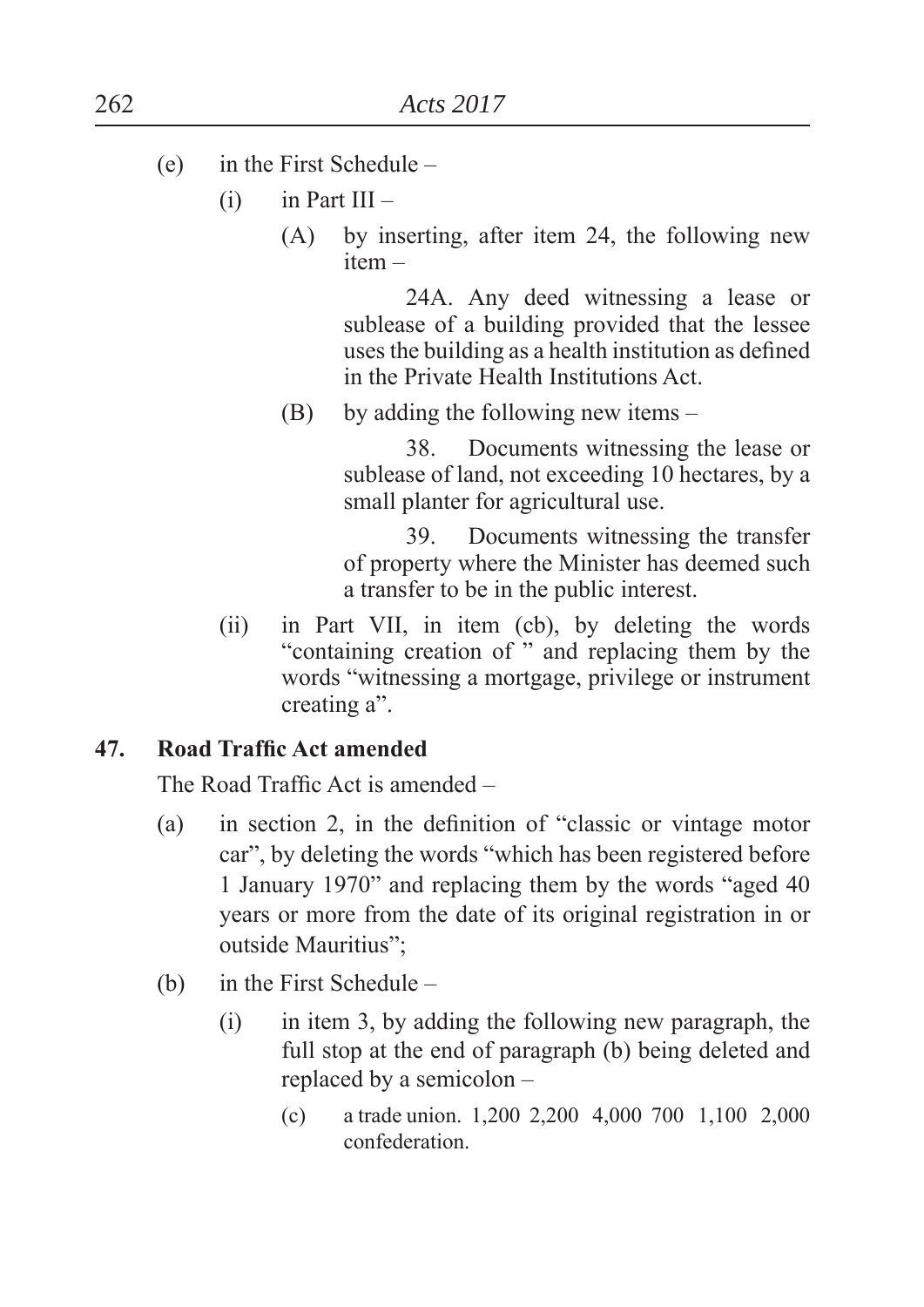- $(ii)$  in item  $4 -$ 
	- (A) in the heading, by deleting the words "**Classic**/ **Vintage**" and replacing them by the words ³**Classic or Vintage**´
	- (B) by deleting the words "(Registered before 01) January 1970)".

## **48. Sale of Immovable Property Act amended**

The Sale of Immovable Property Act is amended –

(a) in section 31, by inserting, after subsection (1), the following new section –

 (1A) Notwithstanding subsection (1), this section shall, at the request of the debtor, not apply for a period of 2 years from the date of the reading of the memorandum of charges where the mortgaged immovable property is the sole residence of the debtor and the said debtor has been made redundant on economic grounds.

(b) in section 39, by inserting, after subsection (1), the following new subsections –

 (1A) The *mise à prix* referred to in subsection (1) shall not be less than half of the open market value of the seized property mortgaged determined at the time of the transcription of the memorandum of seizure by an independent valuer appointed by the creditor.

 (1B) The cost of valuation of the mortgaged property shall be borne by the creditor.

(c) in section 59, by repealing subsection (1) and replacing it by the following subsection –

 (1) An inscribed or judgment creditor may also ask for subrogation in the proceedings where there has been collusion, fraud or negligence on the part of –

 $(a)$  the creditor; or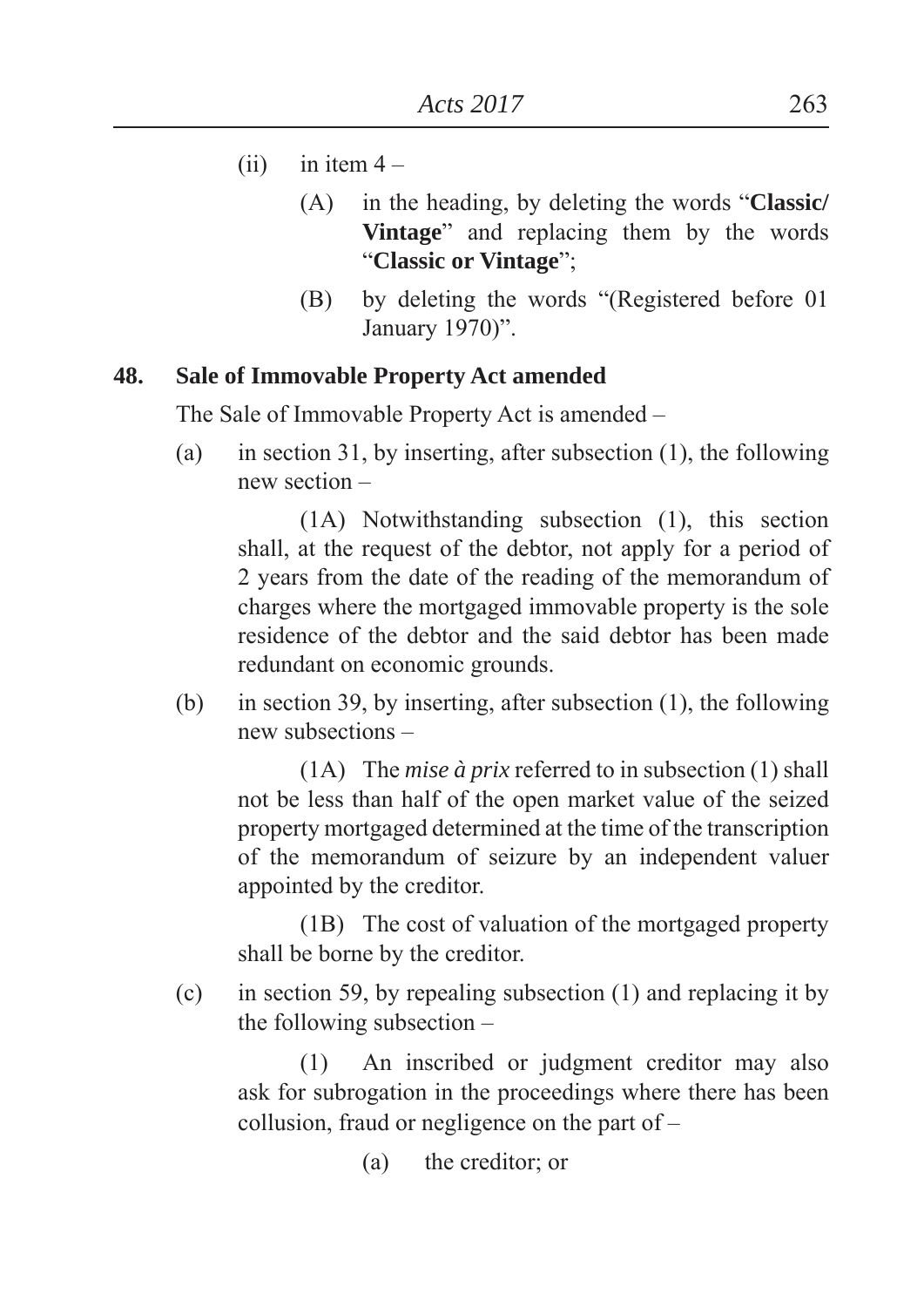(b) any financial institution, legal adviser and their agents,

 carrying on the proceedings, without prejudice to the right of a party aggrieved by the collusion, fraud, or negligence, as the case may be, to sue any person responsible for damages to the inscribed or judgment creditor.

### **49. Securities Act amended**

 The Securities Act is amended, in section 70(1), by adding the following new paragraph, the full stop at the end of paragraph (i) being deleted and replaced by a semicolon –

> (j) an offer or issue of securities by a corporation holding a Category 1 Global Business Licence, the securities of which are also listed on a securities exchange in another jurisdiction.

#### **50. Stamp Duty Act amended**

 The Stamp Duty Act is amended, in the Schedule, by adding the following new items –

- 21. Lease or sublease agreement, by a small planter, of land not exceeding 10 hectares, for agricultural use 150
- 22. Copy of lease document referred to in item 21 for transcription NIL

#### **51. Statistics Act amended**

The Statistics Act is amended, in section 22 –

- (a) in subsection  $(1)$ 
	- $(i)$  by repealing paragraph  $(c)$ , the word "and" being added at the end of paragraph (b)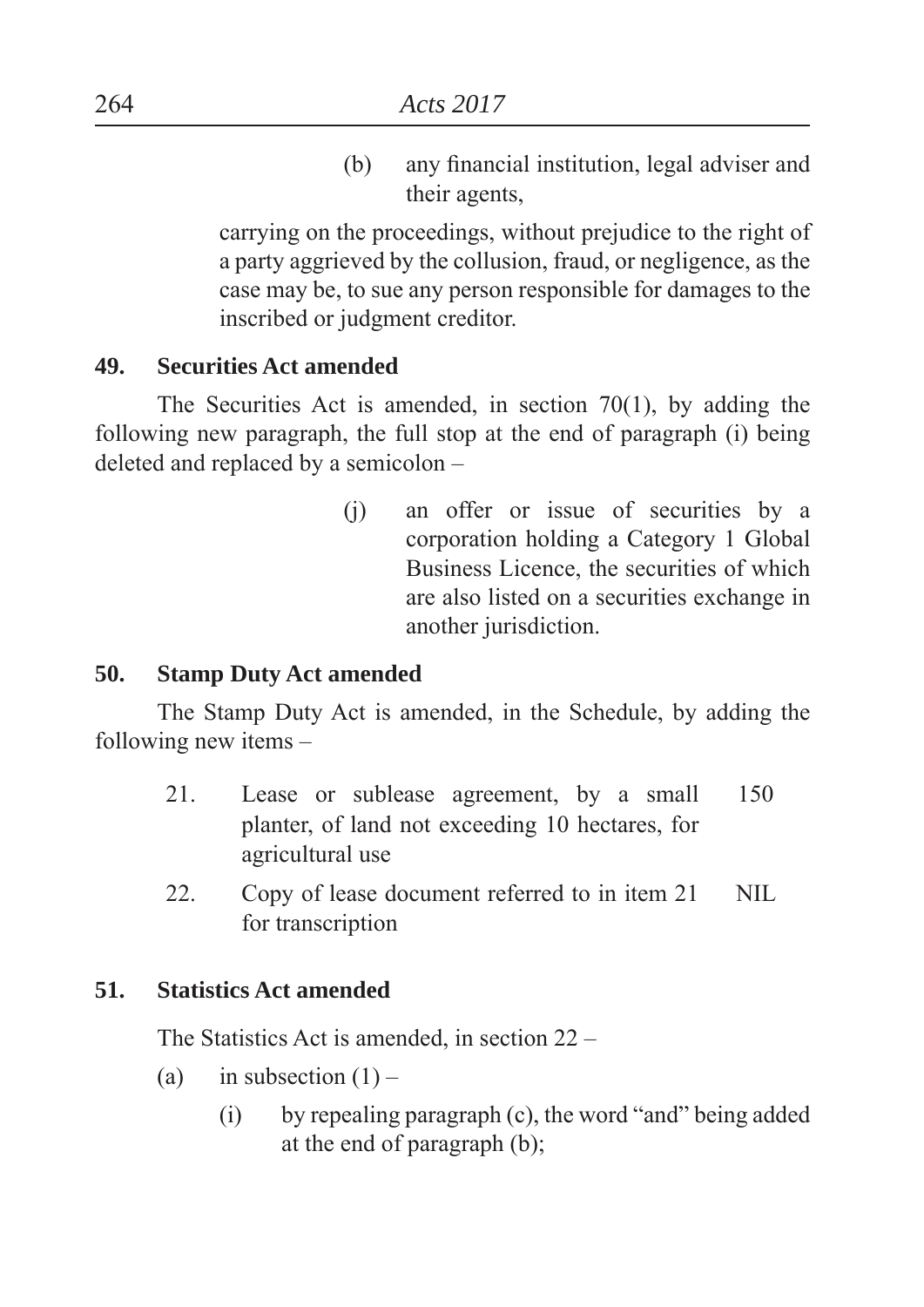- $(ii)$  by inserting, after the words "in the Second Schedule", the words "or, where the person is abroad, in such form and manner as the Director may approve";
- (b) in subsection  $(2)$ , by inserting, after the words "under section  $23(3)(b)$ <sup>"</sup>, the words ", every member of a committee set up under section  $24(2)$ <sup>"</sup>:
- (c) by adding the following new subsection
	- (6) In this section –

"abroad" includes Rodrigues, Agalega and any other island comprised in the State of Mauritius.

# **52. Statutory Bodies (Accounts and Audit) Act amended**

The Statutory Bodies (Accounts and Audit) Act is amended –

(a) in section 4A, by adding the following new subsection, the existing provision being numbered as subsection  $(1)$  –

 (2) Every statutory body shall, not later than 1 April in every year, in respect of the next financial year, mutually agree with the Ministry on, and have in place, a performance agreement which shall include key performance indicators on the targeted output of the statutory body.

(b) in section 4B, by adding the following new subsection, the existing provision being numbered as subsection  $(1)$  –

 (2) Every statutory body shall, in the preparation of the estimates referred to in subsection (1), ensure that it does not enter into financial obligations in excess of its present and future financial capacity.

- (c) in section  $7(2)$ , by deleting the words "30 April" and replacing them by the words "4 months";
- (d) in section 7A, by adding the following new subsection, the existing provision being numbered as subsection  $(1)$  –

 $(2)$  The supervising officer of the Ministry shall monitor any disciplinary action taken under subsection (1).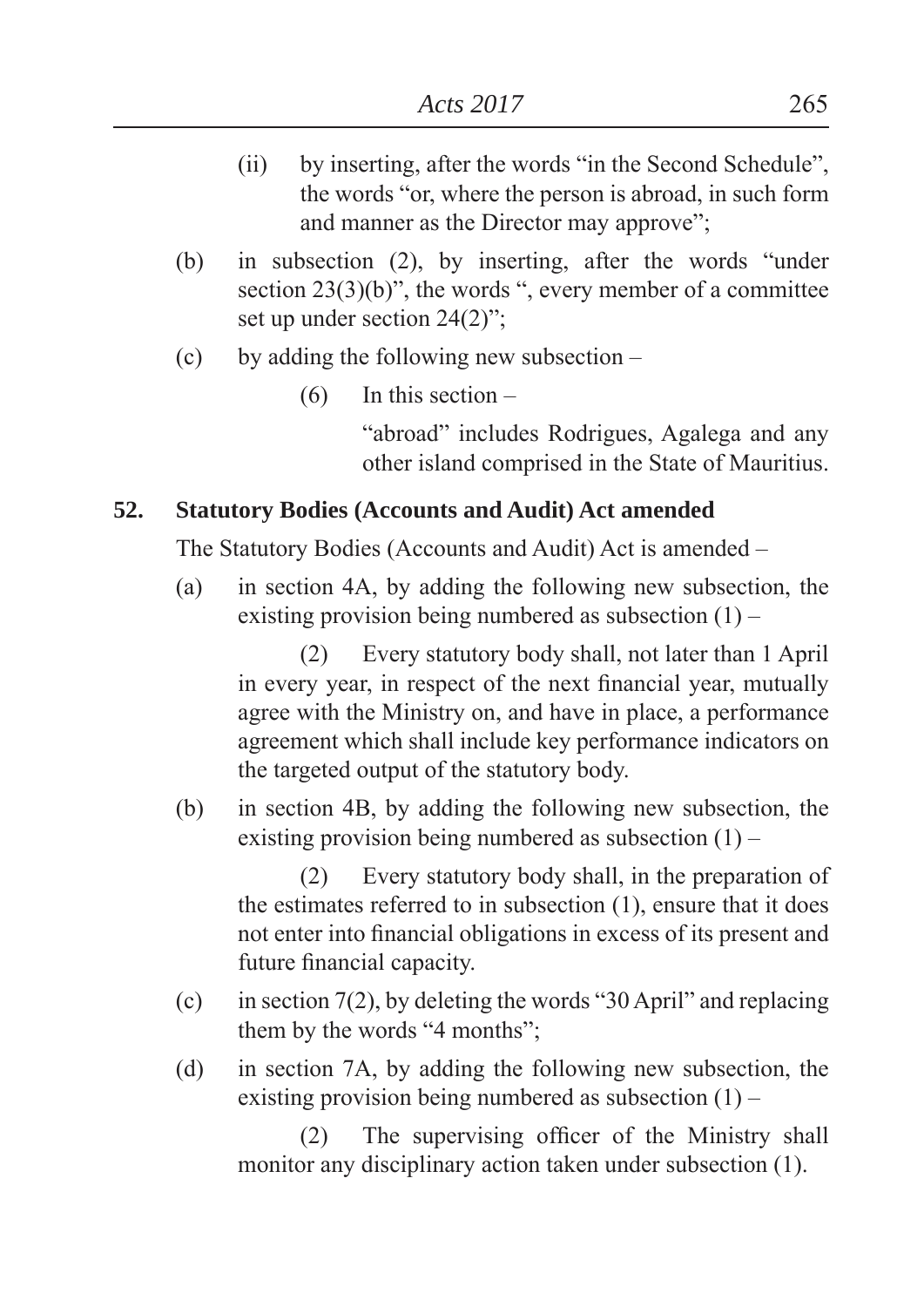(e) by inserting, after section 7A, the following new section –

# 7B. Remuneration and fringe benefits of staff of **statutory body**

 (1) Subject to this section, the remuneration and fringe benefits of the staff of a statutory body shall be governed by the Pay Research Bureau.

 (2) Where Cabinet has taken note that a statutory body shall not fall within the purview of the Pay Research Bureau, the Board of that statutory body shall, in respect of remuneration and fringe benefits of its staff, seek the approval of the high-powered committee.

 (3) Where the Board of a statutory body determines that the remuneration and fringe benefits of its staff shall be different from those governed by the Pay Research Bureau, the Board shall seek the prior written approval of the Minister, subject to the concurrence of the high-powered committee.

 (4) Subject to subsection (5), every review of the conditions of service of a statutory body shall, subject to any collective agreement signed before the commencement of this section, be made every 5 years.

 (5) Where, before the commencement of subsection (4), a review of the conditions of service has been made and implemented, the 5-year period shall, on the commencement of subsection (4), be deemed to start as from the date of the last review.

 $(6)$  In this section –

"high-powered committee" means a committee –

- (a) chaired by the Secretary to Cabinet and Head of the Civil Service or his representative; and
- (b) comprising  $-$ 
	- (i) the Financial Secretary or his representative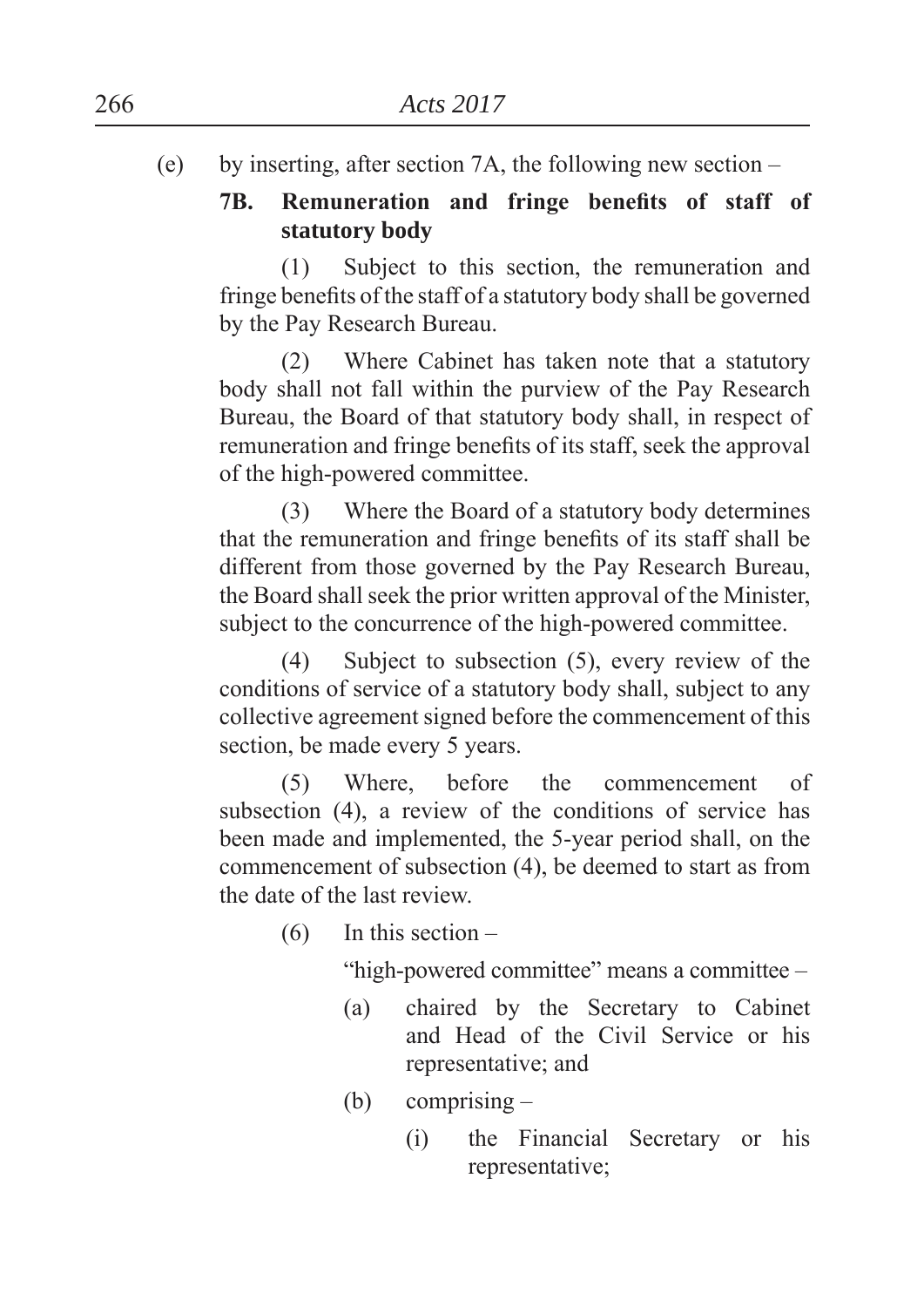- (ii) the Senior Chief Executive of the Ministry responsible for the subject of civil service or his representative and
- (iii) the Director, Pay Research Bureau, or his representative.

### **53. Statutory Bodies Pension Funds Act amended**

The Statutory Bodies Pension Funds Act is amended –

(a) by inserting, after section 3, the following new section  $-$ 

## **3A. SICOM to report to statutory body**

 (1) SICOM shall report to every statutory body, not later than 2 months from the end of every financial year, by submitting electronically to the statutory body, a certified statement specifying –

- (a) the name of the former employees or former contractual employees of the statutory body:
- $(b)$  the name of the beneficiary, other than any former employee or former contractual employee; and
- (c) the relationship of the person referred to in  $\alpha$ ) with the beneficiary referred to in paragraph (b).

 (2) On receipt of a report under subsection (1), the statutory body shall examine the report and, where necessary, send any query to SICOM.

 (3) SICOM shall reply to a query under subsection (2) not later than 10 working days from the date of receipt of that query.

(b) in the First Schedule, by inserting, in the appropriate alphabetical order, the following new item and its corresponding entry –

| Seafarers' Welfare Fund<br>March 2017 |
|---------------------------------------|
|---------------------------------------|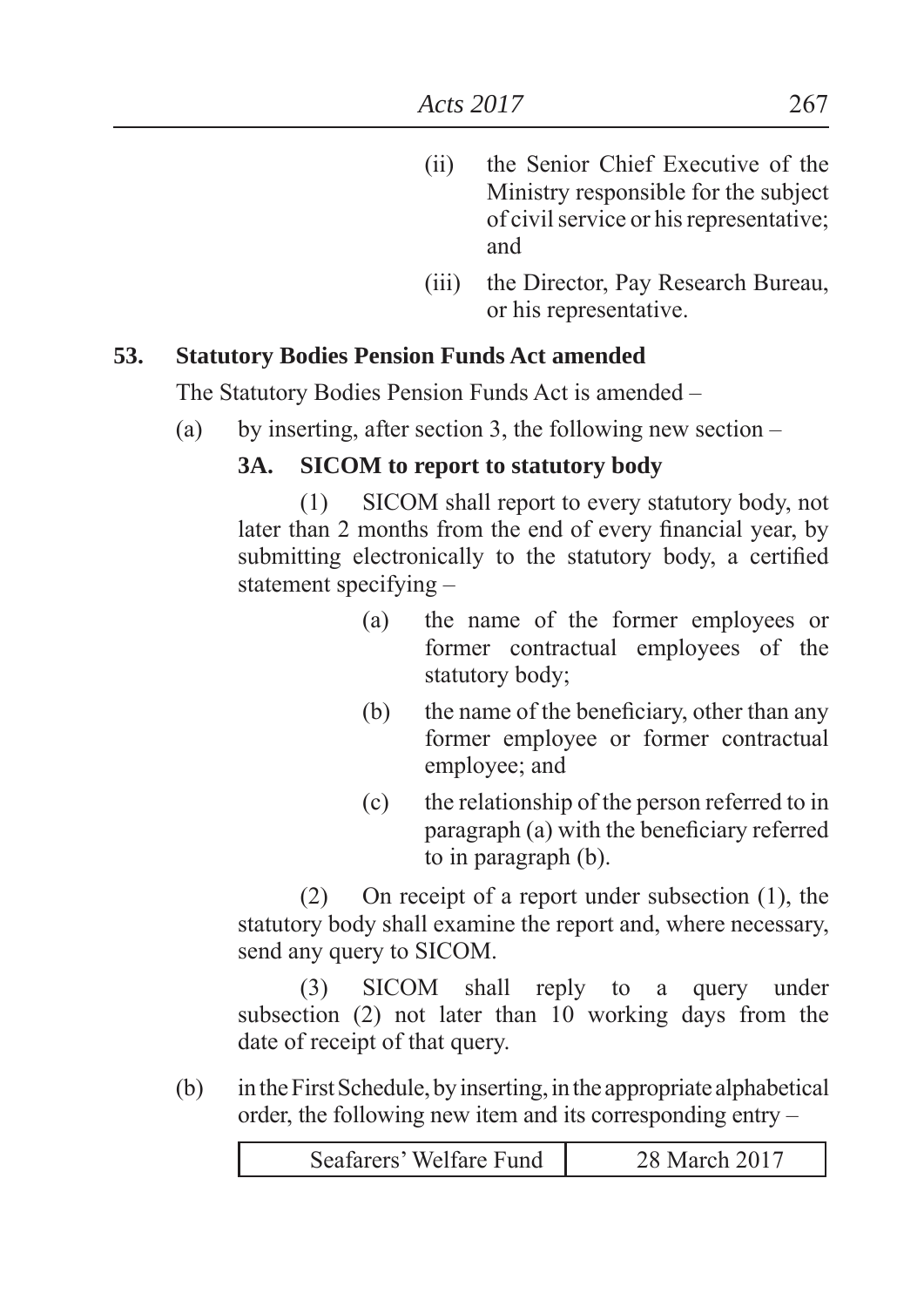# **54.** Sugar Industry Efficiency Act amended

The Sugar Industry Efficiency Act is amended, in section  $29(1)(a)$ (xvii), by inserting, after the words "up of ", the words "a 9-hole or".

# **55.** Sugar Industry Efficiency (Amendment) Act 2016 amended

The Sugar Industry Efficiency (Amendment) Act 2016 is amended. in section  $18(3)(i)$  –

- (a) in subparagraph (iii), by repealing the proposed new subsection (1B);
- (b) by repealing subparagraph (v).

# **56. Sugar Insurance Fund Act amended**

The Sugar Insurance Fund Act is amended, in section 40 –

- (a) in subsection (2), by deleting the words "subsections  $(2A)$ and" and replacing them by the word "subsection":
- (b) by repealing subsections (2A) and (2B).

# **57. Value Added Tax Act amended**

The Value Added Tax Act is amended –

(a) in section 2, by inserting, in the appropriate alphabetical order, the following new definition  $-$ 

"departing citizen of Mauritius" means a citizen of Mauritius who holds –

- $(a)$  a valid passport; and
- (b) a valid ticket for travel by air or sea to a foreign airport or port
- (b) in section 21(4), by adding the words "which is proved to have become bad and to have been actually written off as a bad debt";
- (c) in section 23, in subsection  $(1)(a)$ , by deleting the words "<sup>5</sup> years" and replacing them by the words "4 years preceding" the last day of the taxable period";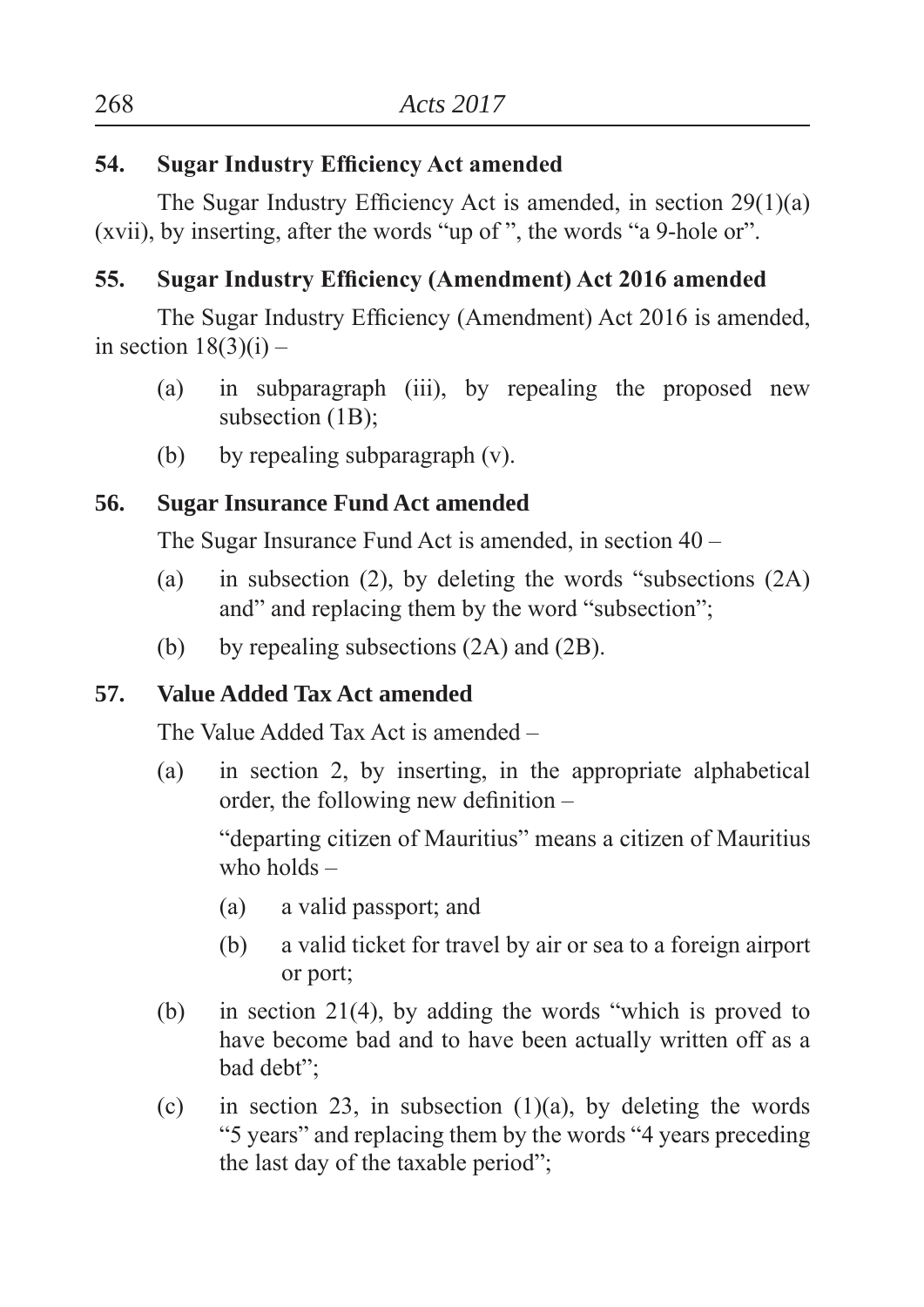- (d) in section 26A, by deleting the figure  $"50,000"$  and replacing it by the figure " $100,000$ ";
- (e) in section 27(1), by deleting the words "or  $67$ " and replacing them by the words ",  $66(4)$  or  $67$ ";
- (f) in section  $27A(1)(a)$ , by deleting the words "or  $21(7)$ " and replacing them by the words ",  $21(7)$  or 66(4)";
- (g) in section  $28A -$ 
	- $(i)$  in the heading, by deleting the figure  $\mathscr{B}$ <sup>2</sup> and replacing it by the figure  $4$ <sup>\*</sup>;
	- (ii) in subsection (1), by deleting the figure  $\mathscr{L}3$ <sup>2</sup> and replacing it by the figure  $4$ <sup>2</sup>.
- (h) in section 37(3), by deleting the figure "3" and replacing it by the figure  $4$ <sup>"</sup>.
- $(i)$  in section  $38 -$ 
	- (i) in subsection (1)(b), by inserting, after the word "post", the words "or electronically":
	- (ii) in subsection (5), by inserting, after the words "subsection  $(2)$ ", the words "or  $(2A)$ ";
- $(i)$  in section 39
	- (i) by inserting, after subsection (2), the following new subsection –

 (2A) Where the person fails to comply with a notice under subsection  $(1)$  within the time specified in the notice, the Director-General may determine that the objection has lapsed and he shall give notice thereof to the person.

(ii) in subsection (3), by inserting, after the words "subsection  $(2)$ ", the words "or  $(2A)$ ";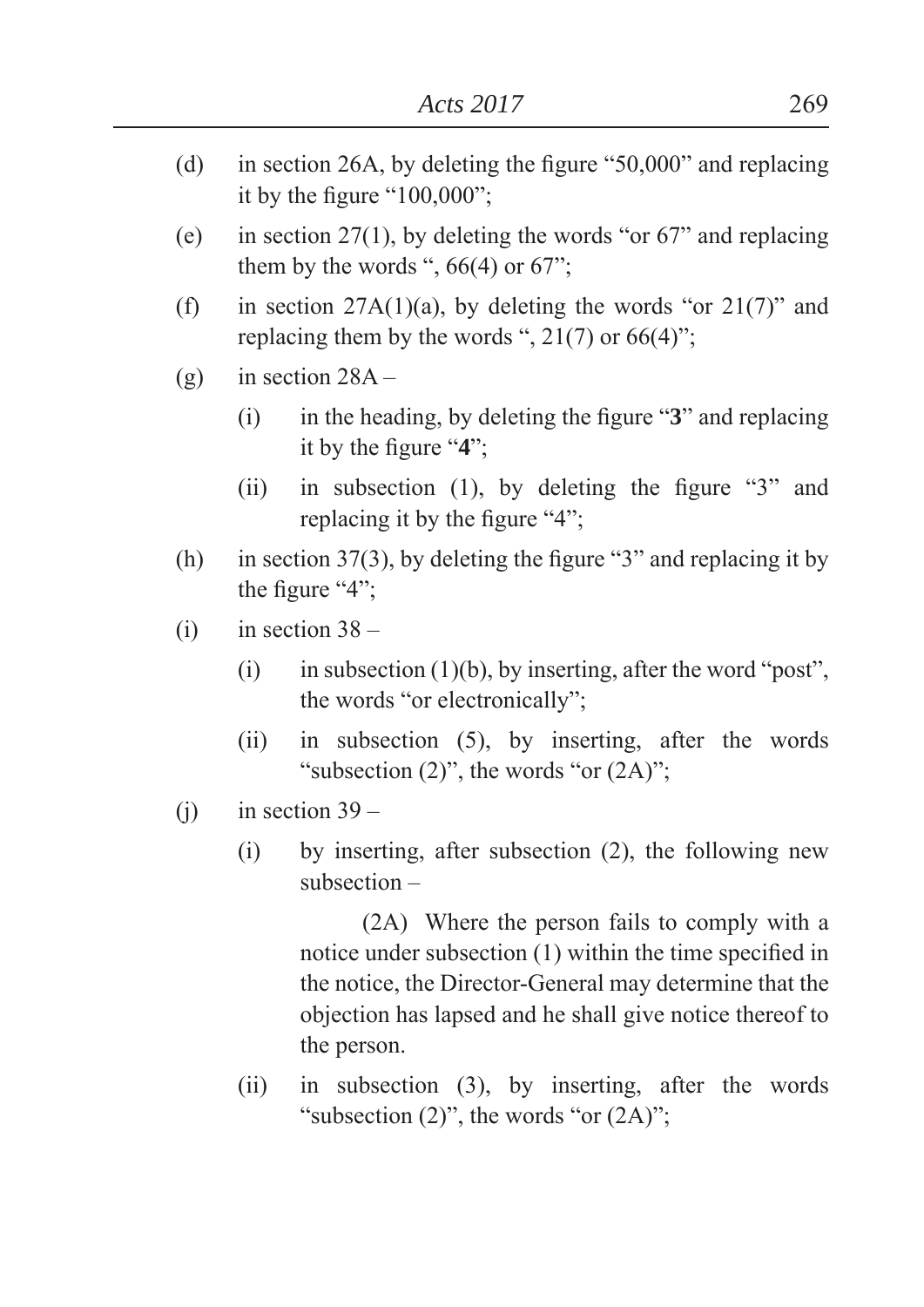- (k) in section  $40 -$ 
	- (i) in subsection  $(1)(c)$ , by deleting the words "section  $38(4)$  and  $(5)$ ,  $39$  or  $67$ <sup>"</sup> and replacing them by the words "section 38(4) and (5), 39, 66(4) or 67";
	- (ii) by inserting, after subsection (1), the following new subsection –

 (1A) (a) Where a person has lodged written representations under subsection (1) against a decision made under section  $38(5)$  and, prior to the date fixed for the hearing of his representations –

- (i) he complies with the provisions of section 38(2) or  $(2A)$ , as the case may be;
- (ii) he informs the Assessment Review Committee in writing, with copy to the Director-General, that he has complied with section 38(2) or (2A), as the case may be, and wishes his objection to be considered anew by the Director-General: and
- (iii) he withdraws his representations before the Assessment Review Committee,

 the Director-General shall consider the objection as from the date that person withdraws his representations before the Assessment Review Committee.

 (b) Notwithstanding section 39(4), the objection shall be determined within 4 months from the date the person withdraws his representations before the Assessment Review Committee.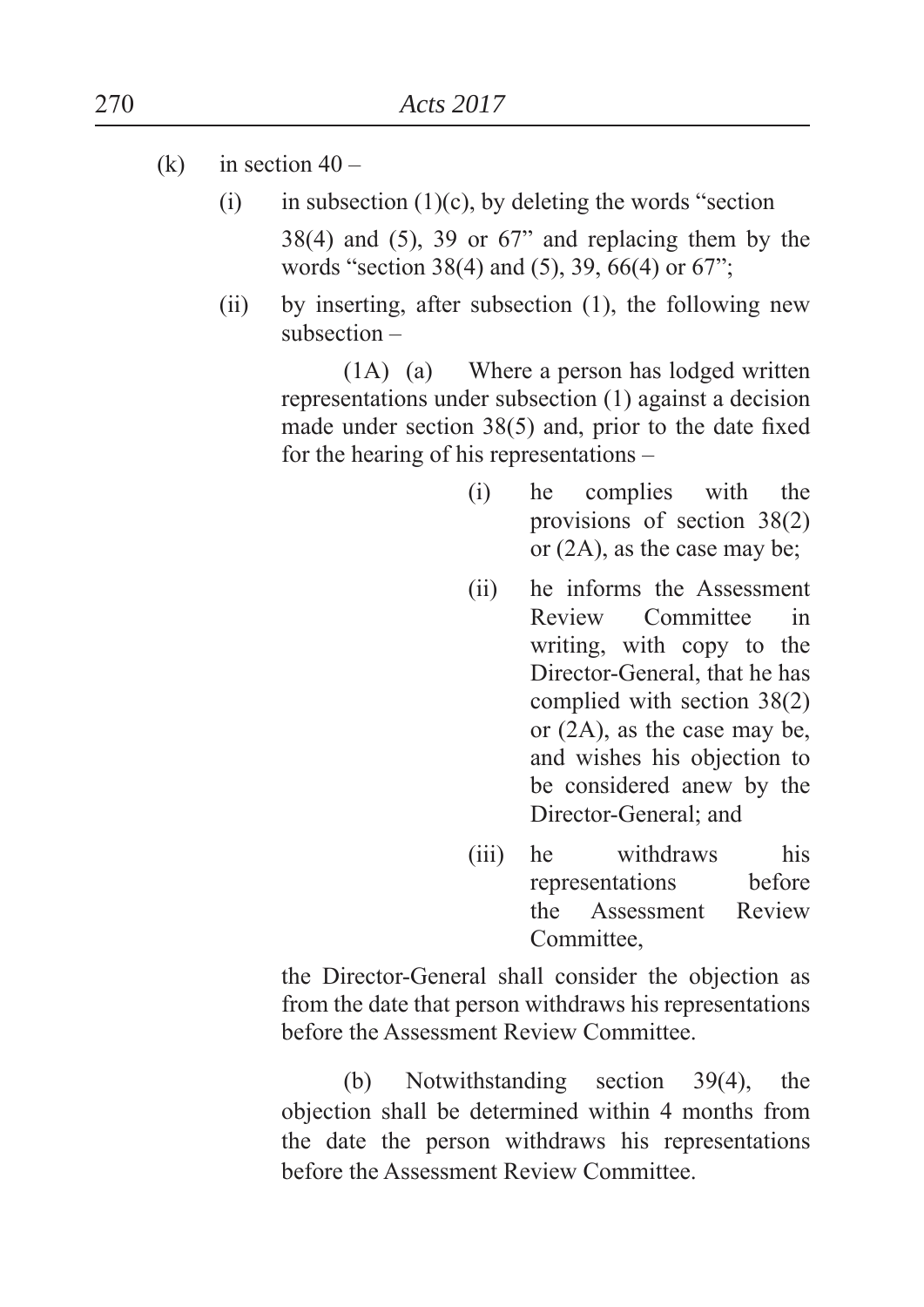(1) in section 42, by adding the following new subsection  $-$ 

 (3) In the case where a receiver is appointed by the chargee of a charge for the purpose of satisfying a debt secured by the charge as specified in section 204 of the Insolvency Act, any value added tax due and payable by the chargor shall, subject to section 204(5) of that Act, be paid by the receiver in accordance with section 204(4) of that Act.

- (m) in section 65A(2), by adding the following new paragraph, the full stop at the end of paragraph (f) being deleted and replaced by the words "; or" and the word "or" at the end of paragraph (e) being deleted –
	- (g) Part VIA of the Twelfth Schedule, by a tea cultivator registered with the National Agricultural Products Regulatory Office set up under the National Agricultural Products Regulatory Office Act or a co-operative society registered under the Co-operatives Act 2016.
- (n) in section 66, by adding the following new subsections –

 $(3)$  (a) Where an exempt person specified in Column 1 of item 11 or 13 of the Ninth Schedule has been exempted from the payment of VAT in respect of the construction of a purpose-built building specified in Column 2 of that item and before the end of the nineteenth year following the year of completion of the building, the building or part of the building –

- (i) is no longer used by him for the specified purpose; or
- (ii) is sold or otherwise transferred and is no longer used for the specified purpose,

 the exempt person shall, in the case provided for under subparagraph (i), give immediate written notice to the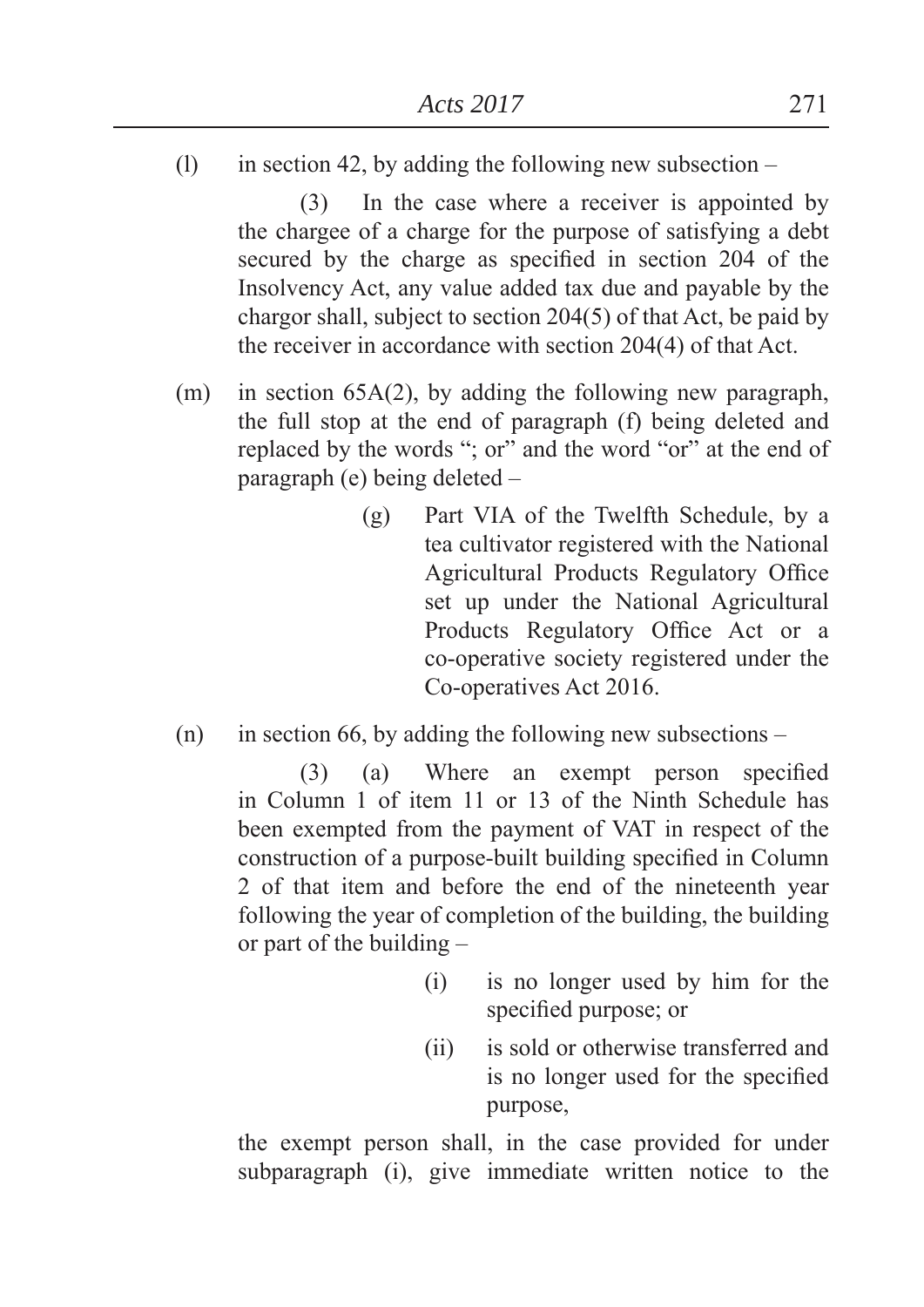Director-General specifying the date since which the building or part of the building is no longer used by him for the specified purpose.

 (b) Where the building or part of the building is sold or otherwise transferred and is no longer used for the specified purpose, the new owner shall give immediate written notice to the Director-General specifying the date since which the building or part of the building is no longer used by him for the specified purpose.

 (c) The exempt person referred to in paragraph (a) or the new owner referred to in paragraph (b) shall be liable to pay to the Director-General, the VAT which would have been otherwise payable, multiplied by the factor referred to in paragraph (d).

 (d) The factor shall be the proportion which the period between the date of sale, transfer or cessation of use for the specified purpose and the expiry of the 20-year period from the date of completion of the building bears to the 20-year period.

 (4) (a) The Director-General shall, by notice in writing, claim from the exempt person or the new owner, as the case may be, the amount of VAT payable under subsection  $(3)(c)$ .

 (b) The amount claimed under paragraph (a) shall be paid within 28 days from the date of the notice.

 (5) (a) Where an exempt person or a new owner is dissatisfied with a notice under subsection  $(4)$ , he may, within 28 days from the date of the notice, object to the claim in such form as the Director-General may determine.

 (b) Where an exempt person or a new owner, as the case may be, makes an objection, he shall, in the form, specify the detailed grounds of his objection.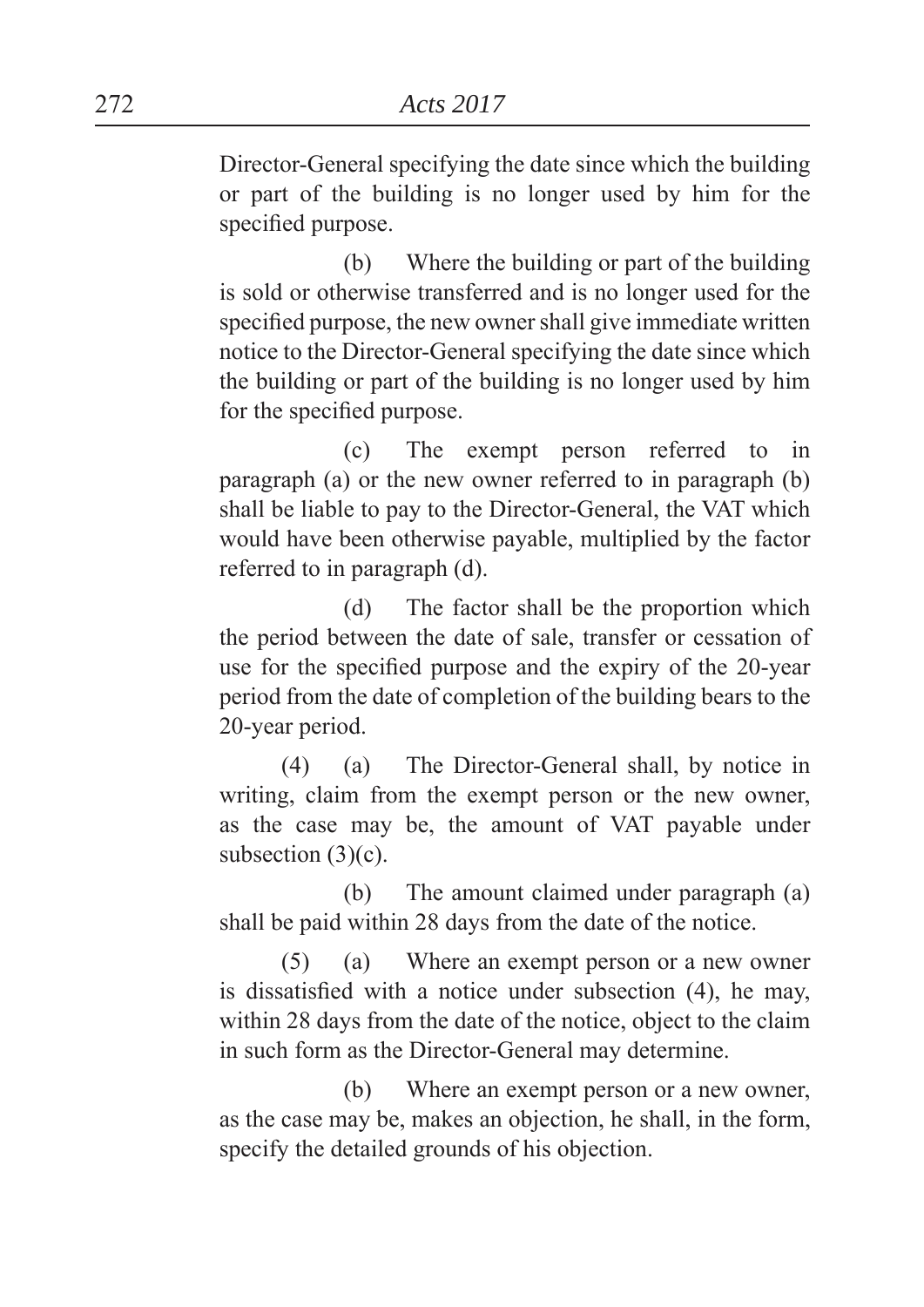(c) Where it is proved to the satisfaction of the Director-General that, owing to illness or other reasonable cause, an exempt person or a new owner has been prevented from making an objection within the time limit in paragraph (a), the Director-General may consider the objection.

 (d) Where the Director-General refuses to consider an objection made after the time limit in paragraph (a), he shall, within 28 days from the date of receipt of the letter of objection, give notice of refusal to the exempt person or the new owner, as the case may be.

 (e) The burden of proving that the notice of the Director-General is incorrect, or what the amount of VAT should be, shall be on the exempt person or new owner, as the case may be.

 (6) (a) The Director-General shall consider an objection under subsection (5) and review the notice, and may –

- (i) disallow or allow it in whole or in part; and
- (ii) where appropriate, amend the notice to conform with his determination.

 (b) The Director-General shall, within 4 months from the date of receipt of the objection under subsection (5), give notice of the determination to the exempt person or new owner, as the case may be, and shall, at the same time, claim any VAT.

 (c) Where the objection is not determined within 4 months under paragraph (b), it shall be considered to have been allowed by the Director-General.

 (7) Where an exempt person or a new owner, as the case may be, is aggrieved by a decision under subsection (5)(d) or a determination under subsection (6), he may lodge written representations with the Clerk of the Assessment Review Committee in accordance with section 19 of the Mauritius Revenue Authority Act.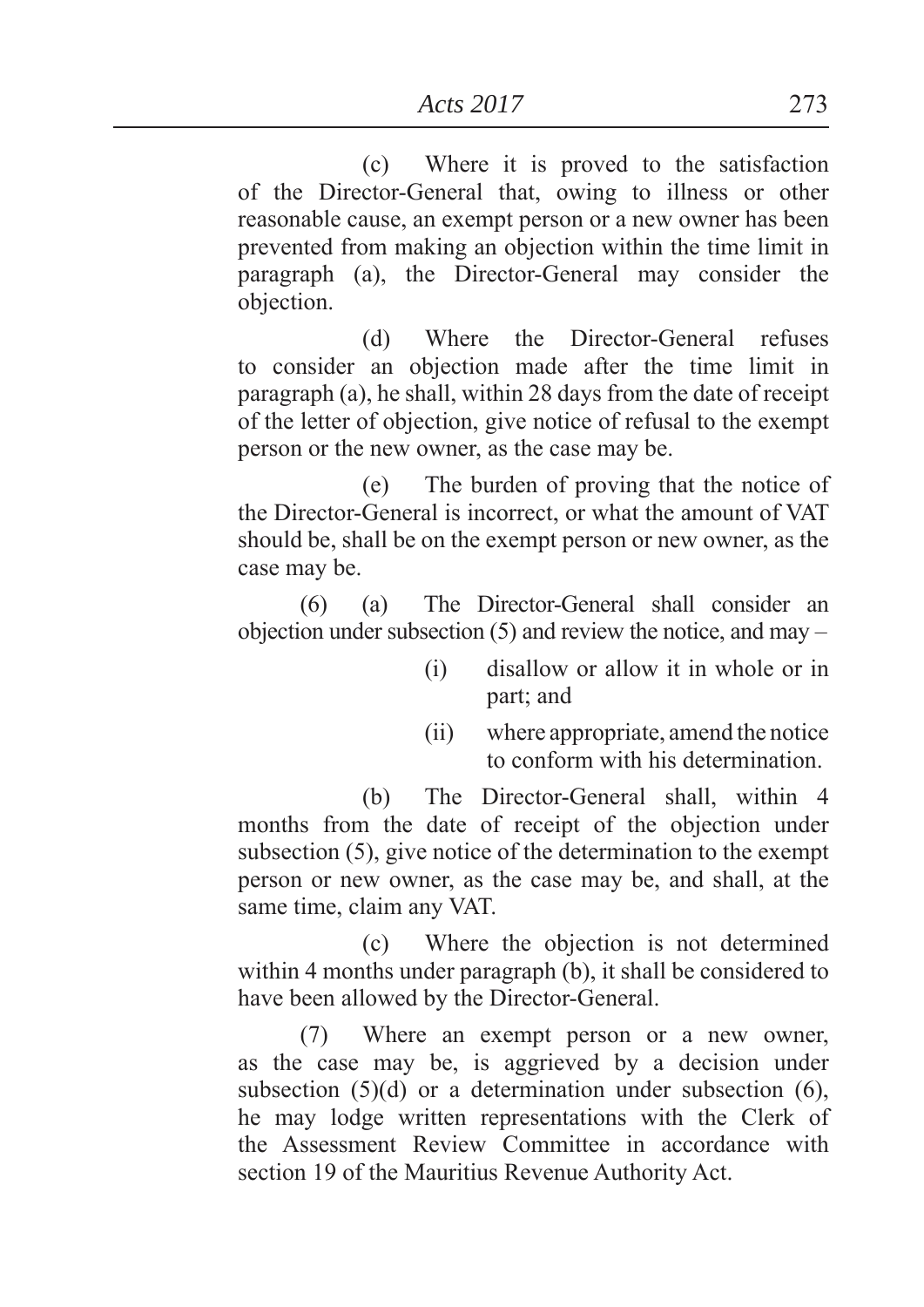- (o) in section  $69A -$ 
	- (i) in subsection (3), by inserting, after the words "shall,", the words "subject to subsection  $(3A)$ ,";
	- (ii) by inserting, after subsection (3), the following new subsection –

 (3A) Where the application is in respect of an issue which is the subject of an objection, representations before the Assessment Review Committee or an appeal before the Supreme Court or Judicial Committee of the Privy Council, the Director-General shall not give a ruling.

- (p) in section  $73 -$ 
	- (i) by repealing subsection (11) and replacing it by the following subsection –

 (11) Where VAT arrears outstanding as at 8 June 2017 are fully paid by a person on or before 31 May 2018, any penalty and interest included in the VAT arrears shall be reduced by 100 per cent, provided that an application for the reduction is made to the Director-General on or before 31 March 2018.

- (ii) in subsection  $(12)$ , by deleting the words "before" 30 June 2006" and replacing them by the words "on or before  $30 \text{ June } 2015$ ".
- (q) in the First Schedule
	- $(i)$  in item 8, by deleting the figures "1901.10" and " $1905.401$ " and replacing them by the figures "1901.10.00" and "1905.40.10", respectively;
	- (ii) in item 26, by deleting the figure  $2,000$ <sup>"</sup> and replacing it by the figure  $"3,000"$ ;
	- $(iii)$  in item 51, by deleting the words "of H.S. Codes 8702.1021 and 8702.9021" and "of H.S. Codes 8407.3411, 8408.2011 and 8706.0012";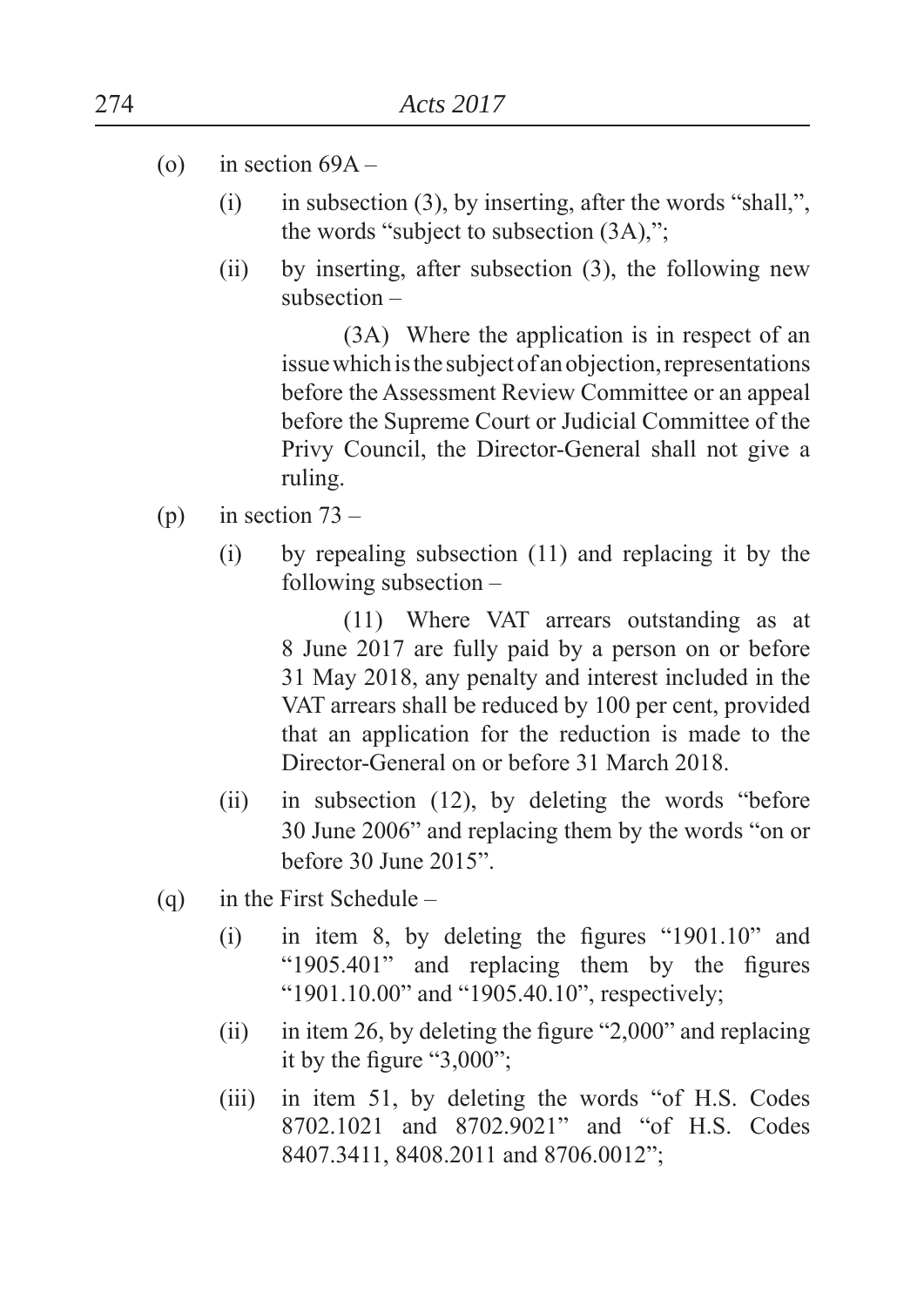- $(iv)$  in item  $52 -$ 
	- (A) in paragraph (a), by deleting the figure "2843.30" and replacing it by the figure  $"2843.30.00"$ ;
	- (B) in paragraph (c), by deleting the figure "7113.111" and replacing it by the figure  $"7113.11.10"$ .
	- $(C)$  in paragraph (d), by deleting the figure "7113.191" and replacing it by the figure  $"7113.19.10"$ ;
- (v) in item 53, by deleting the figure  $"3822.001"$  and replacing it by the figure  $"3822.00.10"$ ;
- (vi) in item 54, by deleting the figure  $9027.801$ <sup>"</sup> and replacing it by the figure  $\degree$ 9027.80.10<sup> $\degree$ </sup>;
- (vii) in item 55, by deleting the words  $\degree$ 3701.10, 3702.10, 8419.20, 9006.301, 9019.105, 9019.20, 9022.12, 9022.13, 9022.14, 9022.21, 9022.30, 9022.901, 9022.902, 9022.909, 9029.801, 9402.101, 9405.103 and 9405.403<sup>"</sup> and replacing them by the words ³3701.10.00, 3702.10.00, 8419.20.00, 9006.30.10, 9019.10.50, 9019.20.00, 9022.12.00, 9022.13.00, 9022.14.00, 9022.21.00, 9022.30.00, 9022.90.10, 9022.90.20, 9022.90.90, 9027.80.10, 9402.10.10, 9405.10.30 and 9405.40.30";
- (viii) in item 55A, by deleting the figures  $"8414.60"$ , "8414.80", "8419.89" and "9011.80" and replacing them by the figures " $8414.60.00$ ", " $8414.80.00$ ", " $8419.89.00$ " and " $9011.80.00$ ", respectively;
- (ix) in item 57, by deleting the figures  $"7104.20"$ and  $\degree$ 7104.90 $\degree$  and replacing them by the figures " $7104.20.00$ " and " $7104.90.00$ ", respectively;
- $(x)$  in item 58, by deleting the words "8452.21, 8452.29, 8452.40 and 8452.90´ and replacing them by the words ³8452.21.00, 8452.29.00, 8452.30.00 and 8452.90.00´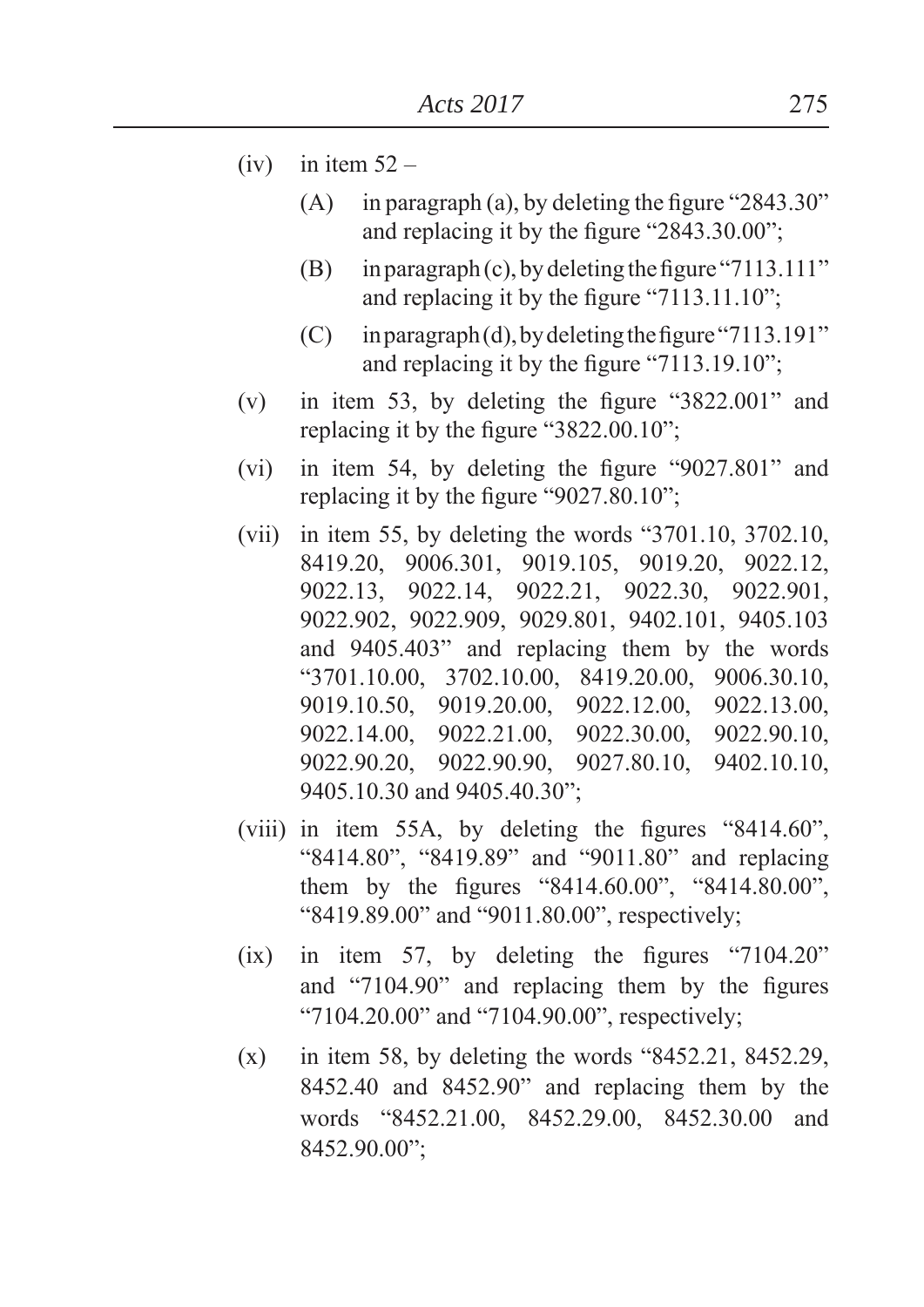- $(xi)$  in item 59, by deleting the figure  $2513.20$ <sup>"</sup> and replacing it by the figure  $"2513.20.00"$ ;
- (xii) in item  $60$ , by deleting the figures "3403.11" and  $"3403.91"$  and replacing them by the figures " $3403.11.11$ " and " $3403.91.00$ ", respectively;
- (xiii) in item  $63$ , by deleting the figures  $\degree$ 8422.20<sup> $\degree$ </sup> and  $"8422.40"$  and replacing them by the figures " $8422.20.00$ " and " $8422.40.00$ ", respectively;
- (xiv) in item 64, by deleting the figures  $\degree$ 9110.11<sup>"</sup> and  $\degree$ 9110.19 $\degree$  and replacing them by the figures "9110.11.00" and "9110.19.00", respectively;
- (xv) in item 67, by deleting the figures  $\degree$ 3926.201<sup>"</sup>, " $4015.901$ " and " $6307.20$ " and replacing them by the figures "3926.20.10", "4015.90.10" and "6307.20.10", respectively;
- (xvi) in item  $68$ , by deleting the words "H.S. Code" and replacing them by the word "heading";
- (xvii) in item 75, by deleting the figures  $\degree$ 1404.901 $\degree$ ,  $"2703.001"$  and  $"6806.101"$  and replacing them by the figures "1404.90.10", "2703.00.10" and "6806.10.10", respectively;
- $(xviii)$  in item 76, by deleting the figures  $4008.11$ <sup>2</sup> and " $4008.21$ " and replacing them by the figures "4008.11.00", and "4008.21.00", respectively;
- (xix) by adding the following new item
	- 82. Sterile water used before, during and after operation of H.S. Code 2201.90.20.
- $(r)$  in the Fifth Schedule
	- $(i)$  in item  $2 -$ 
		- (A) in paragraph (fc), by deleting the words "H.S. Code 2106.904" and replacing them by the words "H. S. Code 2106.90.40";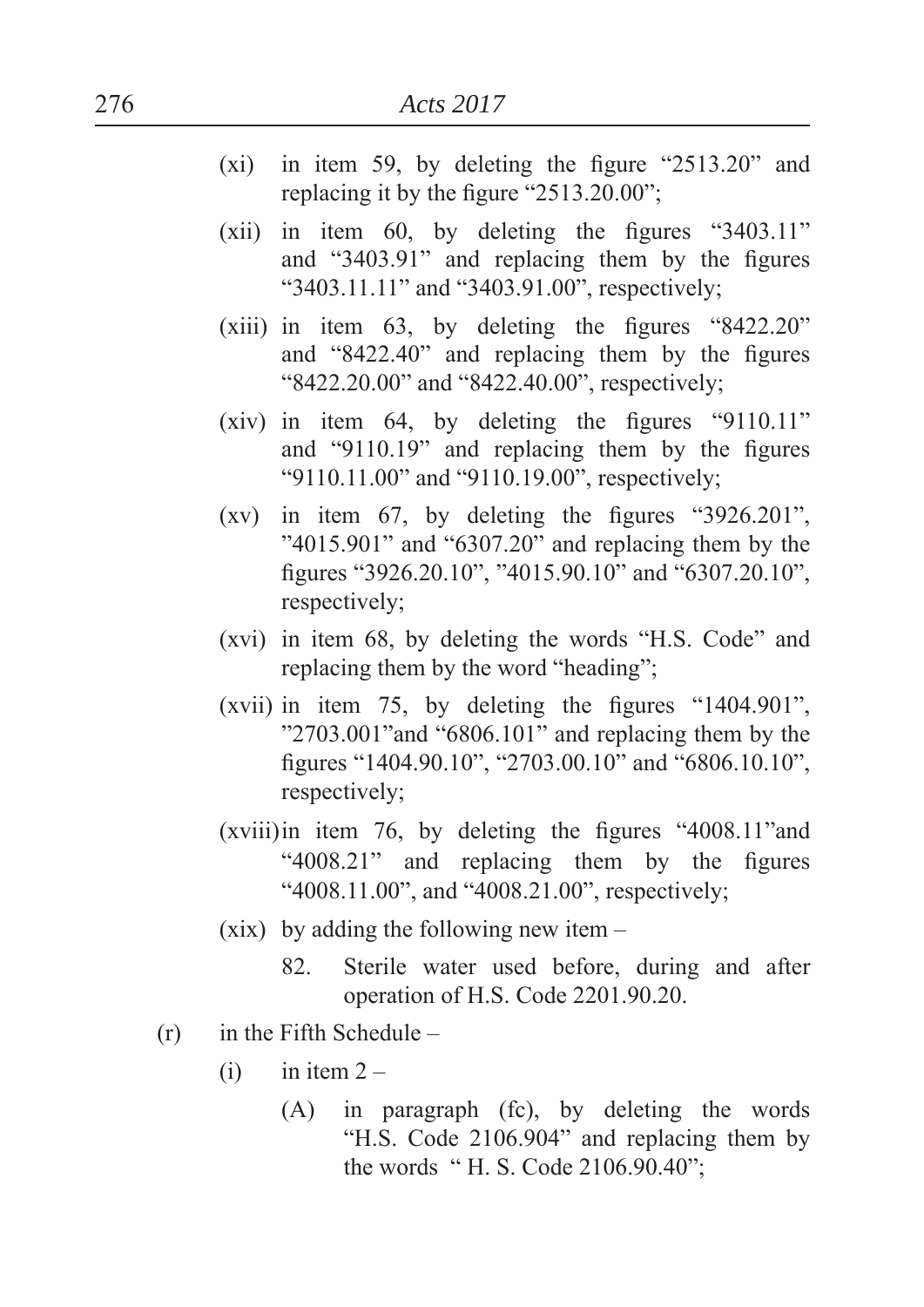- (B) in paragraph (i), by deleting the figure  $4905.911$ " and replacing it by the figure  $4905.91.10$ ";
- (ii) in item  $4(b)$ , by inserting, after the word "visitor", the words "or departing citizen of Mauritius":
- (iii) in item 10, by deleting the figures "3204.11", "3204.17", " $3204.19$ " and " $3212.901$ " and replacing them by the figures "3204.11.00", "3204.17.00", "3204.19.00" and " $3212.90.10$ ", respectively;
- (iv) in item 18, by deleting the figures  $\degree$ 5601.211<sup>"</sup>, " $5601.221$ " and " $5601.291$ " and replacing them by the figures "5601.21.10", "5601.22.10" and "5601.29.10", respectively;
- (v) in item 20, by deleting the figure  $\degree$ 5907.001<sup>°</sup> and replacing it by the figure  $\degree$ 5907.00.10<sup> $\degree$ </sup>;
- (vi) in item 21, by deleting the figure  $6307.902$ <sup>"</sup> and replacing it by the figure  $6307.90.20$ ".
- (vii) in item 25, by deleting the figures  $"2834.21"$ , " $2835.24$ " and " $2833.21$ " and replacing them by the figures "2834.21.00", "2835.24.00" and "2833.21.00", respectively;
- (viii) in item 31, by deleting the figure  $"2017"$  and replacing it by the figure "2018";
- $(ix)$  in item 33, by adding the words ", including patrol and monitoring equipment";
- $(x)$  by adding the following new item
	- 34. Sanitary towels (pads) and tampons.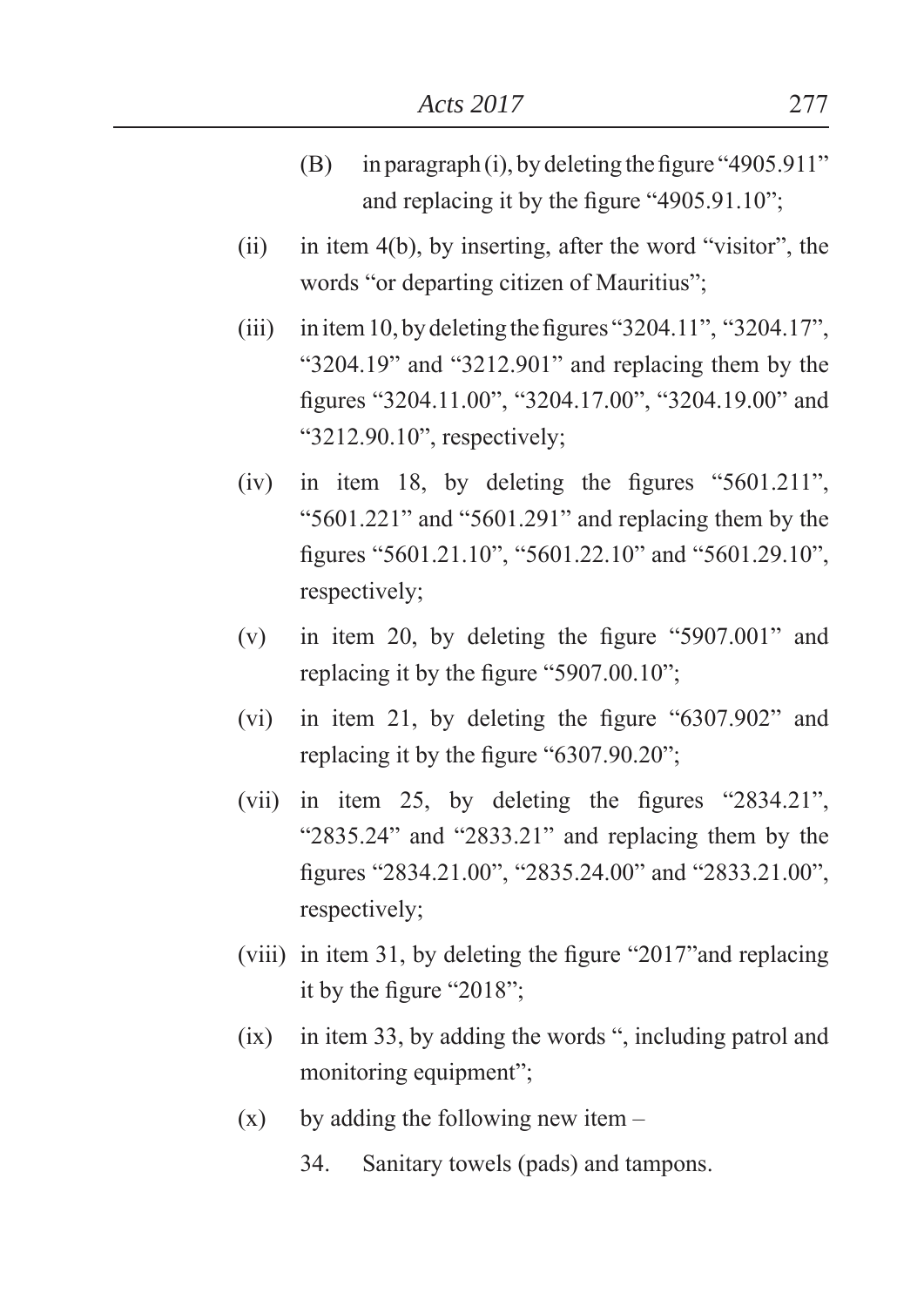- (s) in the Ninth Schedule
	- $(i)$  in item 6, in Column 2, by deleting the words "Director" of Civil Aviation" and replacing them by the words ³Chairman, Managing Director, Manager, or the representative, of the airline company having an office in Mauritius":
	- (ii) in item 11, by adding the following new paragraph, the existing provision being lettered as paragraph  $(a)$  –
		- (b) Any person engated in the construction of a purpose-built building for the provision of tertiary education to be leased exclusively to a person approved by the Tertiary Education Commission established under the Tertiary Education Commission Act, as a person engaged in the provision of tertiary education. Construction of a purpose-built building for the provision of tertiary educaion to be leased exclusively to a person approved by the Tertiary Education Commission.
	- (iii) in item 13, in Column 1, by deleting the word "company" and replacing it by the words "person having obtained a letter of intent to be":
	- (iv) in item 14(2), in Column 1, by deleting the words "committee set up under section  $50L(3)$  of the Income Tax Act" and replacing them by the words "National" Empowerment Foundation":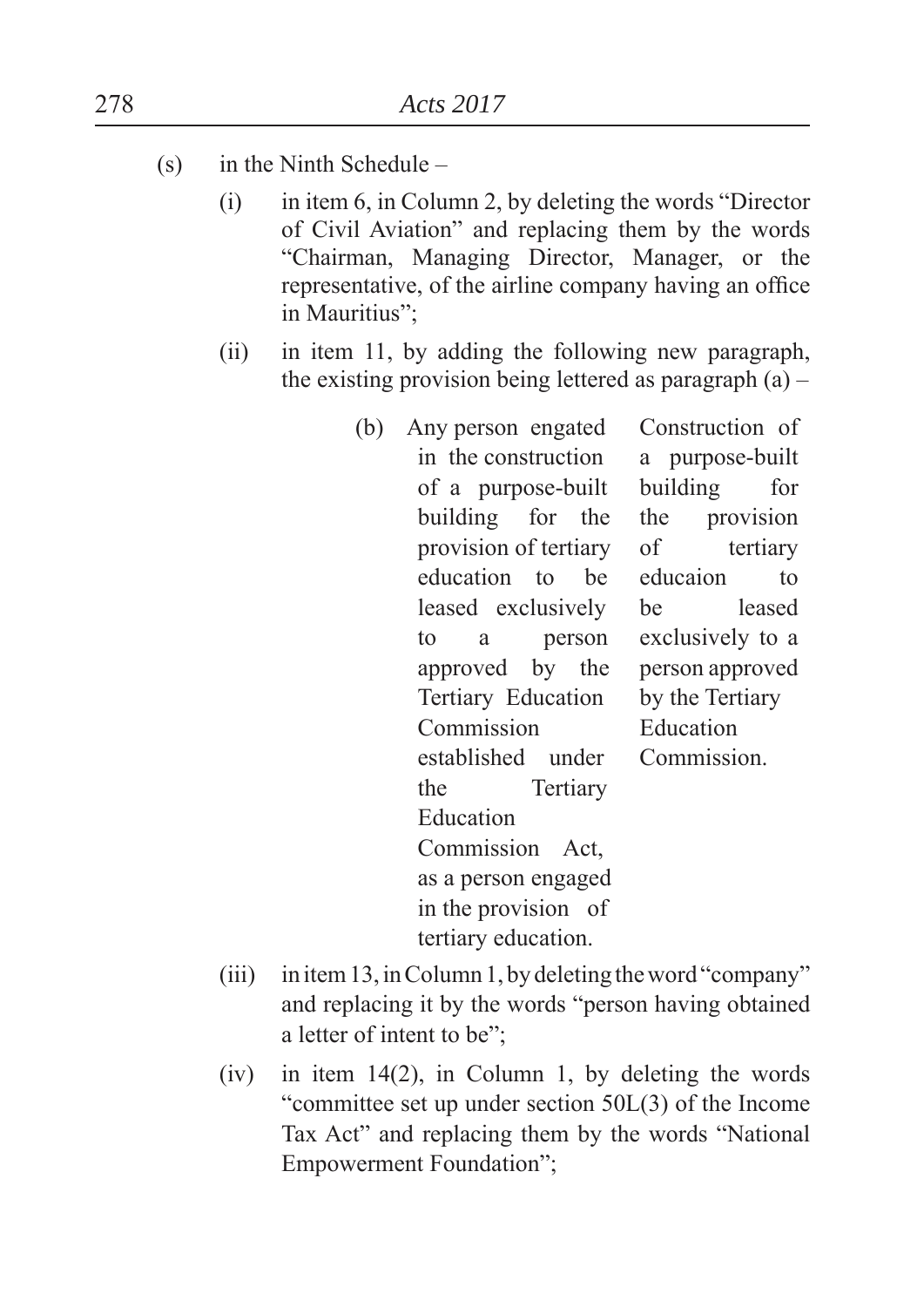- (v) by adding the following new items and their corresponding entries –
	- 18. Any person, approved by the Minister, engaged in the implementation of a project, funded by a foreign State to the extent of at least 50 per cent of the estimated project value from – Procurement of goods, works, consultancy services or other related services in respect of the implementation of the project referred to in Column 1.
		- $(a)$  grant; or
		- (b) concessionary financing, as the Minister may approve.
	- 19. Any person operating a food processing plant and registered with the Board of Investment under section 12 of the Investment Promotion Act. Plant, machinery and equipment for exclusive use in food processing activities.
- (t) in the Tenth Schedule, in Part II, by adding the following new item –

Wholesale dealer in liquor and alcoholic produce

- (u) in the Twelfth Schedule
	- (i) in Part I, by inserting, in the appropriate alphabetical order, the following new items –

Fertigation pumps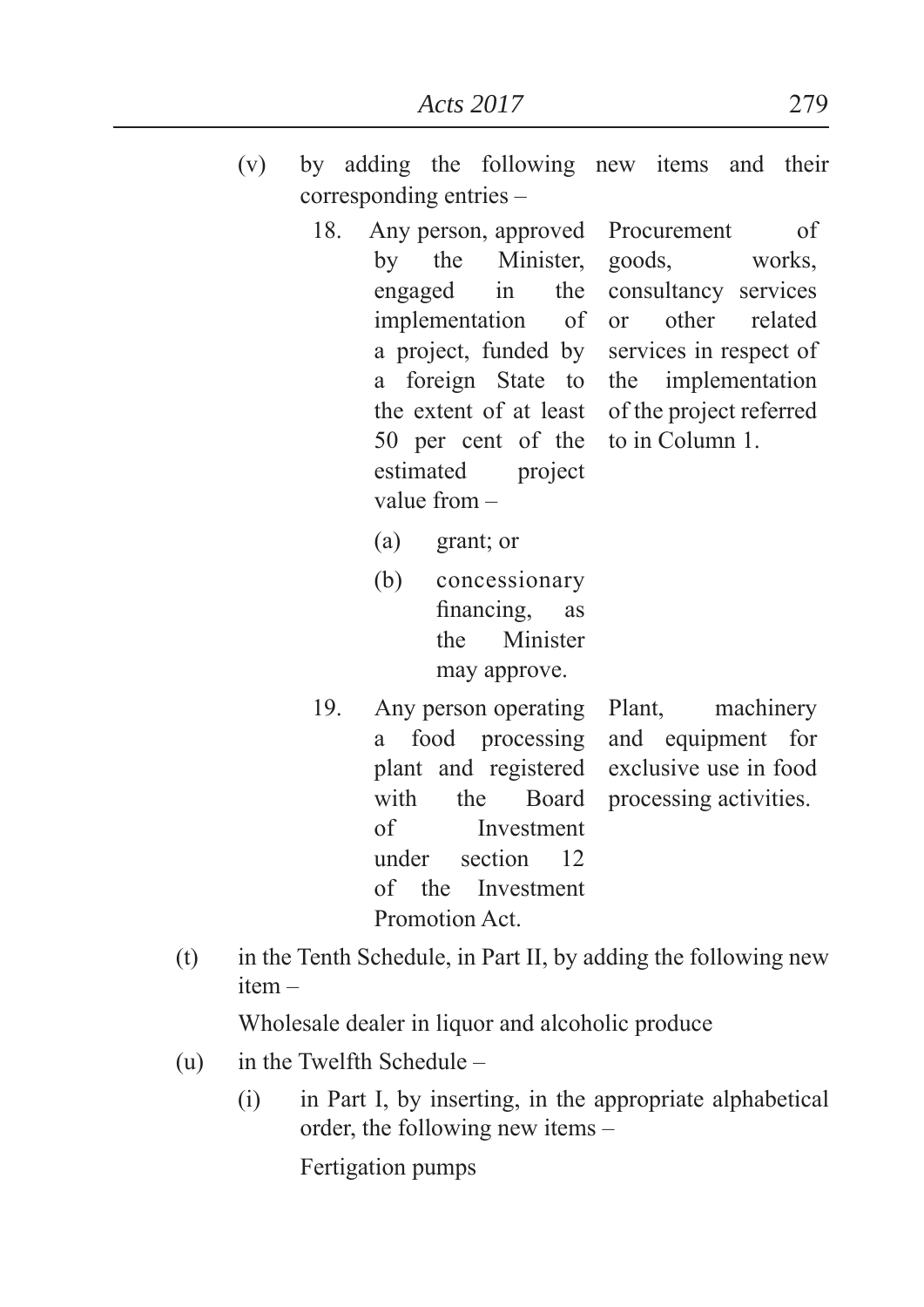Green houses

Hydroponic filters

Irrigation equipment

Shade screens

Sharlon shades

Water tanks

(ii) in Part II, by inserting, in the appropriate alphabetical order, the following new items –

Cooling fans

Farrowing crates

Gestation crates

Heat lamps

Hot blasts

Incubators

Nursery crates

Pig drinkers

Pig feeders

(iii) in Part III, by inserting, in the appropriate alphabetical order, the following new items –

Cages

Chicken crates

Coops

Feed grinders

Ventilation fans

Water tanks

(iv) in Part VI, in the heading, by deleting the words  $\mathbf{Y}$ **AND MACHINERY**´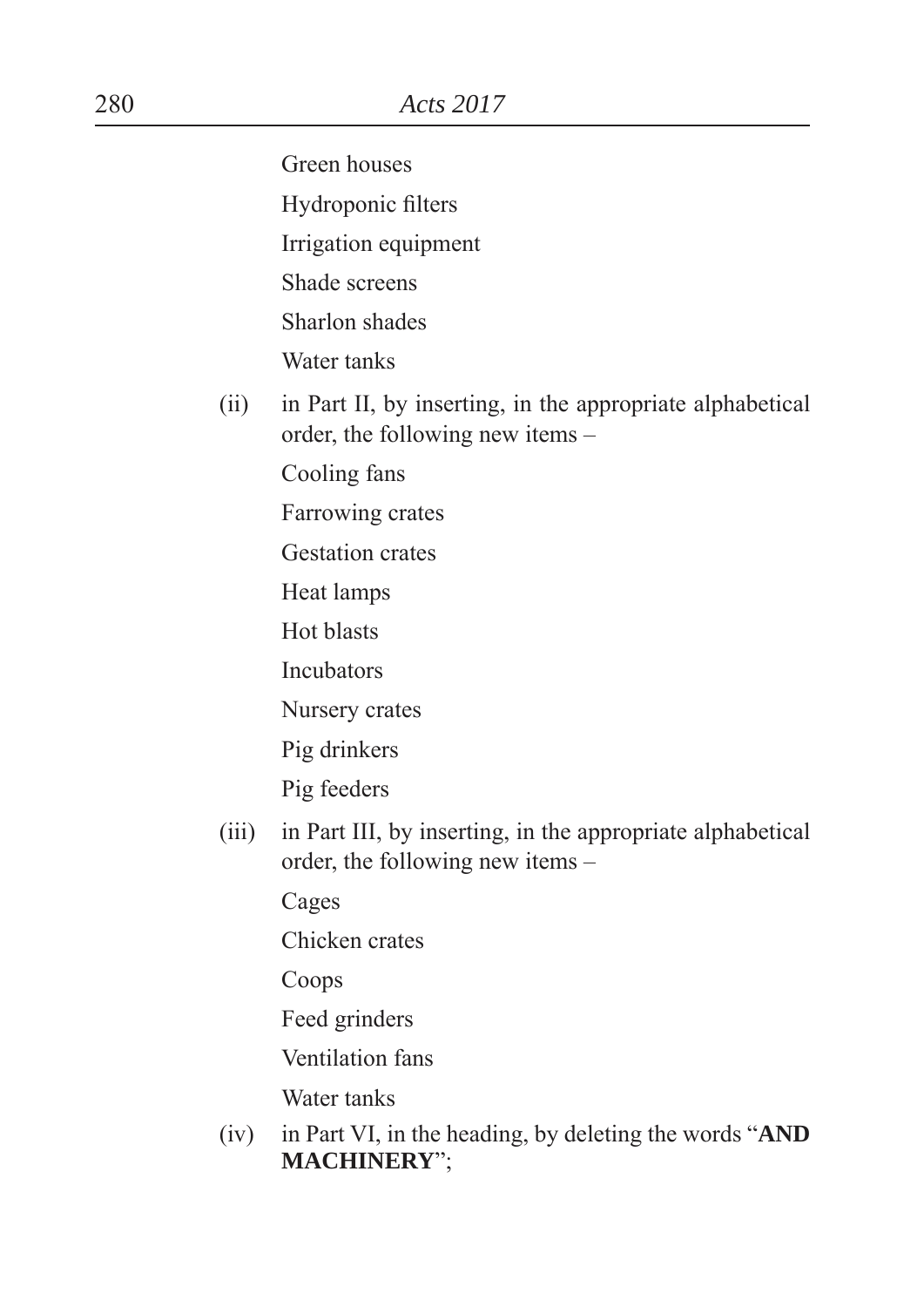(v) by inserting, after Part VI, the following new Part –

### **PART VIA – EQUIPMENT APPLICABLE TO A TEA CULTIVATOR**

Hand-held plucking shear Hand-held pruning machine Motorised tea harvester

# **58. Validation of resolution**

 The resolution adopted by the National Assembly on 8 June 2017 is validated.

## **59. Repeal**

- (1) The Government Payable Orders Act is repealed.
- $(2)$  The Tax Reserve Certificates Act is repealed.

# **60. Transitional provisions**

- (1) (a) Notwithstanding section 59(1), any payable order
	- (i) issued but which has not been presented for payment shall, on the commencement of this section, remain valid for a period of 12 months from the date of its issue; and
	- (ii) printed but not issued may, on the commencement of this section, be issued as a medium of payment for a period of 12 months and the payable order issued shall remain valid for a period of 12 months from the date of its issue.
	- (b) The Bills of Exchange Act shall apply to any payable order referred to in paragraph (a).

(2) Notwithstanding section  $59(2)$ , any certificate issued but which has not been surrendered for payment shall, on the commencement of this section, remain valid for a period of 12 months from the date of its issue.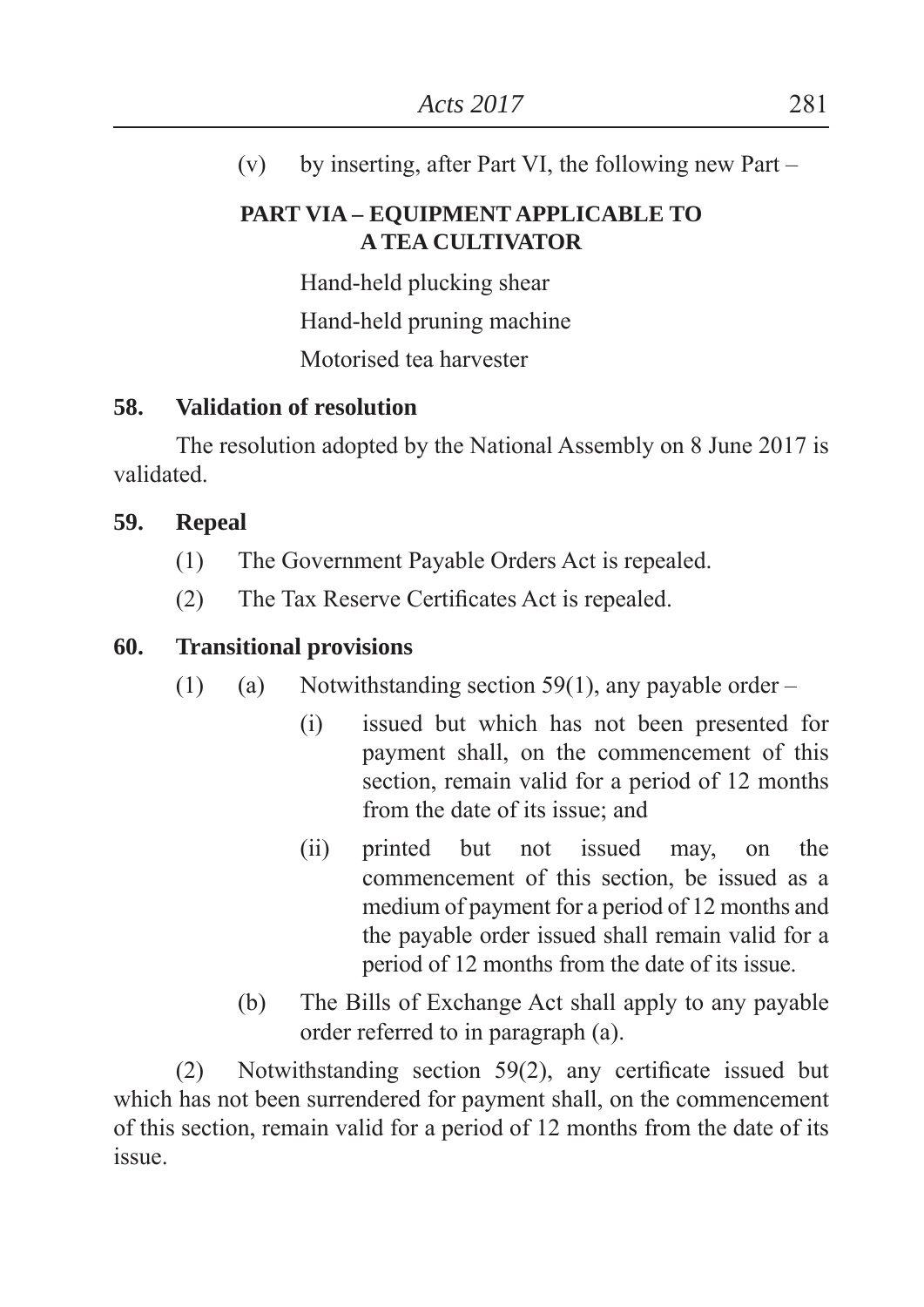#### **61. Commencement**

 (1) Sections 2, 9, 16 and 57(t) shall come into operation on 1 October 2017.

 (2) Section 12(j) to (l) shall come into operation on 2 February 2018.

(3) Sections 13, 15(d)(i)(A) and (C)(I) and 57(q)(ii) and (xix) and (r)(viii) to (x) shall be deemed to have come into operation on 9 June 2017.

(3A) Sections 14, 23(a) to (z), (zb), (zd) and (ze),  $26(w)$ , (zk) and  $(zr)$ , 28, 34 $(c)$ , 36, 37 and 57 $(l)$  shall come into operation on a date to be fixed by Proclamation.

(4) Section  $15(d)(i)(B)$  and  $(C)(II)$  shall come into operation on 15 August 2017.

(5) Section  $15(d)(i)(D)$  shall come into operation on 1 August 2017.

 (6) Section 22 shall be deemed to have come into operation on 4 May 2017.

 (7) Sections 24, 26(zl), 38 and 39 shall be deemed to have come into operation on 1 January 2015.

(8) Section 26(a)(i), (d), (g), (i), (zd), (zg), (zp)(ii)(C) and (zq) shall come into operation in respect of income year commencing on 1 July 2017 and in respect of every subsequent income year.

(9) Sections 26(b), (f), (j), (k), (l), (p), (x), (zn)(i), (iii) and (vi), (zo) and (zp)(i), 43 and 52(a) shall be deemed to have come into operation on 1 July 2017.

(10) Section 26(n), (zb) and  $(zp)(ii)(A)$  and (B) shall come into operation in respect of the year of assessment commencing on 1 July 2017 and in respect of every subsequent year of assessment.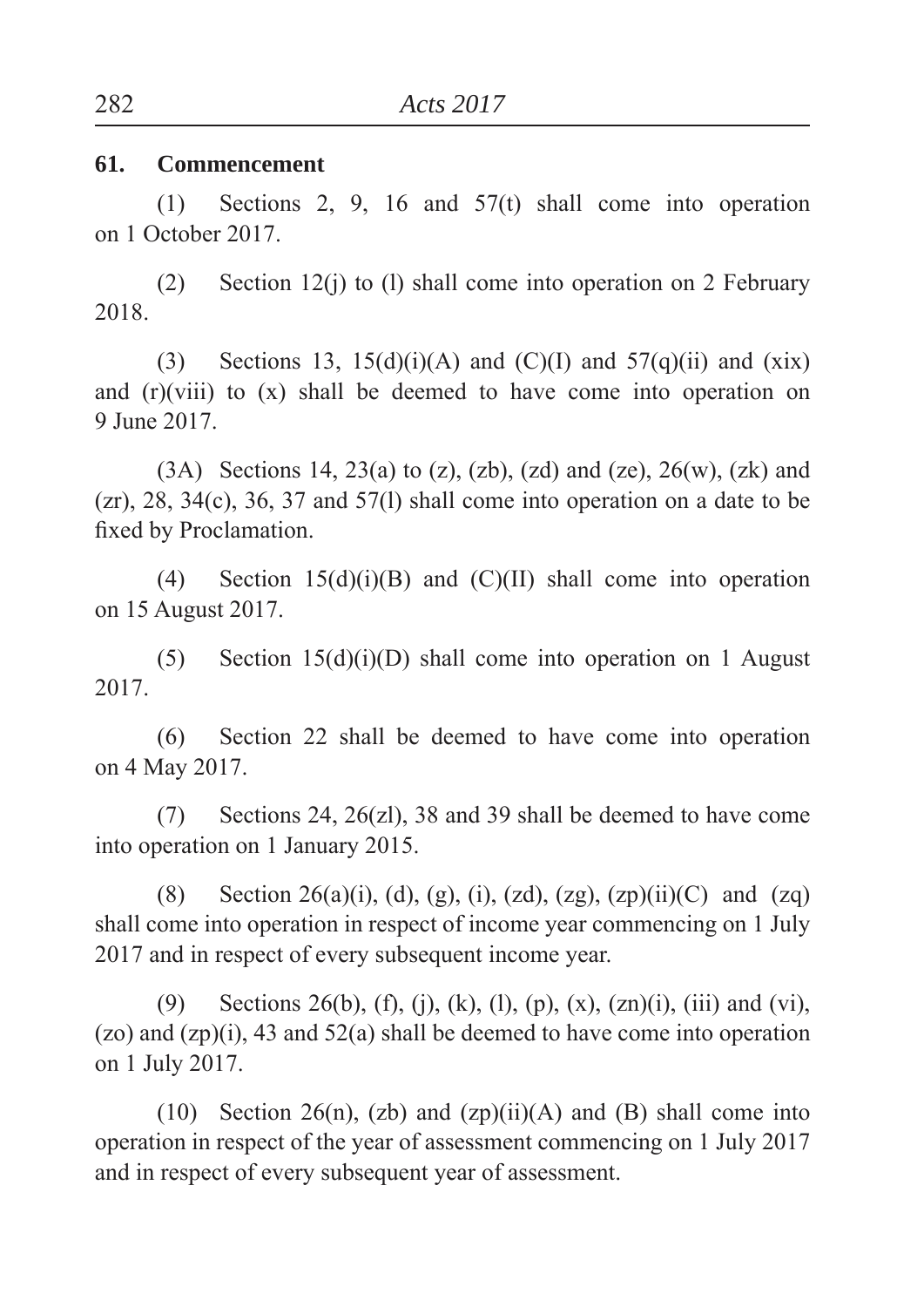(11) Section 26(zc) shall come into operation on 1 January 2018.

 (12) Sections 33, 34(a) and 55 shall come into operation on 3 January 2018.

 (13) Section 42(a) shall be deemed to have come into operation on 29 November 2016.

(14) Section  $46(c)$  and  $(e)(i)(A)$  shall be deemed to have come into operation on 31 December 2016.

 (15) Section 52(c) shall come into operation in respect of the 18-month period commencing on 1 January 2016 and ending on 30 June 2017 and in respect of every subsequent financial year.

 (16) Section 56 shall be deemed to have come into operation on 21 April 2017.

(17) Section 57(q)(i), (iv) to (xviii) and (r)(i), (iii) to (vii) shall be deemed to have come into operation on 1 January 2017.

(18) Section  $57(s)(ii)$  and (iv) shall be deemed to have come into operation on 8 September 2016.

 Passed by the National Assembly on the nineteenth day of July two thousand and seventeen.

**\_\_\_\_\_\_\_\_\_\_\_\_\_\_\_**

 **Bibi Safeena Lotun (Mrs**)  *Clerk of the National Assembly*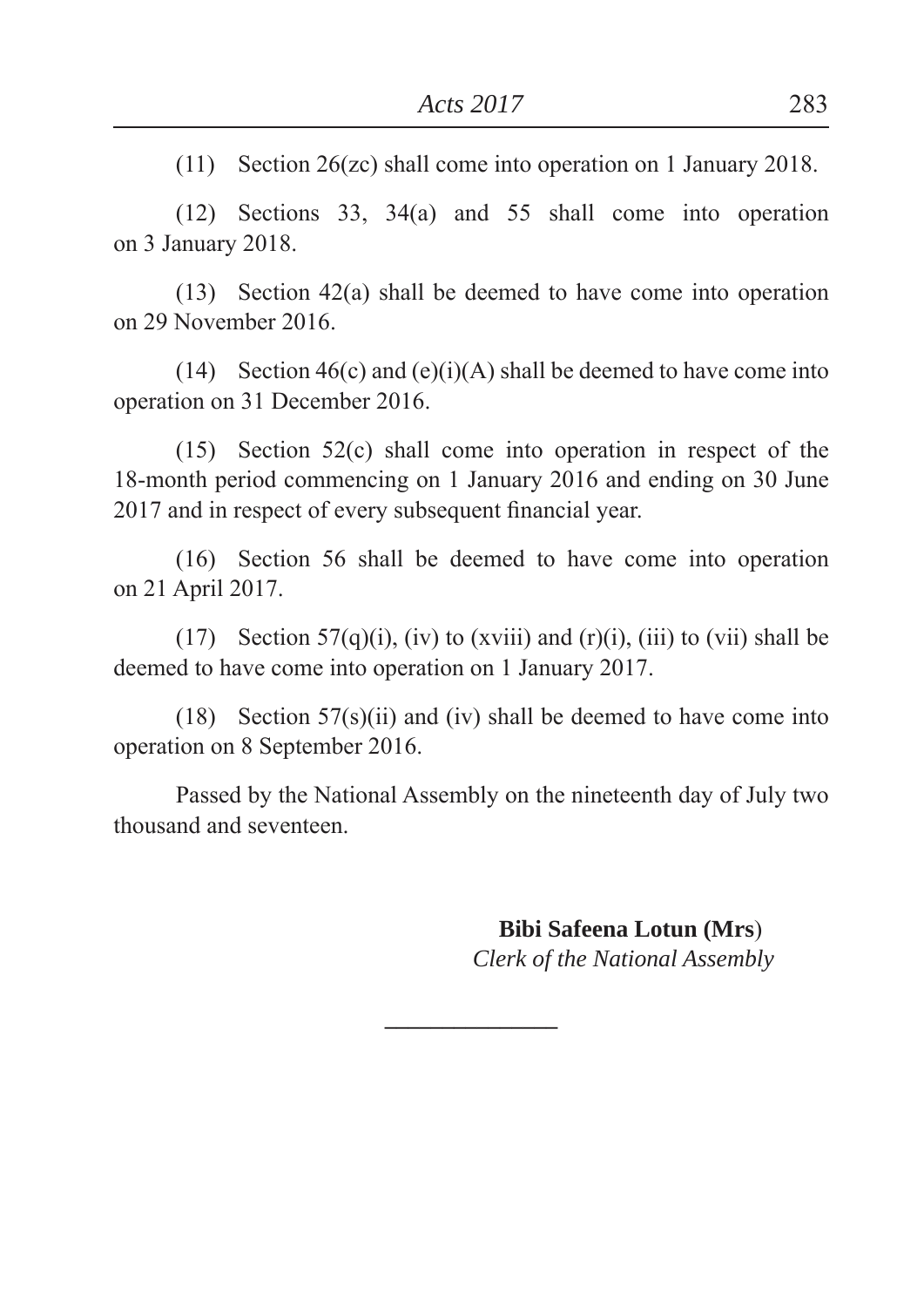**FIRST SCHEDULE** [Section 13(a)(ii)]

| $\widetilde{\mathcal{C}}$<br>こうりょう こうしょう こうしょう こうしょう こうしん アルファー・エス こうしょうしょう しょうしょうしょう<br>2201.90.                | -- Sterile water for use before, $\begin{bmatrix} 1 \\ 0 \\ 0 \end{bmatrix} = 0$ |  |                                                           |  |  | $\begin{bmatrix} 0 & 0 & 0 \\ 0 & 0 & 0 \\ 0 & 0 & 0 \end{bmatrix}$ |  |
|------------------------------------------------------------------------------------------------------------------|----------------------------------------------------------------------------------|--|-----------------------------------------------------------|--|--|---------------------------------------------------------------------|--|
|                                                                                                                  | during or after operation                                                        |  |                                                           |  |  |                                                                     |  |
|                                                                                                                  |                                                                                  |  |                                                           |  |  |                                                                     |  |
| 医皮肤发生的 医皮肤发生的 医皮肤发生的 医皮肤发生 医阿尔伯氏试验检尿道氏征 医皮肤病 医皮肤病 医皮肤病 医皮肤病<br>アンティング・ファイン アイディング・ファイン きょうかん かいしょう アイディング しゅうしょう | Other:<br>ĺ                                                                      |  |                                                           |  |  |                                                                     |  |
|                                                                                                                  |                                                                                  |  |                                                           |  |  |                                                                     |  |
| :<br>:::::::<br>医皮肤发生的过去式和过去分词 医皮肤发生的 医皮肤发育 电电子电子电子电子电子电子电子电子电子电子电子电子<br>2309.90<br>                             | ---- Poultry feed                                                                |  | Kg  15   0   1.5   0   0   15   15   15                   |  |  |                                                                     |  |
| 99<br>2309.90.                                                                                                   | <b>Other</b><br>$\frac{1}{2}$                                                    |  | $Kg \begin{bmatrix} 0 & 0 & 0 \\ 0 & 0 & 0 \end{bmatrix}$ |  |  | $\begin{bmatrix} 0 & 0 & 0 \\ 0 & 0 & 0 \\ 0 & 0 & 0 \end{bmatrix}$ |  |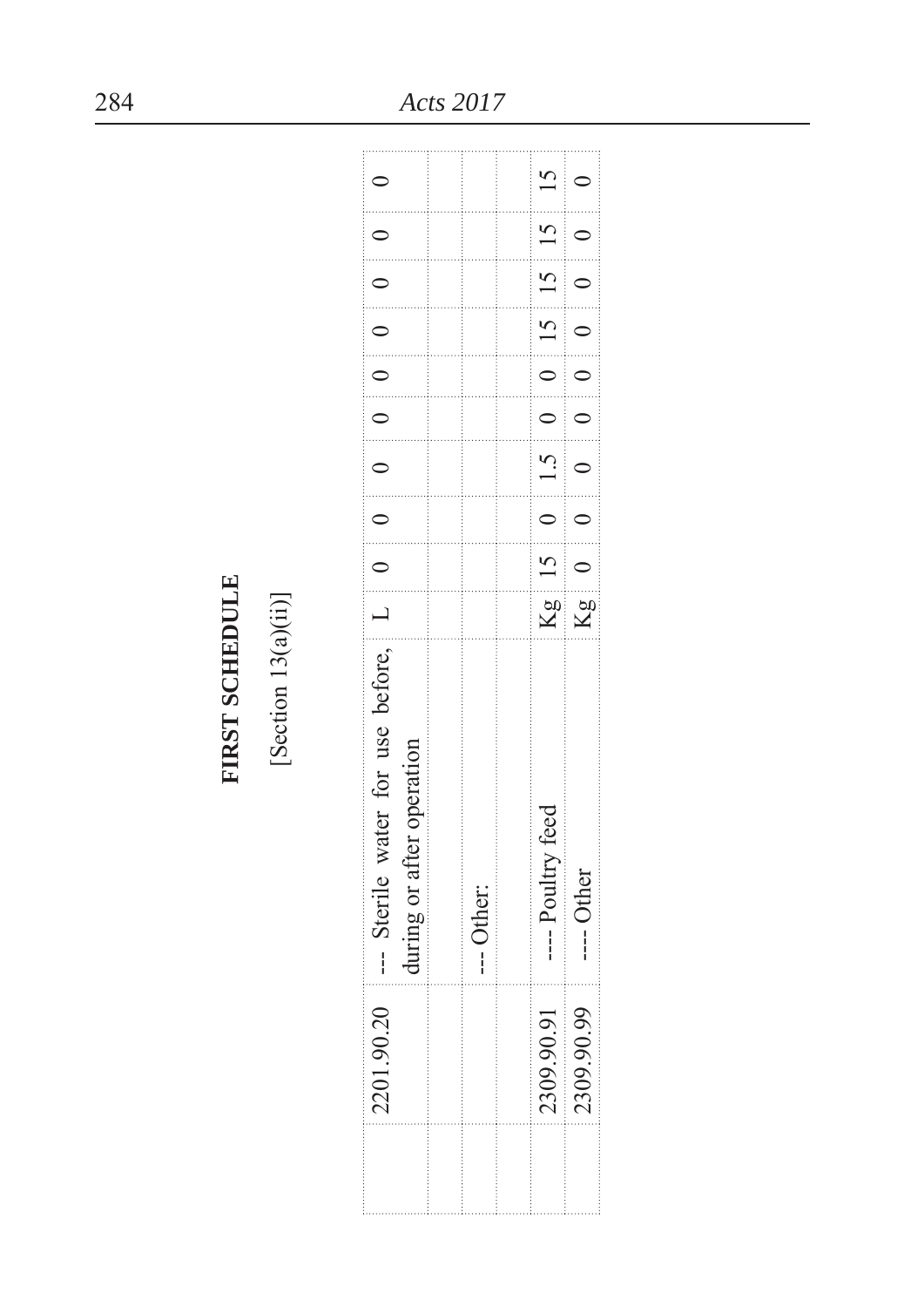#### **SECOND SCHEDULE**

[Section  $15(d)(i)$ ]

#### **PART A**

22.03, 2203.0011, 2203.0019, 2203.0091, 2203.0099, 22.04, 2204.101, 2204.109, 2204.211, 2204.212, 2204.219, 2204.291, 2204.292, 2204.293, 2204.299, 22.05, 2205.109, 2205.901, 2205.909, 22.06, 2206.001, 2206.002, 2206.003, 2206.0041, 2206.0042, 2206.0043, 2206.0049, 2206.0051, 2206.0059, 2206.0061, 2206.0062, 2206.0071, 2206.0072, 2206.0081, 2206.0082, 2206.0091, 2206.0099, 22.08, 2208.2011, 2208.2019, 2208.2021, 2208.2029, 2208.209, 2208.301, 2208.309, 2208.401, 2208.402, 2208.409, 2208.501, 2208.502, 2208.509, 2208.601, 2208.609, 2208.70, 2208.9011, 2208.9019, 2208.9021, 2208.9029, 2208.9031, 2208.9039, 2208.904, 2208.905, 2208.906, 2208.909, 24.02, 2402.101, 2402.109, 2402.20, 2402.901, 2402.909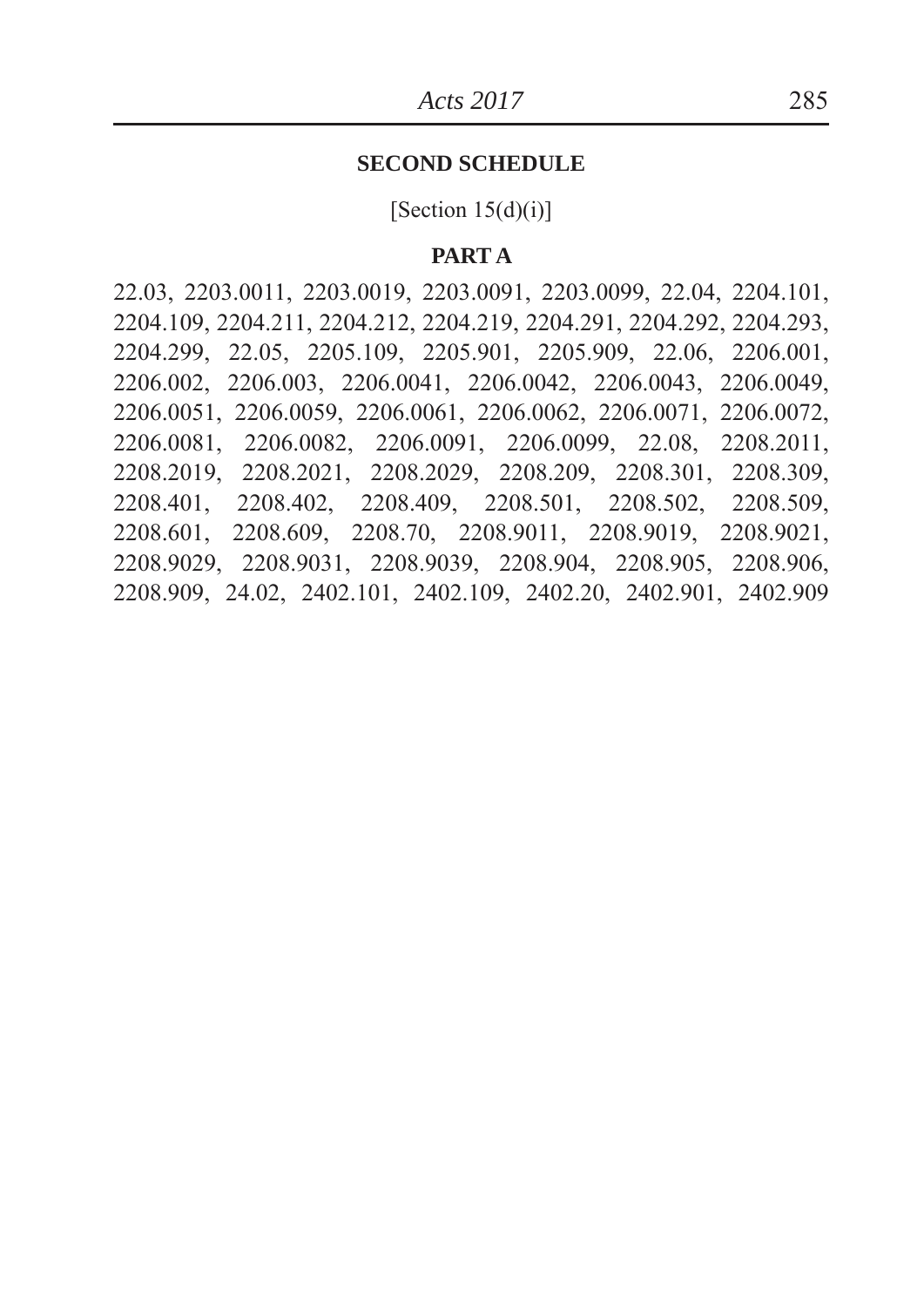|       |            |                                                                | <b>PART B</b>   |                               |                                                  |                                                                                                                                                                                                                           |
|-------|------------|----------------------------------------------------------------|-----------------|-------------------------------|--------------------------------------------------|---------------------------------------------------------------------------------------------------------------------------------------------------------------------------------------------------------------------------|
| 22.03 |            | Beer<br>made<br>malt:                                          | from            |                               |                                                  |                                                                                                                                                                                                                           |
|       |            | --- Of an alcoholic<br>strength not<br>exceeding 9<br>degrees: |                 |                               |                                                  |                                                                                                                                                                                                                           |
|       | 2203.00.11 | $--- In can$                                                   | L               | Specific<br>duty per<br>litre | Rs 39.60<br>per litre<br>plus<br>Rs 2 per<br>can | (a) At the<br>time the<br>entry for<br>the goods is<br>validated in<br>accordance<br>with the<br>Customs Act<br>in case of<br>import<br>$(b)$ As<br>specified in<br>paragraph<br>$(6)$ in case<br>of local<br>manufacture |
|       | 2203.00.19 | $---$ Other                                                    | $\zeta$ $\zeta$ | $\zeta$ $\zeta$               | 39.60<br>$\rm Rs$<br>per litre                   | $\zeta$ $\zeta$                                                                                                                                                                                                           |
|       |            |                                                                |                 |                               |                                                  |                                                                                                                                                                                                                           |

--- Other: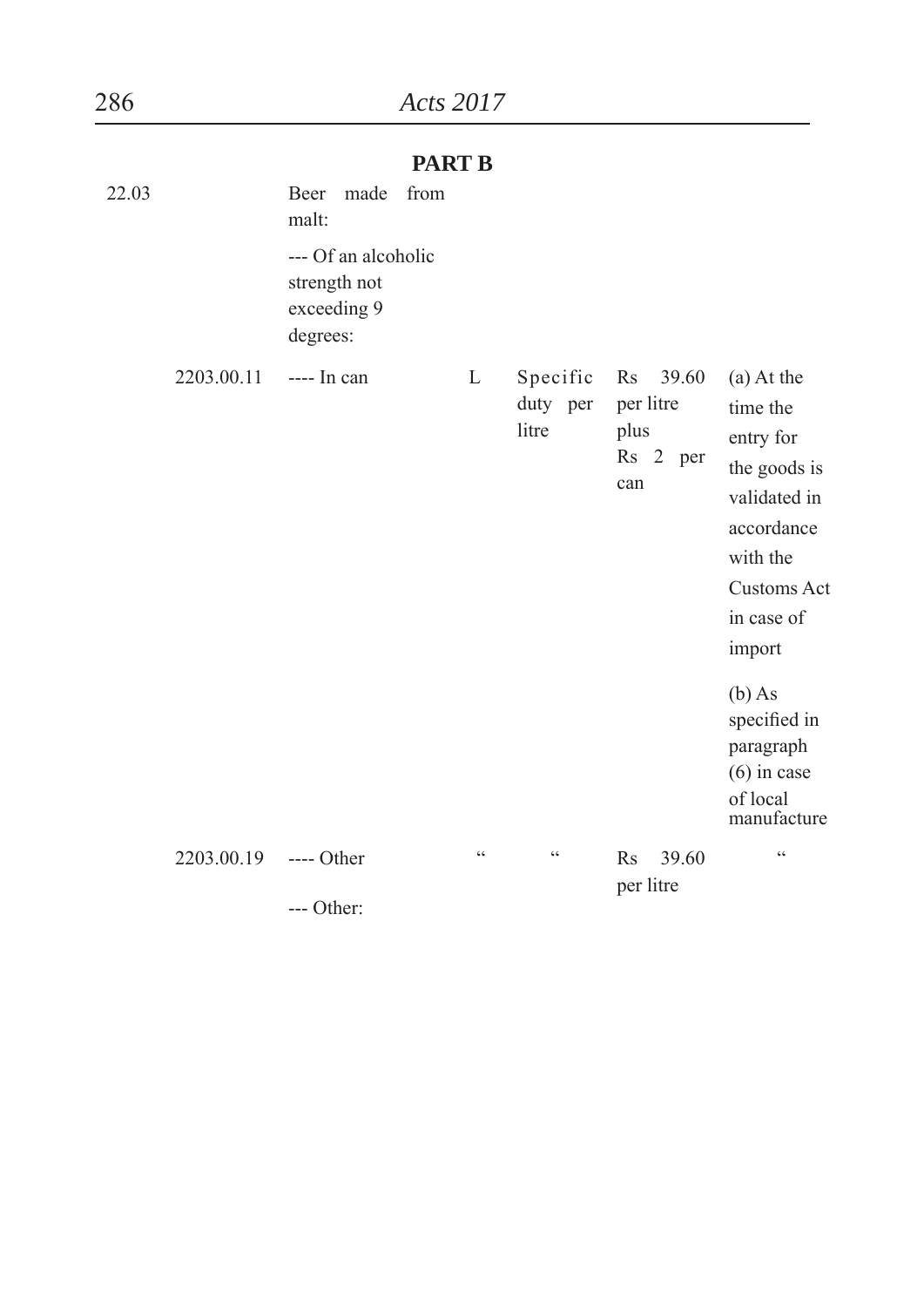|       | 2203.00.91 ---- In can |                                                                                                                          | L               | Specific<br>duty per<br>litre | Rs 55.10<br>per litre<br>plus<br><b>Rs</b><br>2 per<br>can   | $(a)$ At the<br>time the<br>entry for<br>the goods is<br>validated in<br>accordance<br>with the<br>Customs Act<br>in case of<br>import |
|-------|------------------------|--------------------------------------------------------------------------------------------------------------------------|-----------------|-------------------------------|--------------------------------------------------------------|----------------------------------------------------------------------------------------------------------------------------------------|
|       |                        |                                                                                                                          |                 |                               |                                                              | $(b)$ As<br>specified in<br>paragraph<br>$(6)$ in case<br>of local<br>manufacture                                                      |
|       | 2203.00.99             | ---- Other                                                                                                               | $\epsilon$      | $\epsilon$                    | 55.10<br>Rs -                                                | $\zeta\,\zeta$                                                                                                                         |
| 22.04 |                        | Wine of fresh<br>grapes, including<br>fortified wines;<br>grape must other<br>than that of<br>heading 20.09.             |                 |                               | per litre                                                    |                                                                                                                                        |
|       |                        | - Sparkling wine:                                                                                                        |                 |                               |                                                              |                                                                                                                                        |
|       | 2204.10.10             | --- Champagne                                                                                                            | $\epsilon$      | $\zeta\zeta$                  | Rs 924.00<br>per litre                                       | $\epsilon$                                                                                                                             |
|       | 2204.10.90             | --- Other<br>- Other wine;<br>grape must with<br>fermentation<br>prevented or<br>arrested by the<br>addition of alcohol: | $\epsilon$      | $\epsilon$                    | Rs 194.00<br>per litre                                       | $\epsilon$                                                                                                                             |
|       |                        | -- In<br>containers<br>holding 2 L or<br>less:                                                                           |                 |                               |                                                              |                                                                                                                                        |
|       | 2204.21.10             | --- Fortified wine                                                                                                       | $\zeta$ $\zeta$ | $\zeta$ $\zeta$               | Rs 230.40<br>per litre                                       | $\zeta$ $\zeta$                                                                                                                        |
|       | 2204.21.20             | In<br>cans not<br>---<br>exceeding 330 ml                                                                                | $\zeta$ $\zeta$ | $\epsilon$                    | R <sub>s</sub> 39.60<br>per litre<br>plus<br>Rs 2 per<br>can | $\epsilon$                                                                                                                             |
|       | 2204.21.90             | --- Other                                                                                                                | $\zeta$ $\zeta$ | $\epsilon$                    | R <sub>s</sub> 194.00<br>per litre                           | $\epsilon$                                                                                                                             |

*Acts 2017* 287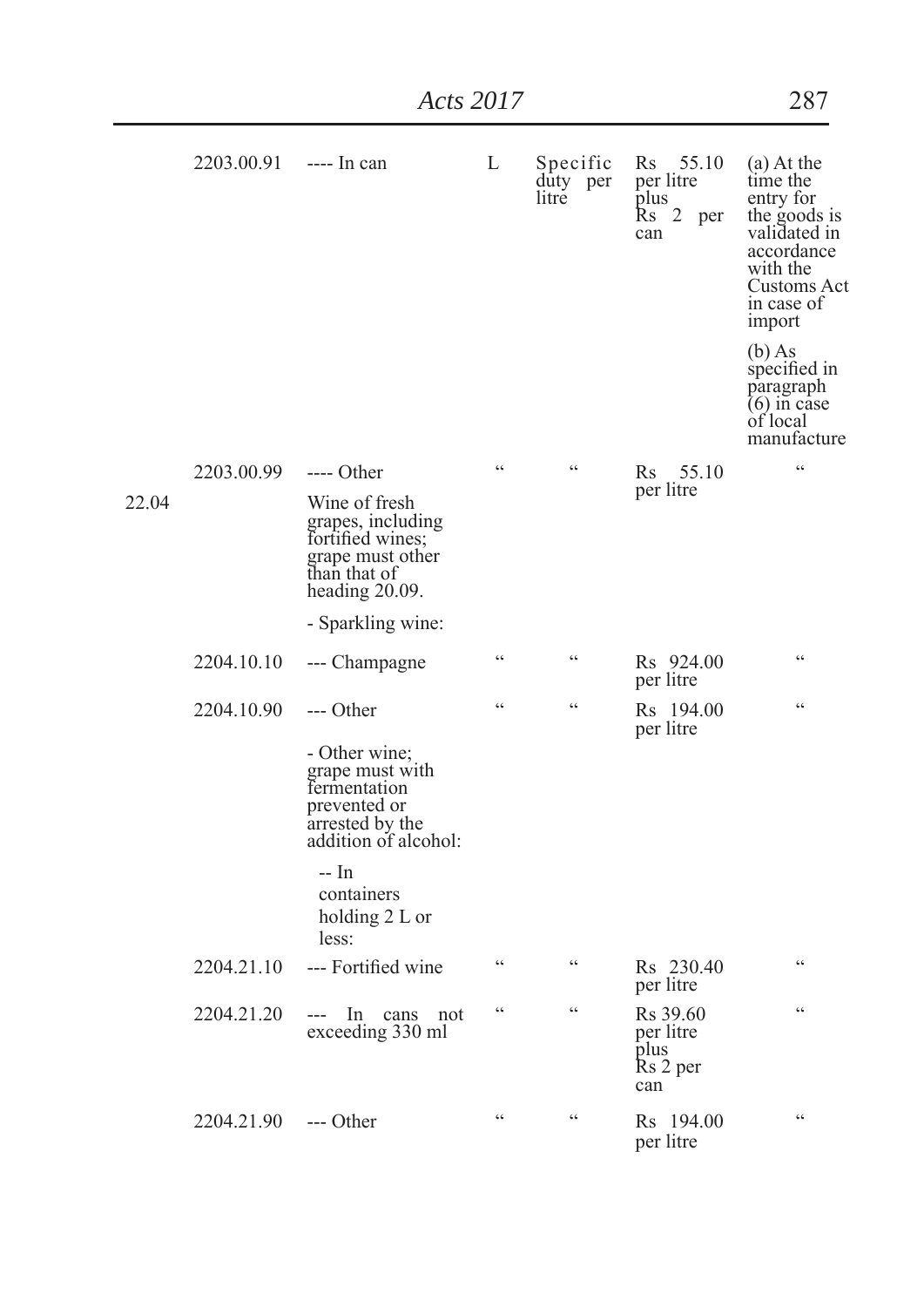|       | 2204.22.00 | -- In containers<br>holding more than<br>2 L but not more<br>than $10L$                              | L               | Specific<br>duty per<br>litre | Rs 194.00<br>per litre             | (a) At the<br>time the<br>entry for<br>the goods is<br>validated in<br>accordance<br>with the<br>Customs Act<br>in case of<br>import |
|-------|------------|------------------------------------------------------------------------------------------------------|-----------------|-------------------------------|------------------------------------|--------------------------------------------------------------------------------------------------------------------------------------|
|       |            | -- Other:                                                                                            |                 |                               |                                    | $(b)$ As<br>specified in<br>paragraph<br>$(6)$ in case<br>of local<br>manufacture                                                    |
|       | 2204.29.10 | --- In bulk for<br>bottling purposes                                                                 | $\epsilon$      | $\epsilon$                    | Rs 110.60<br>per litre             | $\zeta\,\zeta$                                                                                                                       |
|       | 2204.29.20 | --- Fortified wine                                                                                   | C               | $\epsilon$                    | Rs 230.40<br>per litre             | $\zeta\,\zeta$                                                                                                                       |
|       | 2204.29.30 | --- Grape must<br>with fermentation<br>prevented or<br>arrested by the<br>addition of alcohol        | $\epsilon$      | $\epsilon$                    | Rs 138.30<br>per litre             | $\epsilon\epsilon$                                                                                                                   |
|       | 2204.29.90 | --- Other                                                                                            | $\zeta\,\zeta$  | $\epsilon$                    | R <sub>s</sub> 194.00<br>per litre | $\zeta\,\zeta$                                                                                                                       |
| 22.05 |            | Vermouth and<br>other wine of<br>fresh grapes<br>flavoured with<br>plants or aromatic<br>substances. |                 |                               |                                    |                                                                                                                                      |
|       |            | - In containers<br>holding 2 L or less:                                                              |                 |                               |                                    |                                                                                                                                      |
|       | 2205.10.90 | --- Other<br>- Other:                                                                                | $\zeta\,\zeta$  | $\zeta$ $\zeta$               | Rs 194.00<br>per litre             | $\zeta\,\zeta$                                                                                                                       |
|       | 2205.90.10 | --- In bulk for<br>bottling purposes                                                                 | $\zeta$ $\zeta$ | $\zeta$ $\zeta$               | R <sub>s</sub> 110.60<br>per litre | $\zeta\,\zeta$                                                                                                                       |
|       | 2205.90.90 | --- Other                                                                                            | C               | $\epsilon$                    | Rs 194.00<br>per litre             | $\zeta\,\zeta$                                                                                                                       |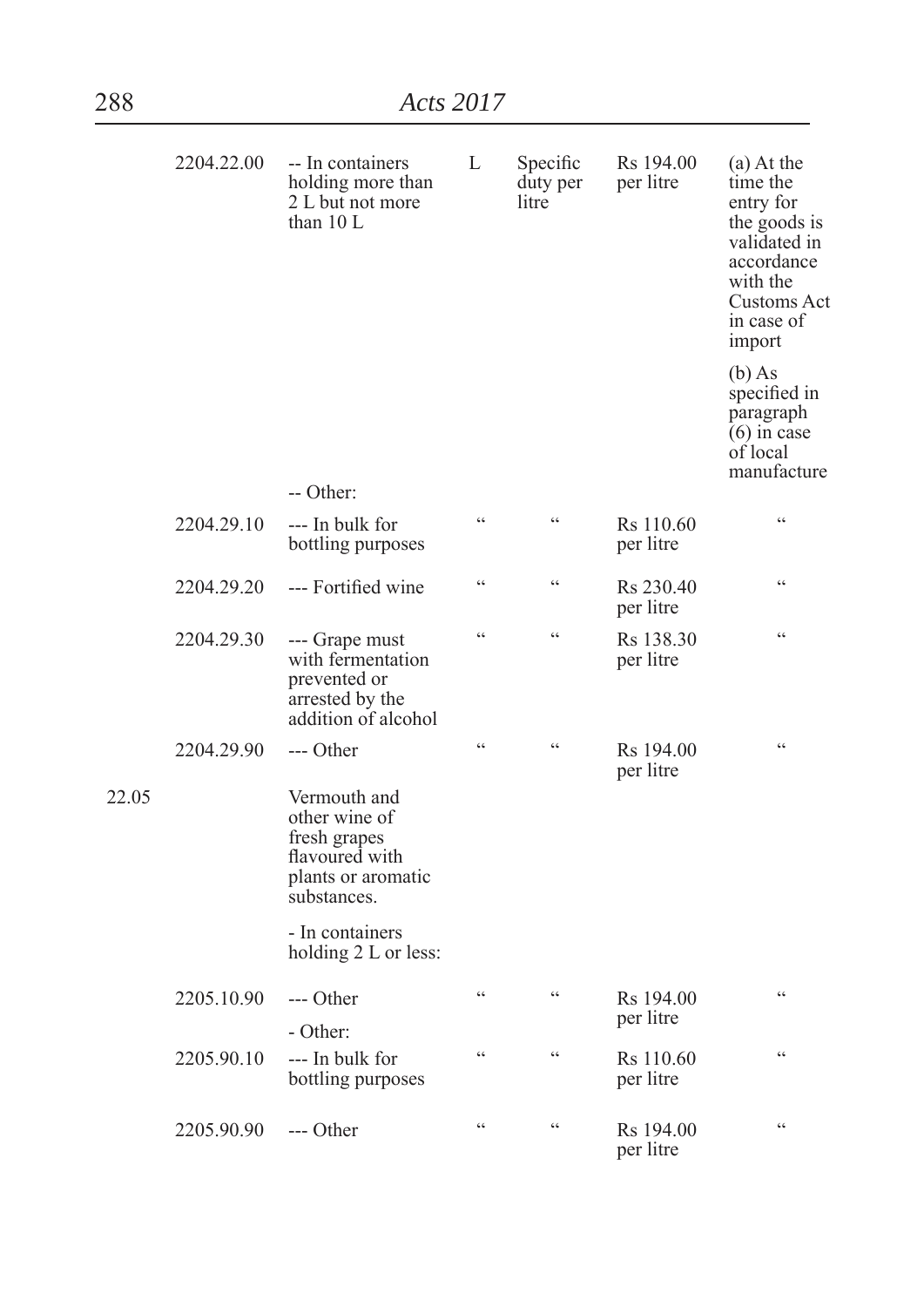| 22.06 |            | Other fermented<br>beverages (for<br>example, cider,<br>perry, mead,<br>saké); mixtures<br>of fermented<br>beverages<br>and mixtures<br>of fermented<br>beverages and<br>non-alcoholic<br>beverages, not<br>elsewhere specified<br>or included: |                 |                               |                                               |                                                                                                                                        |
|-------|------------|-------------------------------------------------------------------------------------------------------------------------------------------------------------------------------------------------------------------------------------------------|-----------------|-------------------------------|-----------------------------------------------|----------------------------------------------------------------------------------------------------------------------------------------|
|       | 2206.00.10 | --- Fruit wine                                                                                                                                                                                                                                  | L               | Specific<br>duty per<br>litre | R <sub>s</sub> 32.10<br>per litre             | $(a)$ At the<br>time the<br>entry for<br>the goods is<br>validated in<br>accordance<br>with the<br>Customs Act<br>in case of<br>import |
|       |            |                                                                                                                                                                                                                                                 |                 |                               |                                               | $(b)$ As<br>specified in<br>paragraph<br>$(6)$ in case<br>of local<br>manufacture                                                      |
|       | 2206.00.20 | --- Fortified fruit<br>wine                                                                                                                                                                                                                     | $\epsilon$      | $\epsilon$                    | Rs 68.80<br>per litre                         | $\epsilon$                                                                                                                             |
|       | 2206.00.30 | --- Shandy<br>--- Beer:                                                                                                                                                                                                                         | $\epsilon$      | $\zeta$ $\zeta$               | Rs 32.10<br>per litre                         | $\epsilon$                                                                                                                             |
|       | 2206.00.41 | ---- Of an alcoholic<br>strength not<br>exceeding 9<br>degrees, in can                                                                                                                                                                          | $\zeta$ $\zeta$ | $\epsilon$                    | Rs 39.60<br>per litre<br>plus Rs 2<br>per can | $\epsilon$                                                                                                                             |
|       | 2206.00.42 | ---- Other, of an<br>alcoholic strength<br>not exceeding 9<br>degrees                                                                                                                                                                           | $\epsilon$      | $\epsilon$                    | R <sub>s</sub> 39.60<br>per litre             | $\epsilon$                                                                                                                             |
|       | 2206.00.43 | ---- Of an alcoholic<br>strength exceeding<br>9 degrees, in can                                                                                                                                                                                 | C               | $\epsilon$                    | Rs 55.10<br>per litre<br>plus Rs 2<br>per can | $\epsilon$                                                                                                                             |
|       | 2206.00.49 | $---$ Other                                                                                                                                                                                                                                     | $\zeta$ $\zeta$ | $\zeta$ $\zeta$               | Rs 55.10<br>per litre                         | $\zeta$ $\zeta$                                                                                                                        |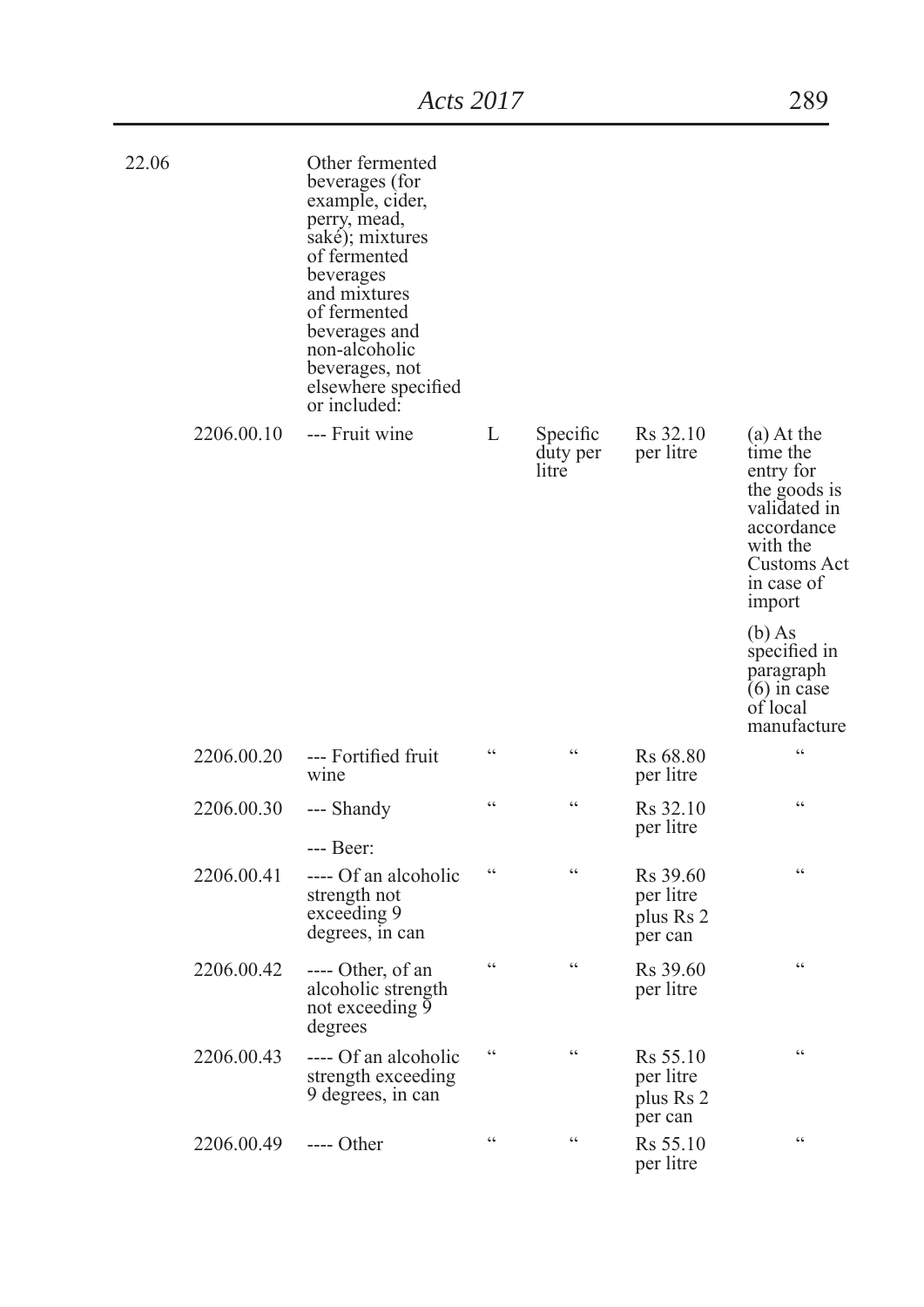|            | --- Cider, perry and<br>mead:                                                       |                          |                               |                                                           |                                                                                                                                             |
|------------|-------------------------------------------------------------------------------------|--------------------------|-------------------------------|-----------------------------------------------------------|---------------------------------------------------------------------------------------------------------------------------------------------|
| 2206.00.51 | $--- In can$                                                                        | L                        | Specific<br>duty per<br>litre | R <sub>s</sub> 43.70<br>per litre<br>plus Rs 2<br>per can | (a) At the<br>time the<br>entry for<br>the goods is<br>validated in<br>accordance<br>with the<br><b>Customs Act</b><br>in case of<br>import |
|            |                                                                                     |                          |                               |                                                           | $(b)$ As<br>specified in<br>paragraph<br>$(6)$ in case<br>of local<br>manufacture                                                           |
| 2206.00.59 | $---$ Other<br>--- Made wine<br>and fortified made                                  | $\epsilon$               | C                             | Rs 43.70<br>per litre                                     | $\epsilon$                                                                                                                                  |
|            | wine:                                                                               |                          |                               |                                                           |                                                                                                                                             |
| 2206.00.61 | ---- Made wine                                                                      | $\epsilon$               | $\zeta \zeta$                 | Rs 68.80<br>per litre                                     | $\overline{\mathcal{L}}$                                                                                                                    |
| 2206.00.62 | ---- Fortified made<br>wine<br>--- Island wine and<br>fortified Island<br>wine:     | $\epsilon$               | $\epsilon$                    | Rs 107.00<br>per litre                                    | $\epsilon$                                                                                                                                  |
| 2206.00.71 | ---- Island wine                                                                    | $\zeta$ $\zeta$          | $\zeta$ $\zeta$               | Rs 32.10<br>per litre                                     | $\epsilon$                                                                                                                                  |
| 2206.00.72 | ---- Fortified Island<br>wine<br>--- Admixed wine<br>and fortified<br>admixed wine: | $\epsilon$               | $\epsilon$                    | Rs 68.80<br>per litre                                     | $\epsilon\epsilon$                                                                                                                          |
| 2206.00.81 | ---- Admixed wine                                                                   | $\zeta$ $\zeta$          | $\zeta$ $\zeta$               | Rs 83.70<br>per litre                                     | $\zeta$ $\zeta$                                                                                                                             |
| 2206.00.82 | ---- Fortified<br>admixed wine                                                      | $\overline{\mathcal{L}}$ | $\zeta\,\zeta$                | Rs 125.60<br>per litre                                    | $\epsilon$                                                                                                                                  |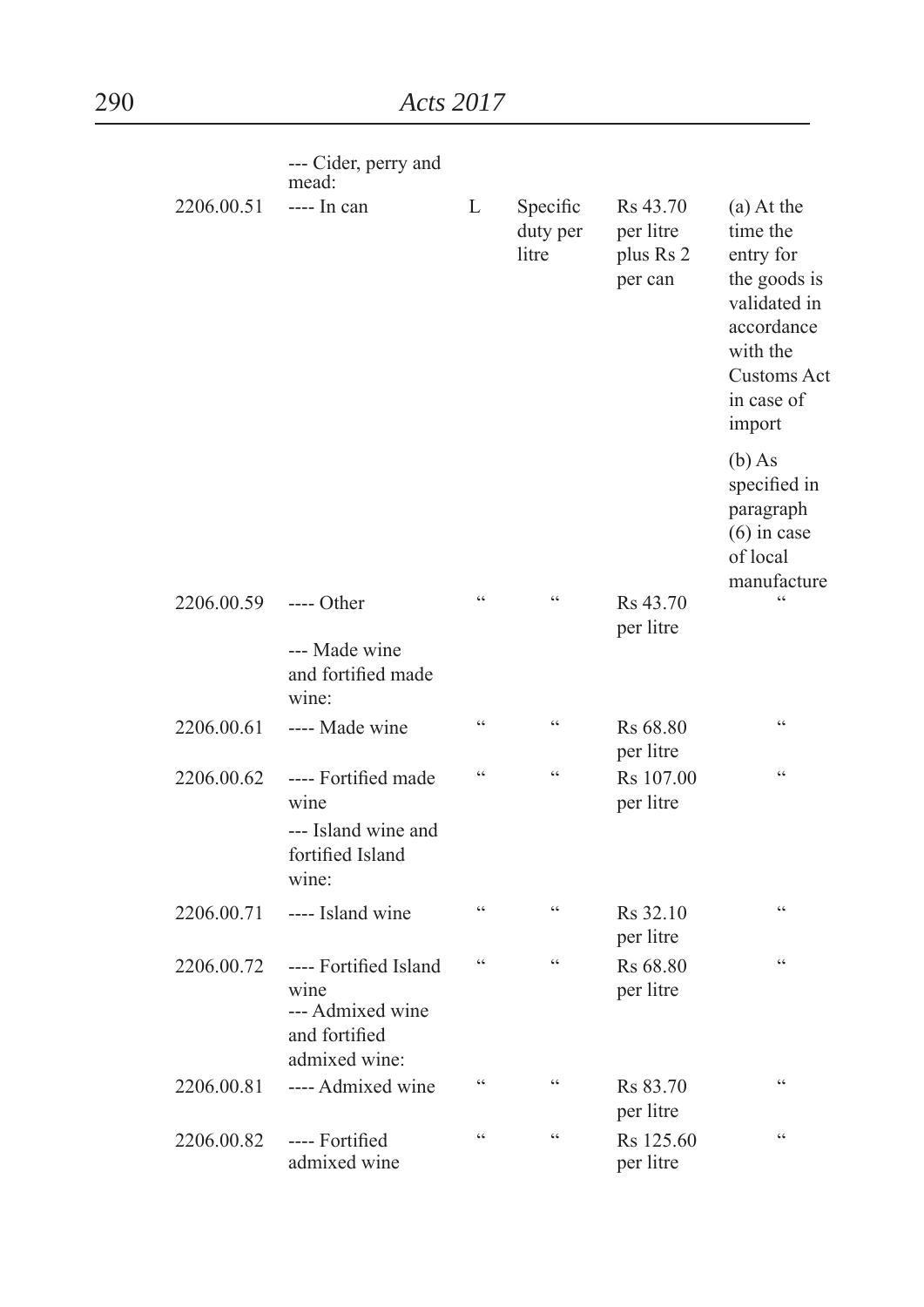|       |            | --- Other:                                                                                                                                                                                                                                      |                 |                               |                                                   |                                                                                                                                        |
|-------|------------|-------------------------------------------------------------------------------------------------------------------------------------------------------------------------------------------------------------------------------------------------|-----------------|-------------------------------|---------------------------------------------------|----------------------------------------------------------------------------------------------------------------------------------------|
|       | 2206.00.91 | $--- In can$                                                                                                                                                                                                                                    | L               | Specific<br>duty per<br>litre | Rs 138.30<br>per litre<br>plus<br>Rs 2 per<br>can | $(a)$ At the<br>time the<br>entry for<br>the goods is<br>validated in<br>accordance<br>with the<br>Customs Act<br>in case of<br>import |
|       |            |                                                                                                                                                                                                                                                 |                 |                               |                                                   | $(b)$ As<br>specified in<br>paragraph<br>$(6)$ in case<br>of local<br>manufacture                                                      |
|       | 2206.00.99 | $---$ Other                                                                                                                                                                                                                                     | $\zeta$ $\zeta$ | $\zeta$ $\zeta$               | Rs 138.30<br>per litre                            | $\zeta$ $\zeta$                                                                                                                        |
| 22.08 |            | Undenatured ethyl<br>alcohol of an<br>alcoholic strength<br>by volume of less<br>than 80% vol;<br>spirits, liqueurs and<br>other spirituous<br>beverages.<br>- Spirits obtained<br>by distilling grape<br>wine or grape<br>marc:<br>--- Cognac: |                 |                               |                                                   |                                                                                                                                        |
|       | 2208.20.11 | ---- In bulk for<br>bottling purposes                                                                                                                                                                                                           | $\zeta$ $\zeta$ | $\zeta$ $\zeta$               | Rs 1,051.00<br>per litre<br>absolute<br>alcohol   | $\zeta$ $\zeta$                                                                                                                        |
|       | 2208.20.19 | $---$ Other<br>--- Brandy:                                                                                                                                                                                                                      | $\zeta$ $\zeta$ | $\zeta$ $\zeta$               | Rs 1,680.00<br>per litre<br>absolute<br>alcohol   | $\zeta$ $\zeta$                                                                                                                        |
|       | 2208.20.21 | ---- In bulk for<br>bottling purposes                                                                                                                                                                                                           | $\zeta$ $\zeta$ | $\zeta$ $\zeta$               | Rs 1,051.00<br>per litre<br>absolute<br>alcohol   | $\zeta$ $\zeta$                                                                                                                        |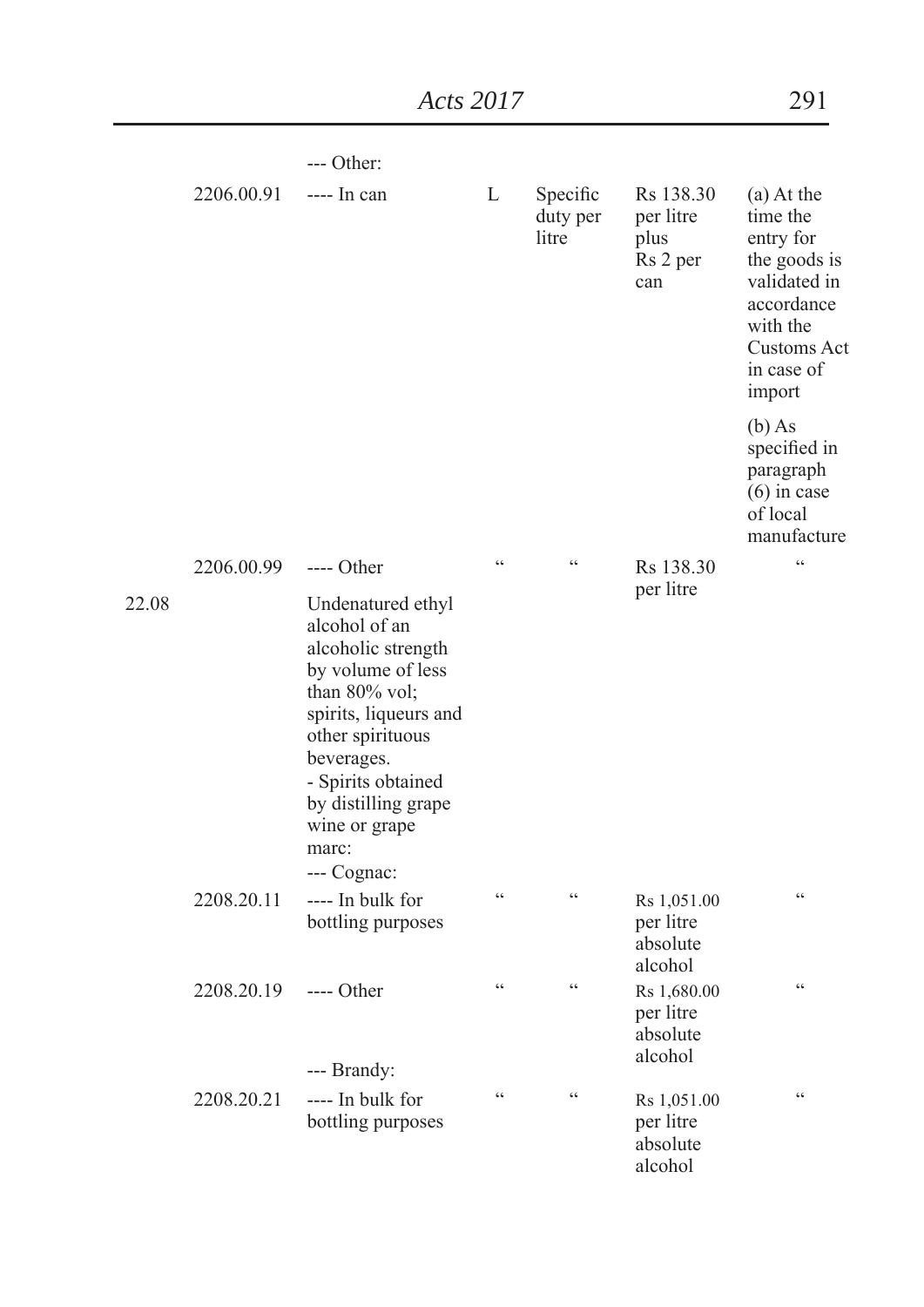| 292 |            | Acts 2017                                                                                 |                 |                               |                                                 |                                                                                                                                        |
|-----|------------|-------------------------------------------------------------------------------------------|-----------------|-------------------------------|-------------------------------------------------|----------------------------------------------------------------------------------------------------------------------------------------|
|     | 2208.20.29 | ---- Other                                                                                | L               | Specific<br>duty per<br>litre | Rs 1,680.00<br>per litre<br>absolute<br>alcohol | $(a)$ At the<br>time the<br>entry for<br>the goods is<br>validated in<br>accordance<br>with the<br>Customs Act<br>in case of<br>import |
|     |            |                                                                                           |                 |                               |                                                 | $(b)$ As<br>specified in<br>paragraph<br>$(6)$ in case<br>of local<br>manufacture                                                      |
|     | 2208.20.90 | --- Other<br>- Whiskies:                                                                  | $\zeta$ $\zeta$ | $\zeta$ $\zeta$               | Rs 1,680.00<br>per litre<br>absolute<br>alcohol | $\zeta$ $\zeta$                                                                                                                        |
|     | 2208.30.10 | --- In bulk for<br>bottling purposes                                                      | $\epsilon$      | $\zeta$ $\zeta$               | Rs 1,051.00<br>per litre<br>absolute<br>alcohol | C                                                                                                                                      |
|     | 2208.30.90 | --- Other<br>- Rum and other<br>spirits obtained by<br>distilling fermented<br>sugar-cane | $\zeta$ $\zeta$ | $\zeta$ $\zeta$               | Rs 1,680.00<br>per litre<br>absolute<br>alcohol | $\zeta$ $\zeta$                                                                                                                        |
|     | 2208.40.10 | products:<br>--- Agricultural rum                                                         | $\zeta$ $\zeta$ | $\zeta$ $\zeta$               | Rs 544.00<br>per litre<br>absolute<br>alcohol   | C                                                                                                                                      |
|     |            | 2208.40.20 --- Island recipe<br>rum                                                       | $\zeta$ $\zeta$ | $\zeta$ $\zeta$               | Rs 544.00<br>per litre<br>absolute<br>alcohol   | C                                                                                                                                      |
|     | 2208.40.90 | --- Other                                                                                 | $\zeta$ $\zeta$ | $\zeta$ $\zeta$               | Rs 544.00<br>per litre<br>absolute<br>alcohol   | $\zeta$ $\zeta$                                                                                                                        |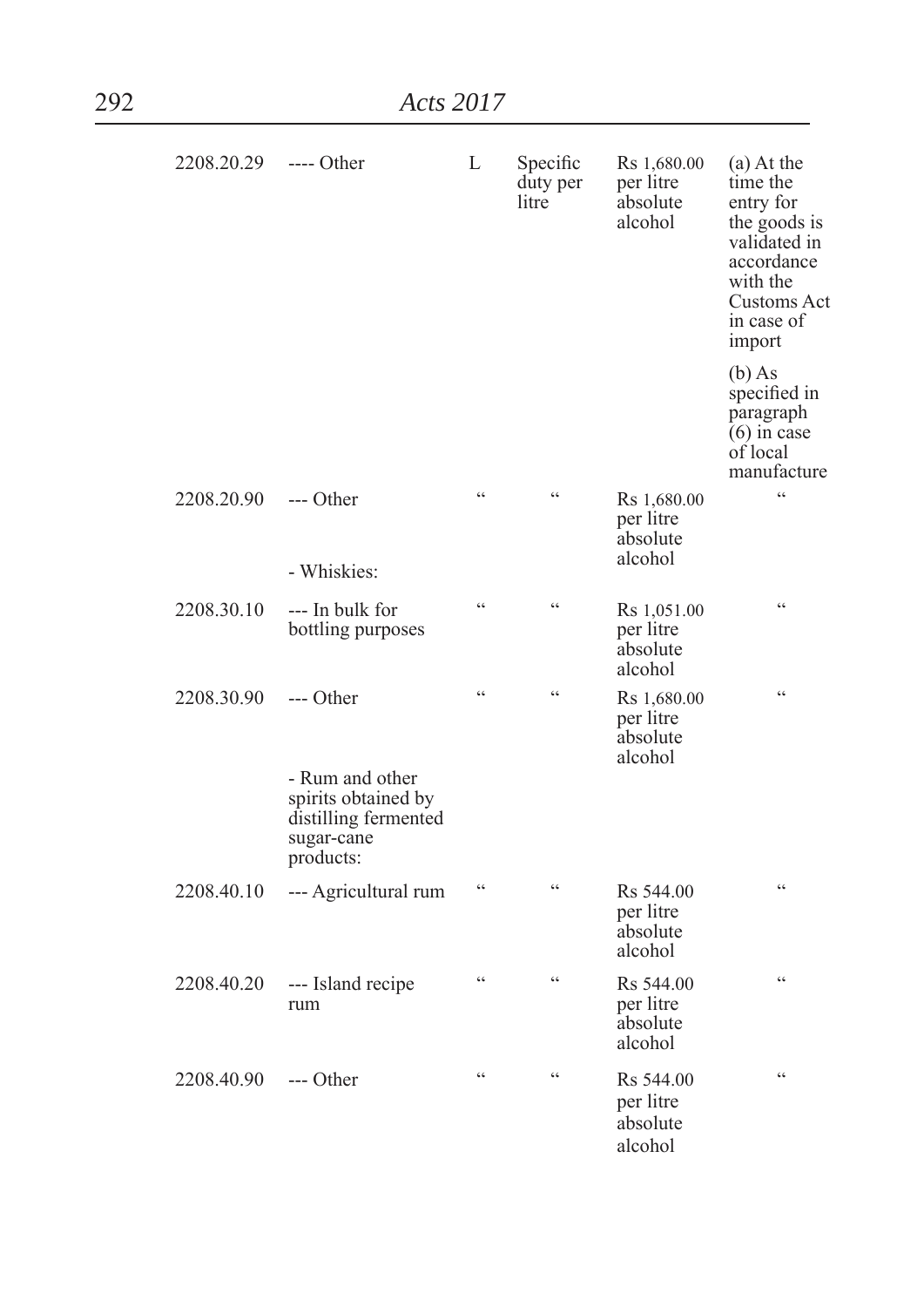|            | - Gin and Geneva:                                                                                       |                 |                               |                                                 |                                                                                                                                        |
|------------|---------------------------------------------------------------------------------------------------------|-----------------|-------------------------------|-------------------------------------------------|----------------------------------------------------------------------------------------------------------------------------------------|
| 2208.50.10 | --- Distilled gin                                                                                       | L               | Specific<br>duty per<br>litre | Rs 544.00<br>per litre<br>absolute<br>alcohol   | $(a)$ At the<br>time the<br>entry for<br>the goods is<br>validated in<br>accordance<br>with the<br>Customs Act<br>in case of<br>import |
|            |                                                                                                         |                 |                               |                                                 | $(b)$ As<br>specified in<br>paragraph<br>$(6)$ in case<br>of local<br>manufacture                                                      |
| 2208.50.20 | --- London gin                                                                                          | $\zeta\,\zeta$  | $\epsilon$                    | Rs 544.00<br>per litre<br>absolute<br>alcohol   | $\zeta\,\zeta$                                                                                                                         |
| 2208.50.90 | $---$ Other<br>- Vodka:                                                                                 | $\zeta \zeta$   | $\zeta\,\zeta$                | Rs 1,680.00<br>per litre<br>absolute<br>alcohol | $\zeta\,\zeta$                                                                                                                         |
| 2208.60.10 | --- Vodka produced<br>from alcohol<br>obtained by<br>treating fermented<br>mash of cereals or<br>potato | $\zeta$ $\zeta$ | $\epsilon$                    | Rs 1,680.00<br>per litre<br>absolute<br>alcohol | $\epsilon$                                                                                                                             |
| 2208.60.90 | $---$ Other                                                                                             | $\zeta \zeta$   | $\epsilon$                    | Rs 544.00<br>per litre<br>absolute<br>alcohol   | $\zeta\,\zeta$                                                                                                                         |
| 2208.70.00 | - Liqueurs and<br>cordials<br>- Other:                                                                  | $\epsilon$      | $\epsilon$                    | Rs 369.60<br>per litre<br>absolute<br>alcohol   | $\zeta\,\zeta$                                                                                                                         |

--- Eau de vie: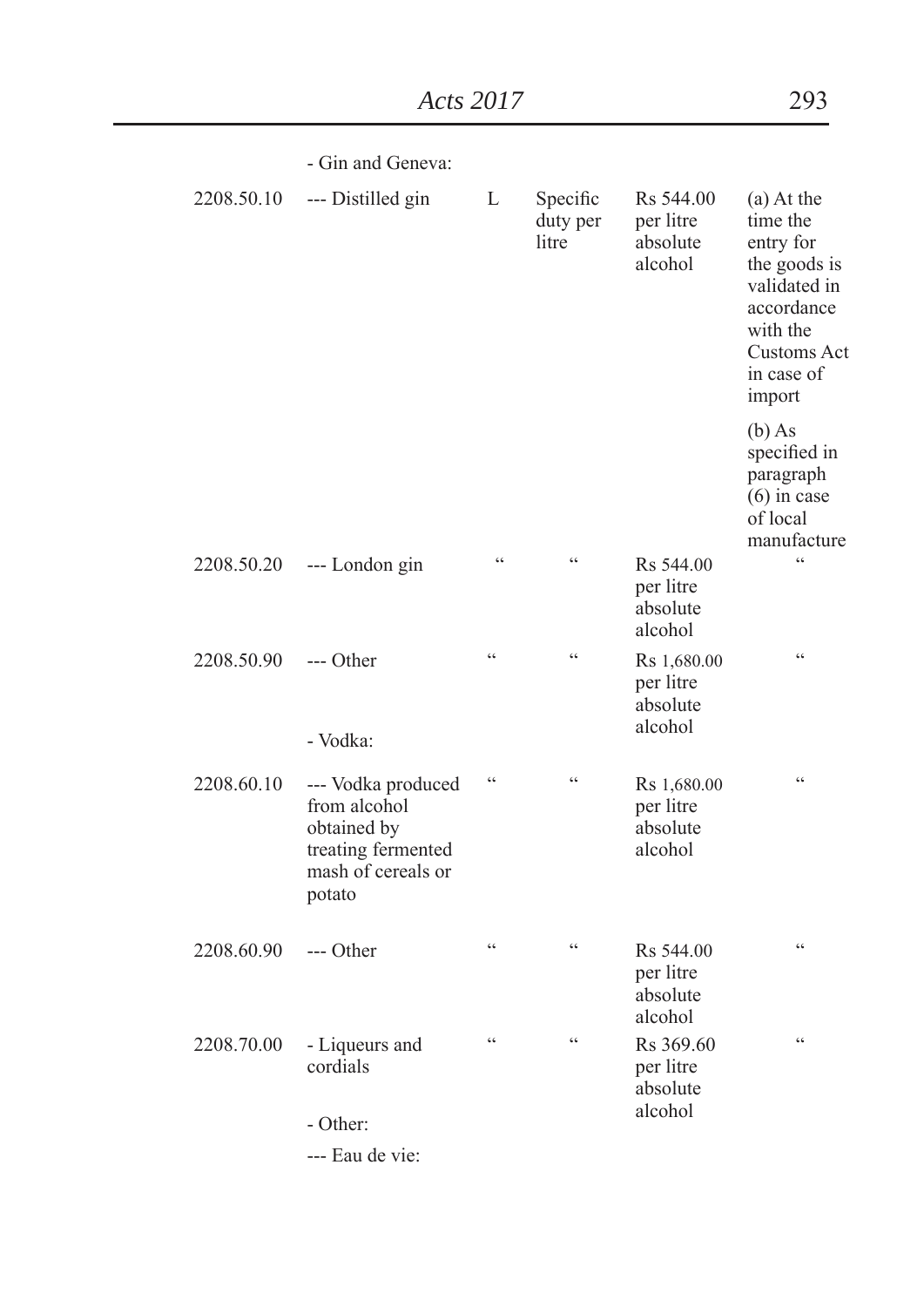| 2208.90.11 | ---- In bulk for<br>bottling purposes                                                                                                                                                                    | L               | Specific<br>duty per<br>litre | Rs 1,051.00<br>per litre<br>absolute<br>alcohol           | $(a)$ At the<br>time the<br>entry for<br>the goods is<br>validated in<br>accordance<br>with the<br>Customs Act<br>in case of<br>import |
|------------|----------------------------------------------------------------------------------------------------------------------------------------------------------------------------------------------------------|-----------------|-------------------------------|-----------------------------------------------------------|----------------------------------------------------------------------------------------------------------------------------------------|
|            |                                                                                                                                                                                                          |                 |                               |                                                           | $(b)$ As<br>specified in<br>paragraph<br>$(6)$ in case<br>of local<br>manufacture                                                      |
| 2208.90.19 | $---$ Other<br>--- Spirit cooler:                                                                                                                                                                        | $\epsilon$      | $\epsilon$                    | Rs 1,680.00<br>per litre<br>absolute<br>alcohol           | $\epsilon$                                                                                                                             |
| 2208.90.21 | $--- In can$                                                                                                                                                                                             | $\zeta$ $\zeta$ | $\epsilon$                    | Rs 51.70<br>per litre<br>plus Rs 2<br>per can             | $\epsilon$                                                                                                                             |
| 2208.90.29 | $---$ Other<br>--- Tequilla:                                                                                                                                                                             | $\zeta$ $\zeta$ | $\zeta$ $\zeta$               | Rs<br>51.70<br>per litre                                  | ۷Ć.                                                                                                                                    |
| 2208.90.31 | ---- In bulk<br>for<br>bottling purposes                                                                                                                                                                 | $\epsilon$      | $\epsilon$                    | Rs 1,051.00<br>per litre<br>absolute<br>alcohol           | ۷Ć.                                                                                                                                    |
| 2208.90.39 | $---$ Other                                                                                                                                                                                              | $\epsilon$      | $\overline{\mathcal{L}}$      | Rs 1,680.00<br>per litre<br>absolute<br>alcohol           | ۷Ć                                                                                                                                     |
| 2208.90.40 | --- Spirits obtained<br>by redistilling<br>alcohol obtained<br>from molasses,<br>sugar cane or its<br>derivatives and<br>by flavouring,<br>sweetening, or<br>further treating the<br>redistilled alcohol | $\zeta$ $\zeta$ | $\epsilon$                    | R <sub>s</sub> 544.00<br>per litre<br>absolute<br>alcohol | $\epsilon$                                                                                                                             |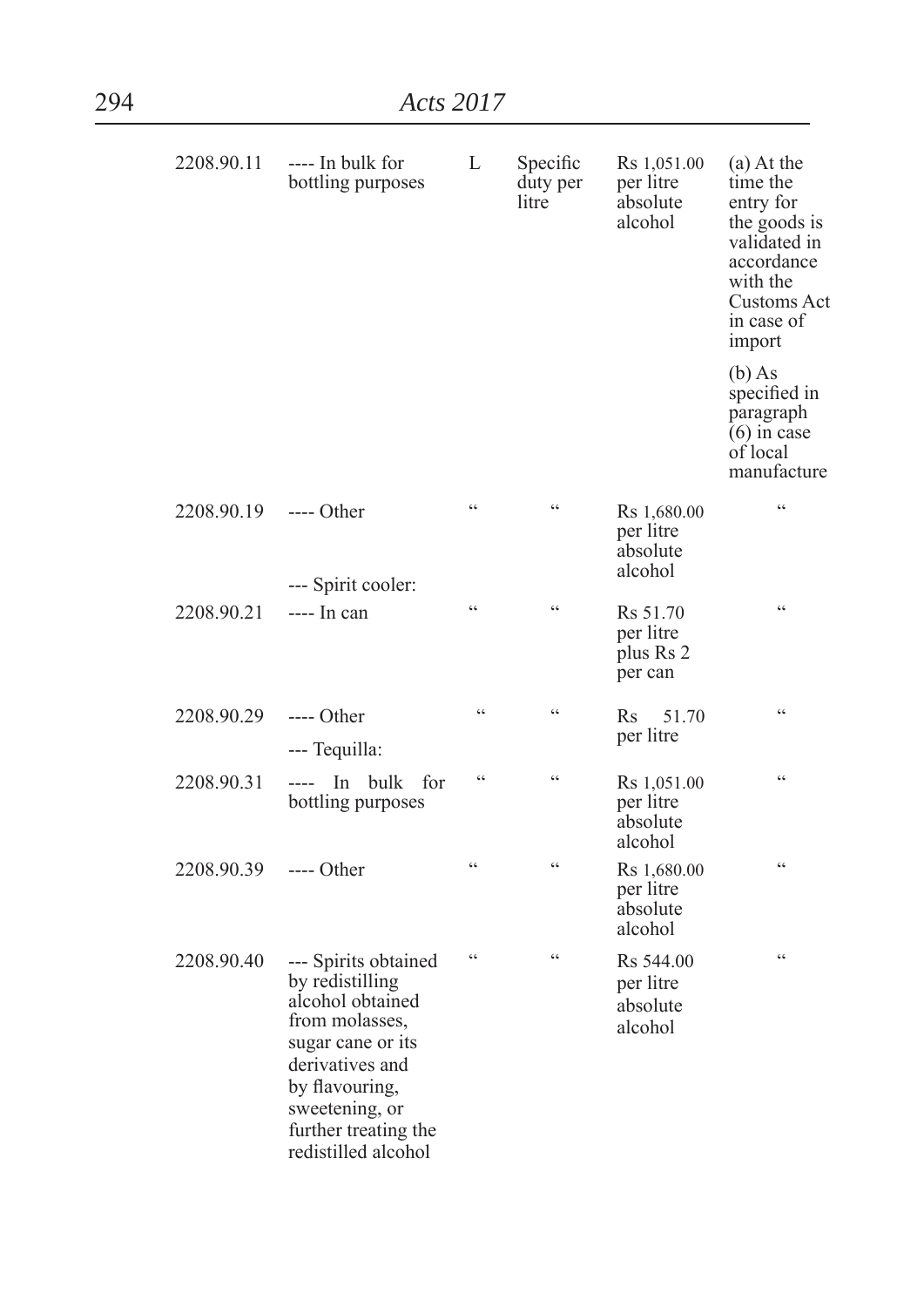|       | 2208.90.50 | --- Spirits obtained<br>by compounding<br>or flavouring<br>alcohol obtained<br>from molasses,<br>sugar cane or its<br>derivatives | L               | Specific<br>duty per<br>litre    | Rs 544.00<br>per litre<br>absolute<br>alcohol                                                                                                   | (a) At the<br>time the<br>entry for<br>the goods is<br>validated in<br>accordance<br>with the<br>Customs Act<br>in case of<br>import |
|-------|------------|-----------------------------------------------------------------------------------------------------------------------------------|-----------------|----------------------------------|-------------------------------------------------------------------------------------------------------------------------------------------------|--------------------------------------------------------------------------------------------------------------------------------------|
|       |            |                                                                                                                                   |                 |                                  |                                                                                                                                                 | $(b)$ As<br>specified in<br>paragraph<br>$(6)$ in case<br>of local<br>manufacture                                                    |
|       | 2208.90.60 | --- Admixed spirits                                                                                                               | $\epsilon$      | $\epsilon$                       | At the rate<br>applicable<br>to the<br>spirits<br>calculated<br>1n<br>proportion<br>to the<br>volume<br>of spirits<br>used in the<br>production | $\epsilon$                                                                                                                           |
| 24.02 | 2208.90.90 | $---$ Other<br>Cigars, cheroots,<br>cigarillos and<br>cigarettes, of<br>tobacco or of<br>tobacco substitutes.                     | $\epsilon$      | $\epsilon$                       | Rs 1,680.00<br>per litre<br>absolute<br>alcohol                                                                                                 | $\epsilon$                                                                                                                           |
|       |            | - Cigars, cheroots,<br>cigarillos<br>containing tobacco:                                                                          |                 |                                  |                                                                                                                                                 |                                                                                                                                      |
|       | 2402.10.10 | --- Cigarillos                                                                                                                    | Kg              | Specific<br>duty per<br>thousand | Rs 10,313<br>per<br>thousand                                                                                                                    | $\epsilon$                                                                                                                           |
|       | 2402.10.90 | --- Other                                                                                                                         | $\zeta$ $\zeta$ | Specific<br>duty per<br>kg       | Rs 17,662<br>per kg                                                                                                                             | $\zeta\,\zeta$                                                                                                                       |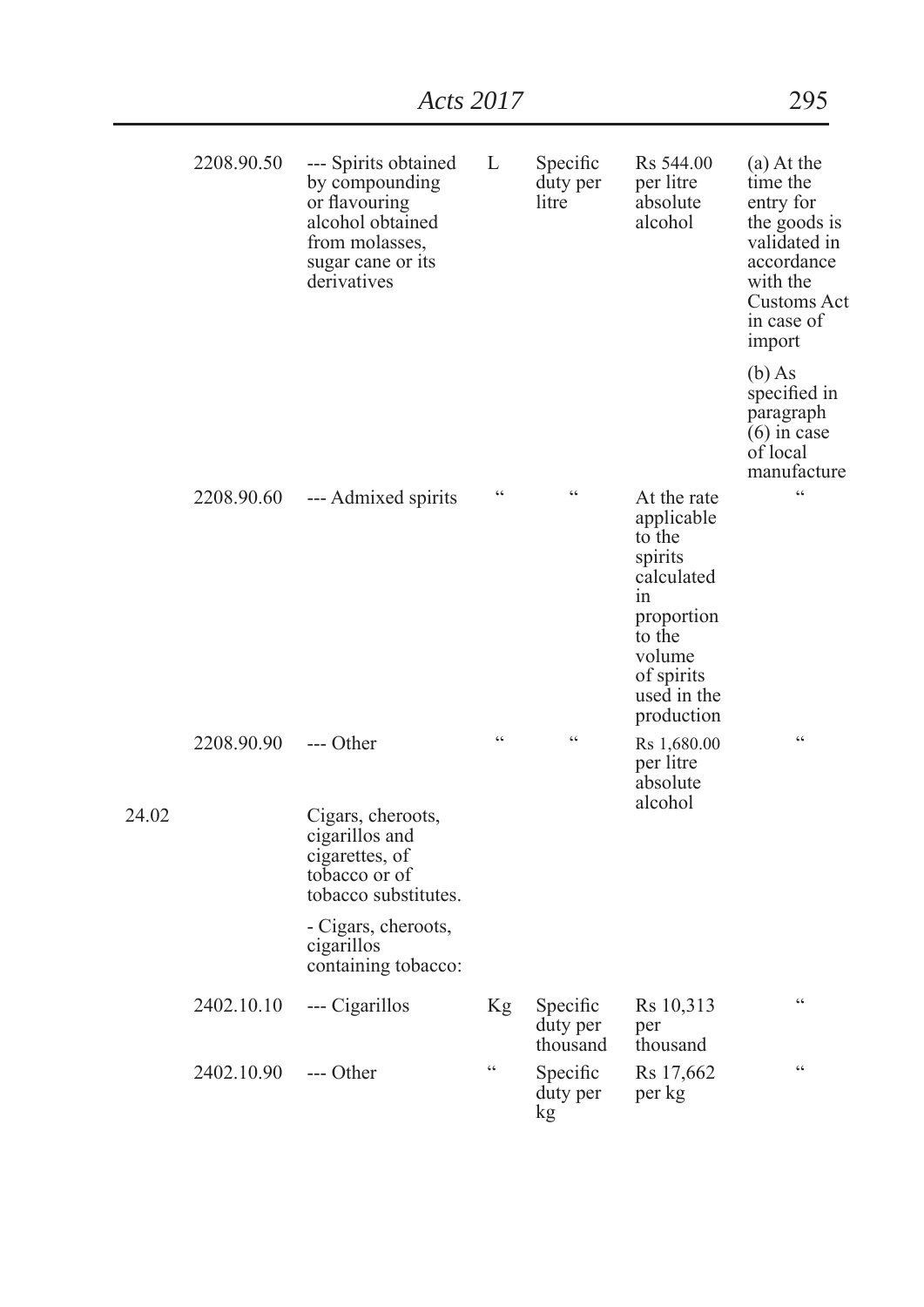| 2402.20.00 | - Cigarettes<br>containing tobacco | Kg                | Specific<br>duty per<br>thousand | Rs 5,111<br>per<br>thousand  | (a) At the<br>time the<br>entry for<br>the goods is<br>validated in<br>accordance<br>with the<br><b>Customs Act</b><br>in case of<br>import |
|------------|------------------------------------|-------------------|----------------------------------|------------------------------|---------------------------------------------------------------------------------------------------------------------------------------------|
|            |                                    |                   |                                  |                              | $(b)$ As<br>specified in<br>paragraph<br>$(6)$ in case<br>of local<br>manufacture                                                           |
|            | - Other:                           |                   |                                  |                              |                                                                                                                                             |
| 2402.90.10 | --- Cigarillos                     | C                 | C                                | Rs 10,313<br>per<br>thousand | C                                                                                                                                           |
| 2402.90.90 | $---$ Other                        | $\subset \subset$ | $\zeta$ $\zeta$                  | Rs 5,111<br>per<br>thousand  | $\zeta$ $\zeta$                                                                                                                             |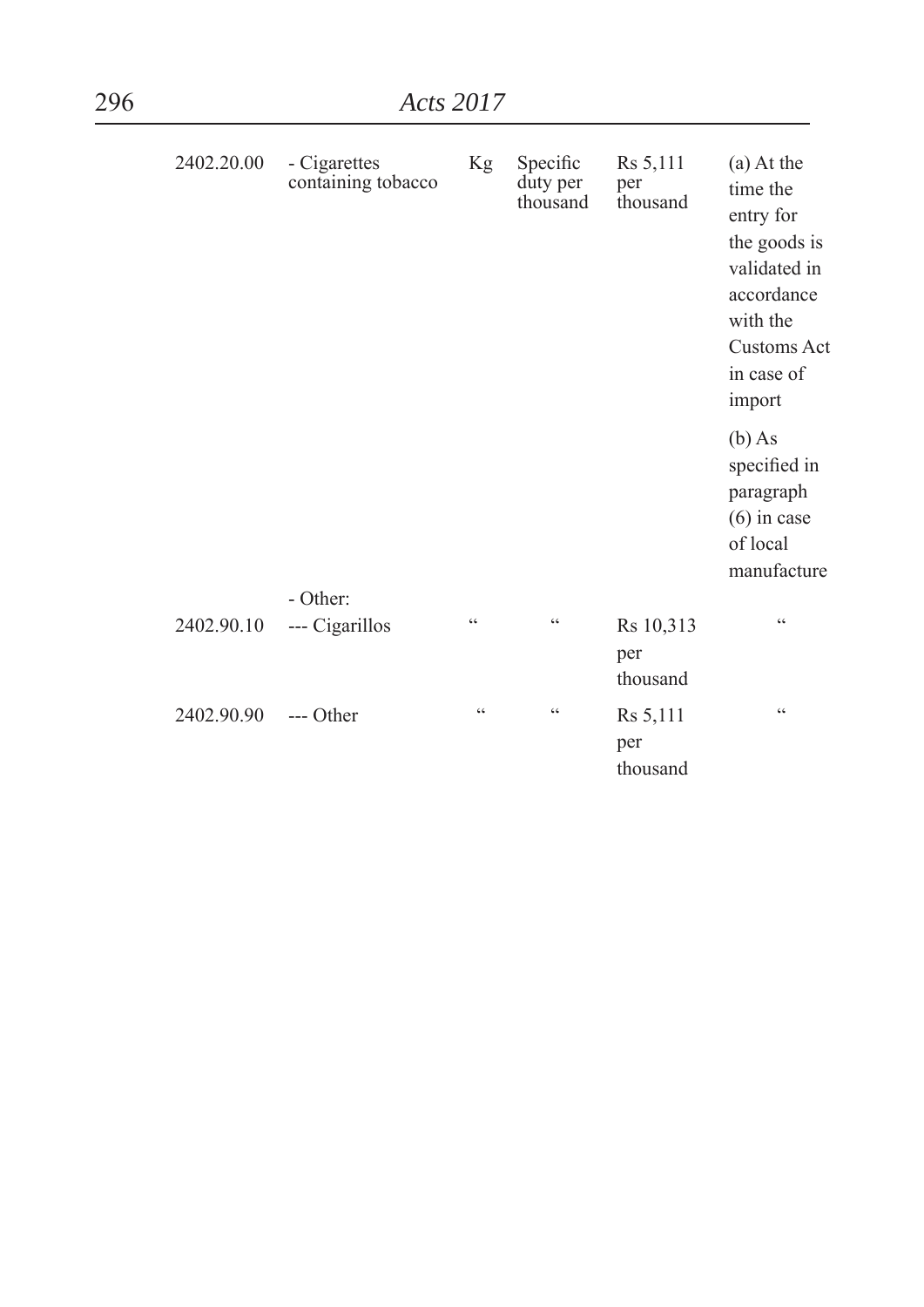## **PART C**

| --- Shandy: |
|-------------|
|-------------|

| 2206.00.31 | $--- In can$ | L                 | Specific<br>duty per<br>litre | R <sub>s</sub> 32.10<br>per litre<br>plus<br>Rs 2 per<br>can | (a) At the<br>time the entry<br>for the goods<br>is validated<br>in accordance<br>with the<br>Customs Act<br>in case of<br>import<br>$(b)$ As<br>specified in<br>paragraph<br>$(6)$ in case<br>of local<br>manufacture |
|------------|--------------|-------------------|-------------------------------|--------------------------------------------------------------|------------------------------------------------------------------------------------------------------------------------------------------------------------------------------------------------------------------------|
| 2203.00.39 | $---$ Other  | $\subset \subset$ | $\subset \subset$             | Rs 32.10<br>per litre                                        | $\epsilon$                                                                                                                                                                                                             |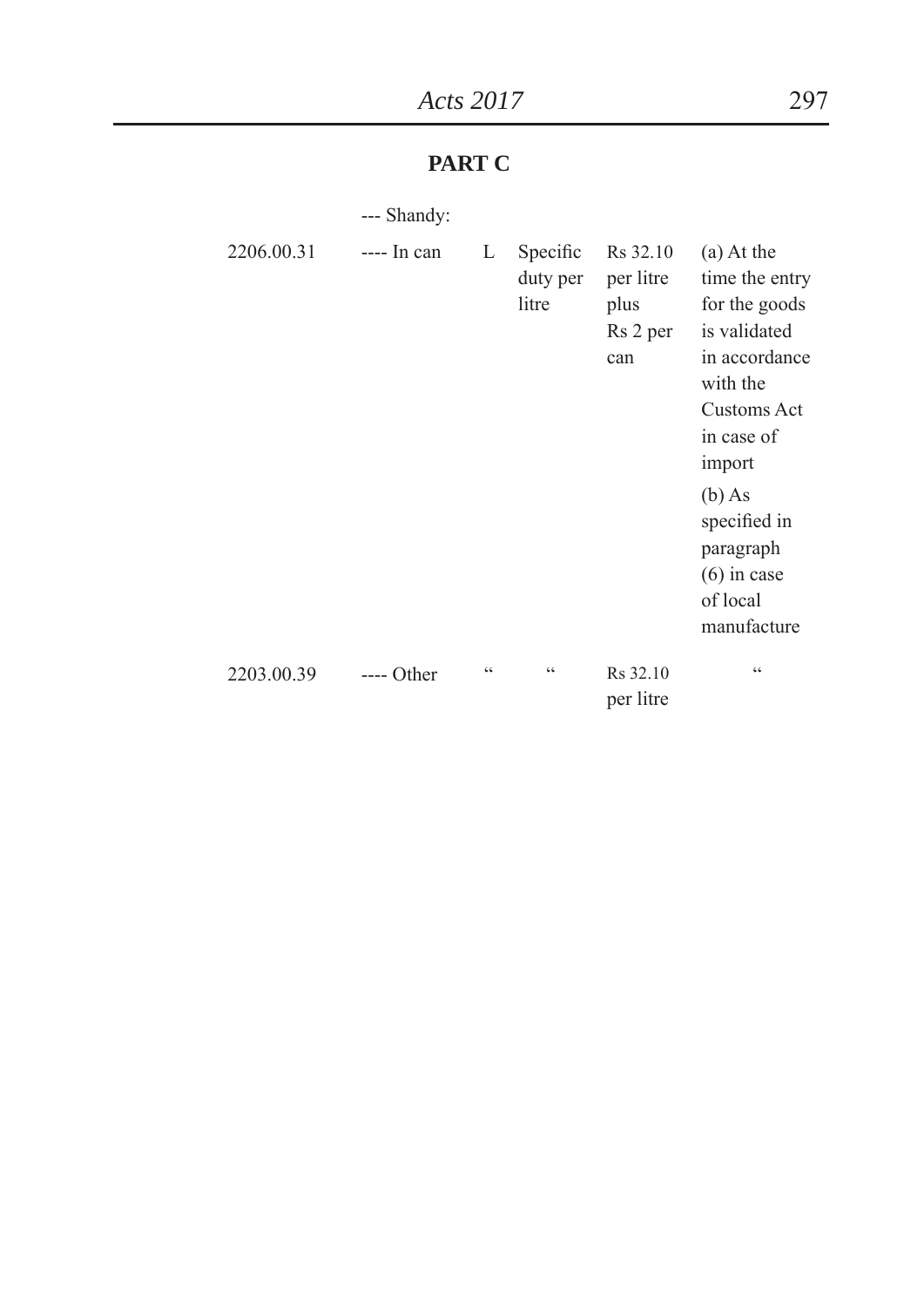## **THIRD SCHEDULE**

[Section  $15(e)$ ]

## **FIFTH SCHEDULE**

 $[Section 52(3)]$ 

## **Refund of excise duty**

| Amount |  |
|--------|--|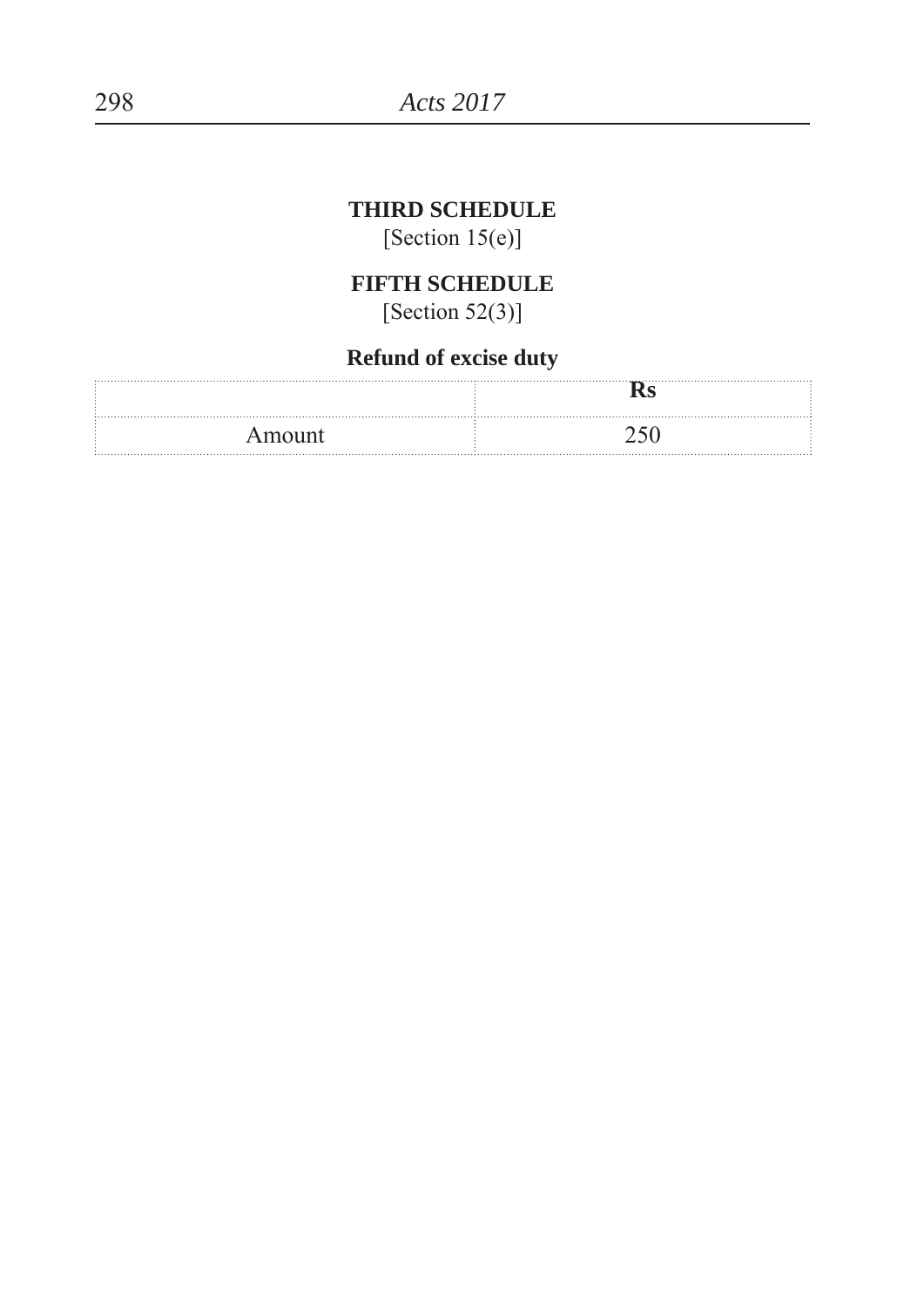#### **FOURTH SCHEDULE** [Section  $19(c)$ ]

#### **THIRD SCHEDULE**

[Section  $75(1A)$ ]

#### **Entity Acts under which established/set up**

Agricultural Marketing Board Mauritius Agricultural Marketing Act Beach Authority Beach Authority Act Central Electricity Board Central Electricity Board Act Central Water Authority Central Water Authority Act Gambling Regulatory Authority Gambling Regulatory Authority Act Irrigation Authority Irrigation Authority Act Mauritius Broadcasting Corporation Mauritius Broadcasting Corporation Act Mauritius Cane Industry Authority Mauritius Cane Industry Authority Act Mauritius Meat Authority Meat Act Mauritius Ports Authority Ports Act National Transport Corporation National Transport Corporation Act Road Development Authority Road Development Authority Act Rose Belle Sugar Estate Board Rose Belle Sugar Estate Board Act State Trading Corporation State Trading Corporation Act Sugar Insurance Fund Sugar Insurance Fund Act Waste Water Management Authority Waste Water Management Authority Act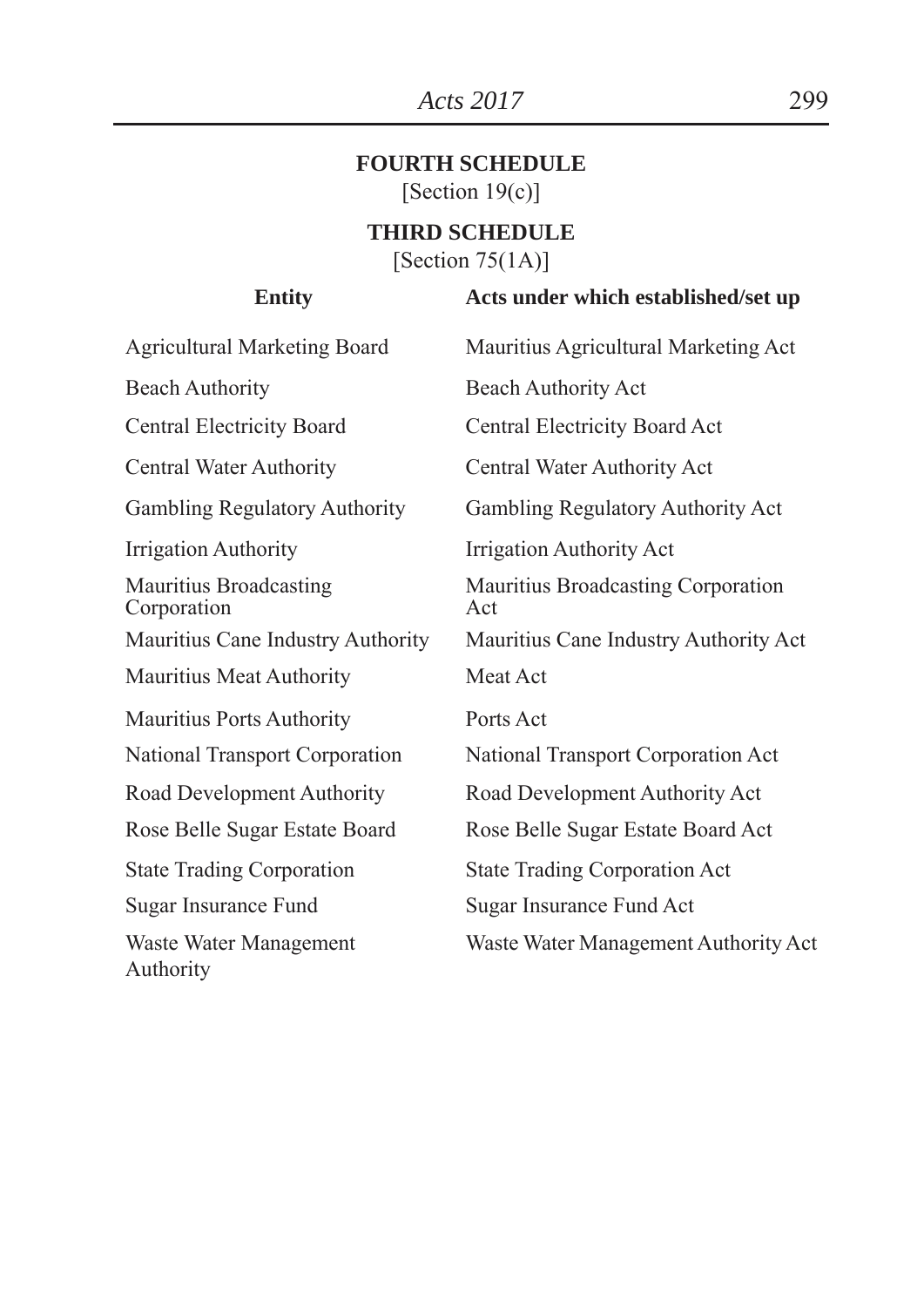#### **FIFTH SCHEDULE**

[Section 22]

 **Zone 17**, a portion of land situated in the district of Grand Port, place called Plaine Magnien, of an extent of five hundred and ninety-three point forty-nine square metres (593.49m<sup>2</sup>) belonging to Plaisance Air Transport Services Ltd according to a deed registered and transcribed in Volume 1708 No. 86 and bounded as follows –

> Towards the North, by the surplus of the land belonging to Plaisance Air Transport Services Ltd on ten metres forty-nine centimetres (10.49,), between coordinates 1014771.22mE, 974260.55mN (point no.4) and 1014781.57mE, 974258.84mN (point no. 3).

> Towards the East, by the surplus of the land belonging to Plaisance Air Transport Services Ltd, on fiftyfive metres forty-two centimetres  $(55.42m)$ , between coordinates 1014781.57mE, 974204.10mN (point no.3) and 1014772.96mE, 974204.10mN (point no. 2).

> Towards the South, by the surplus of the land belonging to Plaisance Air Transport Services Ltd, on ten metres ninety-one centimetres (10.91m), between coordinates 104772.96mE, 974204.10mN (point no. 2) and 1014762.18mE, 974205.79mN (point no.1).

> Towards the West, by the surplus of the land belonging to Plaisance Air Transport Services Ltd (on which stands a concrete building PATS Export Warehouse) on fiftyfive metres fifty-one centimetres  $(55.51m)$ , between coordinates 1014762.18mE, 974205.79mN (point no. 1) and 1014771.22mE, 974260.55mN (point no. 4).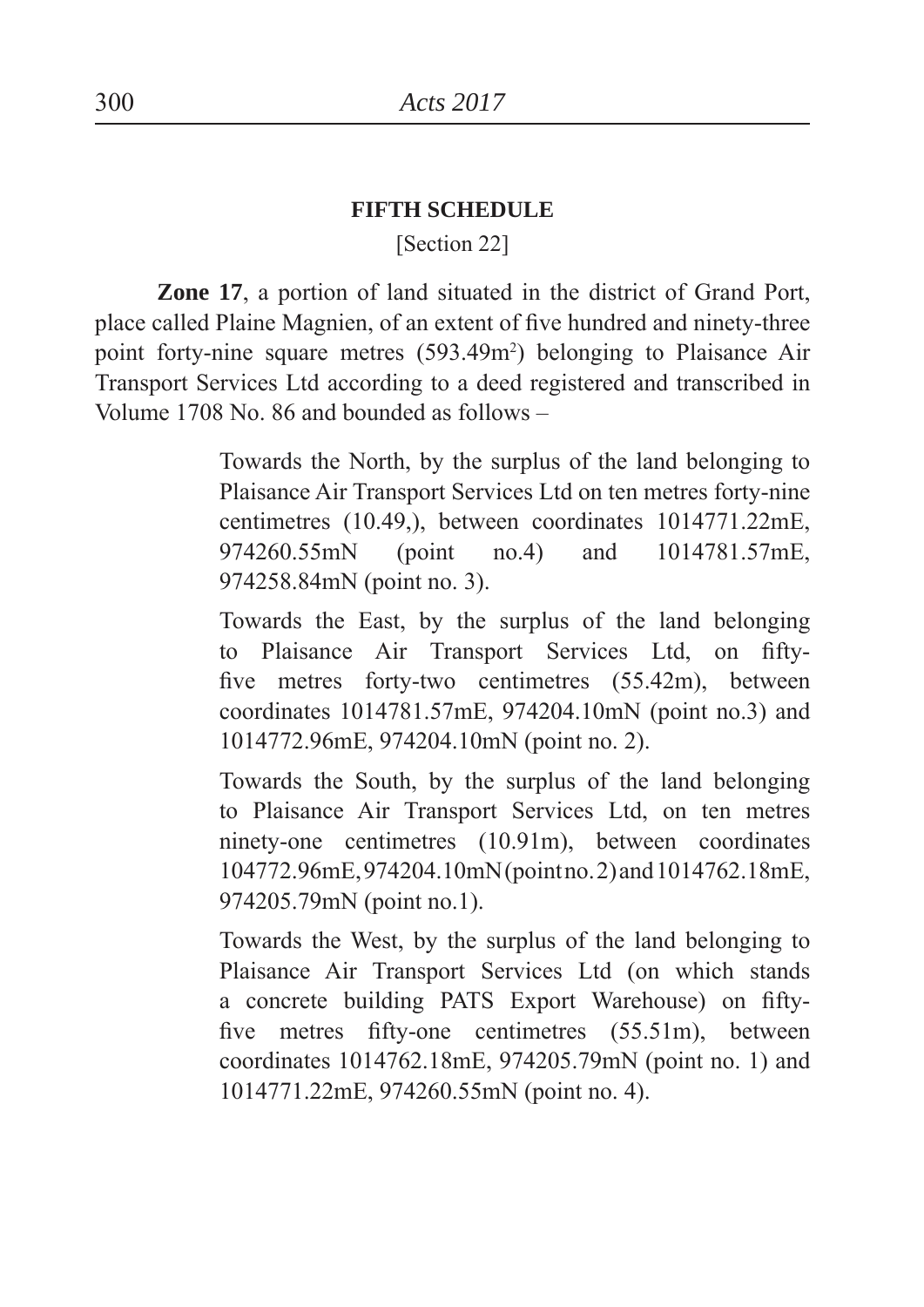## **SIXTH SCHEDULE**

[Section 26(zo)]

## **FIRST SCHEDULE**

[Sections 4 and 44B]

## **PART I**

Rate of income tax 15 per cent

## **PART II**

Rate of income tax 3 per cent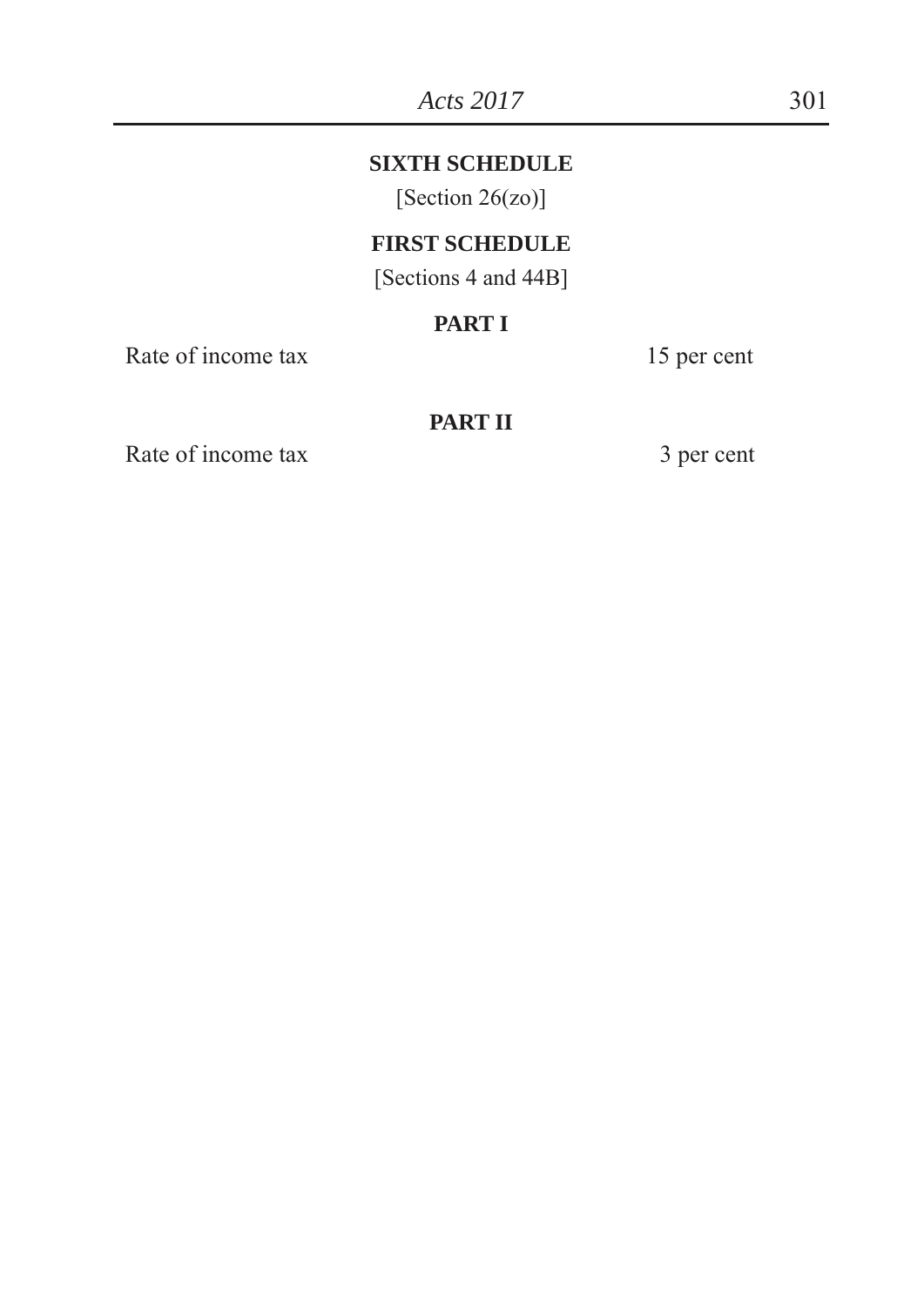#### **SEVENTH SCHEDULE**

[Section 26(zq)]

#### **THIRD SCHEDULE**

[Section  $27(2)$ ]

#### **PART I – INCOME EXEMPTION THRESHOLD**

| <b>Individual</b> | (Rs)    |
|-------------------|---------|
| Category A        | 300,000 |
| Category B        | 410,000 |
| Category C        | 475,000 |
| Category D        | 520,000 |
| Category E        | 550,000 |
| Category F        | 350,000 |
| Category G        | 460,000 |
|                   |         |

- **1.** In this Schedule **–**
	- (a) Category A refers to an individual who, in an income year, does not have any dependent
	- (b) Category B refers to an individual who, in an income year, has one dependent only;
	- (c) Category C refers to an individual who, in an income year, has 2 dependents only;
	- (d) Category D refers to an individual who, in an income year, has 3 dependents only;
	- (e) Category E refers to an individual who, in an income year, has 4 or more dependents
	- (f) Category F refers to  $-$ 
		- (i) a retired person who, in an income year, has no dependent and has gross income, other than specified income; or
		- (ii) a disabled person who, in an income year, has no dependent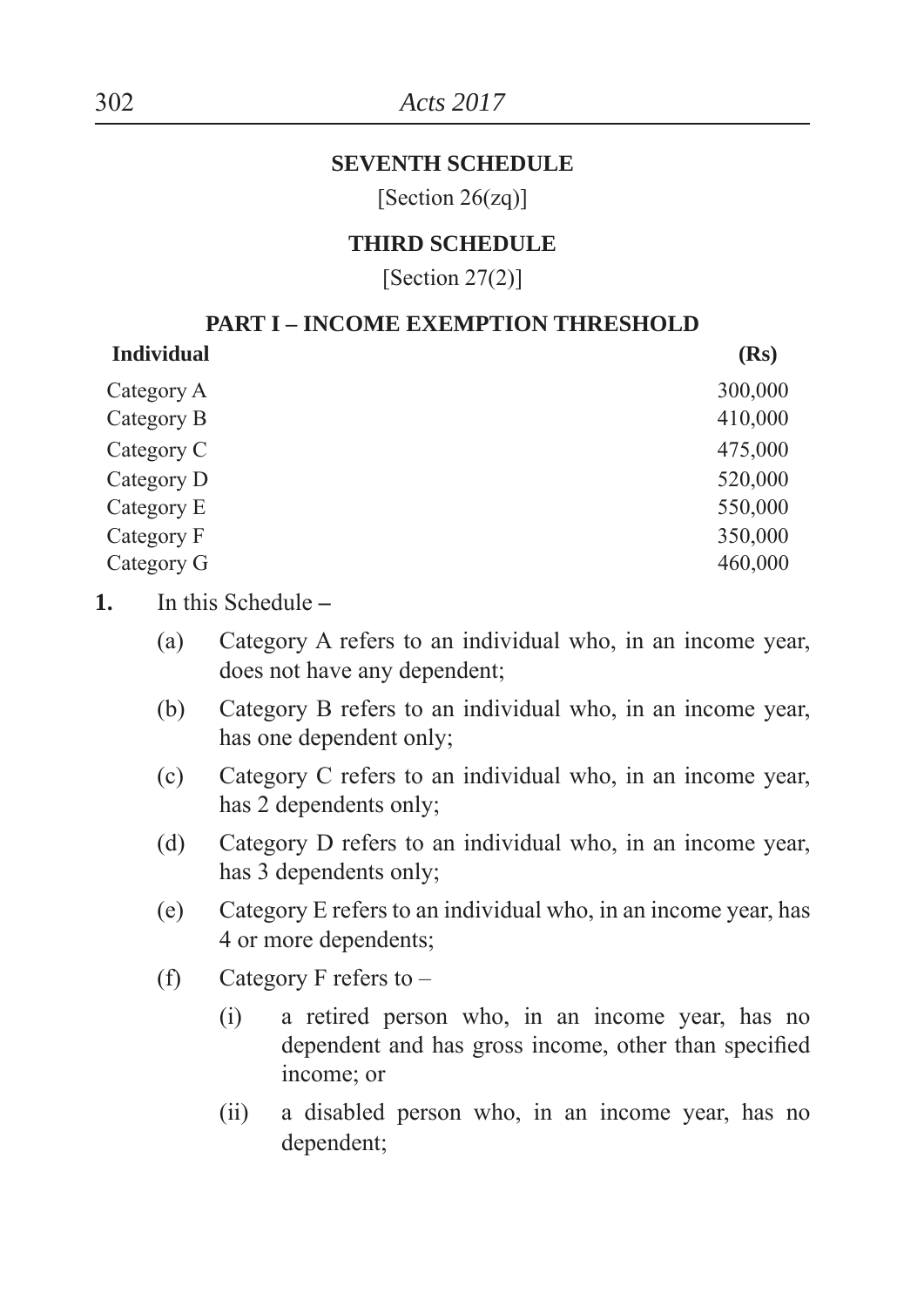- (g) Category G refers to
	- (i) a retired person who, in an income year, has one dependent and has gross income, other than specified income; or
	- (ii) a disabled person who, in an income year, has one dependent
- (h) "retired person" means a person who attains the age of 60 at any time prior to the first day of July of an income year in respect of which a claim for income exemption threshold in respect of Category F or Category G, as the case may be, is made
- (i) "specified income" means the gross income derived from emoluments, specified in section  $10(1)(a)(i)$ , or from any business.

**2.** Where the dependent under Category B, C, D, E or G is a child pursuing a non-sponsored full-time undergraduate course at a recognised tertiary educational institution, the person shall, in addition to the income exemption threshold he is entitled to, be eligible for an additional exemption of 135,000 rupees in respect of each dependent pursuing his undergraduate course –

- (a) in Mauritius at an institution recognised by the Tertiary Education Commission established under the Tertiary Education Commission Act; or
- (b) outside Mauritius at a recognised institution.
- **3.** No exemption under paragraph 2 shall be allowed
	- (a) where the annual tuition fees, excluding administration and student union fees, are less than 34,800 rupees for a child following an undergraduate course in Mauritius
	- (b) where the income referred to in section 27A(5) of the person, or the spouse of the person, as the case may be, exceeds 4 million rupees in an income year; or
	- (c) in respect of the same dependent for more than 6 consecutive years.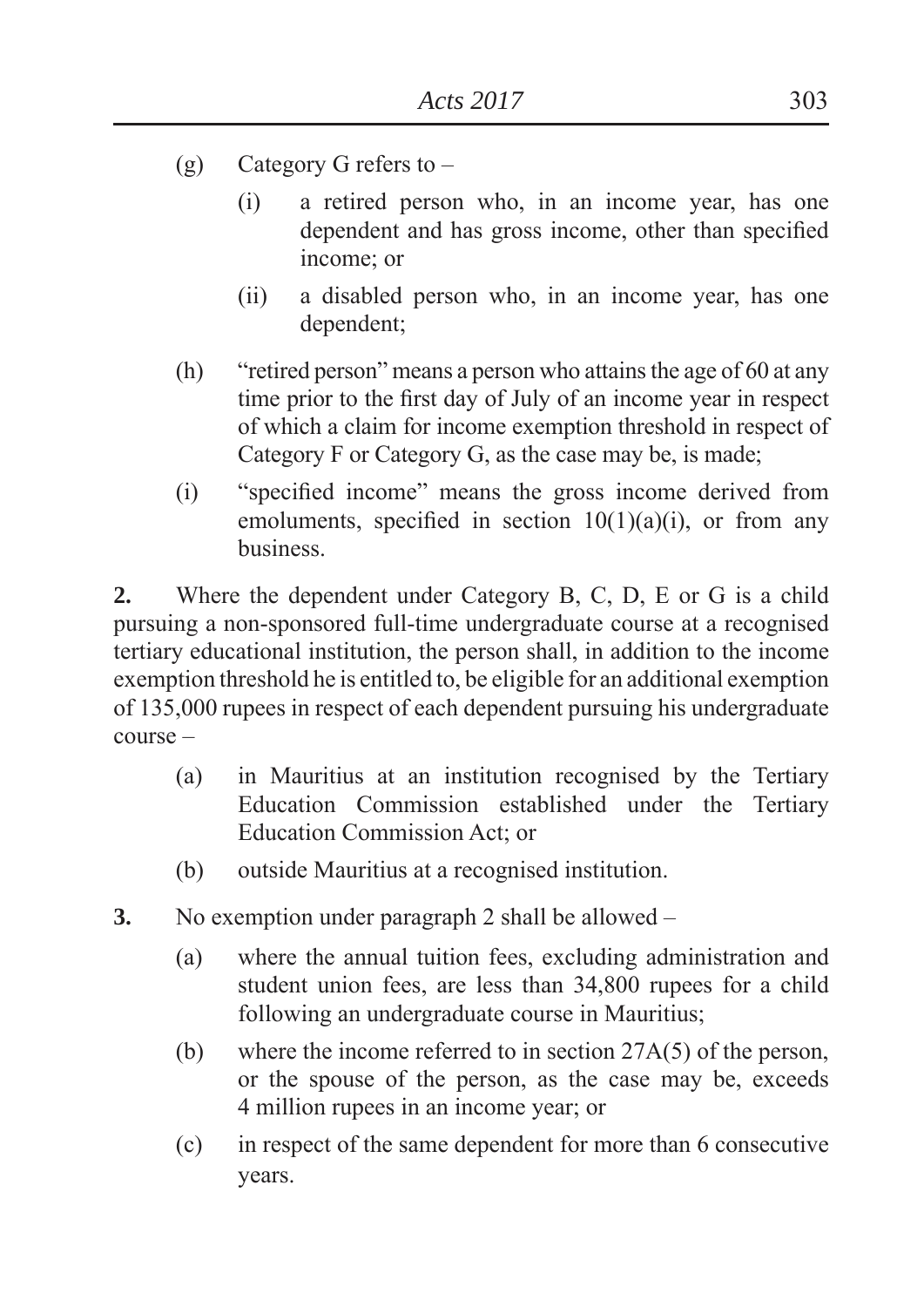## **PART II – RELIEF FOR MEDICAL OR HEALTH INSURANCE PREMIUM**

| <b>Column 1</b>                                                 | <b>Column 2</b>                  |                         |
|-----------------------------------------------------------------|----------------------------------|-------------------------|
| <b>Category claimed as Income</b><br><b>Exemption Threshold</b> | <b>Premium allowable</b><br>(Rs) |                         |
| Category A (no dependent)                                       | 15,000                           |                         |
| Category B (one dependent)                                      | 15,000                           | for self                |
|                                                                 | $+15,000$                        | for dependent           |
| Category C (2 dependents)                                       | 15,000                           | for self                |
|                                                                 | $+15,000$                        | for first dependent     |
|                                                                 | $+10,000$                        | for second<br>dependent |
| Category D (3 dependents)                                       | 15,000                           | for self                |
|                                                                 | $+15,000$                        | for first dependent     |
|                                                                 | $+10,000$                        | for second<br>dependent |
|                                                                 | $+10,000$                        | for third dependent     |
| Category F (retired or disabled person<br>with no dependent)    | 15,000                           |                         |
| Category G (retired or disabled person                          | 15,000                           | for self                |
| having one dependent)                                           | $+15,000$                        | for dependent           |
|                                                                 |                                  |                         |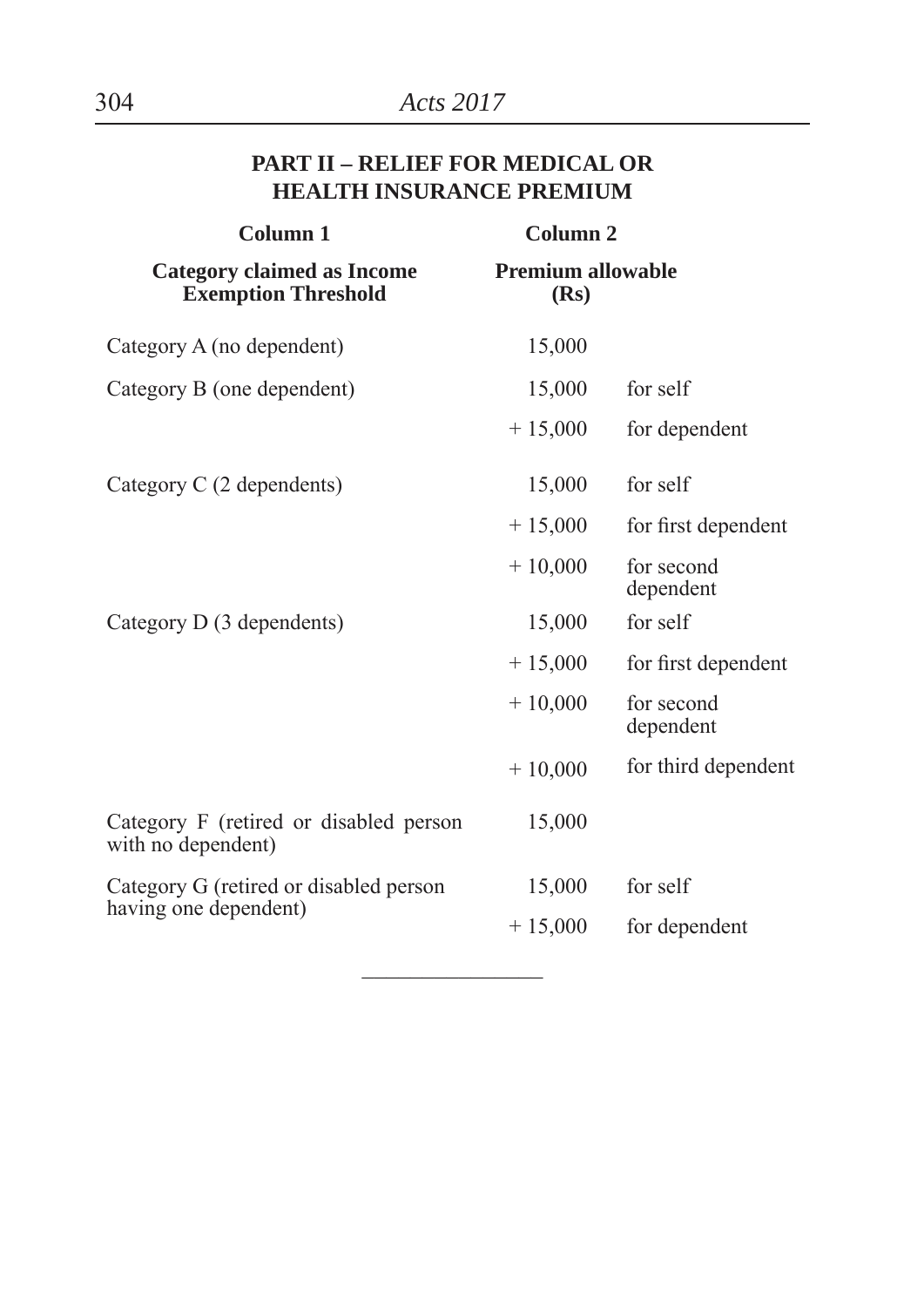## **EIGHTH SCHEDULE**

[Section 26(zr)]

## **ELEVENTH SCHEDULE**

[Section 150A]

| An individual deriving the following earnings in a month | <b>Allowance</b><br>(Rs) |
|----------------------------------------------------------|--------------------------|
| Less or equal to Rs $5,000$                              | 1,000                    |
| Above Rs 5,000 but less or equal to Rs 7,000             | 800                      |
| Above Rs 7,000 but less or equal to Rs 9,000             | 500                      |
| Above Rs 9,000 but less or equal to Rs 9,750             | 250                      |
| Above Rs 9,750 but less or equal to Rs 9,900             | 100                      |

**\_\_\_\_\_\_\_\_\_\_\_\_\_\_\_**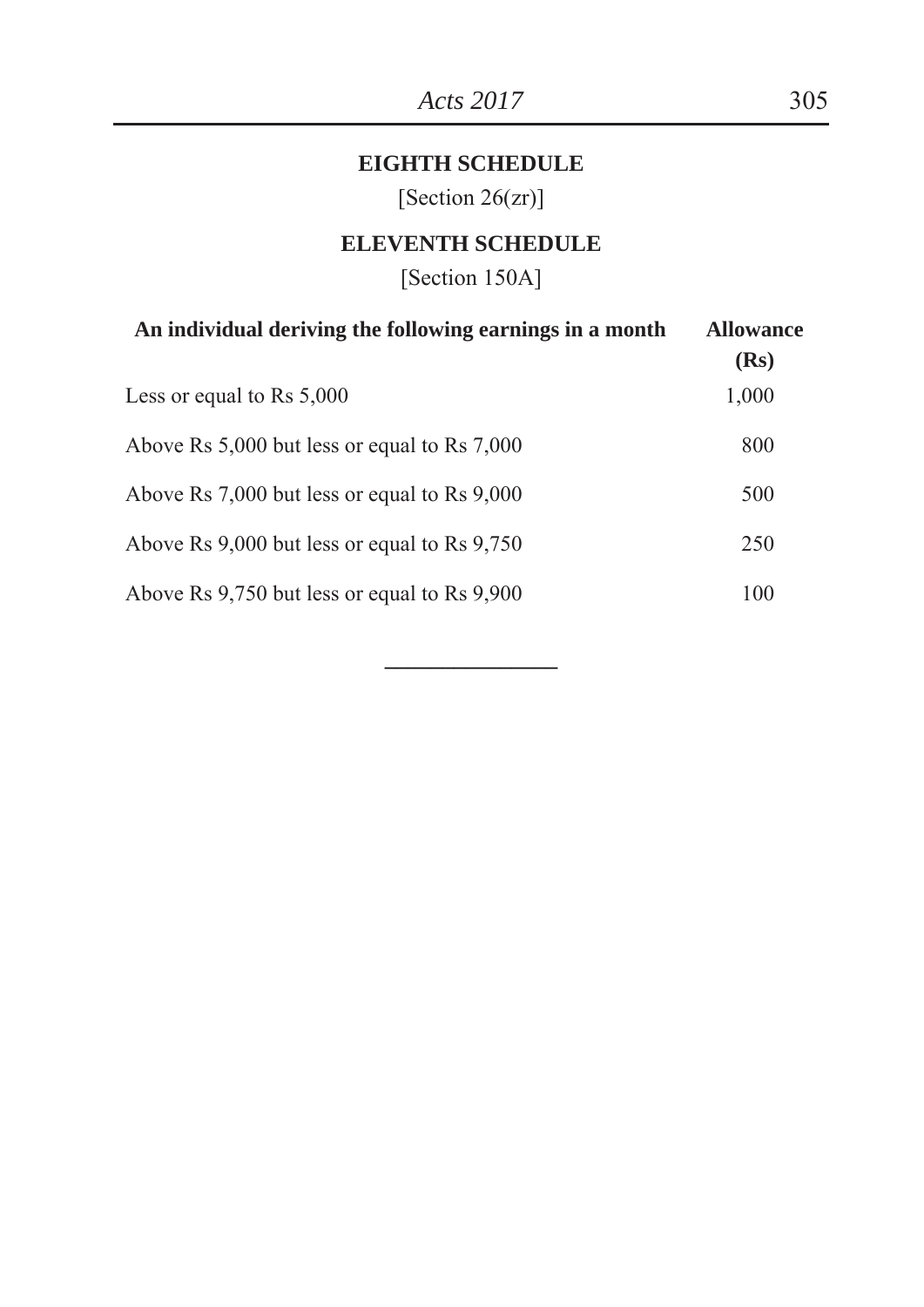#### **NINTH SCHEDULE** [Section 26(zs)]

## **TWELFTH SCHEDULE**

[Section 123C(2)]

## **STATEMENT OF ASSETS AND LIABILITIES**

Name ……………………………………………………………………………… Address …………………………………………………………………………… National Identity Card no. …………………………………………………………

Business Registration no. …………………………………………………………

**1.** I hereby declare that the assets held by me, my spouse and dependent children, in our own names or in any other names in Mauritius and outside Mauritius as at ……………………… are as follows –

(*date*)

|                                                                                | <b>ASSETS</b> |         |             | <b>Value</b><br>at cost<br>(Rs) |  |  |
|--------------------------------------------------------------------------------|---------------|---------|-------------|---------------------------------|--|--|
| <b>Immovable property</b>                                                      |               |         |             |                                 |  |  |
| Non-business assets                                                            |               |         |             |                                 |  |  |
| Land, building, apartment, etc., including leasehold land and building         |               |         |             |                                 |  |  |
| Description                                                                    |               | Address | Extent/Area |                                 |  |  |
|                                                                                |               |         |             |                                 |  |  |
|                                                                                |               |         |             |                                 |  |  |
|                                                                                |               |         |             |                                 |  |  |
| <b>Bank accounts</b>                                                           |               |         |             |                                 |  |  |
| Current, savings, fixed held by you solely or jointly with any other<br>person |               |         |             |                                 |  |  |
| Name of bank<br>Accounts number                                                |               |         |             |                                 |  |  |
|                                                                                |               |         |             |                                 |  |  |
|                                                                                |               |         |             |                                 |  |  |
|                                                                                |               |         |             |                                 |  |  |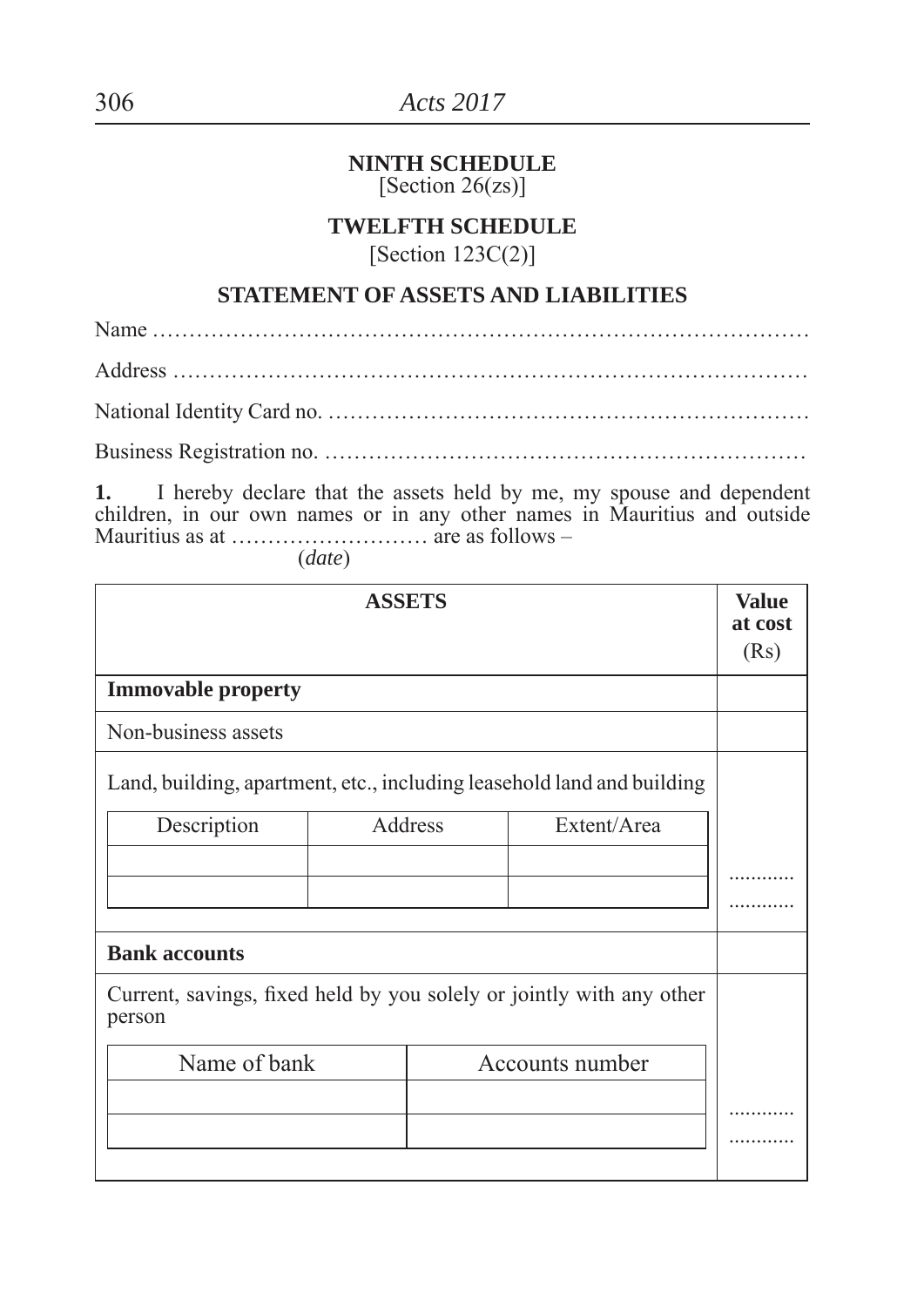| Cash                                                    |                  |  |  |  |
|---------------------------------------------------------|------------------|--|--|--|
| Cash in hand/safe deposits/lockers                      |                  |  |  |  |
|                                                         |                  |  |  |  |
| Investment (of more than Rs 200,000)                    |                  |  |  |  |
| Amount invested in shares/securities/units, etc.        |                  |  |  |  |
| Investment in listed company                            |                  |  |  |  |
| Name of company                                         | Number of shares |  |  |  |
|                                                         |                  |  |  |  |
| Investment in unlisted company                          |                  |  |  |  |
| Name of company                                         | Number of shares |  |  |  |
|                                                         |                  |  |  |  |
| Share in société/partnership/joint venture/succession   |                  |  |  |  |
| Name of société/partnership/joint venture/succession    |                  |  |  |  |
|                                                         |                  |  |  |  |
| Investment in Government securities                     |                  |  |  |  |
|                                                         |                  |  |  |  |
|                                                         |                  |  |  |  |
| Debts/loans/advances/receivables                        |                  |  |  |  |
|                                                         |                  |  |  |  |
| Any other investment                                    |                  |  |  |  |
| Description                                             |                  |  |  |  |
|                                                         |                  |  |  |  |
|                                                         |                  |  |  |  |
| <b>Motor vehicles</b>                                   |                  |  |  |  |
|                                                         |                  |  |  |  |
| Registration number                                     | Make             |  |  |  |
|                                                         |                  |  |  |  |
| Household furniture and electrical household appliances |                  |  |  |  |
|                                                         |                  |  |  |  |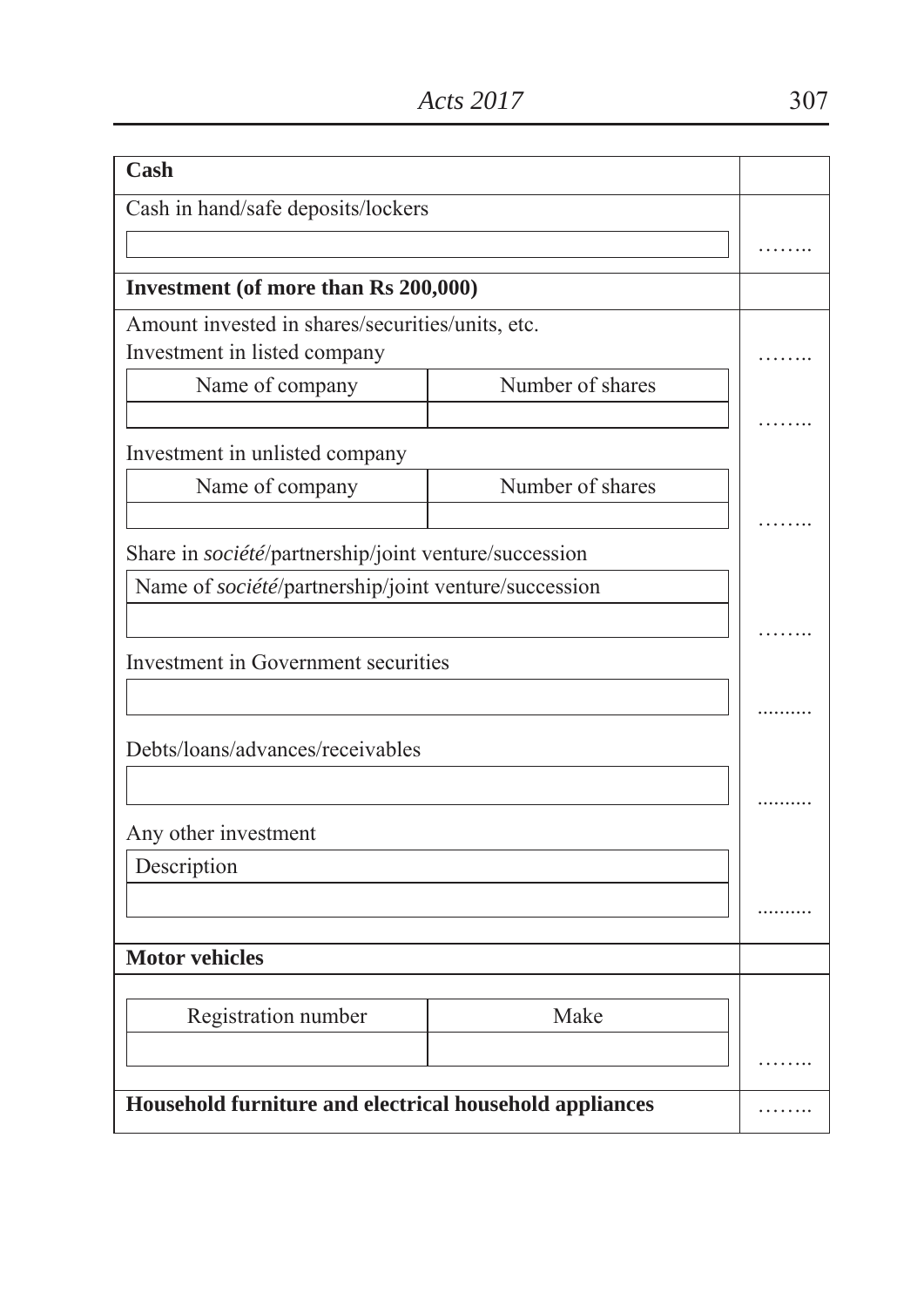| <b>Other possessions</b>                                              |  |
|-----------------------------------------------------------------------|--|
| Boats, including pleasure crafts                                      |  |
|                                                                       |  |
| Details                                                               |  |
|                                                                       |  |
|                                                                       |  |
| Jewellery, antiques and precious stones                               |  |
| Other assets exceeding Rs 200,000 in the aggregate not included       |  |
| above                                                                 |  |
| Total non-business assets                                             |  |
| <b>Business assets</b>                                                |  |
| Total business assets, including plants and machinery, stock, debtors |  |
| and other assets used by a sole proprietor in his business            |  |
| <b>Total assets</b>                                                   |  |

**2.** My liabilities and the liabilities of my spouse and dependent children as at ……………………. are as follows – (*date*)

| <b>Liabilities</b>                                                                                          |  |
|-------------------------------------------------------------------------------------------------------------|--|
| Non-business liabilities (loan, mortgage, borrowings, etc.)                                                 |  |
| Total non-business liabilities                                                                              |  |
| <b>Business liabilities</b>                                                                                 |  |
| Total business liabilities (liabilities contracted by a sole proprietor<br>for the purpose of his business) |  |
| <b>Total liabilities</b>                                                                                    |  |
| <b>Net Assets</b>                                                                                           |  |
|                                                                                                             |  |

**3.** I, my spouse and dependent children, have during the year ended ………………/during period ……………… to ………………\* made the (*year*) (*date*) (*date*) following outgoings –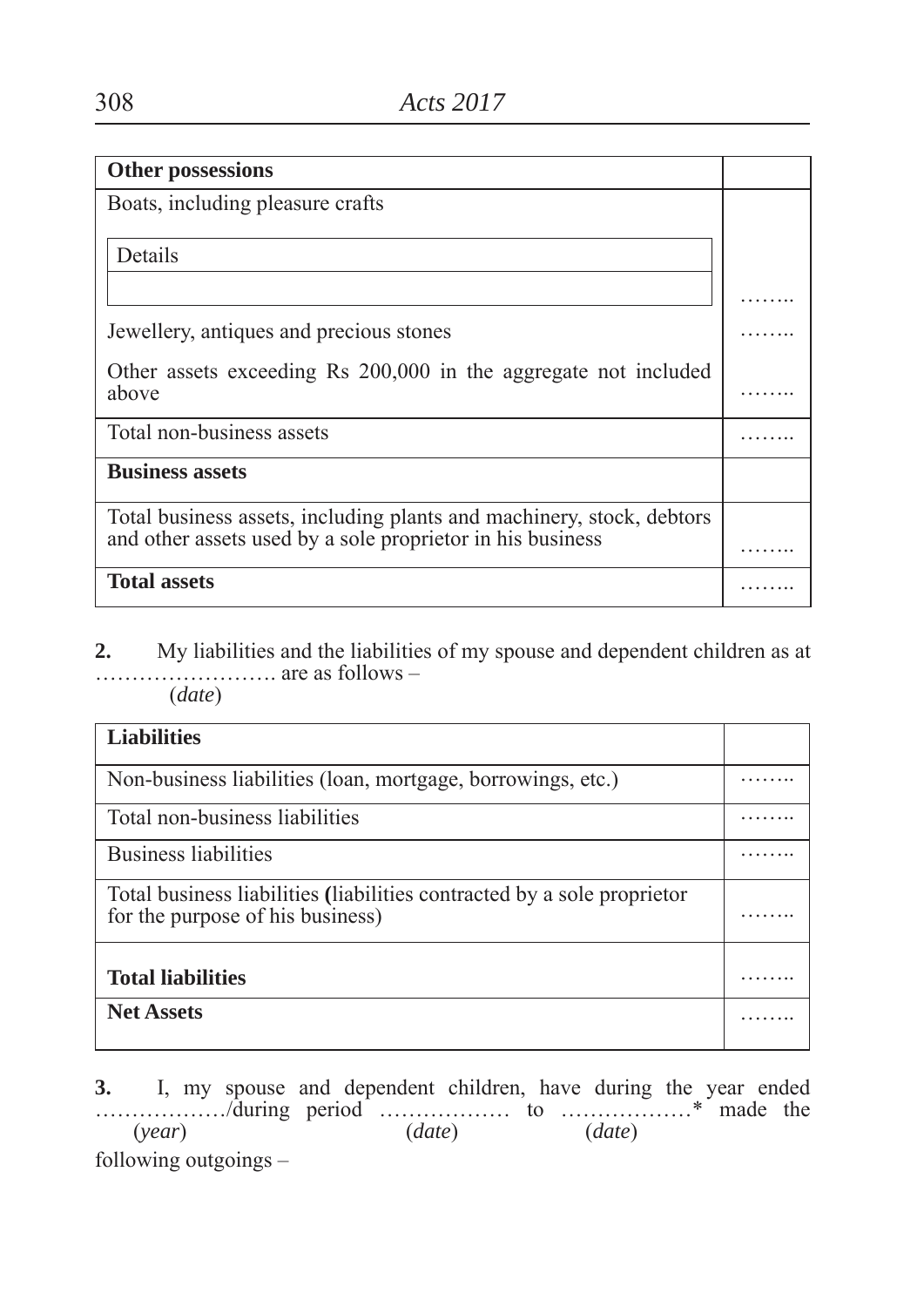| Amount settled in trusts                       |  |
|------------------------------------------------|--|
| Contributions to personal pension funds        |  |
| Premiums in respect of life insurance policies |  |

|                     | $\sim$ $\sim$ | $0.1$ $e$<br><b>vui</b> |
|---------------------|---------------|-------------------------|
| $\sim$<br>Signature |               |                         |

Note

*\* Applicable where the person does not submit a Statement of Assets and Liabilities at the end of each year.*